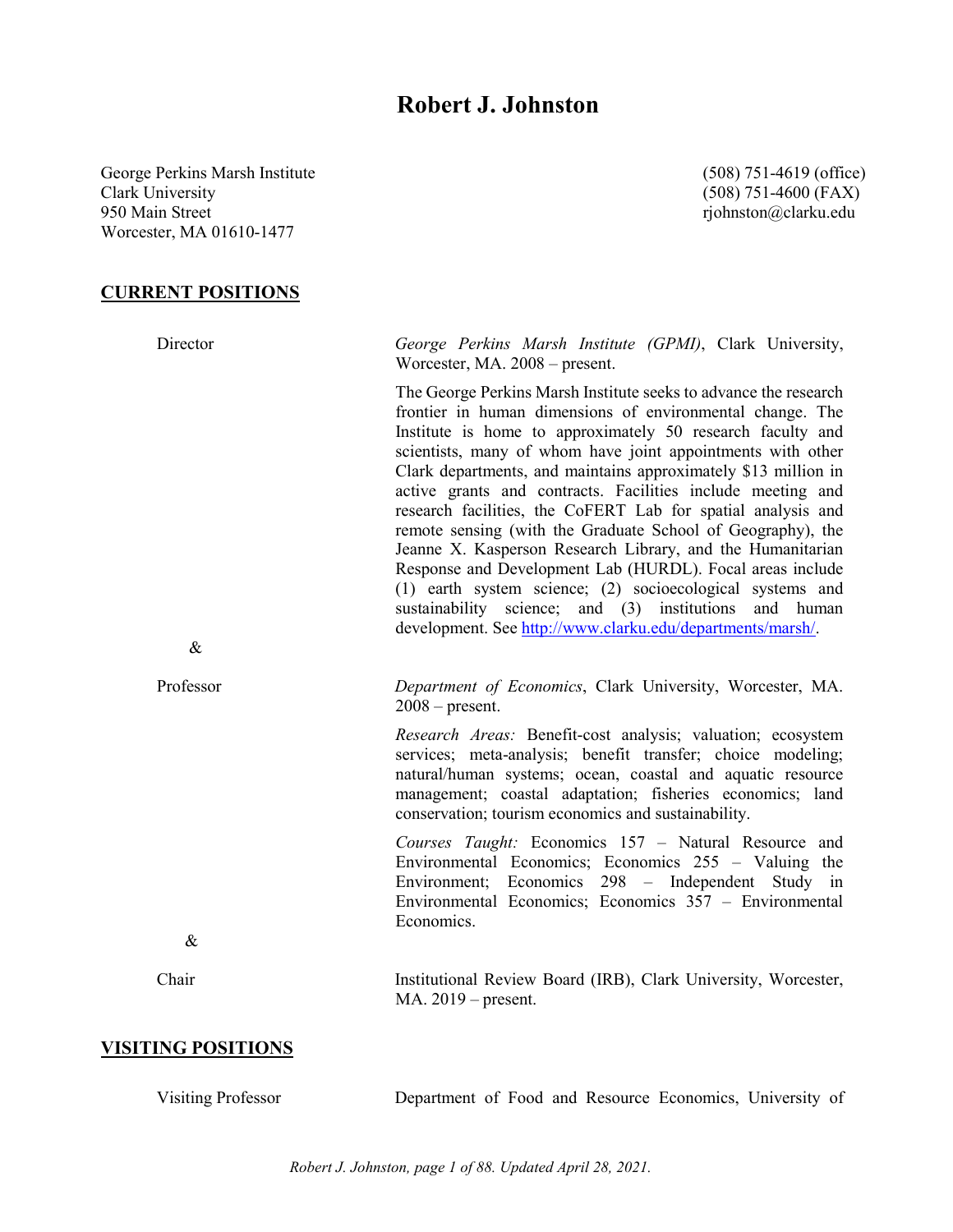|                    | Copenhagen, Denmark. Supported by the International Network<br>Programme of the Danish Agency for Science, Technology and<br>Innovation. $2017 - 2018$ .                                                                                                                            |
|--------------------|-------------------------------------------------------------------------------------------------------------------------------------------------------------------------------------------------------------------------------------------------------------------------------------|
| Visiting Professor | College of Economics and Management, Northwest Agricultural<br>and Forestry University, Yangling, Shaanxi, P.R. China. 2013 -<br>2017. Courses taught include accelerated PhD short course in<br>natural resource economics and valuation (May 2013, May 2014,<br>January $2016$ ). |

## **PAST POSITIONS**

| <b>Associate Professor</b><br>& | Department of Agricultural and Resource Economics,<br>University of Connecticut, Storrs, CT. 2005 – 2008.                       |
|---------------------------------|---------------------------------------------------------------------------------------------------------------------------------|
|                                 |                                                                                                                                 |
| Associate / Research Director   | Connecticut Sea Grant College Program. University of<br>Connecticut, Avery Point Campus, Groton, CT. 2002 - 2008.               |
|                                 | Coordinator of Research; Grants Review and Management;<br>Progress Reporting; Fiscal Management; and Program<br>Implementation. |
| <b>Assistant Professor</b>      | Department of Agricultural and Resource Economics,<br>University of Connecticut, Storrs, CT. 2002 – 2005.                       |
| Assistant Professor-Research    | Department of Environmental and Natural Resource Economics,<br>University of Rhode Island, Kingston, RI. 1996 – 2002.           |
| <b>ILITIANI</b>                 |                                                                                                                                 |

### **EDUCATION**

| Ph.D.       | Department of Environmental and Natural Resource Economics,<br>University of Rhode Island, Kingston, RI. 1996. |
|-------------|----------------------------------------------------------------------------------------------------------------|
| <b>B.A.</b> | Economics, Williams College, Williamstown, MA. 1990.                                                           |

## **AWARDS, HONORS AND RECOGNITIONS**

| 2019 | Agricultural and Resource Economics Review (ARER) 2018 Article of the Year<br>(Makriyannis, Johnston and Whelchel. Are Choice Experiment Treatments of Outcome<br>Uncertainty Sufficient? An Application to Climate Risk Reductions). |
|------|---------------------------------------------------------------------------------------------------------------------------------------------------------------------------------------------------------------------------------------|
| 2018 | Virginia Association of Economists Best Paper Award: Special Flood Hazard Effects on<br>Coastal and Interior Home Values: One Size Does Not Fit All (with K. Moeltner).                                                               |
| 2015 | Henry Schapper Visiting Fellowship, Australian Agricultural and Resource Economics<br>Society (AARES).                                                                                                                                |
| 2015 | Environmental and Resource Economics (ERE) Outstanding Publication of 2014 (Johnston<br>and Moeltner. Meta-Modeling and Benefit Transfer: The Empirical Relevance of Source-<br>Consistency in Welfare Measures).                     |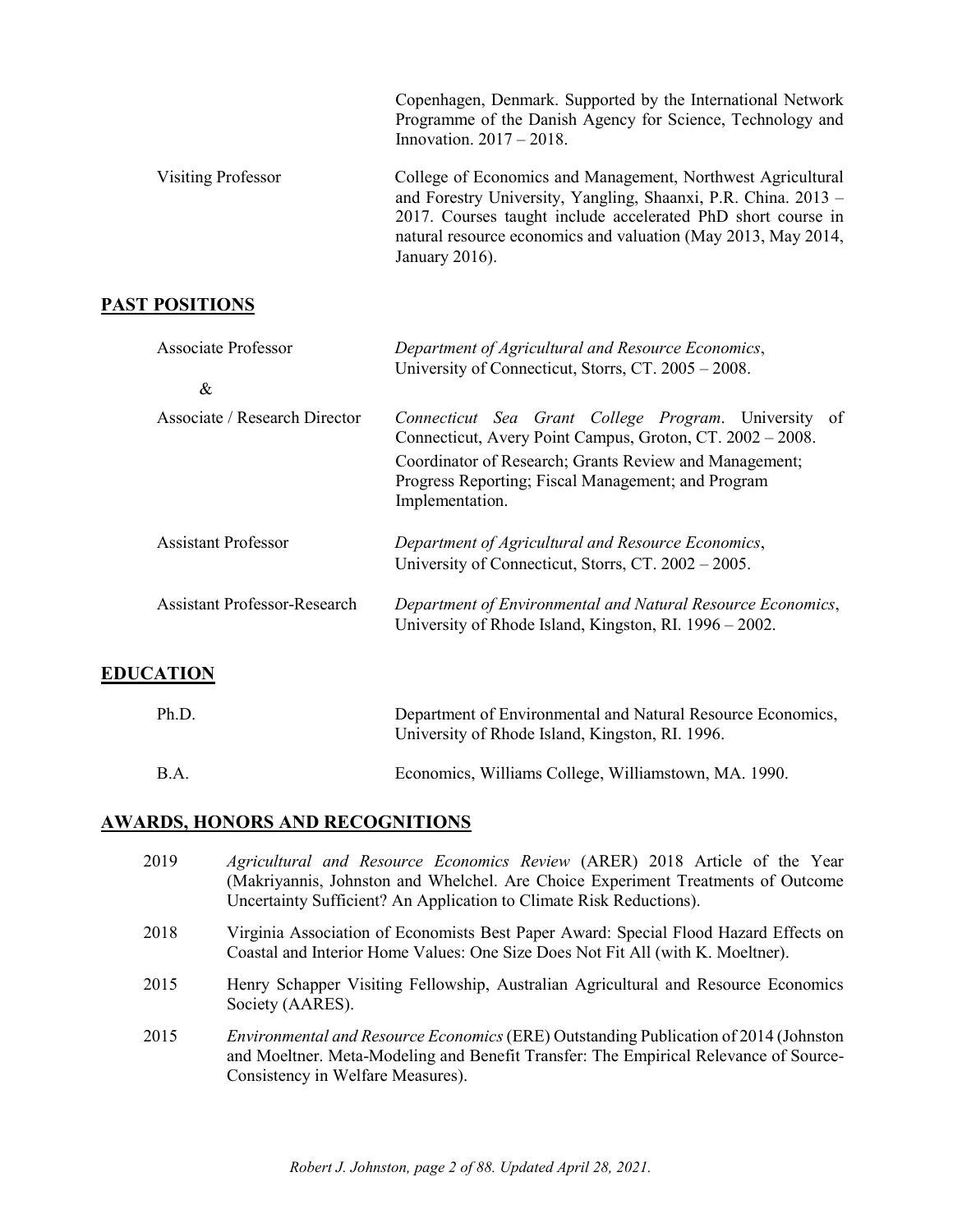| 2015 | Environmental and Resource Economics (ERE), Publication Commended for Excellence,<br>2014 (Johnston and Ramachandran. Modeling Spatial Patchiness and Hot Spots in Stated<br>Preference Willingness to Pay).                                                                        |
|------|-------------------------------------------------------------------------------------------------------------------------------------------------------------------------------------------------------------------------------------------------------------------------------------|
| 2015 | Resource and Energy Economics (REE), List of Most Cited Articles since 2010 (Johnston<br>and Duke. Socioeconomic Adjustments and Choice Experiment Benefit Function Transfer:<br>Evaluating the Common Wisdom). Posted July 2015.                                                   |
| 2014 | Agricultural and Resource Economics Review (ARER) 2013 Article of the Year (Johnston,<br>Schultz, Segerson, Besedin and Ramachandran, Stated Preferences for Intermediate versus<br>Final Ecosystem Services: Disentangling Willingness to Pay for Omitted Ecological<br>Outcomes). |
| 2013 | Agricultural and Resource Economics Review (ARER) Fellows Award.                                                                                                                                                                                                                    |
| 2013 | The Council on Food, Agricultural and Resource Economics (C-FARE) Blue Ribbon<br>Panel, Natural Resources and Environmental Issues.                                                                                                                                                 |
| 2012 | Most Cited Article of 2011 (articles published in 2010 and 2011), Journal of Economic<br>Surveys (Johnston and Rosenberger, Methods, Trends and Controversies in Contemporary<br>Benefit Transfer).                                                                                 |
| 2012 | Recognition of Outstanding Service Award, Northeastern Agricultural and Resource<br>Economics Association.                                                                                                                                                                          |
| 2009 | Recognition of Outstanding Service Award, Northeastern Agricultural and Resource<br>Economics Association.                                                                                                                                                                          |
| 2008 | Distinguished Member Award, Northeastern Agricultural and Resource Economics<br>Association.                                                                                                                                                                                        |
| 2008 | Donald M. Kinsman Award for Excellence in Teaching, College of Agriculture and Natural<br>Resources, University of Connecticut.                                                                                                                                                     |
| 2008 | Gamma Sigma Delta Teaching Award, University of Connecticut.                                                                                                                                                                                                                        |
| 2007 | Research Excellence Award, College of Agriculture and Natural Resources, University of<br>Connecticut.                                                                                                                                                                              |
| 2007 | Finalist, Marine Resource Economics Outstanding Article 2006.                                                                                                                                                                                                                       |
| 2007 | Faculty Award of Merit in Agriculture, Gamma Sigma Delta, University of Connecticut.                                                                                                                                                                                                |
| 2007 | AAUP Special Achievement Award (salary increase for extraordinary merit), University<br>of Connecticut.                                                                                                                                                                             |
| 2006 | Charles R. Goeldner Article of Excellence Award: Best 2005 Article in the Journal of<br>Travel Research (Johnston and Tyrrell, A Dynamic Model of Sustainable Tourism).                                                                                                             |
| 2006 | AAUP Special Achievement Award (salary increase for extraordinary merit), University<br>of Connecticut.                                                                                                                                                                             |
| 2006 | Recognition of Outstanding Service Award, Northeastern Agricultural and Resource<br>Economics Association.                                                                                                                                                                          |
| 2005 | AAUP Special Achievement Award (salary increase for extraordinary merit), University<br>of Connecticut.                                                                                                                                                                             |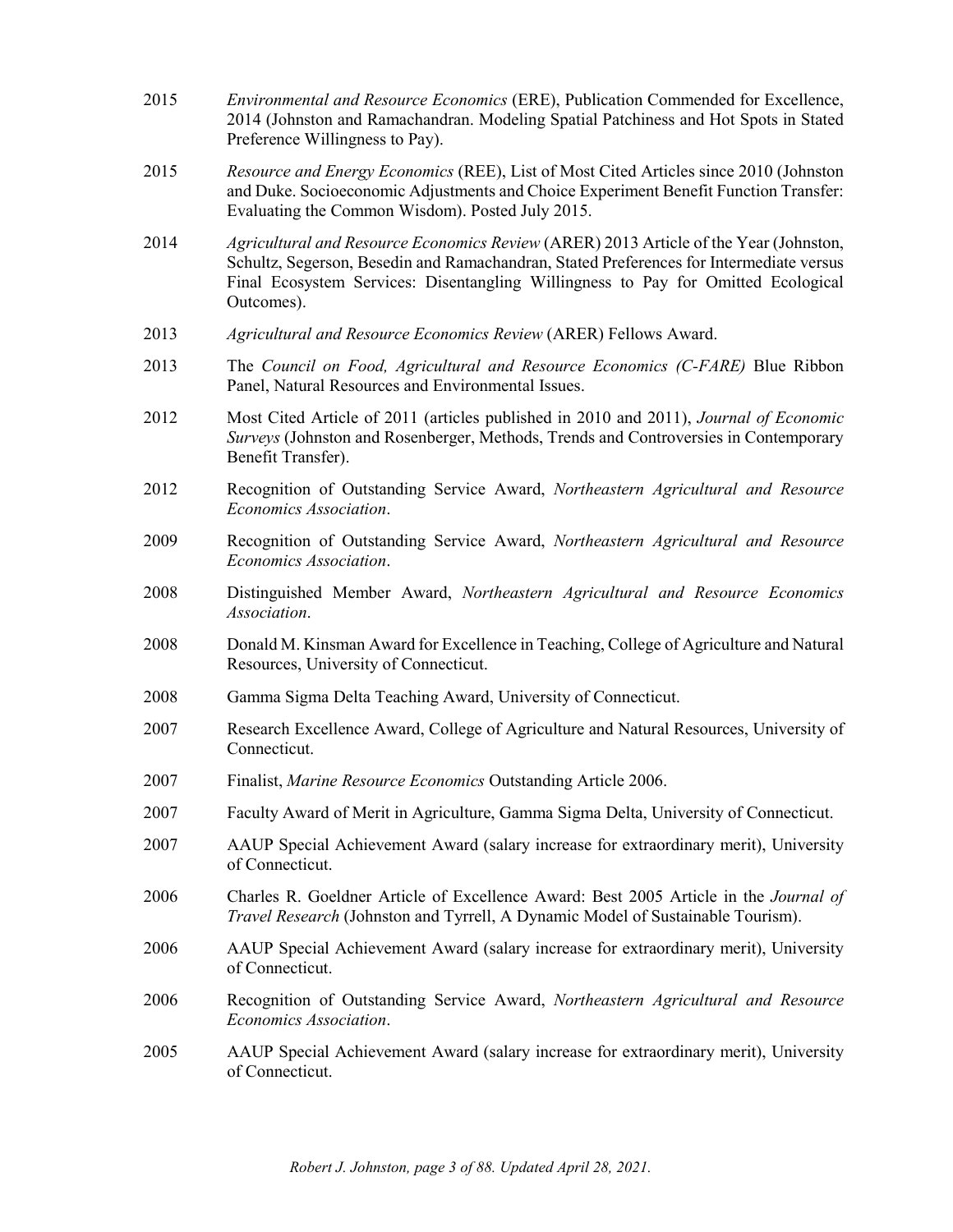| 2004    | AAUP Special Achievement Award (salary increase for extraordinary merit), University<br>of Connecticut.                                |
|---------|----------------------------------------------------------------------------------------------------------------------------------------|
| 2002    | Teaching Excellence Award—College of the Environment and Life Sciences, University<br>of Rhode Island.                                 |
| 1999    | Rhode Island Rural Lands Coalition Award for Outstanding Research Contribution to the<br>Preservation of Farm, Forest, and Open Space. |
| 1999    | Faculty Member of the Year—Department of Environmental and Natural Resource<br>Economics, University of Rhode Island                   |
| 1997    | Greg J. Lessne Award for Excellence in the Study of Natural Resource Markets and<br>Economics.                                         |
| 1996    | ENRE Nomination for 1997 AAEA Outstanding Dissertation Award.                                                                          |
| 1994-95 | University Graduate Fellowship, University of Rhode Island.                                                                            |
| 1994    | Phi Kappa Phi Honor Society, University of Rhode Island.                                                                               |
| 1989    | Sigma Phi Scholarship Award, Williams College.                                                                                         |

## **INVITED, ELECTED AND EDITORIAL OFFICES & ADVISORY COMMITTEES**

| 2018-present    | Editor, Resource and Energy Economics                                                                                                                |
|-----------------|------------------------------------------------------------------------------------------------------------------------------------------------------|
| 2021-present    | Planning Committee, The Lake Champlain Basin Program, Economic Valuation of<br>Lake Champlain                                                        |
| 2020-present    | Working Group on Enforcement and Compliance in U.S. Rights-Based Fisheries<br>Management Systems, Conservation Law Foundation                        |
| 2018-present    | Fulbright U.S. Student Program National Screening Committee                                                                                          |
| 2018-present    | Editorial Board, Coastal Management                                                                                                                  |
| 2018-21         | Co-Chair, Ecosystem Sciences and Management Working Group (ESMWG),<br>NOAA Science Advisory Board                                                    |
| 2018-20         | Sacramento-San Joaquin Delta Social Science Task Force                                                                                               |
| 2017-18         | Special Issue Editor, Spatial Dimensions of Stated Preferences, <i>Environmental and</i><br>Resource Economics                                       |
| 2016-17         | Associate Editor, Resource and Energy Economics                                                                                                      |
| 2016            | Council on Food, Agricultural and Resource Economics (C-FARE), Steering<br>Committee on Assessing the Value of Conservation-Based Ecosystem Services |
| $2015$ -present | Editorial Advisory Board, Journal of Environmental Economics and Policy                                                                              |
| 2015            | National Research Council (National Academy of Sciences) Committee on the<br>Practice of Sustainability Science: The Landscape Perspective           |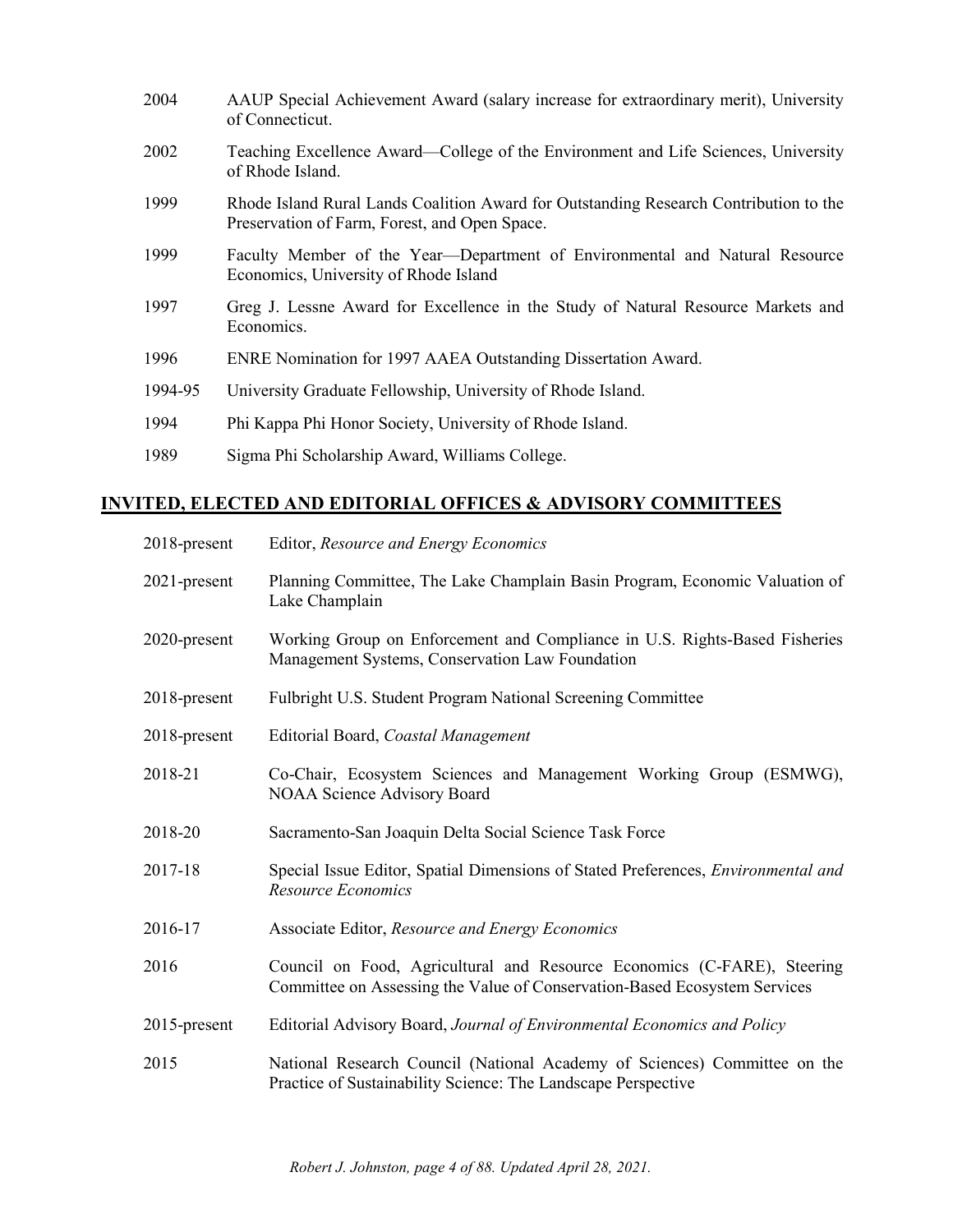2013-19 Ecosystem Science and Management Working Group (ESMWG), NOAA Science Advisory Board 2015-18 US EPA Science Advisory Board, Scientific and Technological Achievement Awards (STAA) Committee 2012-17 US EPA Science Advisory Board (Chartered SAB) 2014 US EPA Science Advisory Board, Advisory Panel on EPA's Report on the Environment (ROE), 2014 2014 Water Conservation Standards Task Force, Commonwealth of Massachusetts Water Resources Commission 2014-present Science Advisory Committee, Narragansett Bay National Estuary Program (NEP) 2013-present Steering Committee, Narragansett Bay National Estuary Program (NEP) 2013-15 Board of Directors, *Marine Resource Economics Foundation* 2012-15 Founding Board Member and Secretary-Treasurer, Land, Water and Environmental Economics Section (ENV), the Agricultural and Applied Economics Association (AAEA) 2012-13 National Research Council (National Academy of Sciences) Committee on Evaluating the Effectiveness of Stock Rebuilding Plans of the 2006 Fishery Conservation and Management Reauthorization Act 2012-13 Secretary, Board of Directors, *Marine Resource Economics Foundation* (2nd term) 2012 Founding corporate Board Member, Northeastern Agricultural and Resource Economics Association, Inc. 2010-present Senior Advisory Board (SAB), Connecticut Sea Grant College Program 2010-15 Program Advisory Council (PAC), New York Sea Grant College Program 2009-12 President-elect (2009-2010), President (2010-2011) and Past-President (2011-2012), *Northeastern Agricultural and Resource Economics Association* 2009-15 Program Committee for the Board of Directors (senior science advisory board), Charles Darwin Foundation, Galápagos, Ecuador 2009-12 Council Member, Gulf of Maine Regional Ocean Science Council (ROSI). 2009-12 Science Advisory Board, *Communication Partnership for Science and the Sea* (COMPASS). 2008-10 Editorial Board, *Agricultural and Resource Economics Review*. 2007-12 Vice President, Board of Directors, *Marine Resource Economics Foundation*. 2006-07 Editorial Board, *Advances in Culture, Tourism, and Hospitality Research*.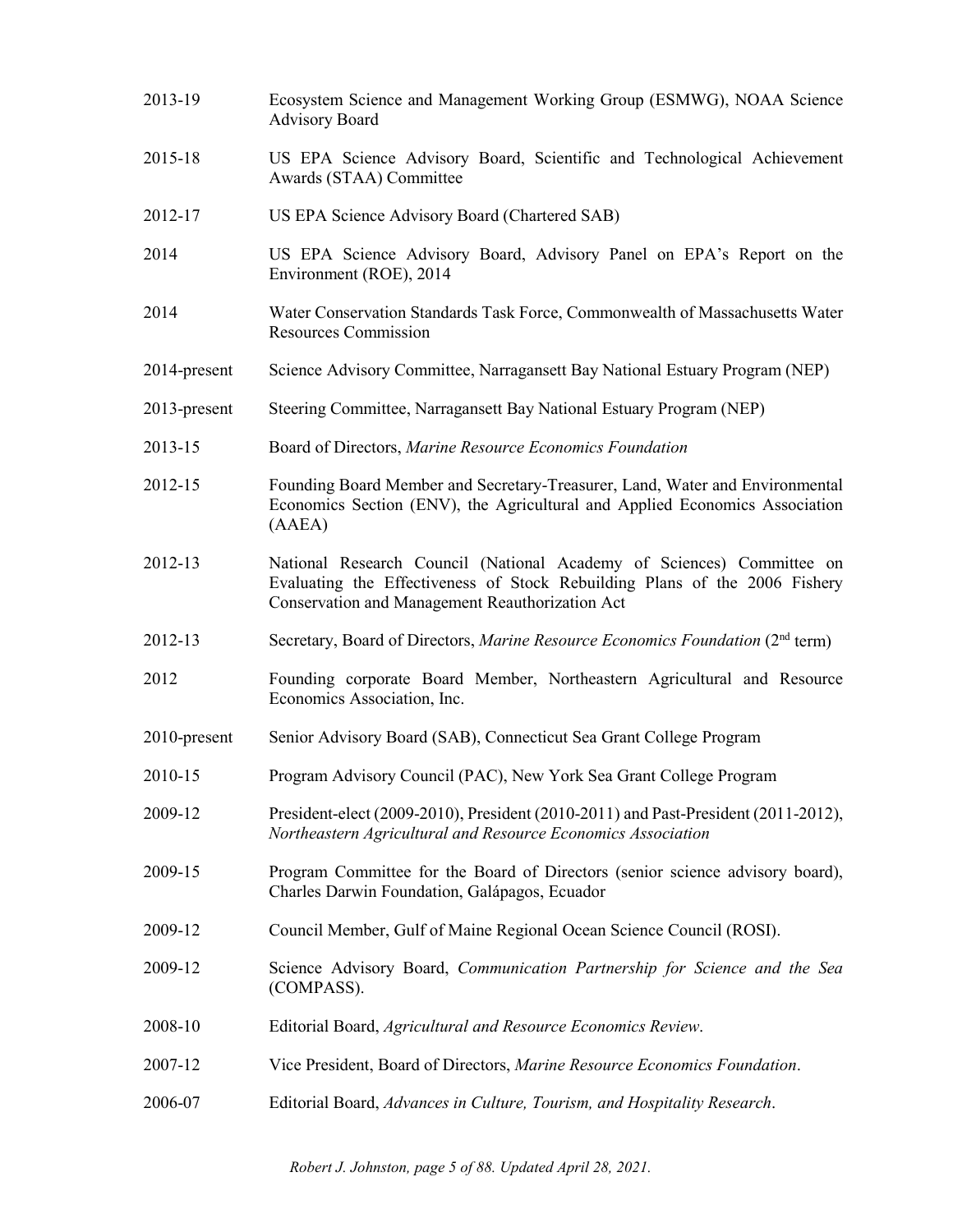| 2006-09 | Board of Directors, Northeastern Agricultural and Resource Economics Association<br>(second elected three-year term). |
|---------|-----------------------------------------------------------------------------------------------------------------------|
| 2003-06 | Board of Directors, Northeastern Agricultural and Resource Economics Association<br>(first elected three-year term).  |
| 2005-07 | Secretary, Board of Directors, Marine Resource Economics Foundation.                                                  |

### **GRANTS AND FUNDING**

**COMPETITIVE GRANTS AND CONTRACTS** (over \$20 million total)

- 2021-26 **\$1,596,980 (grant - \$363,772 to Clark University).** DISES: Conservation incentives and the socio-spatial dynamics of water sustainability (Clark University co-PI).
- 2021-23 **\$155,092 (grant – consulting)**. NEIWPCC. Economic Analysis of the NY-NJ Harbor Estuary (Senior Technical Consultant through ICF).
- 2020-23 **\$499,683 (grant).** USDA AFRI. Spatially Explicit Ecosystem Service Benefit Transfer for Policy Evaluation: An Integrated Biophysical and Meta-Analytic Approach (PI).
- 2020-23 **\$630,558 AUD (grant - \$44,199 AUD to Clark University).** Australian Research Council. Benefits and Costs of Non-Market Valuation for Environmental Management (Clark University PI).
- 2019-22 **\$1,200,000 (grant - \$174,999 to Clark University).** NOAA Sea Grant National Aquaculture Program. Advancing Southern New England Shellfish Aquaculture Through an Engaged Public and Next Generation Tools (Co-PI).
- 2019-22 **£739,445 [\$968,673] (grant).** Economic and Social Research Council, UK. The Economics of Marine Plastic Pollution: What are the Benefits of International Cooperation? (Co-PI).
- 2019-21 **\$370,620 (grant).** EPA Long Island Sound Study & Connecticut Sea Grant. Eliciting and Modeling Residential Lawn and Landscape Practices: Systematic Information to Assess Knowledge, Explicate Behavior and Inform Management across the Long Island Sound Watershed (PI).
- 2016-19 **\$1,600,000 (grant - \$415,944 to Clark University).** NSF/CNH. CNH-L: Multi-scale coupled natural human system dynamics of nitrogen in residential landscapes (Clark University PI).
- 2016-19 **\$278,882 (grant).** NOAA/COCA. Linking Coastal Adaptation Portfolios to Tidal Marsh Resilience and Sustainable Ecosystem Service Values: Transferable Guidance for Decisions under Uncertainty (PI).
- 2016-22 **\$799,919 (grant).** US EPA/STAR. Estimation of Spatially Explicit Water Quality Benefits throughout River Systems: Development of Next Generation Stated Preference Methods Using National Probability Samples and Online Labor Pools (PI).
- 2016-19 **\$498,434 (grant - \$139,997 to Clark University).** USDA AFRI. Targeted Conservation Contracts to Enhance Agricultural Best Management Practices (co-PI).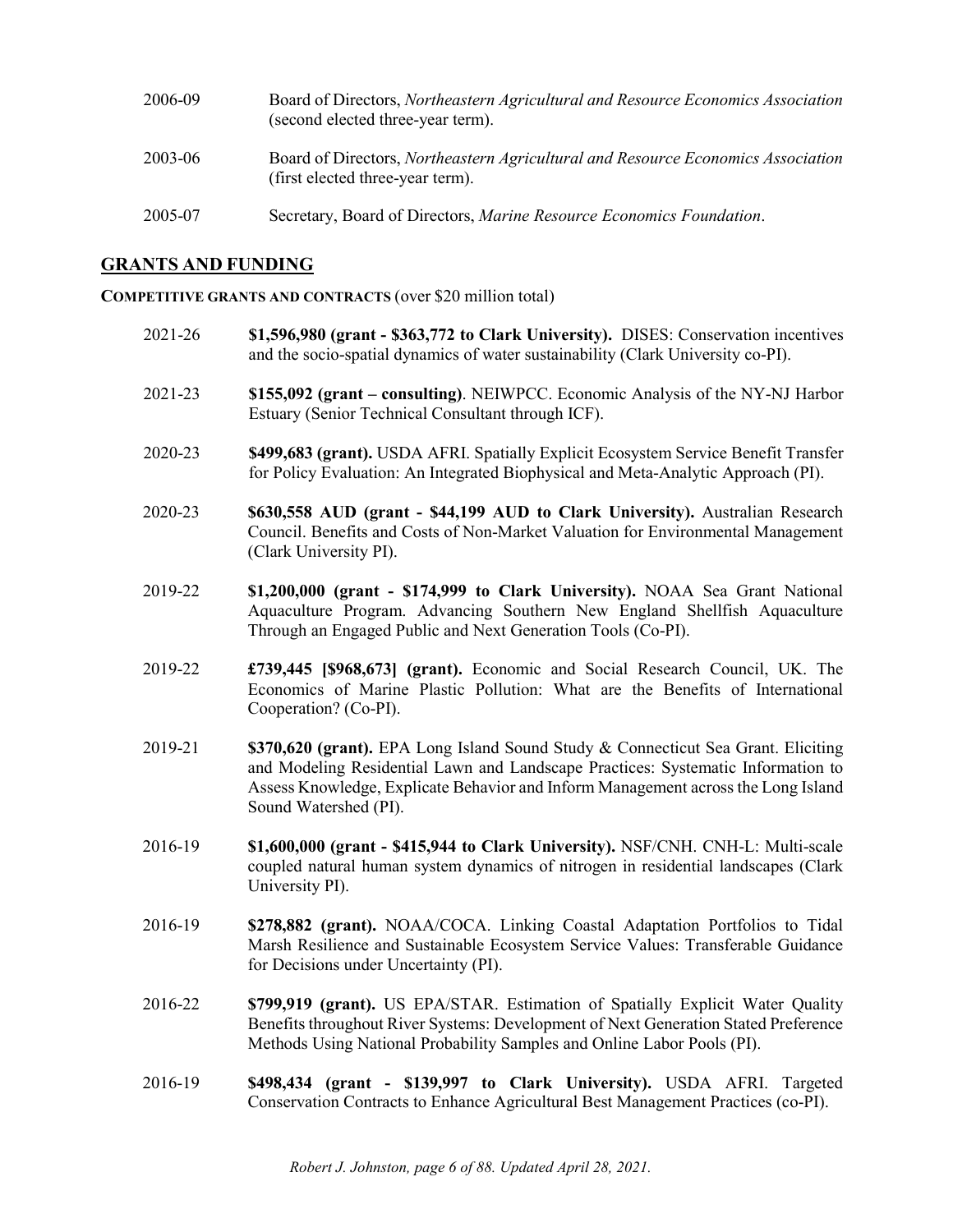- 2016 **\$21,000 (contract).** Environment and Climate Change Canada. Economic Analysis of Losses to Environmental Goods and Services (consultant).
- 2017-18 **\$15,500 (contract).** University of Rhode Island. Technical Services Related to Nonmarket Valuation of Water Quality for the Narragansett Bay Watershed (consultant).
- 2016 **\$9,182 (contract).** Abt Associates, Inc. Distance decay effects in Meta-analysis and Benefit Transfer Applications (consultant).
- 2015-17 **\$249,528 (grant - \$54,962 to Clark University).** National Estuarine Research Reserve Science Collaborative. Exploring the Trends, the Science, and the Options of Buffer Management in the Great Bay Watershed. (Clark University PI; project led by Great Bay National Estuarine Research Reserve).
- 2015-20 **\$1,996,971 (collaborative grant - \$377,776 to Clark University).** National Science Foundation. Coastal SEES Collaborative Research: Coastal Sustainability: A Cross-Site Comparison of Salt Marsh Persistence in Response to Sea-level Rise and Feedbacks from Social Adaptations (PI).
- 2014-16 **\$175,000 (grant).** Northeast Sea Grant Consortium. Comparative Capitalization of Coastal Hazards in Northeast Regional Housing Values: Implications for Climate Change Adaptation and Community Resilience (PI).
- 2014-16 **\$30,000 +** (series of contracts). RTI International. Technical input to the manuscript entitled "Strategy for Research to Identify Metrics and Indicators of Final Ecosystem Goods and Services" (consultant).
- 2014 **\$18,000 (series of contracts).** Abt Associates and US EPA. Meta-analysis of household willingness to pay for water quality improvements (consultant).
- 2013 **\$6,064 (contract).** Abt Associates and US EPA. Technical Assistance in Benefit Transfer/Stated Preference Methods and Implementation for Clean Water Act 316(b) Phase II and III Benefit Estimation (consultant).
- 2013 **\$7,983 (contract).** Delaware Department of Natural Resources and Environmental Control (DNREC). Delaware Bayshore Communities Economic Analysis of Options for Shoreline Management. Delaware Department of Natural Resources and Environmental Control, subcontract from Johnson, Mirmiran & Thompson, Inc. (PI).
- 2013 **\$6,000 (contract).** Review and Assistance, Research Guidance on Final Ecosystem Goods and Services. US EPA, subcontract through RTI International (consultant).
- 2013 **\$18,804 (contract).** Abt Associates and US EPA. Technical Assistance in Benefit Transfer/Stated Preference Methods and Implementation for Clean Water Act 316(b) Phase II and III Benefit Estimation (consultant).
- 2013-14 **\$10,032 (contract).** PhD Training in Natural Resource Economics. Northwest Agricultural and Financial University, Yangling, Shaanxi, P.R. China (instructor).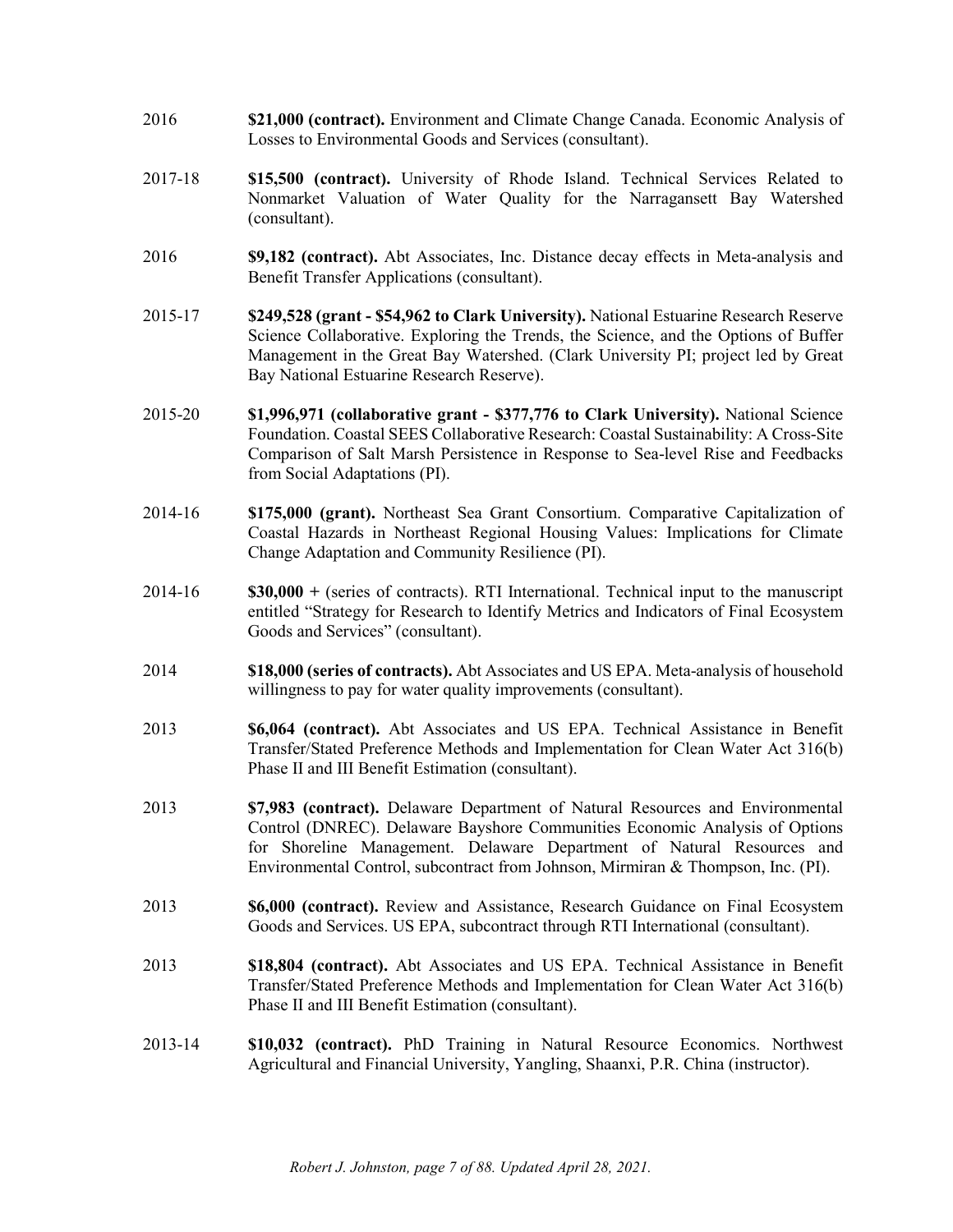- 2013 **\$1,500 (contract).** Field Guidance on Ecosystem Service Valuation in Gansu Province, P.R. China. Chinese Research Academy of Environmental Sciences (consultant).
- 2012-15 **\$199,947 (grant).** Northeast Sea Grant Consortium. Climate Change Adaptation and Ecosystem Service Resilience in Northeast Coastal Communities: Quantifying Economic Values and Tradeoffs for Regional Decision Support (PI).
- 2012 **\$22,394 (contract).** Abt Associates and US EPA. Technical Assistance in Benefit Transfer/Stated Preference Methods and Implementation for Clean Water Act 316(b) Phase II and III Benefit Estimation (consultant).
- 2012 **\$13,926 (contract).** Spatial Heterogeneity in Protected Species Valuation Research. National Marine Fisheries Service (consultant).
- 2012 **\$33,469 (grant).** Delaware Department of Natural Resources and Environmental Control (DNREC). DNREC Economic Analysis of the Delaware Bay Shoreline – Project Extension and Recreational Benefits Analysis. Delaware Department of Natural Resources and Environmental Control, subcontract from Johnson, Mirmiran & Thompson, Inc. (PI).
- 2011-12 **\$17,500 (contract).** University of Connecticut and the Connecticut Department of Transportation. Consultant Services for Design and Feasibility Study: Connecticut Transportation Planning Data Phase II (consultant).
- 2011-12 **\$10,450 (contract).** University of Connecticut and the Connecticut Department of Transportation. Consultant Services for Effect of Low-Impact Sustainable Transportation Design as a Strategy for Alleviating Stormwater Runoff and Reducing Greenhouse Gas Emissions (consultant).
- 2011-12 **\$30,977 (contract).** Massachusetts Ocean Partnership. Continuing Work Advising on Economic Aspects of Massachusetts Ocean Partnership Projects (PI).
- 2011-12 **\$49,988 (grant).** USDA/AFRI. Research Conference Integrated Economic Analysis of Ecosystem Services for Agricultural and Rural Sustainability (PI, with co-PIs Dana Bauer and Carolyn Dimitri).
- 2011-13 **\$641,285 (grant, \$399,837 to Clark University).** National Estuarine Research Reserve (NERRS) System Science Collaborative. Sustaining Coastal Landscapes and Community Benefits: Developing an Interdisciplinary Model for Enhancing the Impact of NERRS Science (PI, with PI Christine Feurt and Co-PIs Verna DeLauer, Michelle Dionne and Peter Wiley).
- 2011 **\$12,698 (grant).** Delaware Department of Natural Resources and Environmental Control (DNREC). DNREC Economic Analysis of the Delaware Bay Shoreline. Delaware Department of Natural Resources and Environmental Control, subcontract from Johnson, Mirmiran & Thompson, Inc. (PI).
- 2011 **\$8,000 (contract).** Environment Canada/EVRI. Practitioner Guidance using the Environmental Valuation Resource Inventory (EVRI) for Benefit Transfer. (co-PI with Paul Thomassin).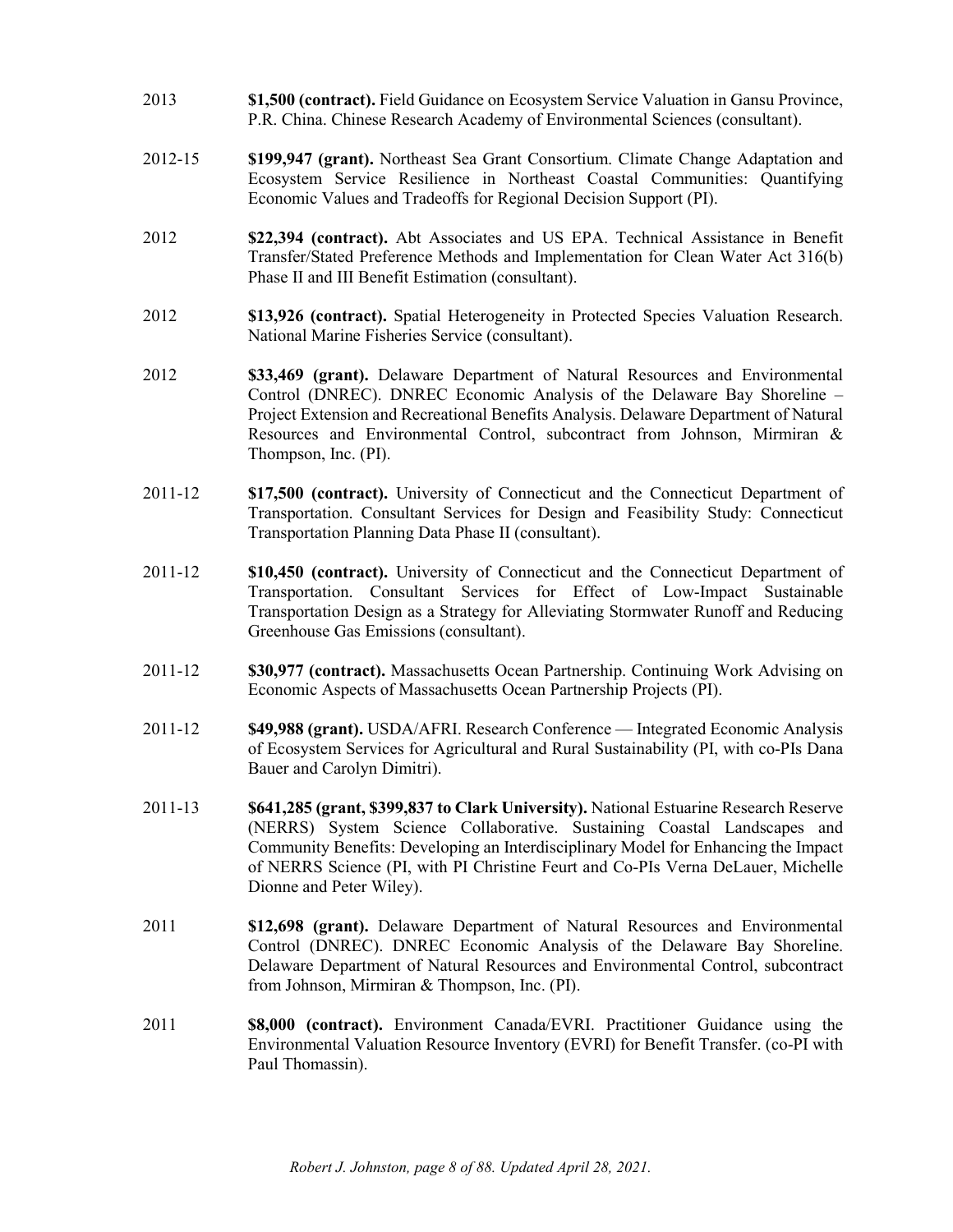- 2011 **\$14,910 (grant).** COMPASS/Tides Center. Communication Partnership for Science and the Sea (COMPASS) New England Program Support – Supplement II (PI, with Verna DeLauer).
- 2010-11 **\$50,000 (contract).** Abt Associates and US EPA. Technical Assistance in Benefit Transfer/Stated Preference Methods and Implementation for Clean Water Act 316(b) Phase II and III Benefit Estimation (consultant).
- 2010 **\$44,752 (grant).** Conservation International Ecosystem. Services Modeler Investigative Phase (co-PI, with PI Ron Eastman and Clark Labs).
- 2010 **\$23,293 (grant).** Massachusetts Ocean Partnership. Massachusetts Ocean Partnership Workshop on Economic and Social Science Tools for Ecosystem-based Management: Extended Scope of Work and Contract Revision to Advise on Economic Aspects of Massachusetts Ocean Partnership Projects (PI).
- 2010 **\$36,938 (grant).** COMPASS/Tides Center. Communication Partnership for Science and the Sea (COMPASS) New England Program Support – Supplement I (PI, with Verna DeLauer).
- 2010 **\$72,969 (grant).** COMPASS/Tides Center. Communication Partnership for Science and the Sea (COMPASS) New England Program Support (PI, with Verna DeLauer).
- 2010-13 **\$360,000 (grant)**. USDA/AFRI. Long-Term Health Effects, Risk Perceptions, And Implications For Agricultural Markets: Modeling Consumption Patterns For Aquacultured Seafood (PI, with PI Cathy Roheim).
- 2010 **\$3,125 (contract).** Eastern Environmental Law Center. Benefits of Entrainment and Impingement Reduction Consultation Regarding License Renewal of Oyster Creek Nuclear Generating Station (consultant).
- 2010 **\$2,500 (contract).** Industrial Economics and NOAA. Technical Assistance in Magnolia Marsh Restoration Human Use Sampling and Analysis Plan (consultant).
- 2009 **\$20,456 (grant).** The Massachusetts Ocean Partnership. Integrating Economic Tools for Ecosystem-based Management: Developing Workshop Content on Economic and Social Science Tools for Ecosystem-based Management (PI).
- 2009-10 **\$42,053 (contract).** Abt Associates and US EPA. Technical Assistance in Benefit Transfer/Stated Preference Methods and Implementation for Clean Water Act 316(b) Phase II and III Benefit Estimation (consultant).
- 2009-10 **\$12,000 (grant).** Center for Transportation and Urban Planning, University of Connecticut, funds from US Dept. of Transportation. Public Transit Design for Smart Growth: Using Choice Experiments to Quantify Tradeoffs, Values and Funding Implications—Phase II (co-PI, with PI Nicholas Lownes and co-PIs Norman Garrick and Eric Jackson).
- 2009 **\$17,030 (contract).** The Pew Charitable Trusts. Ending Overfishing in New England (Lead Contractor, with collaborators J. Sutinen and D. Holland).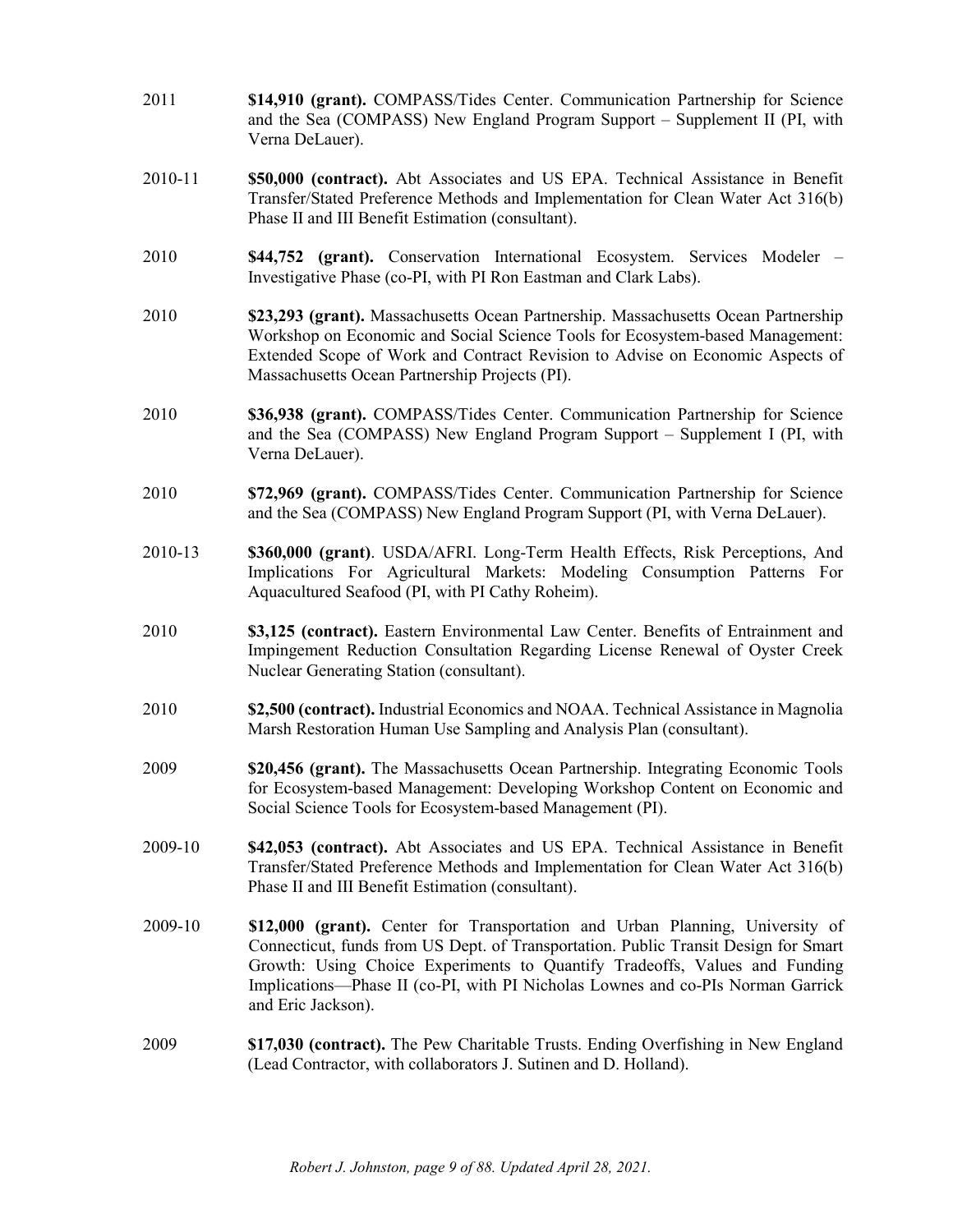- 2009-11 **\$169,865 (grant).** US EPA/STAR. Improved Valuation of Ecological Benefits Associated with Aquatic Living Resources: Development and Testing of Indicator-Based Stated Preference Valuation and Transfer—Project Continuation (PI, with co-PIs K. Segerson and E. Schultz).
- 2008-10 **\$1,936,000 (grant)**. NOAA/Sea Grant Connecticut Sea Grant (CTSG) Biennial Omnibus (co-PI with PI Sylvain De Guise).
- 2008-09 **\$94,364 (grant).** Center for Transportation and Urban Planning, University of Connecticut, funds from US Dept. of Transportation. Public Transit Design for Smart Growth: Using Choice Experiments to Quantify Tradeoffs, Values and Funding Implications—Phase I (co-PI, with PI Nicholas Lownes and co-PIs Norman Garrick and Eric Jackson).
- 2008-09 **\$76,000 (contract)**. Environment Canada. Technical Review of EVRI, the Environmental Valuation Reference Inventory (co-PI, with P. Thomassin).
- 2007-09 **\$198,675 (grant)**. US EPA/STAR. Meta-Analysis and Benefit Transfer at Different Levels of Aggregation: Comparing Group-Averaged and Individual-Level Models Using Hierarchical Bayesian Methods (PI, with K. Moeltner and R. Rosenberger).
- 2007-08 **\$2,984 (grant)**. Connecticut Sea Grant Development Grant. Estimating Public Preferences and Informing Policies for Fish Passage Restoration in the Saugatuck Watershed (PI).
- 2007 **\$1,536 (contract)**. US EPA (Subcontract through Abt Associates). Review and Pilot Study of Ecosystem Service Units for Policy Evaluation (consultant).
- 2007 **\$59,333 (contract).** Massachusetts Ocean Partnership Fund. An Economic Analysis Framework and Data to Support Integrated Multiple-Use Ocean Management in Massachusetts (co-PI, with D. Holland and J. Sanchirico).
- 2007 **\$60,000 (contract).** Agriculture and Agri-Food Canada. Benefit Transfer of Water Quality Improvements from Agricultural Landscapes: A Meta Analysis (co-PI, with P. Thomassin).
- 2007 **\$27,356 (grant).** Preservation of Farm and Forest in Sussex County, Delaware: Disseminating a Matrix to Estimate Values. (PI, with J. Duke).
- 2007 **\$10,000 (contract).** Developing a Strategic Plan for the Arizona State University Megapolitan Tourism Research Center (PI, with T. Tyrrell).
- 2006-08 **\$1,852,400 (grant)**. NOAA/Sea Grant Connecticut Sea Grant (CTSG) Biennial Omnibus. (co-PI with PI Sylvain De Guise).
- 2006 **\$48,000 (grant).** Eastern Connecticut Resource Conservation and Development Council. Estimating Residents' Willingness to Pay for Farmland Preservation in Four Connecticut Rural Communities (PI, with J. Duke).
- 2006 **\$21,870 (contract).** Environmental Defense, Environmental Science Program. Evaluation of Recreational Fish Tags as a Rights-Based Management Approach for the Gulf of Mexico Reef Fishery (PI, with co-PI D. Holland).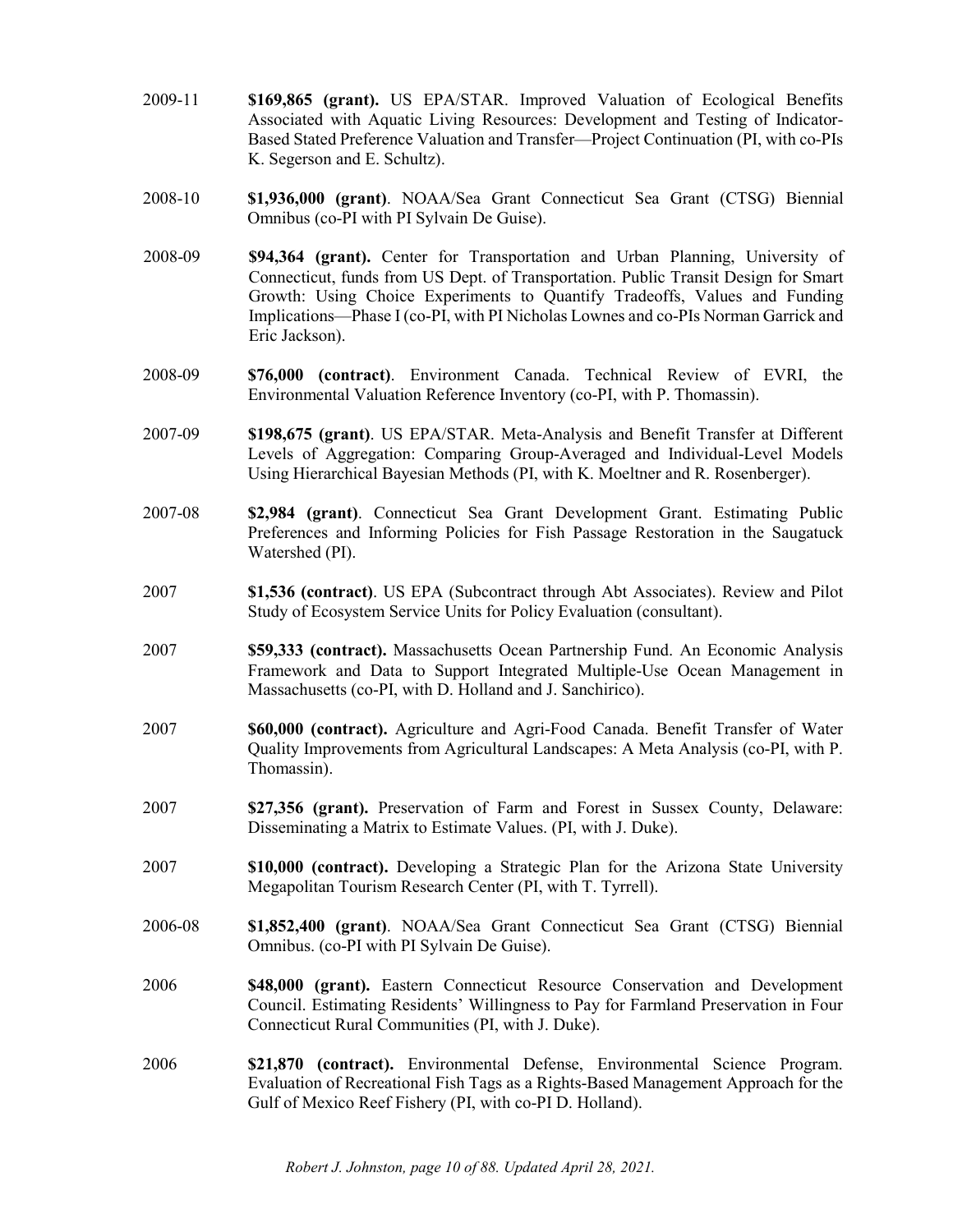- 2005-08 **\$405,154 (grant).** US EPA/STAR. Improved Valuation of Ecological Benefits Associated with Aquatic Living Resources: Development and Testing of Indicator-Based Stated Preference Valuation and Transfer (PI, with co-PIs K. Segerson and E. Schultz).
- 2005 **\$3,250 (grant).** Connecticut Sea Grant College Program. Development Grant. Improved Valuation of Ecological Benefits Associated with Aquatic Living Resources: Focus Groups for Indicator-Based Stated Preference Valuation (PI).
- 2005 **\$13,054 (grant).** University of Connecticut Food Marketing Policy Center. Assessing the Impact of New and Proposed Labels in the Fresh Seafood Market (PI).
- 2005 **\$12,888 (grant)**. Connecticut Sea Grant Omnibus Supplemental Grant for Sea Grant Education (E/T-11). PI.
- 2004-06 **\$1,876,000 (grant)**. NOAA/Sea Grant Connecticut Sea Grant (CTSG) Biennial Omnibus. (co-PI with Edward Monahan).
- 2004-06 **\$68,719 (grant).** US EPA: The Connecticut Long Island Sound Fellows Program. (co-PI, with E. Monahan).
- 2004-08 **\$100,000+ (multiple grants).** USDA/University of Connecticut Agricultural Experiment Station. W-1133 Multistate Research Project: Benefits and Costs of Natural Resources Policies Affecting Public and Private Lands (PI).
- 2004 **\$20,339 (grant).** University of Connecticut Food Marketing Center. The Battle of Taste Buds and Environmental Convictions in the Seafood Market: Which One Wins? (PI, with C. Roheim).
- 2004-05 **\$82,666 (grant).** USDA/CSREES/NRI: Land Conservation Techniques and Service Implementation: Assessing Context-Sensitive Priorities for the Policy Process (PI, with J. Duke).
- 2002-07 **\$102,000 (contract)**. US EPA (Subcontract through Abt Associates). Benefit-Cost Analysis for US EPA 316(b) Phase II and III Rules (consultant).
- 2002-05 **\$150,000 (grant).** USDA/CSREES/NRI: Do Amenity Values from Farm and Forest Increase with Decreasing Scarcity? Identifying Public Preference Surprises for Policy Assessment, (PI, with S. Swallow and C. Foster).
- 2005 **\$15,400.** Connecticut Sea Grant Omnibus Supplemental Grant for Program Development (M/PD-1). Co-PI.
- 2003 **\$10,000 (grant).** USDA/CSREES/NRI: Workshop: Agricultural Management and Conservation: Farmer Choices and Policy Evaluation in a Complex Setting (co-PI, with J. Duke, L. Lynch, S. Swallow).
- 2002 **\$34,940 (contract).** Mystic & More. New London County Tourism Research Study. (co-PI, with T. Tyrrell).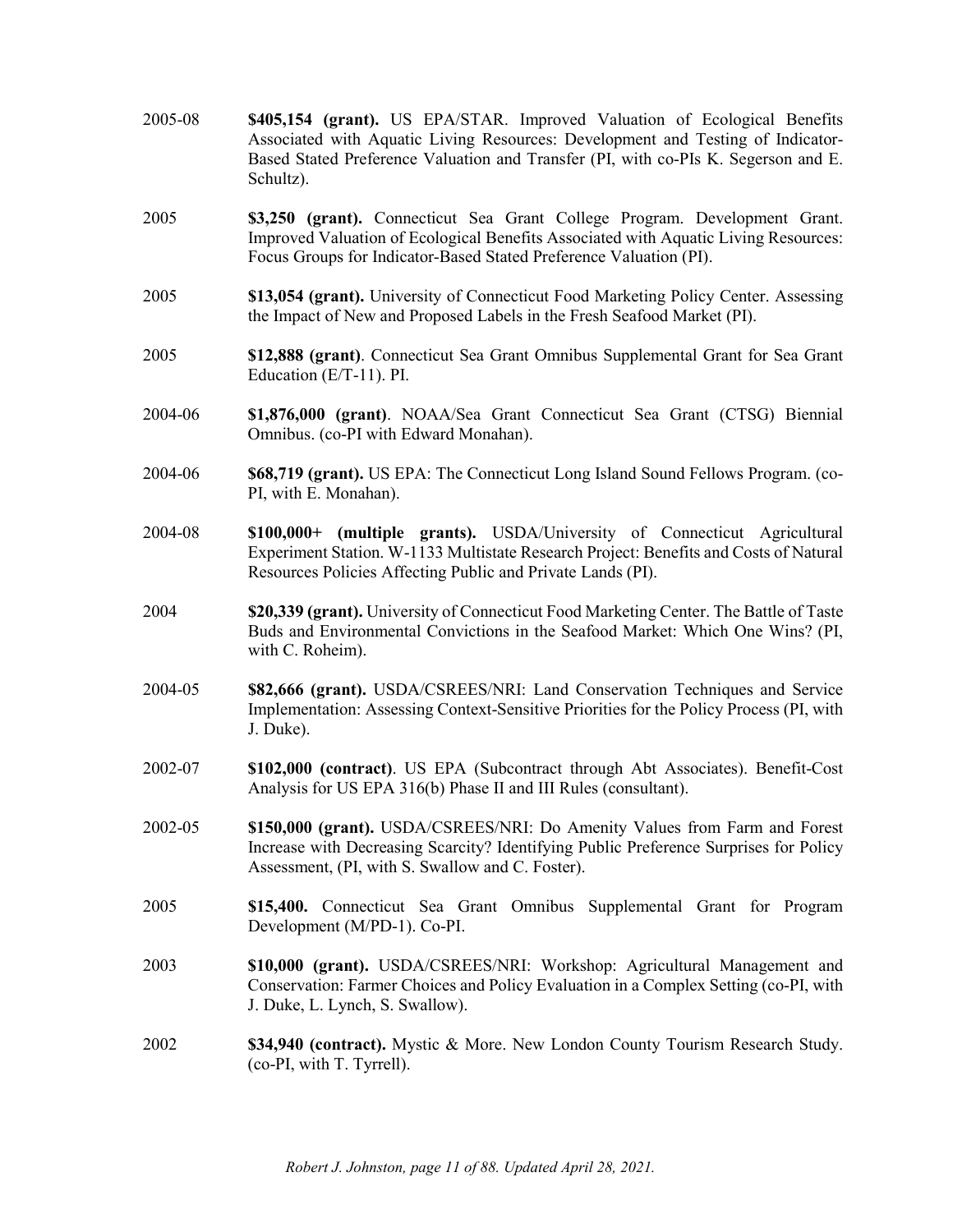- 2002 **\$36,000 (grant).** Northeast Regional Center for Rural Development: NAREA Land Use Policy Workshop Grant, (PI, with S. Swallow, J. Duke, E. Marshall, L. Lynch, and J. Shortle)
- 2001-03 **\$178,193 (grant).** Sea Grant College Program: A Prototype Decision Support System for Coastal Development in Washington County, Rhode Island (PI, with J. Opaluch. P. August, V. Lee, and R. Thompson).
- 1998-02 **\$400,000 (grant).** USDA Fund for Rural America Grant: Decision Information and Support Structures to Sustain Farm. Forest, and Open Space in Rural Communities of Southern New England (PI, with S. Swallow and P. Paton).
- 1998-02 **\$475,000 (grant).** NSF/EPA/USDA Partnership for Environmental Research Grant: Combining Economic and Ecological Indicators to Prioritize Wetlands Restoration Projects Within a Spatial GIS Framework (PI, with M. Mazzotta, J. Opaluch, F. Golet, P. August).
- 2001-02 **\$15,000 (contract).** Environmental Defense Fund, Environmental Science Program: Options for integrating recreational fishing into a comprehensive ITQ program for reef fish in the Gulf of Mexico (PI, with J. Sutinen).
- 2000-02 **\$221,780 (grant).** Sea Grant College Program: Economic Consequences of Protecting and Conserving Critical Fish Habitat (PI, with J. Sutinen and S. Cobb).
- 1998-01 **\$70,000+ (multiple grants).** Rhode Island Agricultural Experiment Station. Funding for a variety of agricultural research and grant-writing projects (PI).
- 2001 **\$13,584 (contract).** Preservation Society of Newport County. Market Position Surveys for the Newport Mansions (PI, with T. Tyrrell).
- 2001 **\$10,100 (contract).** Town of Scituate Water Supply Board. Estimating the Value of Municipal Water Supply to Community Residents (PI).
- 1998-01 **\$134,964 (grant).** Rhode Island Sea Grant College Program Grant: Assessment of the Effectiveness of Eco-Labeling as a Market-Based Approach to Sustainable Seafood Production (PI, with C. Wessells).
- 1998-99 **\$35,000 (contract).** Halibut Coalition: Appropriate and Inappropriate Economic Analysis for Fisheries Allocation Decisions: The Case of Alaska Halibut (PI, with J. Sutinen).
- 1998 **\$9,000 (grant).** Aquidneck Island Partnership Grant: Assessing the Fiscal Impact of Residential Subdivisions on Aquidneck Island (PI).
- 1997-99 **\$8,500 (grant).** Rhode Island Rural Lands Coalition Grant: Assessing the Fiscal Impact of Proposed Changes to Rhode Island's Farm, Forest, and Open Space Act (PI).
- 1997 **\$10,000 (grant).** Rhode Island Sea Grant College Program Seed Grant: Consumer Preferences for Eco-Assurances for Seafood Products, (co-PI, with PI C. Wessells).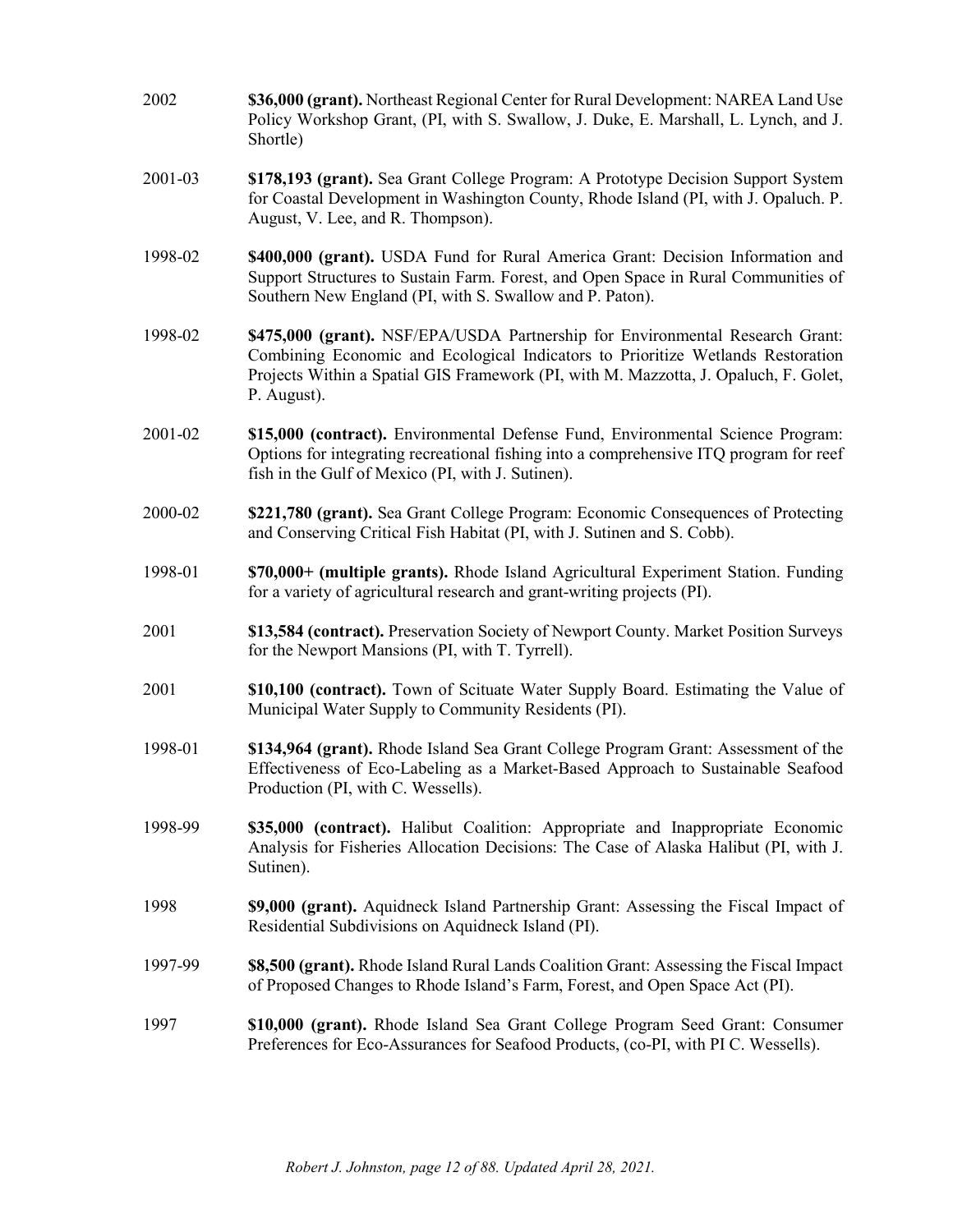- 1997 **\$10,750 (contract).** Chiral Corporation Grant: U.S. Seafood Industry Survey: Evaluation of Demand and Market Strategies for Marine Toxin Test Kits, (PI, with W. Lombardi).
- 1994-96 **\$56,000** (**fellowship**, \$28,000 for two years). University Graduate Research Fellowship, University of Rhode Island.

### **PUBLICATIONS**

#### **PUBLISHED ARTICLES—ACADEMIC JOURNALS (107 total)**

- **Citation Statistics (Google Scholar): h-index: 48; i10-index: 92; total citations: 8516;**  <http://scholar.google.com/citations?user=1U1j7okAAAAJ>
- **REPEC (Research Papers in Economics):** Top 6% of authors over all categories combined.
	- **Johnston, R.J.**, K.J. Boyle, M.L. Loureiro, S. Navrud and J. Rolfe. 2021. Guidance to Enhance the Validity and Credibility of Environmental Benefit Transfers. *Environmental and Resource Economics* 79(3): 575-624.
	- Vedogbeton, H. and **R.J. Johnston**. 2020. Correction to: Commodity Consistent Meta‑Analysis of Wetland Values: An Illustration for Coastal Marsh Habitat. *Environmental and Resource Economics*, https://doi.org/10.1007/s10640-020-00523-z.
	- Newbold, S.C. and **R.J. Johnston**. 2020. Valuing Non-market Valuation Studies Using Meta-Analysis: A Demonstration Using Estimates of Willingness-to-Pay for Water Quality Improvements. *Journal of Environmental Economics and Management* 104: 102379.
	- Vedogbeton, H. and **R.J. Johnston**. 2020. Commodity Consistent Meta-Analysis of Wetland Values: An Illustration for Coastal Marsh Habitat. *Environmental and Resource Economics* 75(4): 835- 865.
	- Gardner, G. and **R.J. Johnston**. 2020. What Does it Cost to Ensure Salt Marsh Migration? Using Hedonic Modeling to Inform Cost-Effective Conservation. *Journal of Environmental Management* 262: 110262.
	- **Johnston, R.J.** and E. Zawojska. 2020. Relative versus Absolute Commodity Measurements in Benefit Transfer: Consequences for Validity and Reliability. *American Journal of Agricultural Economics* 102(4): 1245-1270.
	- Glenk, K., **R.J. Johnston**, J. Meyerhoff and J. Sagebiel. 2020. Spatial Dimensions of Stated Preference Valuation in Environmental and Resource Economics: Methods, Trends and Challenges. *Environmental and Resource Economics* 75(2): 215-242.
	- Johnston, R.J. and D.M. Bauer. 2020. Using Meta-Analysis for Large-Scale Ecosystem Service Valuation: Progress, Prospects and Challenges. *Agricultural and Resource Economics Review* 49(1): 23-63.
	- Rogers, A.A., F. Dempster, J.I. Hawkins, **R.J. Johnston,** P.C. Boxall, J. Rolfe, M.E. Kragt, M.P. Burton, and D.J. Pannell. 2019. Valuing Non-Market Economic Impacts from Natural Hazards: A Review. *Natural Hazards* 99: 1131-1161.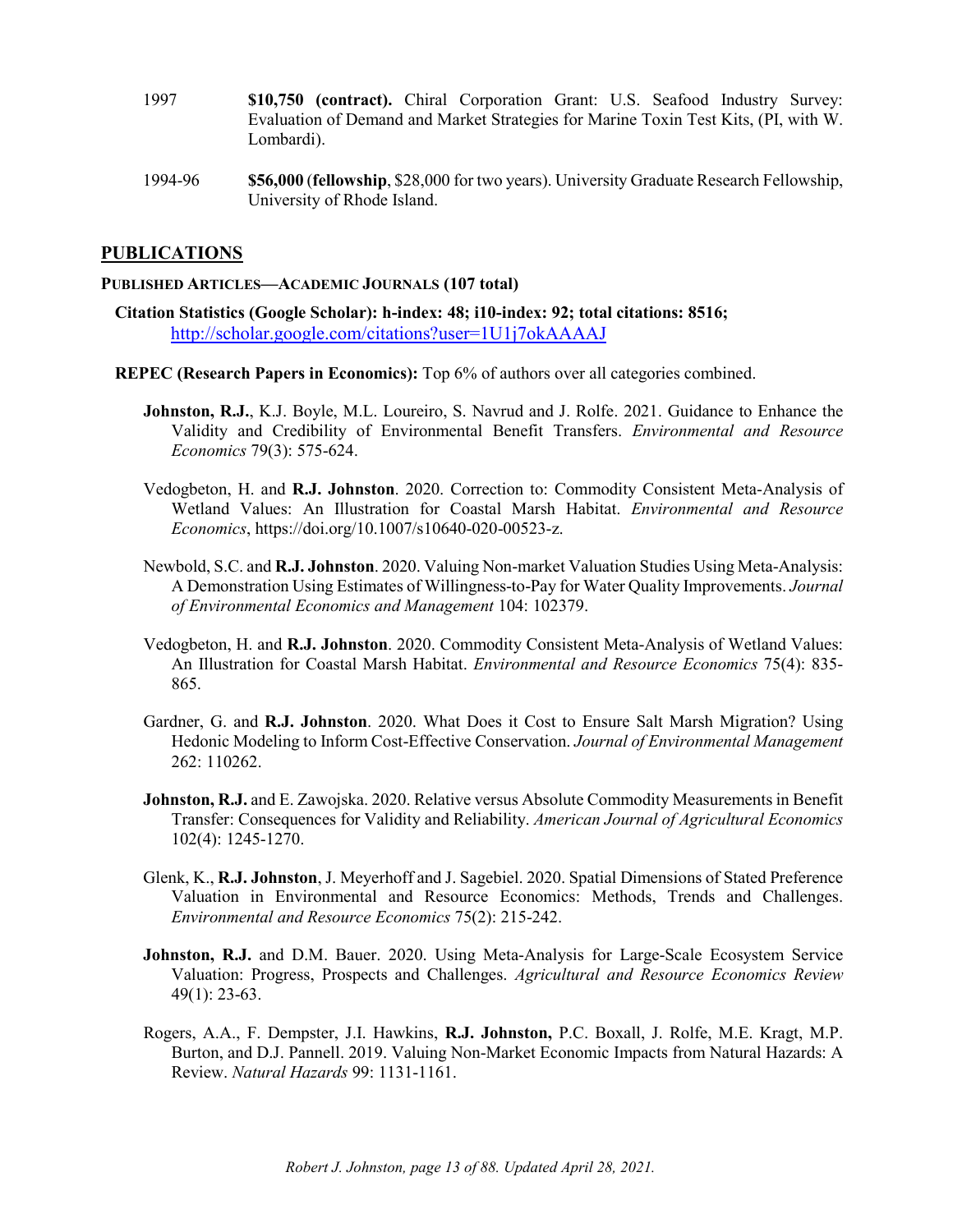- Hatton MacDonald, D. J.M. Rose, **R.J. Johnston**, R.H. Bark and J. Pritchard. 2019. Managing Groundwater in a Mining Region: An Opportunity to Compare Best-Worst and Referendum Data. *Australian Journal of Agricultural and Resource Economics* 63: 897-921.
- Duran Vinent, O., **R.J. Johnston**, M. Kirwan, A. Leroux and V. Martin. 2019. Coastal Dynamics and Adaptation to Uncertain Sea Level Rise: Optimal Portfolios for Salt Marsh Migration. *Journal of Environmental Economics and Management* 98: 102262.
- Johnston, R.J. and K. Moeltner. 2019. Special Flood Hazard Effects on Coastal and Interior Home Values: One Size Does Not Fit All. *Environmental and Resource Economics* 74(1): 181-210.
- Jensen, A.K., **R.J. Johnston** and S.B. Olsen. 2019. Does One Size Really Fit All? Ecological Endpoint Heterogeneity in Stated Preference Welfare Analysis. *Land Economics* 95(3): 307-332.
- **Johnston, R.J.**, E.Y. Besedin and B.M. Holland. 2019. Modeling Distance Decay within Valuation Meta-Analysis. *Environmental and Resource Economics* 72(3): 657-690.
- Yao, L., J. Deng, **R.J. Johnston**, I. Khan and M. Zhao. 2018. Evaluating Willingness to Pay for the Temporal Distribution of Different Air Quality Improvements: Is China's Clean Air Target Adequate to Ensure Welfare Maximization? *Canadian Journal of Agricultural Economics* 67(2): 215-232.
- **Johnston, R.J.**, J. Rolfe and E. Zawojska. 2018. Benefit Transfer of Environmental and Resource Values: Progress, Prospects and Challenges. *International Review of Environmental and Resource Economics* 12(2-3): 177-266.
- **Johnston, R.J.**, C. Makriyannis and A.W. Whelchel. 2018. Using Ecosystem Service Values to Evaluate Tradeoffs in Coastal Hazard Adaptation. *Coastal Management* 46(4): 259-277.
- Olander, L.P., **R.J. Johnston**, H. Tallis, J. Kagan, L.A. Maguire, S. Polasky, D. Urban, J. Boyd, L. Wainger and M. Palmer. 2018. Benefit Relevant Indicators: Ecosystem Services Measures that Link Ecological and Social Outcomes. *Ecological Indicators* 85: 1262-1272.
- Makriyannis, C., **R.J. Johnston** and A.W. Whelchel. 2018. Are Choice Experiment Treatments of Outcome Uncertainty Sufficient? An Application to Climate Risk Reductions. *Agricultural and Resource Economics Review* 47(3): 419-451.
- Olander, L., S. Polasky, J. Kagan, **R.J. Johnston**, L. Wainger, D. Saah, L. Maguire, J. Boyd and D. Yoskowitz. 2017. So You Want Your Research to be Relevant? Building the Bridge between Ecosystem Services Research and Practice. *Ecosystem Services* 26(A): 170-182.
- Uchida, H., C.A. Roheim and **R.J. Johnston**. 2017. Balancing the Health Risks and Benefits of Seafood: How Does Available Guidance Affect Consumer Choices? *American Journal of Agricultural Economics* 99(4): 1056-1077.
- Bauer, D.M., S.K. Swallow, P. Liu and **R.J. Johnston**. 2017. Do Exurban Communities Want More Development? *Journal of Land Use Science* 12(5): 351-374.
- Holland, B.M. and **R.J. Johnston**. 2017. Optimized Quantity-within-Distance Models of Spatial Welfare Heterogeneity. *Journal of Environmental Economics and Management* 85: 110-129.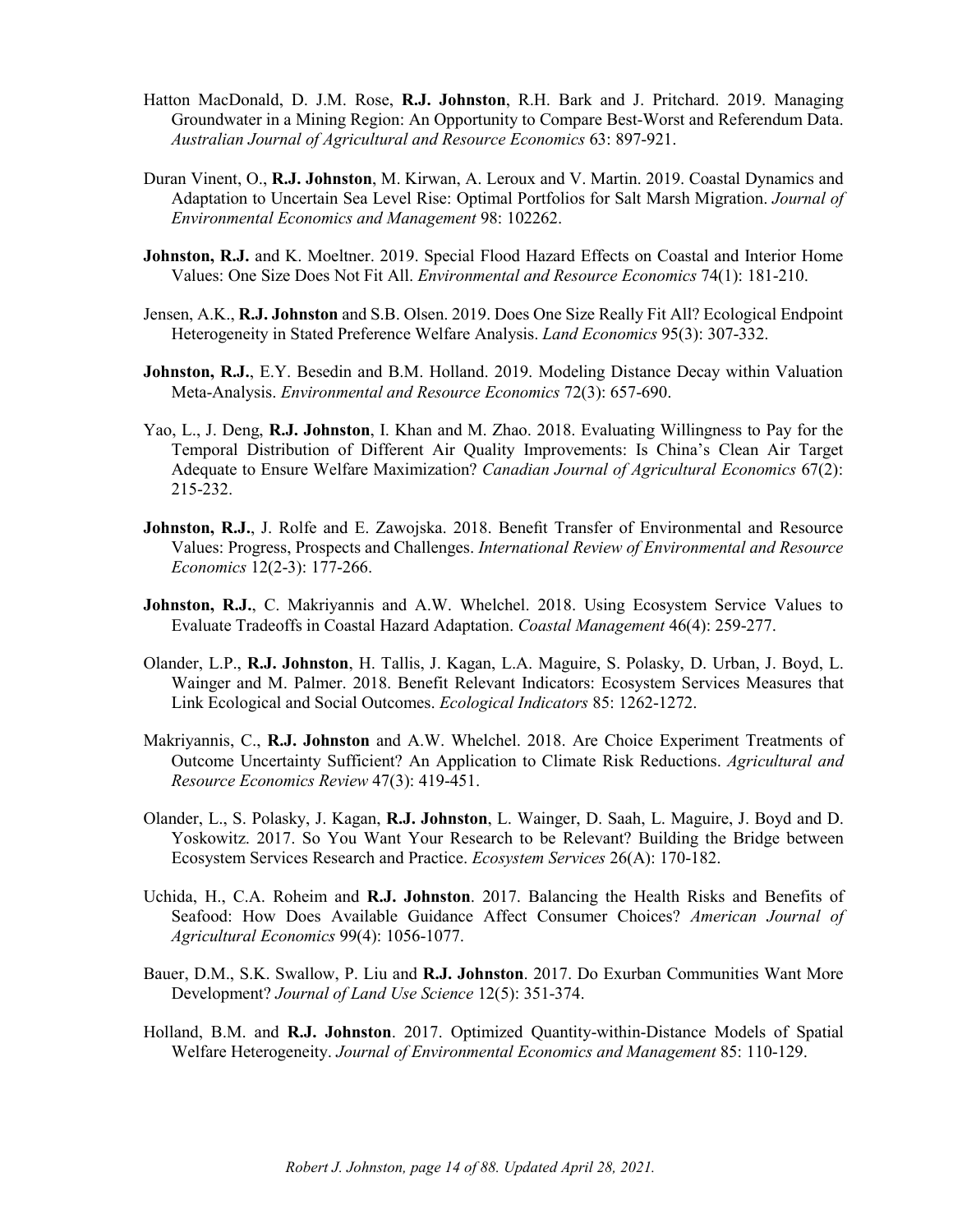- **Johnston**, **R.J.,** and A.S. Abdulrahman. 2017. Systematic Non-Response in Discrete Choice Experiments: Implications for the Valuation of Climate Risk Reductions. *Journal of Environmental Economics and Policy* 6(3): 246-267.
- **Johnston**, **R.J.,** K.J. Boyle, W. Adamowicz, J. Bennett, R. Brouwer, T.A. Cameron, W.M Hanemann, N. Hanley, M. Ryan, R. Scarpa, R. Tourangeau and C.A. Vossler. 2017. Contemporary Guidance for Stated Preference Studies. *Journal of the Association of Environmental and Resource Economists* 4(2): 319-405.
- **Johnston, R.J., E.T. Schultz, K. Segerson, E.Y. Besedin and M. Ramachandran. 2017. Biophysical** Causality and Environmental Preference Elicitation: Evaluating the Validity of Welfare Analysis over Intermediate Outcomes. *American Journal of Agricultural Economics* 99(1): 163-185.
- **Johnston, R.J.**, E.Y. Besedin and R. Stapler. 2017. Enhanced Geospatial Validity for Meta-Analysis and Environmental Benefit Transfer: An Application to Water Quality Improvements. *Environmental and Resource Economics* 68(2): 343-375.
- Boyd J., P. Ringold, A. Krupnick, **R.J. Johnston**, M.A. Weber and K. Hall. 2016. Ecosystem Services Indicators: Improving the Linkage Between Biophysical and Economic Analyses. *International Review of Environmental and Resource Economics* 8: 359-443.
- Johnston, R.J., B.M. Holland and L. Yao. 2016. Individualized Geocoding in Stated Preference Questionnaires: Implications for Survey Design and Welfare Estimation. *Land Economics* 92(4): 737-759.
- Duke, J.M., S.J. Dundas, **R.J. Johnston** and K.D. Messer. 2015. The Effect of Spatial Interdependencies on Prioritization and Payments for Environmental Services. *Land Use Policy* 48: 341-350.
- **Johnston, R.J.,** D. Jarvis, K. Wallmo and D. Lew. 2015. Multi-Scale Spatial Pattern in Nonuse Willingness to Pay: Applications to Threatened and Endangered Marine Species. *Land Economics* 91(4): 739-761.
- Duke, J.M., S.J. Dundas, **R.J. Johnston** and K.D. Messer. 2014. Prioritizing Payment for Environmental Services: Using Nonmarket Benefits and Costs for Optimal Selection. *Ecological Economics* 105: 319-329.
- **Johnston, R.J.** and M. Ramachandran. 2014. Modeling Spatial Patchiness and Hot Spots in Stated Preference Willingness to Pay. *Environmental and Resource Economics* 59(3): 363-387.
- **Johnston**, **R.J.,** and K. Moeltner. 2014. Meta-Modeling and Benefit Transfer: The Empirical Relevance of Source-Consistency in Welfare Measures. *Environmental and Resource Economics* 59(3): 337-361.
- Zhao, M., **R.J. Johnston** and E.T. Schultz. 2013. What to Value and How? Ecological Indicator Choices in Stated Preference Valuation. *Environmental and Resource Economics* 56(1): 3-25.
- Stanley, T.D., H. Doucouliagos, M. Giles, J.H. Heckemeyer, **R.J. Johnston**, P. Laroche, J.P. Nelson, M. Paldam, J. Poot, G. Pugh, R.S. Rosenberger, and K. Rost. 2013. Meta-Analysis of Economics Reporting Guidelines. *Journal of Economic Surveys* 27(2): 390-394.
- Bauer, D.M. and **R.J. Johnston**. 2013. The Economics of Rural and Agricultural Ecosystem Services: Purism versus Practicality. *Agricultural and Resource Economics Review* 42(1): iii-xv.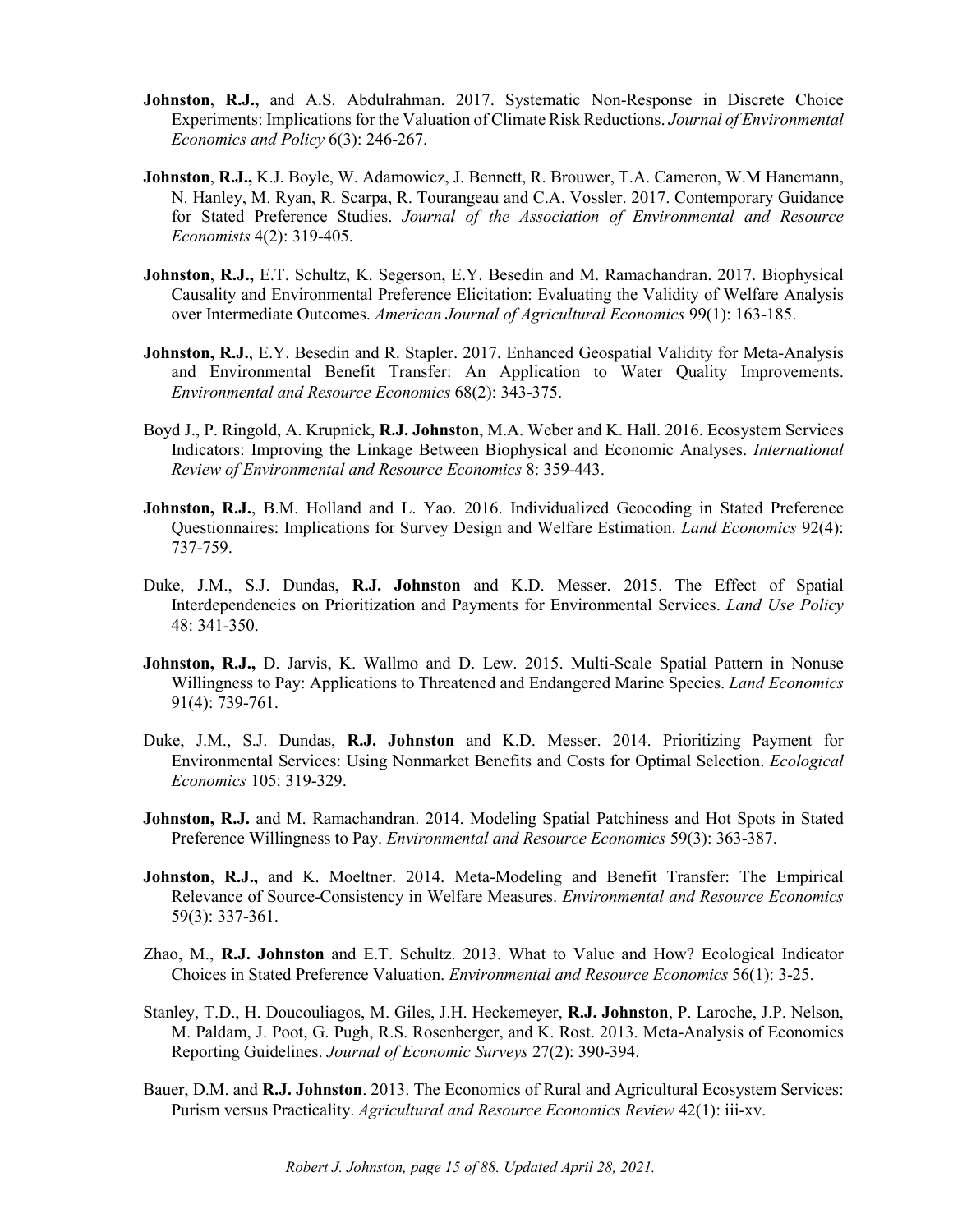- **Johnston**, **R.J.,** E.T. Schultz, K. Segerson, E.Y. Besedin and M. Ramachandran. 2013. Stated Preferences for Intermediate versus Final Ecosystem Services: Disentangling Willingness to Pay for Omitted Ecological Outcomes. *Agricultural and Resource Economics Review* 42(1): 98-118.
- Londoño, L.M. and **R.J. Johnston**. 2012. Enhancing the Reliability of Benefit Transfer over Heterogeneous Sites: A Meta-Analysis of International Coral Reef Values. *Ecological Economics* 78(1): 80-89.
- Duke, J.M., A.M Borchers, **R.J. Johnston** and S. Absetz. 2012. Sustainable Agricultural Management Contracts: Using Choice Experiments to Estimate the Benefits of Land Preservation and Conservation Practices. *Ecological Economics* 74(1): 95-103.
- Schultz, E.T., **R.J. Johnston**, K. Segerson and E.Y. Besedin. 2012. Integrating Ecology and Economics for Restoration: Using Ecological Indicators in Valuation of Ecosystem Services. *Restoration Ecology* 20(3): 304-310.
- Johnston, R.J., E.T. Schultz, K. Segerson, E.Y. Besedin and M. Ramachandran. 2012. Enhancing the Content Validity of Stated Preference Valuation: The Structure and Function of Ecological Indicators. *Land Economics* 88(1): 102-120.
- Tyrrell, T.J. and **R.J. Johnston.** 2012. The Rocket Science of Sustainable Tourism. *Tourism Analysis* 17(3): 371-376.
- **Johnston, R.J.** and J.C. Bergstrom. 2011. Valuing Farmland Protection: Does Policy Guidance Depend On the Econometric Fine Print? *Applied Economic Perspectives and Policy* 33(4): 639-660.
- **Johnston, R.J.** and M. Russell. 2011. An Operational Structure for Clarity in Ecosystem Service Values. *Ecological Economics* 70(12): 2243-2249.
- Johnston, R.J., K. Segerson, E.T. Schultz, E.Y. Besedin and M. Ramachandran. 2011. Indices of Biotic Integrity in Stated Preference Valuation of Aquatic Ecosystem Services. *Ecological Economics* 70(11): 1946-1956.
- Roheim, C.R., **R.J. Johnston** and S. Tuler. 2011. Long-Term Health Effects, Risk Perceptions, and Implications for Agricultural Markets: Modeling Consumption Patterns for Aquacultured Seafood. *Journal of Food Distribution Research* 42(1): 135-136.
- Johnston, R.J. and R.S. Rosenberger. 2010. Methods, Trends and Controversies in Contemporary Benefit Transfer. *Journal of Economic Surveys* 24(3): 479-510.
- Yannes, C.D., N.E. Lownes, N.W. Garrick and **R.J. Johnston**. 2010. Operationalizing Placemaking in a Choice Experiment Context. *Transportation Research Record* 2144(2): 121-129.
- **Johnston, R.J.** and J.M. Duke. 2010. Socioeconomic Adjustments and Choice Experiment Benefit Function Transfer: Evaluating the Common Wisdom. *Resource and Energy Economics* 32(3): 421- 438.
- **Johnston, R.J.** and P.J. Thomassin. 2010. Willingness to Pay for Water Quality Improvements in the United States and Canada: Considering Possibilities for International Meta-Analysis and Benefit Transfer. *Agricultural and Resource Economics Review* 39(1): 114-131.
- **Johnston, R.J., D.S. Holland and S. Tuler. 2010. New England Fishing Communities: Prospects and** Uncertainties. *Communities and Banking* 21(2): 3-5.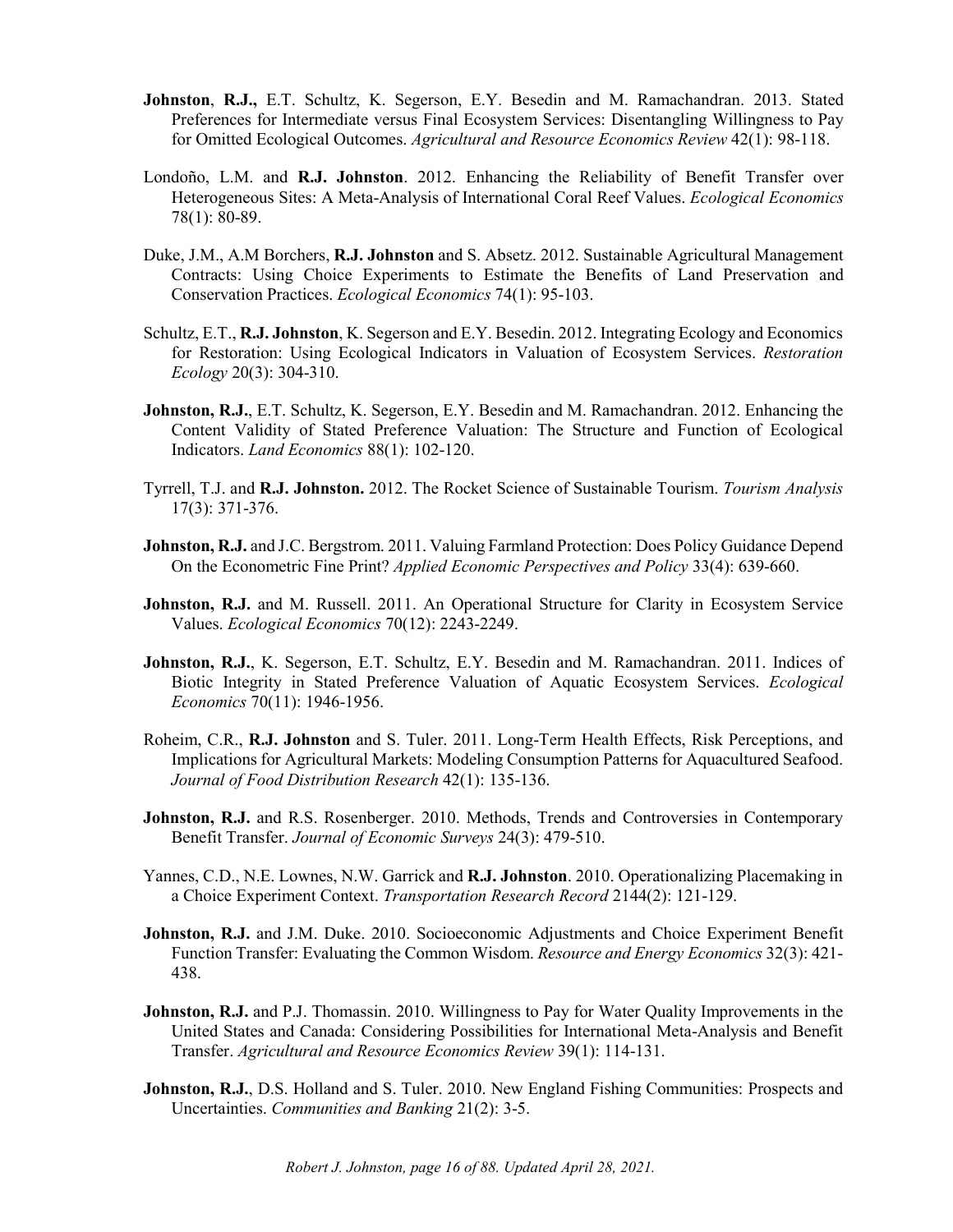- Moeltner, K., **R.J. Johnston**, R.S. Rosenberger and J.M Duke. 2009. Benefit Transfer from Multiple Contingent Experiments: A Flexible Two-Step Model Combining Individual Choice Data with Community Characteristics. *American Journal of Agricultural Economics* 91(5): 1335-1342.
- **Johnston, R.J.** and J.M. Duke. 2009. Informing Preservation of Multifunctional Agriculture when Primary Research Is Unavailable: An Application of Meta-Analysis. *American Journal of Agricultural Economics* 91(5): 1353-1359.
- Tyrrell, T.J. and **R.J. Johnston.** 2009. An Econometric Analysis of the Effects of Tourism Growth on Municipal Revenues and Expenditures. *Tourism Economics* 15(4): 771-783.
- Chapman, J.I., **R.J. Johnston** and T.J. Tyrrell. 2009. Implications of a Land Value Tax with Error in Assessed Values. *Land Economics* 85(4): 576-586.
- **Johnston, R.J.** and P.J. Thomassin. 2009. Evaluating the Environmental Valuation Reference Inventory (EVRI): Results from a Survey of Actual and Potential Users. *AERE (Association of Environmental and Resource Economists) Newsletter* 29(1): 33-38.
- Rosenberger, R.S. and **R.J. Johnston**. 2009. Selection Effects in Meta-Analysis and Benefit Transfer: Avoiding Unintended Consequences. *Land Economics* 85(3): 410-428.
- Stapler, R.W. and **R.J. Johnston**. 2009. Meta-Analysis, Benefit Transfer, and Methodological Covariates: Implications for Transfer Error. *Environmental and Resource Economics* 42(2): 227- 246.
- **Johnston, R.J.** and J.M. Duke. 2009. Willingness to Pay for Land Preservation Across States and Jurisdictional Scale: Implications for Benefit Transfer. *Land Economics* 85(2): 217-237.
- **Johnston, R.J.** 2009. Book Review, Neil A. Powe, Redesigning Environmental Valuation: Mixing Methods Within Stated Preference Techniques, Edward Elgar, Cheltenham, UK. *Ecological Economics* 68(5): 1564-1565.
- **Johnston, R.J.** and J.M. Duke. 2008. Benefit Transfer Equivalence Tests with Non-Normal Distributions. *Environmental and Resource Economics* 41(1): 1-23.
- Tyrrell, T.J. and **R.J. Johnston**. 2008. Tourism Sustainability, Resiliency and Dynamics: Towards a More Comprehensive Perspective. *Tourism and Hospitality Research* 8(1): 14-24.
- **Johnston, R.J.** 2008. Fish Ecolabels and Consumer Choice: Weighing the Factors. *CAB Reviews: Perspectives in Agriculture, Veterinary Science, Nutrition and Natural Resources* 3(26), doi 10.1079/PAVSNNR20083026.
- **Johnston, R.J.**, C.A. Roheim, D.P. Joglekar and R. Pomeroy. 2008. Estimating Preferences for Non-Market Attributes of Aquaculture and Sustainable Seafood Production: Methods and Empirical Applications. *International Journal of Environment and Pollution* 33(4): 469-484.
- Pomeroy, R., B. Bravo-Ureta, D. Solis and **R.J. Johnston**. 2008. Bioeconomic Modelling and Salmon Aquaculture: An Overview of the Literature. *International Journal of Environment and Pollution* 33(4): 485-500.
- Johnston, R.J. and J.M. Duke. 2007. Willingness to Pay for Agricultural Land Preservation and Policy Process Attributes: Does the Method Matter? *American Journal of Agricultural Economics* 89(4): 1098-1115.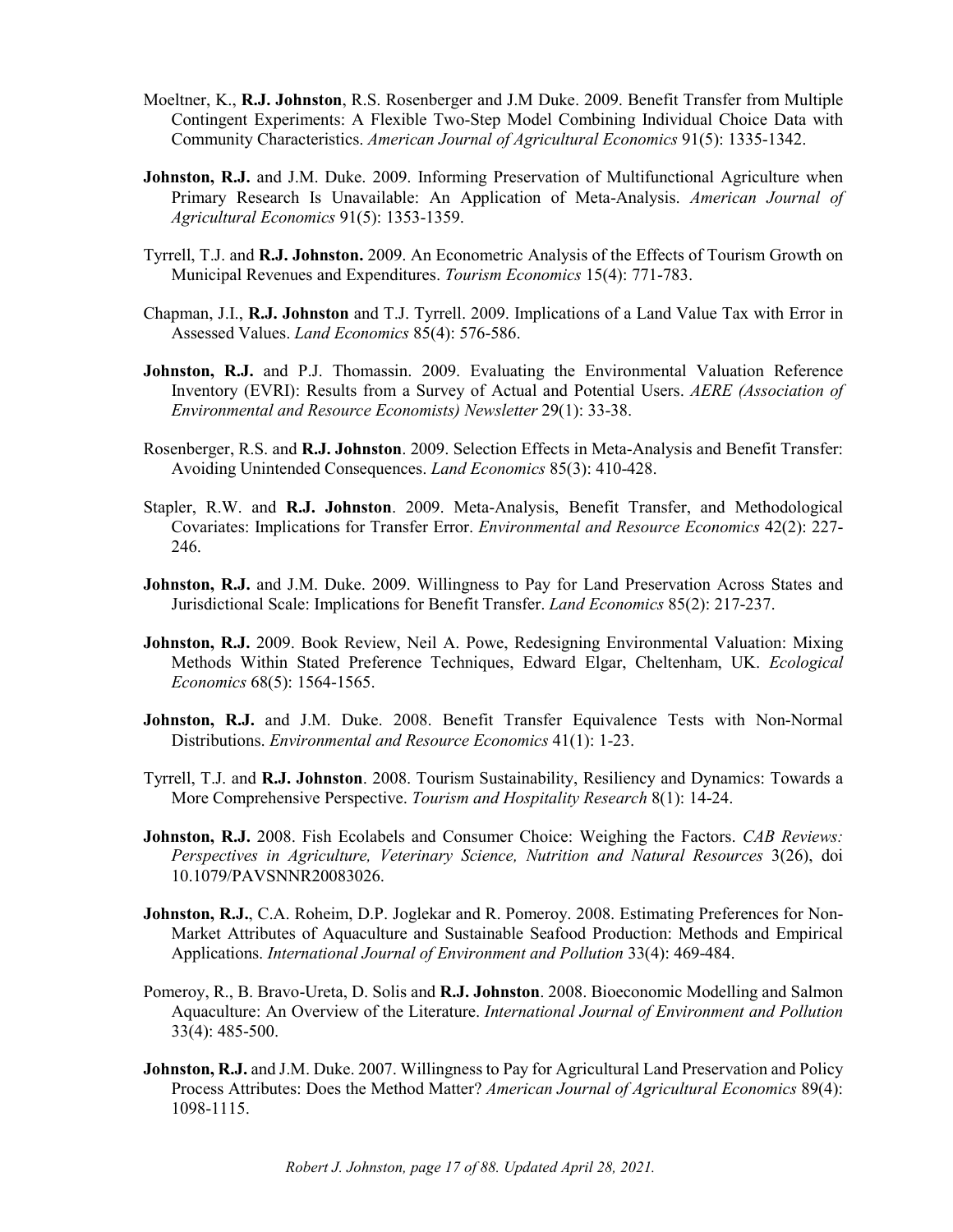- **Johnston, R.J.** and T.J. Tyrrell. 2007. Management Exercises and Trainer's Note in Sustainable Tourism and Dynamics. *International Journal of Culture, Tourism and Hospitality Research* 1(4): 328-337.
- **Johnston, R.J.** 2007. Choice Experiments, Site Similarity and Benefits Transfer. *Environmental and Resource Economics* 38(3): 331-351.
- **Johnston, R.J.**, D. Holland, V. Maharaj and T.W. Campson. 2007. Fish Harvest Tags: An Alternative Management Approach for Recreational Fisheries in the US Gulf of Mexico. *Marine Policy* 31(4): 505-516.
- Johnston, R.J. 2007. Book Review, Roy Brouwer and David Pearce, eds., Cost-Benefit Analysis and Water Resources Management, Edward Elgar, Cheltenham, UK. *Ecological Economics* 63(4): 831- 832.
- **Johnston, R.J.** 2007. Book Review: Robert A. Young, Determining the Economic Value of Water: Concepts and Methods, Resources For the Future, Washington DC. *Ecological Economics*, 60(4): 847-848.
- Johnston, R.J., E.Y. Besedin and M.H. Ranson. 2006. Characterizing the Effects of Valuation Methodology in Function-Based Benefits Transfer. *Ecological Economics* 60(2): 407-419.
- **Johnston, R.J.** and C.A. Roheim. 2006. A Battle of Taste and Environmental Convictions for Ecolabeled Seafood: A Contingent Ranking Experiment. *Journal of Agricultural and Resource Economics* 31(2): 283-300.
- **Johnston, R.J.** 2006. Is Hypothetical Bias Universal? Validating Contingent Valuation Responses Using a Binding Public Referendum. *Journal of Environmental Economics and Management* 52(1): 469-481.
- Tyrrell, T.J. and **R.J. Johnston**. 2006. The Economic Impacts of Tourism: A Special Issue. *Journal of Travel Research* 45(1): 1-5.
- **Johnston, R.J.**, M.H. Ranson, E.Y. Besedin and E.C. Helm. 2006. What Determines Willingness to Pay per Fish? A Meta-Analysis of Recreational Fishing Values. *Marine Resource Economics* 21(1): 1-32.
- **Johnston, R.J.** and T.J. Tyrrell. 2005. A Dynamic Model of Sustainable Tourism. *Journal of Travel Research* 44(2): 124-134.
- **Johnston, R.J.**, J.J. Opaluch, M.J. Mazzotta and G. Magnusson. 2005. Who Are Resource Nonusers and What Can They Tell Us About Nonuse Values? Decomposing User and Nonuser Willingness to Pay for Coastal Wetland Restoration. *Water Resources Research* 41(7): W07017.
- **Johnston, R.J.**, E.Y. Besedin, R. Iovanna, C. Miller, R. Wardwell and M. Ranson. 2005. Systematic Variation in Willingness to Pay for Aquatic Resource Improvements and Implications for Benefit Transfer: A Meta-Analysis. *Canadian Journal of Agricultural Economics* 53(2-3): 221-248.
- **Johnston, R.J.** and T.J. Tyrrell. 2005. Estimating Recreational User Counts: Corrigendum. *American Journal of Agricultural Economics* 87(2): 524-527.
- Tyrrell, T.J., P.W. Williams and **R.J. Johnston**. 2004. Estimating Sport Tourism Visitor Volumes: The Case of Vancouver's 2010 Olympic Games. *Tourism Recreation Research* 29(1): 75-82.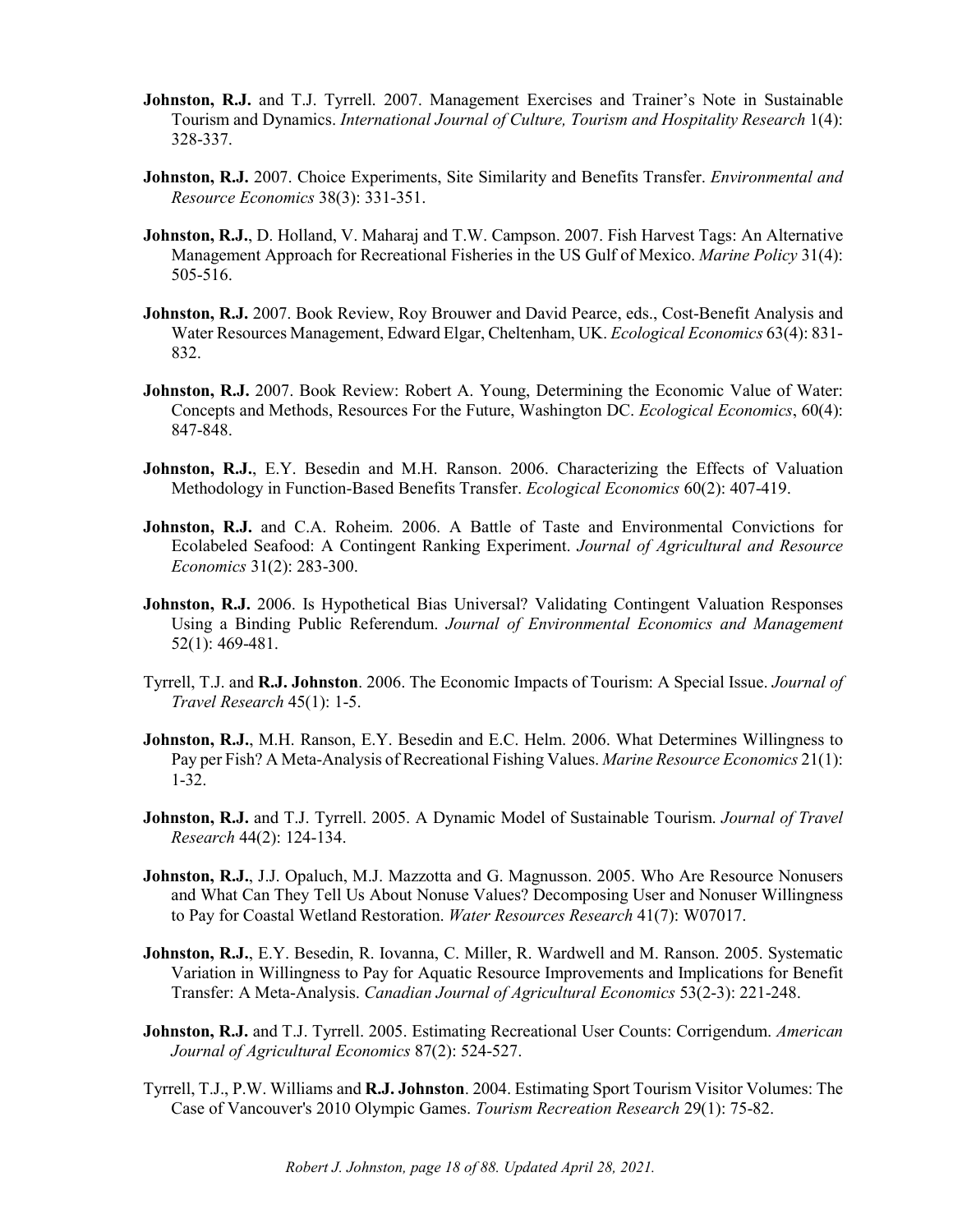- **Johnston, R.J.**, E.Y. Besedin and R.F. Wardwell. 2003. Modeling Relationships Between Use and Nonuse Values for Surface Water Quality: A Meta-Analysis. *Water Resources Research* 39(12): 1363-1371.
- **Johnston, R.J.** 2003. Farmland Preservation and Differential Taxation: Evaluating Optimal Policy Under Conditions of Uncertainty. *Agricultural and Resource Economics Review* 32(2): 198-208.
- **Johnston, R.J.**, S.K. Swallow, T.J. Tyrrell and D.M. Bauer. 2003. Rural Amenity Values and Length of Residency. *American Journal of Agricultural Economics* 85(4): 1009-1024.
- Sutinen, J.G. and **R.J. Johnston**. 2003. Angling Management Organizations: Integrating the Recreational Sector into Fishery Management. *Marine Policy* 27(6): 471-487.
- **Johnston, R.J.** and T.J. Tyrrell. 2003. Estimating Recreational User Counts. *American Journal of Agricultural Economics* 85(3): 554-568.
- Tyrrell, T.J. and **R.J. Johnston**. 2003. Assessing Expenditure Changes Related to Welcome Center Visits. *Journal of Travel Research* 42(1): 100-106.
- **Johnston, R.J.**, S.K. Swallow, D.M. Bauer and C.M. Anderson. 2003. Preferences for Residential Development Attributes and Support for the Policy Process: Implications for Management and Conservation of Rural Landscapes. *Agricultural and Resource Economics Review* 32(1): 65-82.
- **Johnston, R.J.**, G. Magnusson, M. Mazzotta and J.J. Opaluch. 2002. Combining Economic and Ecological Indicators to Prioritize Salt Marsh Restoration Actions. *American Journal of Agricultural Economics* 84(5): 1362-1370.
- **Johnston, R.J.**, S.K. Swallow and D.M. Bauer. 2002. Spatial Factors and Stated Preference Values for Public Goods: Considerations for Rural Land Development. *Land Economics* 78(4): 481-500.
- **Johnston, R.J.**, S.K. Swallow, C.W. Allen and L.A. Smith. 2002. Designing Multidimensional Environmental Programs: Assessing Tradeoffs and Substitution in Watershed Management Plans. *Water Resources Research* 38(7): 1099-1105.
- Tyrrell, T.J. and **R.J. Johnston**. 2002. Estimating Regional Visitor Numbers. *Tourism Analysis* 7(1): 33-41.
- Johnston, R.J., T.A. Grigalunas, J.J. Opaluch, J. Diamantedes and M. Mazzotta. 2002. Valuing Estuarine Resource Services Using Economic and Ecological Models: The Peconic Estuary System Study. *Coastal Management* 30(1): 47-66.
- Mazzotta, M.J., J. J. Opaluch, G. Magnuson and **R.J. Johnston**. 2002. Setting Priorities for Coastal Wetland Restoration: A GIS-Based Tool That Combines Expert Assessments And Public Values. *Earth System Monitor* 12(3): 1-6.
- **Johnston, R.J.**, J.J. Opaluch, T.A. Grigalunas and M.J. Mazzotta. 2001. Estimating Amenity Benefits of Coastal Farmland. *Growth and Change* 32(3): 305-325.
- **Johnston, R.J., C.R. Wessells, H. Donath and F. Asche. 2001. Measuring Consumer Preferences for** Ecolabeled Seafood: An International Comparison. *Journal of Agricultural and Resource Economics* 26(1): 20-39.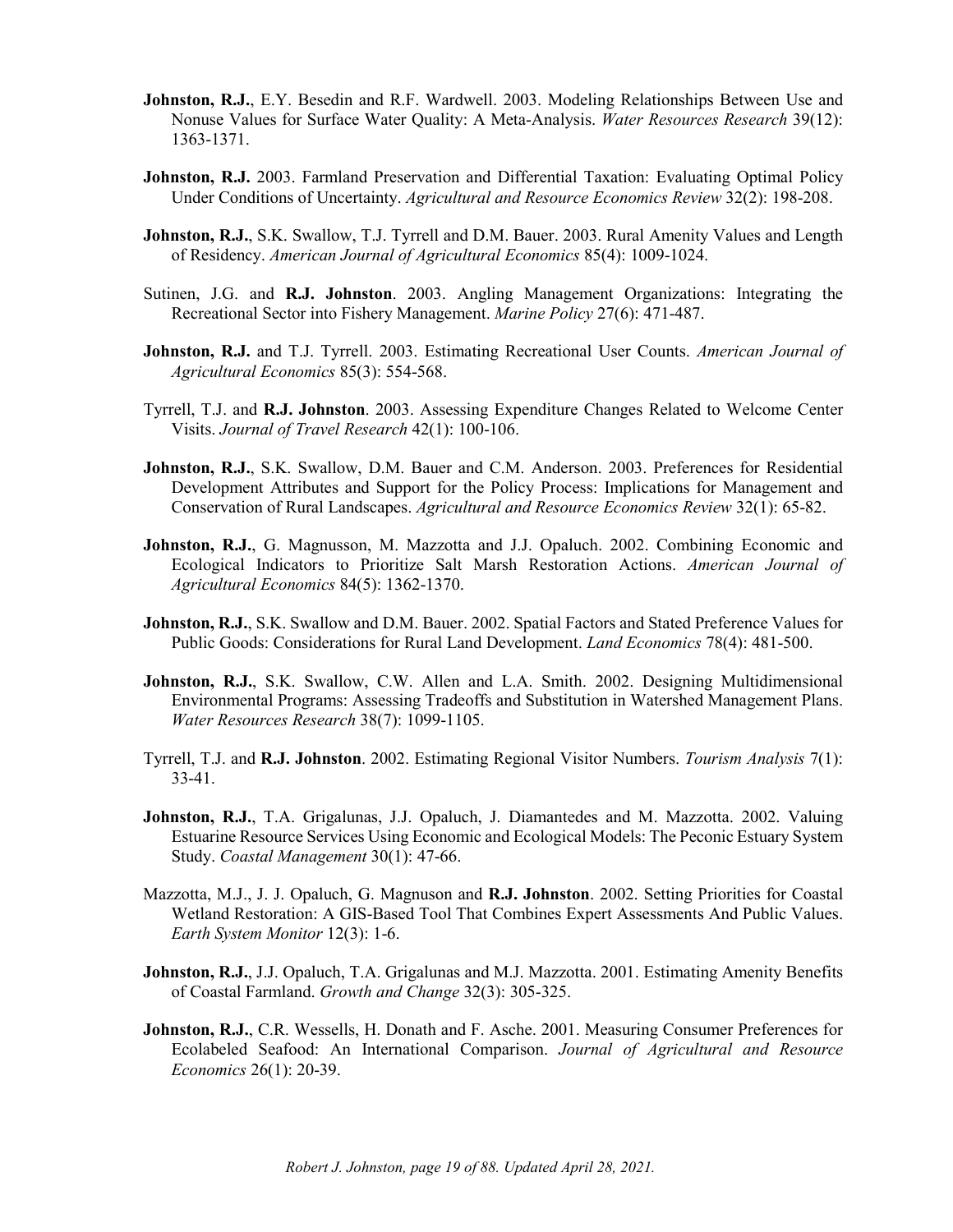- Tyrrell, T.J. and **R.J. Johnston**. 2001. A Theoretical Framework for Assessing Direct Economic Impacts of Tourist Events: Distinguishing Origins, Destinations, and Causes of Expenditures. *Journal of Travel Research* 40 (August): 94-101.
- Opaluch, J.J., V. Lee, **R.J. Johnston**, C. Baker and R. Thompson. 2001. Using GIS to Help Communities Visualize the Consequences of Change. *Maritimes* 43(1): 6-8.
- **Johnston, R.J.**, S.K Swallow and T.F. Weaver. 1999. Estimating Willingness to Pay and Resource Trade-offs With Different Payment Mechanisms: An Evaluation of a Funding Guarantee for Watershed Management. *Journal of Environmental Economics and Management* 38(1): 97-120.
- **Johnston, R.J.** and S.K. Swallow. 1999. Asymmetries in Ordered Strength of Preference Models: Implications of Focus Shift for Discrete Choice Preference Estimation. *Land Economics* 75(2): 295-310.
- Wessells, C.R., **R.J. Johnston** and H. Donath. 1999. Assessing Consumer Preferences for Ecolabeled Seafood: The Influence of Species, Certifier and Household Attributes. *American Journal of Agricultural Economics* 81(5): 1084-1089.
- **Johnston, R.J.** 1998. Exogenous Factors and Visitor Behavior: A Regression Analysis of Viewing Time. *Environment and Behavior* 30(3): 322-347.
- **Johnston, R.J.** 1998. The Value of Open Space in a U.S. Coastal Community. *Intercoast Network* 32: 8-9.
- **Johnston, R.J.** 1998. Estimating Demand for Wildlife Viewing in Zoological Parks: An Exhibit Specific, Time Allocation Approach. *Human Dimensions in Wildlife* 3(1): 16-33.
- **Johnston, R.J.** and J.G. Sutinen. 1996. Uncertain Biomass Shift and Collapse: Implications for Harvest Policy in the Fishery. *Land Economics* 72(4): 500-518.
- Johnston, R.J., T.F. Weaver, L.A. Smith and S.K. Swallow. 1995. Contingent Valuation Focus Groups: Insights From Ethnographic Interview Techniques. *Agricultural and Resource Economics Review* 24(1): 56-69.

#### **PUBLISHED ABSTRACTS AND NOTES (19 total)**

- **Johnston, R.J.**, E.T. Schultz, K. Segerson, E.Y. Besedin and M. Ramachandran. 2010. Integrating Ecology and Economics: Using Bioindicators in the Valuation of Ecosystem Services. (Abstract) *Agricultural and Resource Economics Review* 39(2).
- Wheeler, W. **R.J. Johnston** and P. Walsh. 2010. Symposium The Use of Ecological Indexes and Indicators in Water Quality Valuation. (Abstract) *Agricultural and Resource Economics Review*  $39(2)$ .
- Ramachandran, M. and **R.J. Johnston**. 2010. Quantitative Restrictions and Residential Water Demand: Spatial Analysis of Neighborhood Effects. (Abstract) *Agricultural and Resource Economics Review* 39(2).
- **Johnston, R.J.** and J.M. Duke. 2009. Informing Farmland Preservation when Primary Research is Unavailable: Does Common Practice Reduce the Validity and Relevance of Benefit Transfer? (Abstract) *Agricultural and Resource Economics Review* 38(2).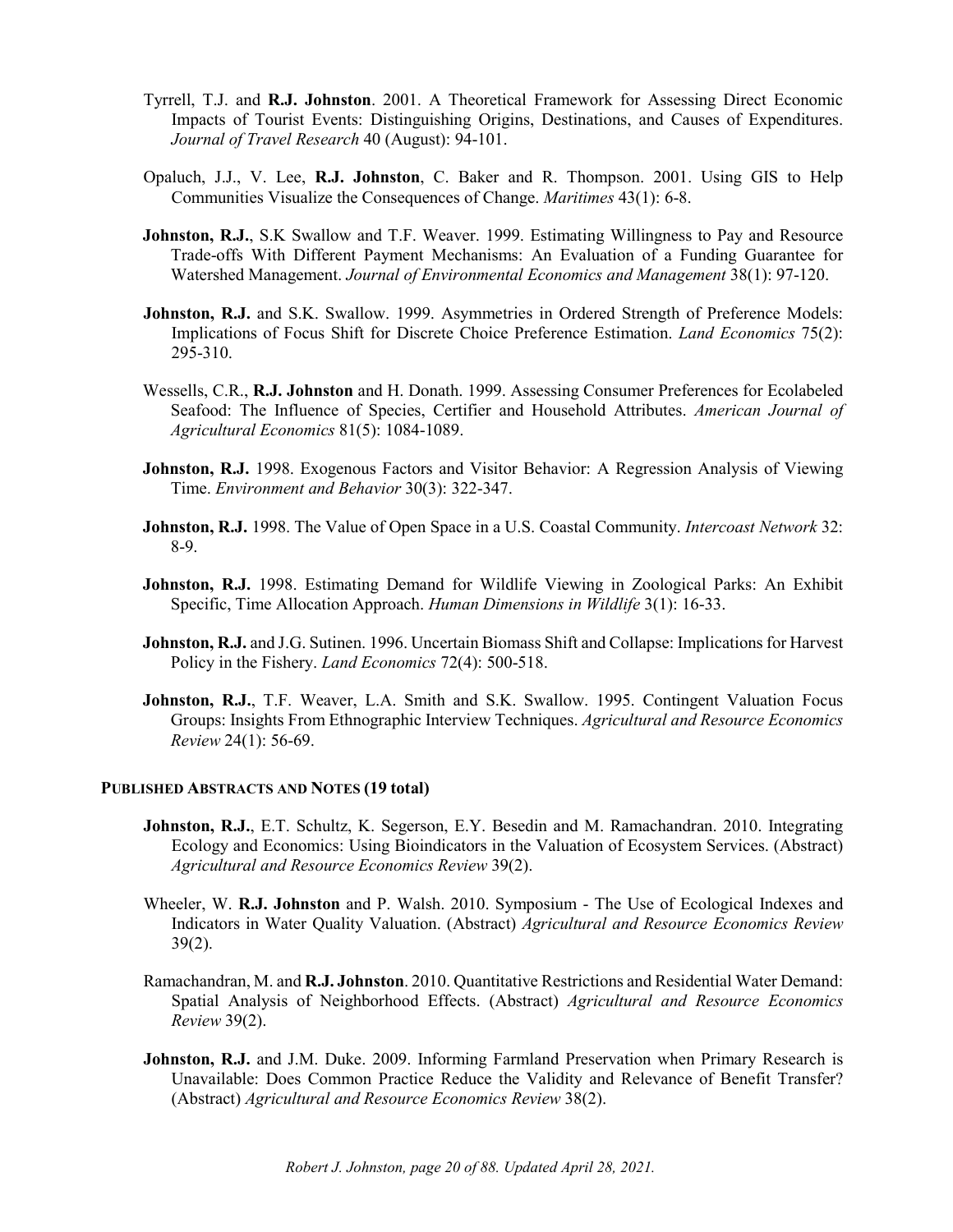- Stapler, R.W. and **R.J. Johnston**. 2009. Erratum: Meta-Analysis, Benefit Transfer, and Methodological Covariates: Implications for Transfer Error. *Environmental and Resource Economics*.
- Rosenberger, R.S. and **R.J. Johnston**. 2008. Selection Effects in Meta-Analysis and Benefit Transfer. (Abstract) *Agricultural and Resource Economics Review* 37(2).
- **Johnston, R.J.** and R.W. Stapler. 2008. Meta-Analysis, Benefit Transfer, and Methodological Covariates—Implications for Transfer Error. (Abstract) *Agricultural and Resource Economics Review* 37(2).
- Duke, J.M. and **R.J. Johnston**. 2007. Tradeoffs and Substitution in Agricultural Land Preservation: The Role of Geographic Proximity. (Abstract) *Agricultural and Resource Economics Review* 36(2).
- **Johnston, R.J.** and J.M. Duke. 2006. Welfare Implications of the Policy Process: Estimating Context-Sensitive Values for Agricultural and Open Space Conservation. (Abstract) *Agricultural and Resource Economics Review* 35(2).
- Johnston, R.J., E.Y. Besedin and M.H. Ranson. 2006. Characterizing the Effects of Valuation Methodology in Function-Based Benefits Transfer. (Abstract) *Agricultural and Resource Economics Review* 35(2).
- **Johnston, R.J.**, E.Y. Besedin, M.H. Ranson and E.C. Helm. 2005. What Determines Willingness to Pay per Fish? A Meta-Analysis of Recreational Fishing Values. (Abstract) *Agricultural and Resource Economics Review* 34(2).
- **Johnston, R.J.**, E.Y. Besedin, R. Iovanna, C. Miller, R. Wardwell and M. Ranson. 2004. Estimating Nonuse Values for Aquatic Resource Improvements: An Application of Meta-Analysis. (Abstract) *Agricultural and Resource Economics Review* 33(2).
- **Johnston, R.J.** and C.M. Anderson. 2003. The Evolution of Rural Amenity Values in Growing Communities: Modeling the Impact of In-Migration and Residence Duration. (Abstract) *Agricultural and Resource Economics Review* 32(2).
- **Johnston, R.J.** and T.J. Tyrrell. 2002. Estimating Recreational User Counts in a Multiple-Site Environment. (Abstract) *Agricultural and Resource Economics Review* 31(2).
- **Johnston, R.J.**, S.K. Swallow, L.A. Smith and C.W. Allen. 2001. Designing Multidimensional Environmental Programs: Assessing Tradeoffs and Substitution in Watershed Management Plans. (Abstract) *Agricultural and Resource Economics Review* 30(2).
- Wessells. C.R., H. Donath, **R.J. Johnston** and F. Asche. 2000. Consumer Preferences for Ecolabeled Seafood: A Comparison of U.S. and Norwegian Consumers. (Abstract) *Agricultural and Resource Economics Review* 29(2).
- **Johnston, R.J.** 1999. Farmland Preservation and Differential Property Tax Assessment: Evaluating Optimal Policy Under Conditions of Uncertainty. (Abstract) *Agricultural and Resource Economics Review* 28(2).
- **Johnston, R.J.** 1995. Modeling the Demand for On-Site Time: New Theoretical Avenues for Addressing Recreational Behavior and Welfare. Annual Meeting of the *Northeastern Agricultural and Resource Economics Association*. Burlington, VT. (Abstract) *Agricultural and Resource Economics Review* 24(2).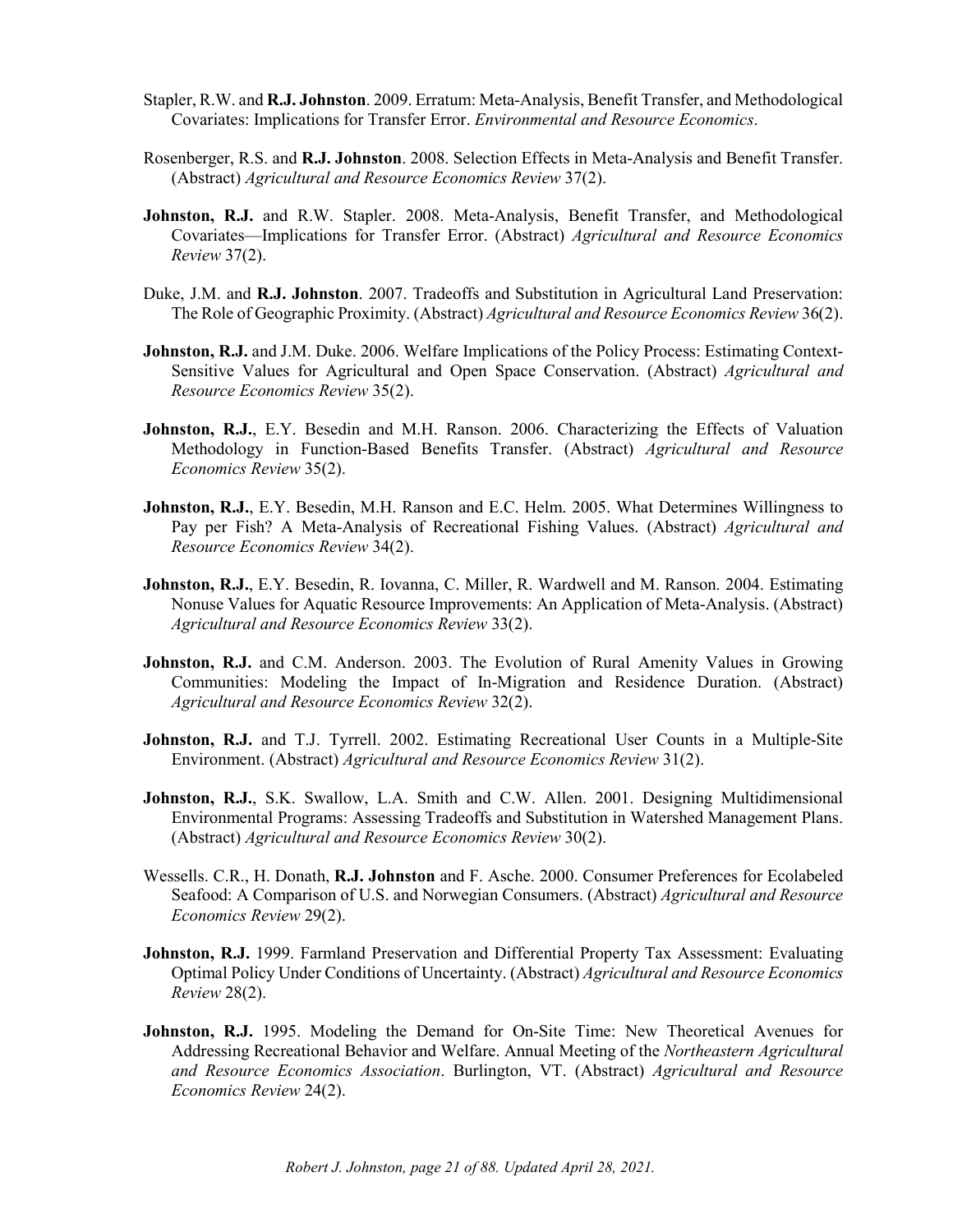**Johnston, R.J.,** T.F. Weaver, L.A. Smith and S.K. Swallow. 1993. Using Ethnographic Methodology in Focus Groups to Improve Contingent Valuation: An Introduction to Theory and Application. (Abstract) *Agricultural and Resource Economics Review* 22 (2).

#### **PUBLICATIONS—AUTHORED/EDITED BOOKS AND OTHER PUBLISHED MONOGRAPHS (12 total)**

- **Johnston, R.J.**, J. Rolfe, R.S. Rosenberger and R. Brouwer, eds. 2015. *Benefit Transfer of Environmental and Resource Values: A Guide for Researchers and Practitioners.* Dordrecht, the Netherlands: Springer.
- Committee on Evaluating the Effectiveness of Stock Rebuilding Plans of the 2006 Fishery Conservation and Management Reauthorization Act (Parma, A.M., P.J. Sullivan, J. Collie, T.W. Hartley, W. Heyman, **R.J. Johnston**, A.E. Punt, K.A. Rose, J. Sanchirico, M.P. Sissenwine and G. Sugihara). 2014. *Evaluating the Effectiveness of Fish Stock Rebuilding Plans in the United States.* Ocean Studies Board, Division on Earth and Life Studies, National Research Council of the National Academies. Washington, DC: The National Academies Press.
- Holland, D.S., J. Sanchirico, **R.J. Johnston** and D. Joglekar. 2010. *Economic Analysis for Ecosystem Based Management: Applications to Marine and Coastal Environments.* Washington, DC: RFF Press.
- **Johnston, R.J.,** D.S. Holland, J.N. Sanchirico and P.H. Taylor. 2009. *Economic Analysis for Ecosystem-Based Management: An Introduction.* Boston, MA: Massachusetts Ocean Partnership.
- **Johnston, R.J.** and J.G. Sutinen. 2009. *One Last Chance: The Economic Case for a New Approach to Fisheries Management in New England.* Washington, DC: The Pew Environment Group.
- **Johnston, R.J.** and S.K. Swallow, eds. 2006. *Economics and Contemporary Land Use Policy: Development and Conservation at the Rural-Urban Fringe.* Washington, DC: RFF Press.
- **Johnston, R.J.**, ed. 2004. *Measure for Measure: How do we Gauge Coastal Stewardship? Proceedings of The Coastal Society's 19th Biennial Conference* Madison, WI: Omnipress.
- Grigalunas, T.A., **R.J. Johnston** and J.J. Opaluch. 1999. *Natural Resource Damage Assessment Manual*. Quezon City, The Philippines: GEF/UNDP/IMO Regional Programme for the Prevention and Management of Marine Pollution in the East Asian Seas.
- Grigalunas, T.A. and **R.J. Johnston**. 1998. *Natural Resources Damage Assessment Workbook*. Quezon City, The Philippines: GEF/UNDP/IMO Regional Programme for the Prevention and Management of Marine Pollution in the East Asian Seas.
- **Johnston, R.J.** 1998. *Aquidneck Island and Open Space: An Economic Perspective (2nd edition, revised and extended).* Narragansett, RI: Rhode Island Coastal Resources Center.
- **Johnston, R.J.** 1997. *Aquidneck Island and Open Space: An Economic Perspective.* Narragansett, RI: Rhode Island Coastal Resources Center.
- **Johnston, R.J.** 1996. *Environmental Factors and the Demand for Nonconsumptive Wildlife Recreation: A Time Allocation Approach.* Ph.D. Dissertation. University of Rhode Island Department of Environmental and Natural Resource Economics.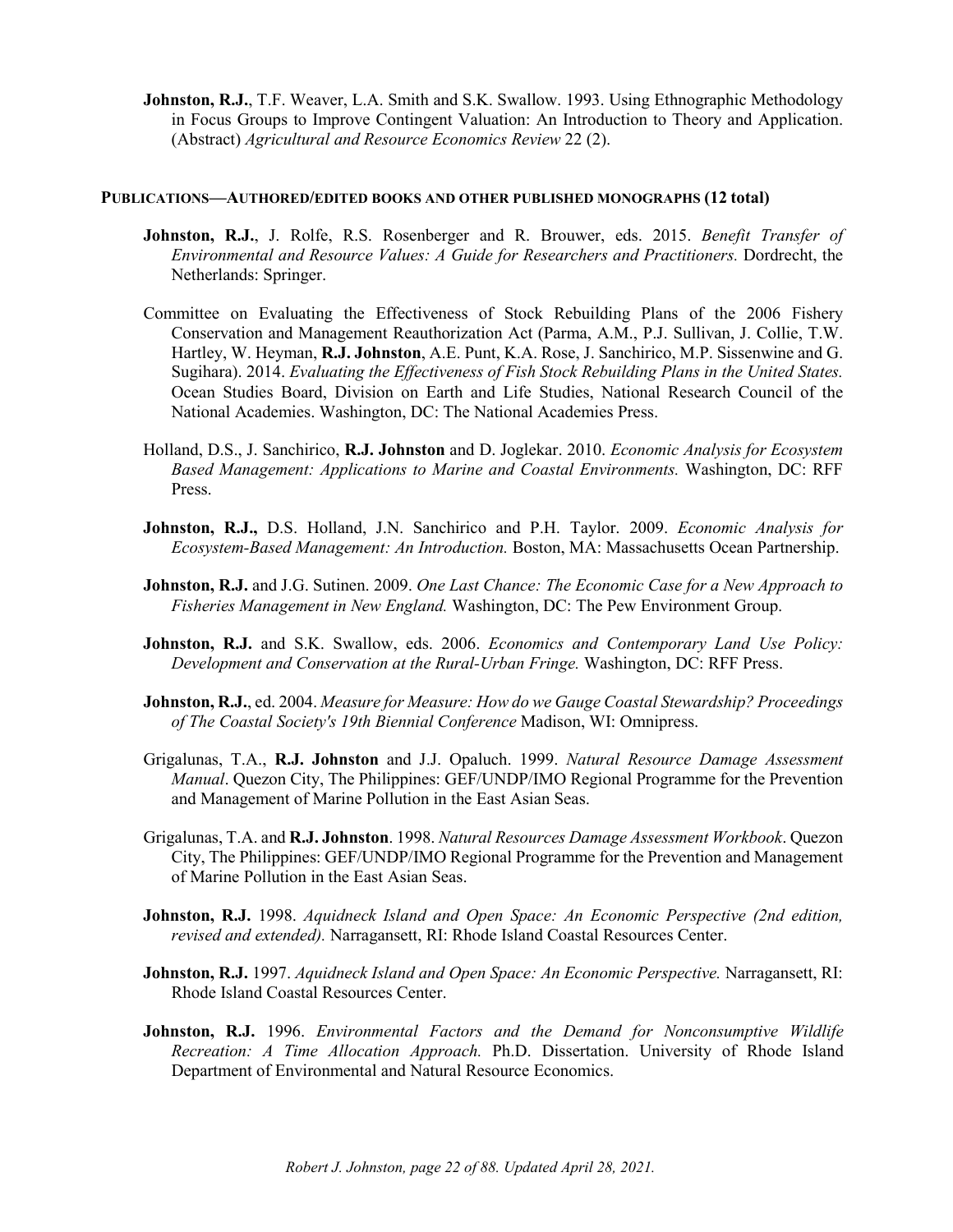#### **PUBLICATIONS—BOOK CHAPTERS (28 total)**

- **Johnston, R.J.** 2021. An Ecosystem Services and Sustainability Approach to Natural Resource and Environmental Economics and Policy, chapter 4 in J.C. Bergstrom and J.C. Whitehead, eds. *Teaching Environmental and Natural Resource Economics: Paradigms and Pedagogy*. Edward Elgar, forthcoming.
- Rolfe, J., **R.J. Johnston**, R.S. Rosenberger and R. Brouwer. 2015. Introduction: Benefit Transfer of Environmental and Resource Values, chapter 1 in R.J. Johnston, J. Rolfe, R.S. Rosenberger and R. Brouwer, eds. *Benefit Transfer of Environmental and Resource Values: A Guide for Researchers and Practitioners.* Dordrecht, the Netherlands: Springer.
- **Johnston, R.J.**, J. Rolfe, R.S. Rosenberger and R. Brouwer. 2015. Introduction to Benefit Transfer Methods, chapter 2 in R.J. Johnston, J. Rolfe, R.S. Rosenberger and R. Brouwer, eds. *Benefit Transfer of Environmental and Resource Values: A Guide for Researchers and Practitioners.* Dordrecht, the Netherlands: Springer.
- Rolfe,J., J. Windle and **R.J. Johnston**. 2015. Applying Benefit Transfer with Limited Data: Unit Value Transfers in Practice, chapter 8 in R.J. Johnston, J. Rolfe, R.S. Rosenberger and R. Brouwer, eds. *Benefit Transfer of Environmental and Resource Values: A Guide for Researchers and Practitioners.* Dordrecht, the Netherlands: Springer.
- **Johnston, R.J.**, M. Ramachandran and G.R. Parsons. 2015. Benefit Transfer Combining Revealed and Stated Preference Data, chapter 9 in R.J. Johnston, J. Rolfe, R.S. Rosenberger and R. Brouwer, eds. *Benefit Transfer of Environmental and Resource Values: A Guide for Researchers and Practitioners.* Dordrecht, the Netherlands: Springer.
- Johnston, R.J. and L.A. Wainger. 2015. Benefit Transfer for Ecosystem Service Valuation: An Introduction to Theory and Methods, chapter 12 in R.J. Johnston, J. Rolfe, R.S. Rosenberger and R. Brouwer, eds. *Benefit Transfer of Environmental and Resource Values: A Guide for Researchers and Practitioners.* Dordrecht, the Netherlands: Springer.
- Rolfe, J., R. Brouwer and **R.J. Johnston**. 2015. Meta-analysis: Rationale, Issues and Applications, chapter 16 in R.J. Johnston, J. Rolfe, R.S. Rosenberger and R. Brouwer, eds. *Benefit Transfer of Environmental and Resource Values: A Guide for Researchers and Practitioners.* Dordrecht, the Netherlands: Springer.
- **Johnston, R.J.**, R.S. Rosenberger, J. Rolfe and R. Brouwer. 2015. Benefit Transfer: The Present State and Future Prospects, chapter 24 in R.J. Johnston, J. Rolfe, R.S. Rosenberger and R. Brouwer, eds. *Benefit Transfer of Environmental and Resource Values: A Guide for Researchers and Practitioners.* Dordrecht, the Netherlands: Springer.
- **Johnston, R.J.**, J. Sanchirico and D.S. Holland. 2014. Measuring Social Value and Human Well-Being, in Bowen, R.E., M.H. Depledge, C.P. Carlarne and L.E. Fleming, eds. of Oceans and Human Health: Social Implications and Well-Being. Hoboken, NJ: Wiley Blackwell.
- **Johnston, R.J.**, S.K. Swallow, D.M. Bauer, E. Uchida and C.M. Anderson. 2014. Connecting Ecosystem Services to Land Use: Implications for Valuation and Policy, chapter 8 in J.M. Duke, and J. Wu, eds. *The Oxford Handbook of Land Economics*. Oxford University Press, pp. 196-225.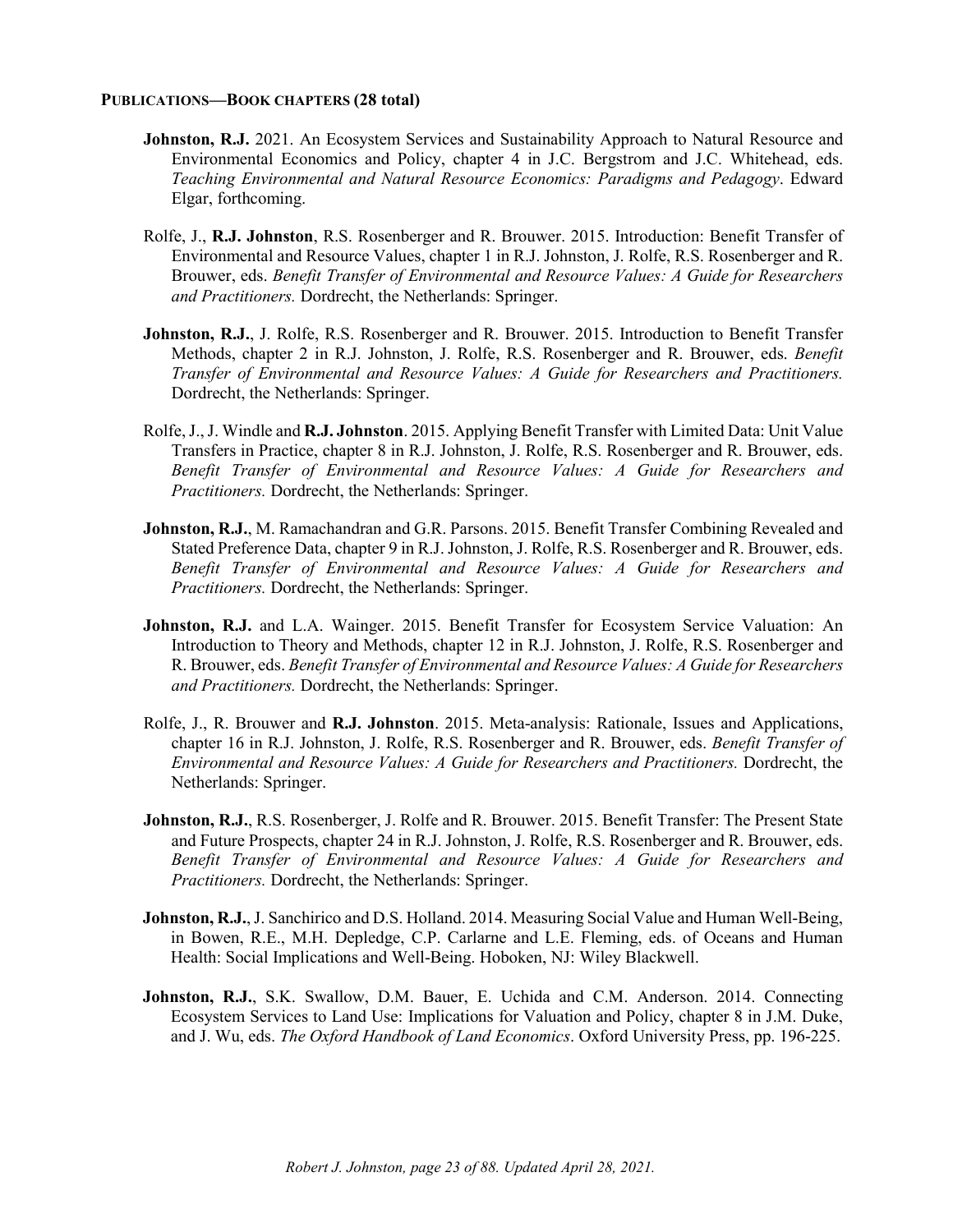- Tyrrell, T.J. and **R.J. Johnston**. 2013. Measuring the Performance of Convention and Visitors Bureaus, chapter 7 in L. Mook, ed. *Accounting for the Social Value*, University of Toronto Press, pp. 167- 188.
- Tyrrell, T.J. and **R.J. Johnston**. 2011. A Spatial Extension to a Framework for Assessing Direct Economic Impacts of Tourist Events, in S.J. Page and J. Connell, eds. *Handbook of Events*. Routledge Publishers.
- Tyrrell, T.J. and **R.J. Johnston**. 2011. The Role of Tourism in Sustainable Communities, chapter 32 in M. Uysal, R.R. Perdue and M.J. Sirgy, eds. *Handbook of Tourism and Quality-of-Life (QOL) Research: The Missing Links*. Springer.
- Johnston, R.J., E.T. Schultz, K. Segerson and E.Y. Besedin. 2011. Bioindicator-Based Stated Preference Valuation for Aquatic Habitat and Ecosystem Service Restoration, in J. Bennett, ed. *International Handbook on Non-Marketed Environmental Valuation*. Cheltenham, UK: Edward Elgar, pp. 159-186.
- Thomassin, P.J. and **R.J. Johnston**. 2011. Evaluating Benefit Transfer for Canadian Water Quality Improvements using US/Canada Metadata: An Application of International Meta-Analysis, in J. Bennett, ed. *International Handbook on Non-Marketed Environmental Valuation*. Cheltenham, UK: Edward Elgar, pp. 353-384.
- Duke, J.M. and **R.J. Johnston**. 2010. Nonmarket valuation of multifunctional farm and forest preservation, chapter 8, in S. Goetz and F. Brouwer, eds. New Perspectives on Agri-Environmental Policies: A Multidisciplinary and Transatlantic Approach. Oxford, UK: Routledge Publishers, pp. 124-142.
- **Johnston, R.J.** and E.Y. Besedin. 2009. Benefits Transfer and Meta-Analysis: Estimating Willingness to Pay for Aquatic Resource Improvements, chapter 7 in H.W. Thurston, M.T. Heberling and A. Schrecongost, eds. *Environmental Economics for Watershed Restoration*. Boca Raton: CRC Press, Taylor and Francis Group.
- **Johnston, R.J.**, D. Holland, V. Maharaj and T.W. Campson. 2008. Fish Harvest Tags: An Attenuated Rights-Based Management Approach for Recreational Fisheries in the US Gulf of Mexico, in D. Leal and V. Maharaj, eds. *Evolving Approaches for Managing Marine Recreational Fisheries*. Lanham, MD: Rowman & Littlefield.
- Sutinen, J. and **R.J. Johnston.** 2008. Angling Management Organizations: Integrating the Recreational Sector into Fishery Management, in D. Leal and V. Maharaj, eds. *Evolving Approaches for Managing Marine Recreational Fisheries*. Lanham, MD: Rowman & Littlefield.
- **Johnston R.J.** and K.G. Cullen. 2008. Public Input in Land Use Decisions: Modeling Preference Asymmetries in Stated Preference Data, in P.V. Schaeffer, ed. *Commodity Modeling and Pricing: Methods for Analyzing Resource Market Behavior*. Hoboken, NJ: John Wiley and Sons.
- **Johnston, R.J.** and T.J. Tyrrell. 2008. Sustainability and Tourism Dynamics, in D. Martin, D. and A. Woodside, eds. *Tourism Management: Analysis, Behaviour and Strategy*. Oxfordshire, UK: CABI Publishers.
- **Johnston, R.J.** and T.J. Tyrrell. 2008. Exercises and Trainer's Note in Sustainable Tourism and Dynamics, in D. Martin and A. Woodside, eds. *Tourism Management: Analysis, Behaviour and Strategy*. Oxfordshire, UK: CABI Publishers.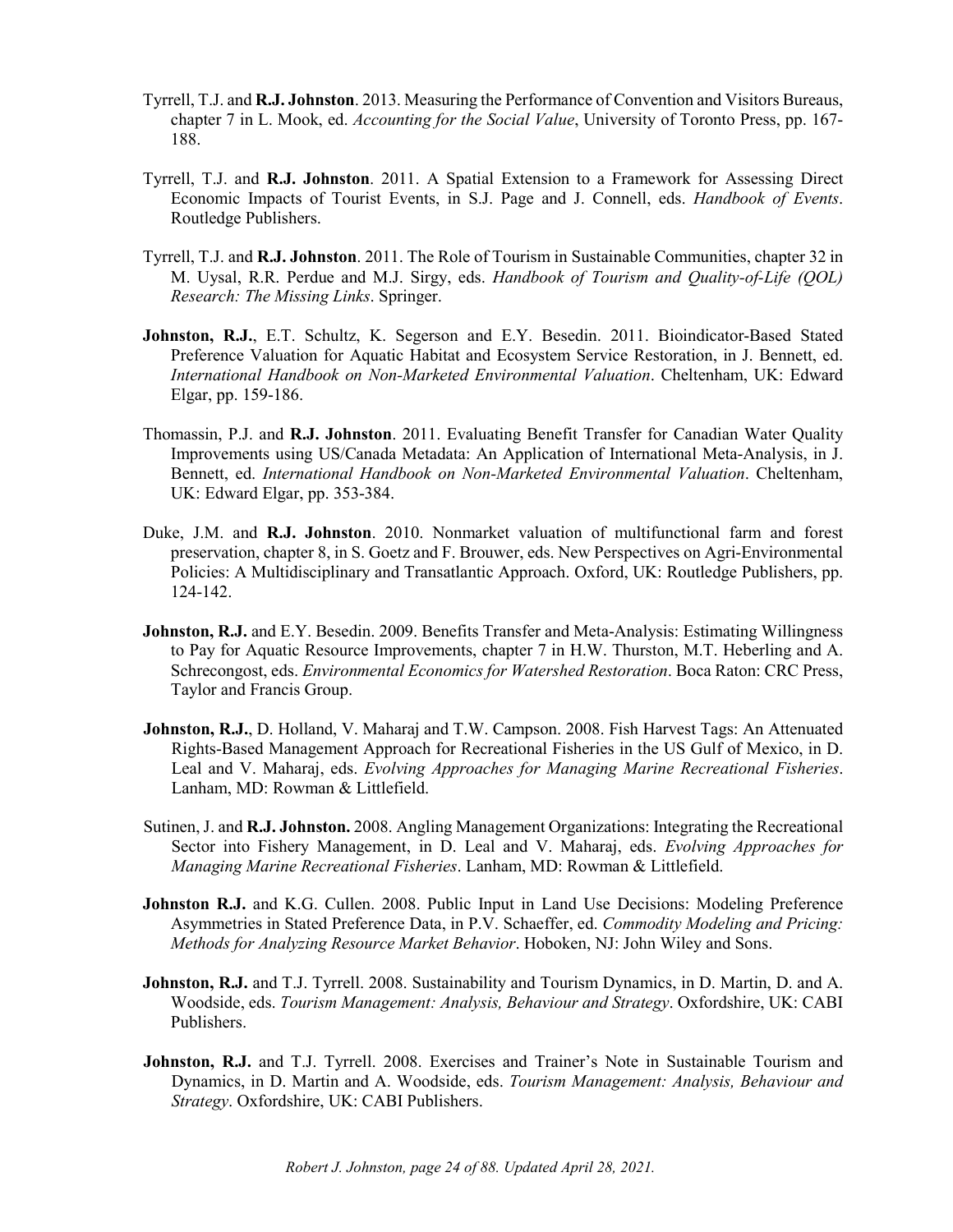- **Johnston, R. J., C. R. Wessells, H. Donath and F. Asche. 2007. Measuring Consumer Preferences for** Ecolabeled Seafood: An International Comparison, in M. Teisl, ed. *Labelling Strategies in Environmental Policy*. Brookfield, VT: Ashgate Publishing, pp. 395-414.
- **Johnston, R.J.** D. Holland and J. Sutinen (transcribed by S. Fowler). 2007. Chapter Two: Economics, in R. Heimes, ed. *Climate Change in the Northwest Atlantic*. Portland, ME: Center for Law and Innovation, University of Maine School of Law.
- **Johnston, R.J.** and S.K. Swallow. 2006. Introduction—Economics and Contemporary Land Use Policy, in Johnston, R.J. and S.K. Swallow, eds. *Economics and Contemporary Land Use Policy: Development and Conservation at the Rural-Urban Fringe.* Washington, DC: RFF Press.
- Johnston, R.J. and S.K. Swallow. 2006. Support for Conservation Policies and Values for Conservation: Are They Related?, chapter 12 in R.J. Johnston and S.K. Swallow, eds. *Economics and Contemporary Land Use Policy: Development and Conservation at the Rural-Urban Fringe.* Washington, DC: RFF Press.
- **Johnston, R.J.** 2006. Chapter 14. Economics and Land Use Policy—Where Do We Go From Here?, in R.J. Johnston and S.K. Swallow, eds. *Economics and Contemporary Land Use Policy: Development and Conservation at the Rural-Urban Fringe.* Washington, DC: RFF Press.
- **Johnston, R.J.** 2005. Changing Community Preferences for Coastal Zone Development and Conservation: Implications of Population Growth for Natural Resource Values, chapter 13 in D.M. Whitelaw and G.R. Visgilio, eds. *Americas Changing Coasts: Private Rights and Public Trust.* Edward Elgar Publishing, pp. 201-224.

#### **PUBLICATIONS—CHAPTERS IN PROCEEDINGS AND REPORTS (9 total)**

- Wainger, L., J. Loomis, **R. Johnston**, L. Hansen, D. Carlisle, D. Lawrence, N. Gollehon, L. Duriancik, G. Schwartz, M. Ribaudo and C. Gala. 2017. Chapter 2: Ecosystem Service Benefits Generated by Improved Water Quality from Conservation Practices. The Council on Food, Agricultural and Resource Economics (C-FARE) Report No. 0114-301c, Washington, DC (March; available at http://www.cfare.org/publications/valuing-ecosystem-services-from-farms-and-forests).
- **Johnston, R.J.** and J.M. Duke. 2007. Willingness to Pay for Land Preservation Across States and Jurisdictional Scale: Implications for Benefit Transfer, in R. Rosenberger, ed. *Western Regional Research Publication: W-1133 Benefits and Costs of Resource Policies Affecting Public and*  Private Land. 20<sup>th</sup> Interim Report.
- **Johnston, R.J.** and J.M. Duke. 2006. Welfare Implications of the Policy Process: Estimating Context-Sensitive Willingness to Pay for Agricultural and Open Space Conservation, in K. Moeltner, ed. *Western Regional Research Publication: W-1133 Benefits and Costs of Resource Policies Affecting Public and Private Land.* 19<sup>th</sup> Interim Report. Reno, NV: University of Nevada.
- **Johnston, R.J.** 2005. Aquatic Resource Improvements and Benefits Transfer: What Can We Learn From Meta-Analysis? In proceedings of *Benefits Transfer and Valuation Databases: Are We Heading in the Right Direction? An International Workshop*. Sponsored by the US Environmental Protection Agency and Environment Canada. pp 5.30-5.76.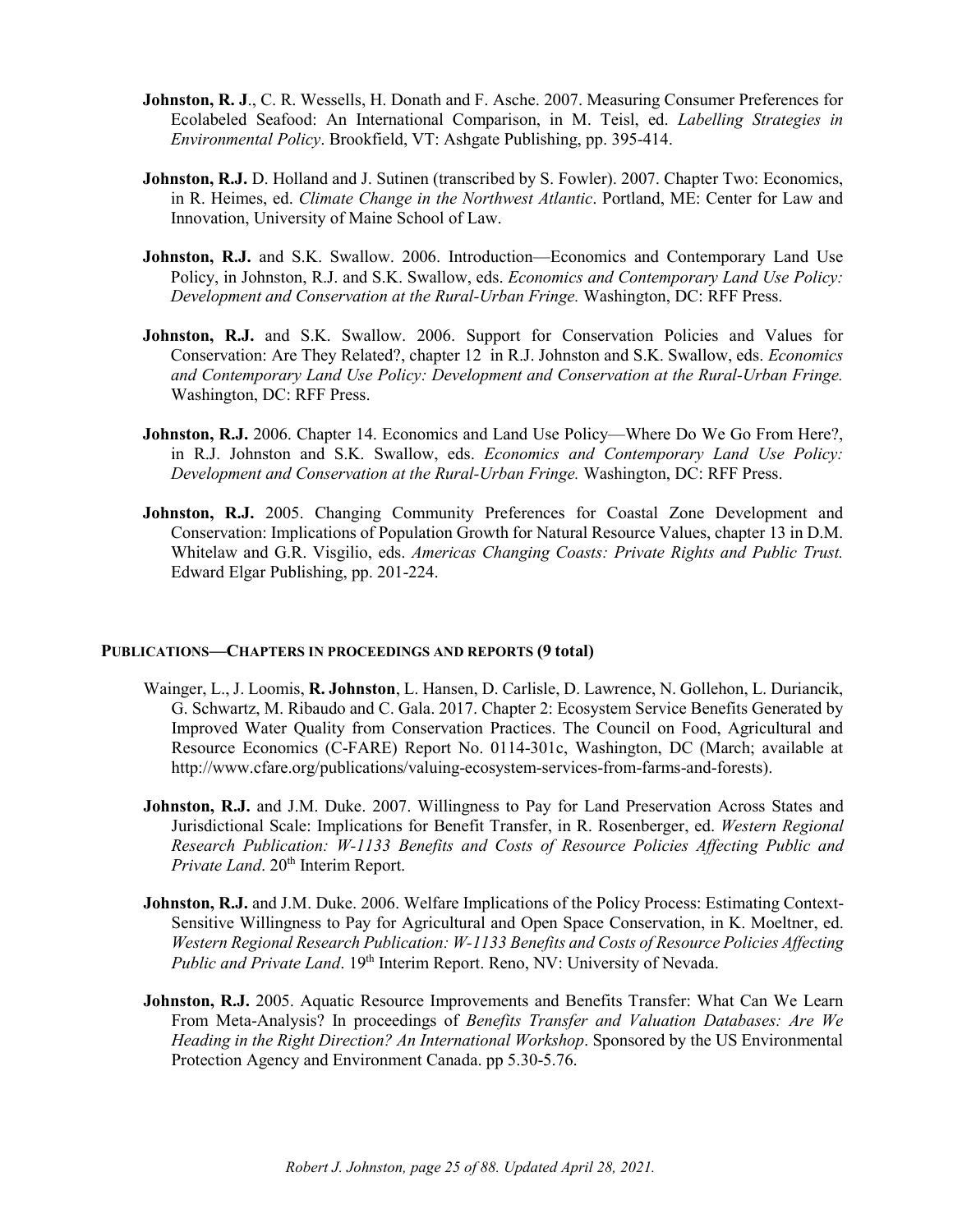- **Johnston, R.J.** and D. Joglekar. 2005. Is Hypothetical Bias Universal? Validating Stated Preference Responses Using Binding Public Referenda, in S.D. Schultz, Comp. W-1133 Benefits and Costs of Resource Policies Affecting Public and Private Land, 18th Interim Report. North Dakota State University, Fargo, ND.
- **Johnston, R.J.,** 2004. Climate Change, Uncertain Biomass Shifts and Fishery Management, in Proceedings & Presentations of *Climate Change in New England and Eastern Canada: Natural Resource Impacts and Adaptation Responses*. Boston, MA: Conference of New England Governors and Eastern Canadian Premiers. 750 pp.
- Getchis, T.S. and **R.J. Johnston**. 2004. Connecticut Commercial Aquaculture. Chapter 5 in *Connecticut Agriculture and Resources: 21st Century Issues and Challenges.* University of Connecticut College of Agriculture and Natural Resources and Connecticut Cooperative Extension.
- **Johnston, R.J.** and K.L. Giraud. 2004. Modeling Preference Asymmetries in Stated Preference Data: An Application to Rural Land Preservation, in D. McCleod, ed. *Western Regional Research Publication: W-1133 Benefits and Costs of Resource Policies Affecting Public and Private Land*. 17th Interim Report (October). Laramie, WY: University of Wyoming.
- Johnston, R.J. and T.A. Grigalunas. 1999. Assessing Tradeoffs in Coastal Management: An Application of the Property Value Technique. In proceedings of *Marine Policy: Issues and Solutions—Building Bridges Between Policy Makers, Agencies, Industry and Researchers*. Kingston, RI: Korea-America Joint Marine Policy Research Center.

#### **PUBLICATIONS—ONLINE GUIDEBOOKS, CHAPTERS AND ENCYCLOPEDIA ENTRIES (10 total)**

- Urban, D., L. Olander, **R.J. Johnston**, J. Kagan, H. Tallis, L. Maguire, L. Wainger, J. Boyd, S. Polasky, C. Ihlo, M. Palmer, C.F. Casey, P. Comer, T. McPhearson, M. Plummer, P. Ringold, D. Saah, S. Vickerman, and members of the NCEAS and SESYNC technical working groups. 2016. Ecosystem Service Assessment Methods, in National Ecosystem Services Partnership. Federal Resource Management and Ecosystem Services Guidebook. Durham: National Ecosystem Services Partnership, Duke University, [https://nespguidebook.com.](https://nespguidebook.com/)
- **Johnston, R.J.** 2015. Ecosystem Services. In: Encyclopaedia Brittanica, online at [http://www.britannica.com/science/ecosystem-services.](http://www.britannica.com/science/ecosystem-services)
- Olander, L., **R.J. Johnston**, H. Tallis, J. Kagan, L. Maguire, S. Polasky, D. Urban, J. Boyd, L. Wainger, and M. Palmer. 2015. Best Practices for Integrating Ecosystem Services into Federal Decision Making. Durham: National Ecosystem Services Partnership, Duke University. doi:10.13016/M2CH07.
- **Johnston,** R.J., D. Urban, L. Maguire, L. Olander, L. Wainger, J. Boyd, S. Polasky, H. Tallis, J. Kagan, and M. Palmer. 2014. Overview of Benefits Assessment, in National Ecosystem Services Partnership. Federal Resource Management and Ecosystem Services Guidebook. Durham: National Ecosystem Services Partnership, Duke University, [https://nespguidebook.com.](https://nespguidebook.com/)
- Wainger, L.A., **R.J. Johnston,** K.J. Bagstad, C.F. Casey and T. Vegh. 2014. Benefit Assessment: Monetary Valuation, in National Ecosystem Services Partnership. Federal Resource Management and Ecosystem Services Guidebook. Durham: National Ecosystem Services Partnership, Duke University, [https://nespguidebook.com.](https://nespguidebook.com/)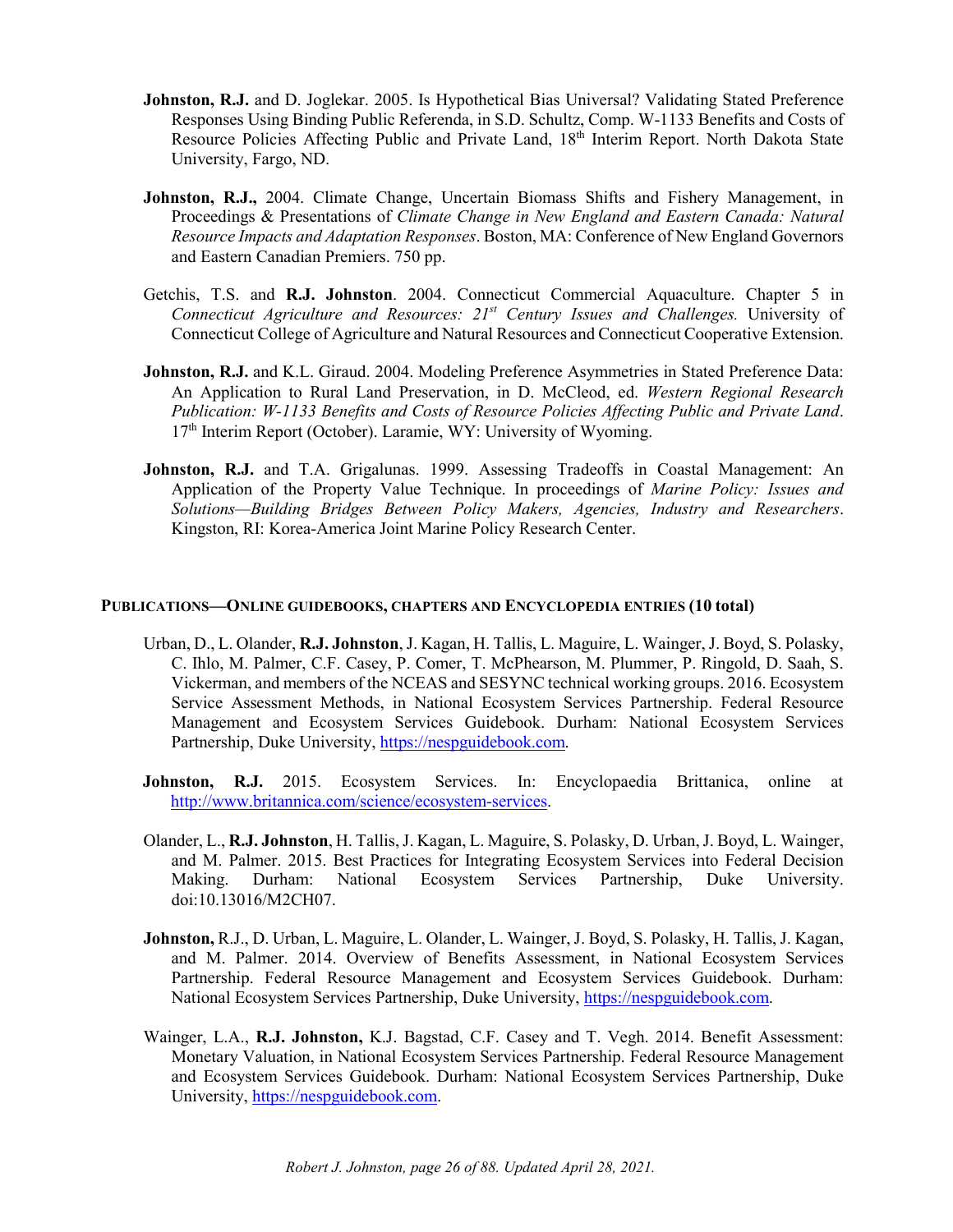- National Ecosystem Services Partnership. 2014. Federal Resource Management and Ecosystem Services Guidebook. Durham: National Ecosystem Services Partnership, Duke University, [https://nespguidebook.com.](https://nespguidebook.com/)
- Rosenberger, R.S. and **R.J. Johnston**. 2013. Benefit Transfer, in J. Whitehead and T. Haab, eds. *Environmental and Natural Resource Economics: An Encyclopedia*. ABC-CLIO Inc..
- **Johnston, R.J.** 2013. Ecosystem Services, in J. Whitehead and T. Haab, eds. *Environmental and Natural Resource Economics: An Encyclopedia*. ABC-CLIO Inc..
- **Johnston, R.J.** and R.S. Rosenberger. 2013. Meta-Analysis, in J. Whitehead and T. Haab, eds. *Environmental and Natural Resource Economics: An Encyclopedia*. ABC-CLIO Inc..
- Rosenberger R.S., and **R.J. Johnston**. 2013. Benefit Transfer. In J.F. Shogren, ed. Encyclopedia of Energy, Natural Resource, and Environmental Economics, Vol. 3, pp. 327-333. Amsterdam: Elsevier.

#### **PUBLICATIONS—NON-REVIEWED JOURNALS AND OTHER POPULAR MEDIA (6 total)**

- Rolfe, J., J. Bennett, **R.J. Johnston** and G. Kerr. 2011. "Yes We Can…": Using Benefit Transfer to Inform Environmental Policymaking. *EERH Policy Brief.* Environmental Economics Research Hub. Australian National University. Canberra, Australia.
- Baker, P. and **R.J. Johnston**. 2009. A Better Fishing System. *The Boston Globe*. Editorial, May 18.
- Philo, L.D. and **R.J. Johnston**. 2004. Land-Use Survey Examines Preferences for Conservation vs. Conservation Policy *41º N, The Magazine of Rhode Island Land and Sea Grant* 2(2), pp. 24-26.
- **Johnston, R.J.** and J.G. Sutinen. 2004. Can Anglers Manage Themselves? New Ideas for Recreational Fisheries Management. *Wracklines 3(2)*.
- Philo, L.D. and **R.J. Johnston**. 2003. Rhode Island is schizoid on land-use controls. *Providence Journal*, February 14, 2003.
- Wessells, C.R., H. Donath and **R.J. Johnston**. 1999. New Survey Shows that U.S. Consumers Have Preference for Ecolabeled Seafood, *Northern Aquaculture* (December).

#### **INVITED LECTURES/PRESENTATIONS, PANEL DISCUSSIONS AND KEYNOTE ADDRESSES (135 total)**

- **Johnston, R.J.,** T. Ndebele and D.A. Newburn. 2020. Revealed / Stated Preference Survey of Lawn and Landscape Behavior in the Greater Baltimore Area. Invited presentation to US EPA Long Island Sound Study, April 20.
- **Johnston, R.J.** and H. Vedogbeton. 2019. Predicting How Georgia Households Value Local Salt Marsh Habitat Changes Using Meta-Analysis. Invited presentation at the Georgia Salt Marsh and Sealevel Rise Workshop, Marshes of Glynn Libraries, Brunswick, GA, October 28.
- Johnston, R.J. 2019. Measuring Public Values for Coastal and Flood Adaptation. Presented at Human Dimensions Research in Delta Environments, University of California, Davis, July 23.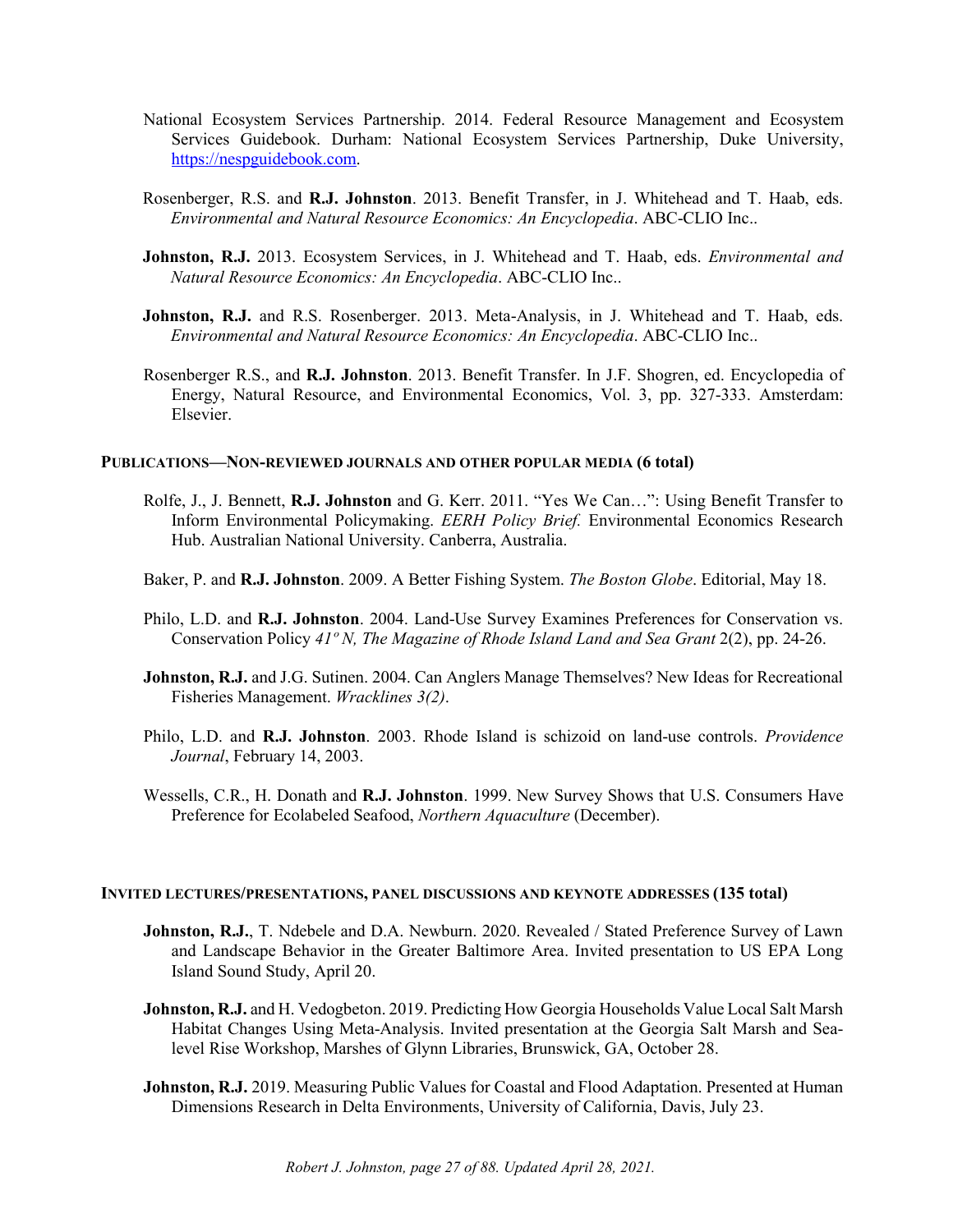- **Johnston, R.J.** 2019. Using Benefit Transfer for Large-Scale Ecosystem Service Valuation: Progress, Prospects and Challenges. Invited Lecture, Workshop on Marine Ecosystem Services and Marine Spatial Planning & Management: Valuation Part, Hotel President, Seoul, South Korea, June 7.
- **Johnston, R.J.** 2019. Invited Panel: Perspectives on Advances in Ecosystem Services Valuation. Applications and Potential of Ecosystem Services Valuation within USDA–Advancing the Science, Washington, DC, April 23-24.
- **Johnston, R.J.** and H. Vedogbeton. 2019. Predicting How North Shore Households Value Local Salt Marsh Habitat Changes. Invited presentation at Massachusetts Salt Marsh and Sea-Level Rise Workshop, Parker River National Wildlife Refuge Visitor Center & Headquarters, Newburyport, MA, May 6.
- **Johnston, R.J.** 2019. Expert Panel: How Can Existing Studies be Used (Transferred) within the Southeast New England Program (SNEP) Region and to the SNEP Region from Other Areas? SNEP Ecosystem Services Workshop, University of Massachusetts, Dartmouth, May 1.
- **Johnston, R.J.** 2019. Future: Setting Goals and Making a Difference Moving Forward. Invited Panelist, State of the Blackstone Watershed Workshop, Worcester, MA, April 29.
- **Johnston, R.J.** 2019. Estimation of Spatially Explicit Water Quality Benefits throughout River Systems: Development of Next Generation Stated Preference Methods Using National Probability Samples and Online Labor Pools. U.S. Environmental Protection Agency's Water Quality Benefits Research Meeting, Cornell University, Ithaca, NY, April 2-3.
- **Johnston, R.J.** 2018. Using Meta-Analysis for Environmental Benefit Transfer. University of Copenhagen Faculty of Science Workshop: Using Meta-Regression Analysis for Assessing Values of Water Quality Changes: A New Tool to Improve Evaluations of Water Quality Policies and Projects in Denmark and the EU. Department of Food and Resource Economics (IFRO), University of Copenhagen, November 2.
- **Johnston, R.J.,** M. Kirwan, A. Leroux and O. Vinent. 2017. Coastal Dynamics and Adaptation to Uncertain Sea Level Rise: Optimal Portfolios for Salt Marsh Migration. Melbourne EAE Seminar. University of Melbourne, Australia, April 18 (presentation given by A. Leroux).
- **Johnston, R.J.** 2018. Forest Health and Biotechnology within an Ecosystem Services Framework. Presentation to the Committee on the Potential for Biotechnology to Address Forest Health, National Academies of Sciences, Engineering and Medicine, Washington, DC, February 8.
- **Johnston, R.J.** 2017. Estimation of Spatially Explicit Water Quality Benefits throughout River Systems: Development of Next Generation Stated Preference Methods Using National Probability Samples and Online Labor Pools. U.S. Environmental Protection Agency's Water Quality Benefits Research Meeting & Webinar, EPA Atlantic Ecology Division, Narragansett, RI, November 2-3.
- **Johnston, R.J.** 2017. Coupling Human and Natural Systems within Stated Preference and Ecosystem Service Valuation. Invited Lecture, Economics Coupling Human and Natural Systems, University of Delaware, October 16.
- **Johnston, R.J.** 2017. Accommodating Spatial Heterogeneity within Valuation Meta-Analysis and Benefit Transfer. Seminar for the Department of Food and Resource Economics (IFRO), Faculty of Science, University of Copenhagen, May 10.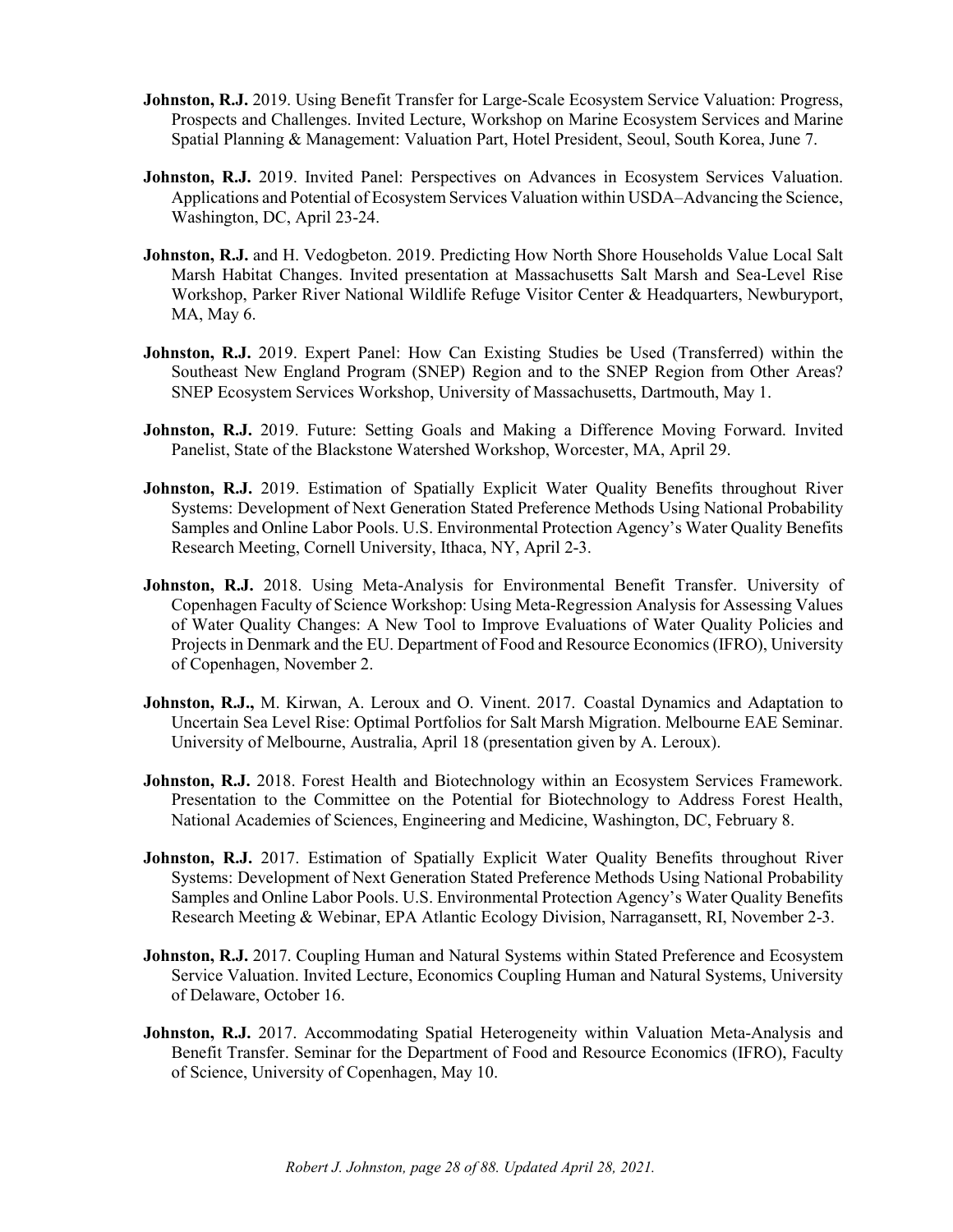- **Johnston, R.J.** 2017. Accommodating Spatial Heterogeneity within Ecosystem Service Benefit Transfer: Advancing the Frontier. Invited Seminar, Department of Agricultural & Resource Economics, University of Connecticut, Storrs, CT, April 7.
- **Johnston, R.J.** 2017. Considerations in Environmental Benefits Analysis for Transit Projects. Invited Presentation, Strategies to Minimize Carbon Footprint Study Committee, Connecticut Academy of Science and Engineering, Rocky Hill, CT, February 27.
- **Johnston, R.J.** 2017. Introduction to Meta-Analysis in Social Sciences. Invited lecture at the Kyoto Institute of Economic Research, Kyoto University, Kyoto, Japan, February 23.
- **Johnston, R.J.** 2017. Special Lecture on Meta-Analysis in Economics. Invited lecture at the Institute of Economic Research, Hitotsubashi University, Tokyo, Japan, February 21.
- **Johnston, R.J.** 2017. Spatial Dimensions in Economic Analysis: What You Don't Know Might Hurt You. Invited Paper, Australian Agricultural and Resource Economics Society (AARES), 61<sup>st</sup> Annual Conference. Brisbane, Australia, February 7-10.
- **Johnston, R.J.** , E.Y. Besedin and B. Holland. 2016. Challenges Using Meta-Regression Analysis for Environmental Benefit Transfer. Invited Keynote Address. Meta-Analysis of Economic Research Network (MAER-Net) Colloquium, Hendrix College, AR, September 16-17.
- **Johnston, R.J.** 2016. Enhanced Geospatial Validity for Meta-Analysis and Environmental Benefit Transfer: An Application to Water Quality Improvements. Invited seminar at Technische Universität Berlin, Germany, June 28.
- **Johnston, R.J.** 2016. Ecosystem Services Valuation Report from the Ecosystem Sciences and Management Working Group. Invited presentation at the 55<sup>th</sup> Meeting of the NOAA Science Advisory Board, Silver Spring, MD, April 29.
- **Johnston, R.J.** 2016. Disentangling Values for the Methods and Outcomes of Coastal Hazard Adaptation: Tradeoffs in Natural and Engineered Defenses. Invited seminar for the Department of Economics, School of Business Administration, University of Miami, April 22.
- **Johnston, R.J.** 2016. Ecosystem Services: From Identification to Valuation. Keynote Address, Mapping the People Side of Ecosystem Services in the St. Louis River Watershed, University of Wisconsin- Superior, Superior, WI, April 4-6.
- **Johnston, R.J.** 2016. The Economics of Sea Level Rise, Coastal Vulnerability and Adaptation: Choices and Tradeoffs in New England. George Perkins Marsh Institute and Jeanne X. Kasperson Invited Lecture, Clark University, Worcester, MA, March 3.
- **Johnston, R.J., C.** Makriyannis and A. Whelchel. 2016. Disentangling Values for the Methods and Outcomes of Coastal Hazard Adaptation: Tradeoffs in Natural and Engineered Defenses. Australian Agricultural and Resource Economics Society (AARES), Henry Schapper Visiting Fellowship Lecture, University of Western Australia, Perth, WA, February 9.
- Duff, J., P. Hoagland, **R.J. Johnston** and H. Kite-Powell. 2015. Coastal Community Resilience Research Panel. Northeast Regional Sea Grant Meeting, Kennebunkport, ME, October 26-28.
- Johnston, R.J. 2015. Valuing Ecosystems Services: An Economist's Perspective. Valuing Ecosystem Services in the National Estuarine Research Reserve System: A Summit at the Wells National Estuarine Research Reserve. Keynote Address, Wells, ME, April 30-May 1.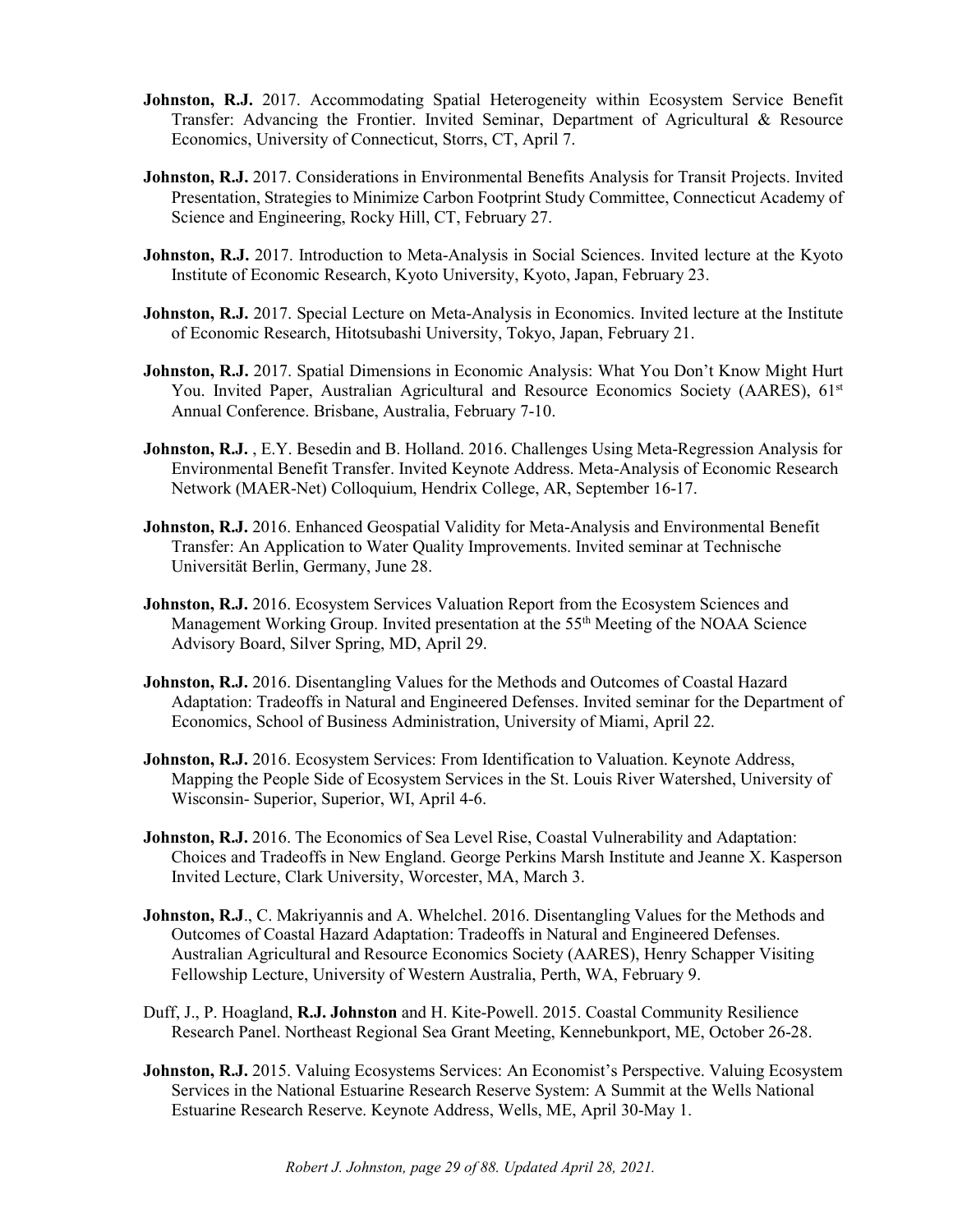- **Johnston, R.J.,** E. Besedin and R. Stapler. 2014. Enhanced Geospatial Data for Meta-Analysis and Environmental Benefit Transfer: An Application to Water Quality Improvements. Invited lecture at a Choice Workshop, University of Stirling, Scotland, October 16.
- **Johnston, R.J.,** B. Holland, C. Feurt, P. Wiley, K. Wilson, T. Smith, J. Miller, J. Aman, M. Dionne, and C. Peter. 2014. Disentangling the Value of Water Quality Improvements Across Different Ecosystem Services: A Case Study of Riparian Restoration. Invited seminar and webinar for The Marine Alliance for Science and Technology for Scotland (MASTS), University of St. Andrews, Scotland, October 14.
- **Johnston, R.J.,** B. Holland, C. Feurt, P. Wiley, K. Wilson, T. Smith, J. Miller, J. Aman, M. Dionne, and C. Peter. 2014. Integrating Ecological and Economic Data for Ecosystem Service Valuation: The Wells Riparian Land Project. Wells National Estuarine Research Reserve Ecosystem Service Value Project Results Meeting, NOAA, Silver Spring, MD, August 8.
- **Johnston, R.J.** (with B. Holland, C. Feurt, P. Wiley, K. Wilson, T. Smith, J. Miller, J. Aman, M. Dionne, and C. Peter). 2014. Choices for Our Land and Water: What do 1,000 + Residents of Sanford, Wells and Kennebunk Think about Buffers and What Choices are They Willing to Make to Protect Them? The 5<sup>th</sup> Annual Solstice Summit at the Wells National Estuarine Research Reserve, Wells, MA, June 19.
- **Johnston, R.J.** (with B. Holland, C. Feurt, P. Wiley, K. Wilson, T. Smith, J. Miller, J. Aman, M. Dionne, and C. Peter). 2014. Choices for Our Land and Water II: What do 1,000 + Residents of Sanford, Wells and Kennebunk Think about Buffers and What Choices are They Willing to Make to Protect Them? A Watershed Moment. Wells National Estuarine Research Reserve, Wells, MA, June 19.
- **Johnston, R.J.**, 2014. The Economics of Coastal Vulnerability and Adaptation: Choices and Tradeoffs. Invited Lecture, 2nd Annual Cape Coastal Conference: Linking Science with Decision Making, Waquoit Bay National Estuarine Research Reserve (WBNERR), Waquoit, MA, June 6.
- **Johnston, R.J.**, E.Y. Besedin and R. Stapler. 2014. Enhanced Geospatial Data for Meta-Analysis and Ecosystem Service Benefit Transfer: An Application to Water Quality Improvements. Invited presentation at Incorporating Values and Assessing Social and Environmental Trade-offs in Managing for Ecosystem Services, National Socio-Environmental Synthesis Center (SESYNC), Annapolis, MD, April 21.
- **Johnston, R.J.**, E.T. Schultz, K. Segerson, E.Y. Besedin and M. Ramachandran. 2014. What Can Be Valued Using Stated Preferences? Implications of Ecology and Utility Theory. Triangle Resource and Environmental Economics (TREE) Seminar, Research Triangle Park, NC, November 6.
- **Johnston, R.J.** 2014. The Economics of Coastal Vulnerability and Adaptation: Asking the Right Questions. Keynote Address, Climate Summit III – Collaborating for Solutions: Choices Ahead, Great Bay National Estuarine Research Reserve, Greenland, NH, April 10.
- **Johnston, R.J.** 2014. Quantifying Economic Advantages of Riparian Restoration. Current Stormwater Concerns and Solutions Workshop. Sponsored by the UMass Water Resources Research Center (WRRC), Worcester Polytechnic Institute and Clark University, Worcester Polytechnic University, March 12.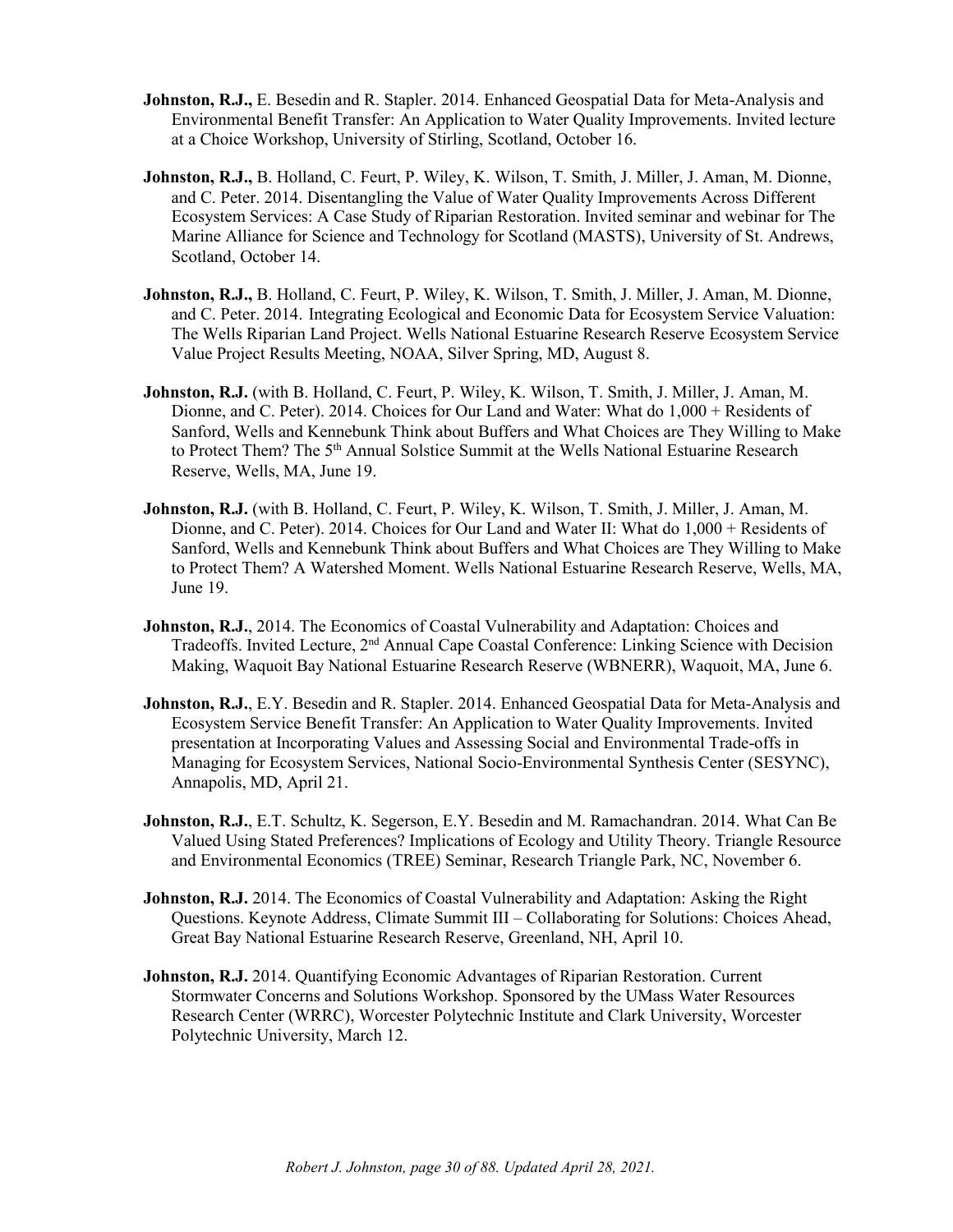- **Johnston, R.J.,** B. Holland, C. Makriyannis and A. Whelchel. 2014. Economics of Climate Change: Tradeoffs in New England Coastal Management. Coastal State Lecture Series, University of Rhode Island, February 25.
- **Johnston, R.J.,** C. Makriyannis and A. Whelchel. 2013. Quantifying Economic Tradeoffs and Values for Northeast Coastal Adaptation: Interim Results from Waterford and Old Saybrook, Connecticut. Northeast Sea Grant Regional Meeting, New Bedford, MA, November 18-20.
- **Johnston, R.J.** 2013. Integrating Biophysical and Economic Data for Ecosystem Service Valuation: From Cooling Water to Coastal Flooding. Invited lecture, the Maine Sustainability Solutions Initiative, University of Maine, Orono, ME, March 10.
- **Johnston, R.J.** 2013. Choices and Tradeoffs: Quantifying the Economic Value of Natural Resources and Services. Invited presentation at Salt Marsh Symposium: A Symposium on C/N Cycling and Ecosystem Valuation of Tidal Wetlands in the Northeast. Waquoit Bay National Estuarine Research Reserve (WBNERR), January 24.
- **Johnston, R.J.** 2012. Can Corporations Achieve Economic as well as Environmental Performance? Economics Society Panel, Clark University, Worcester, MA, November 6.
- **Johnston, R.J.** 2012. Choice Experiments in Environmental Valuation. Invited presentation at Inter-Program Workshop with International Advisor, Valuation of Changes in the Environmental Quality in the Ecosystem Cienaga Grande de Santa Marta. Instituto des Investigaciones Marinas y Costeras, Santa Marta, Colombia, October 8-9.
- **Johnston, R.J.** 2012. Coastal Vulnerability, Resilience and Adaptation: An Economic Perspective. Invited presentation at Sustainability of Coastal Ecosystems: Challenge and Solutions. Invited presentation for Ad Hoc Working Group, LTER All Scientists Meeting, Estes Park, CO, September 11.
- **Johnston, R.J.,** M. Ramachandran, E.T. Schultz, K. Segerson and E.Y. Besedin. 2012. Interpreting Stated Preferences for Intermediate Ecosystem Services: A Structural Test of Common Practice. Invited Seminar, Ecosystem Sciences, The Commonwealth Scientific and Industrial Research Organisation (CSIRO), Adelaide, Australia, August 17.
- **Johnston, R.J.** 2012. Economic Perspectives on the Use and Valuation of Ecosystem Services. Invited presentation for Chinese Research Academy of Environmental Sciences (CRAES), Beijing, China, May 18.
- **Johnston, R.J.**, E.Y. Besedin, E. Helm and R. Stapler. 2012. Use of Choice Modeling within US Regulatory Rulemaking: Estimation of Benefits within Section 316(b) of the Clean Water Act. Invited presentation at Northwest A&F University, Yangling, Shaanxi, China. May 15.
- **Johnston, R.J.** 2012. Economic Perspectives on the Use and Valuation of Ecosystem Services. Invited presentation for Northwest A&F University, Yangling, Shaanxi, China, May 14.
- Johnston, R.J. and M. Ramachandran. 2012. Economic Analysis of the Delaware Bay Shoreline: Recreational Benefit Changes under Beach Nourishment and Retreat Scenarios. Invited Presentation to the Delaware Department of Natural Resources and Environmental Control (DNREC). Dover, DE, May 7.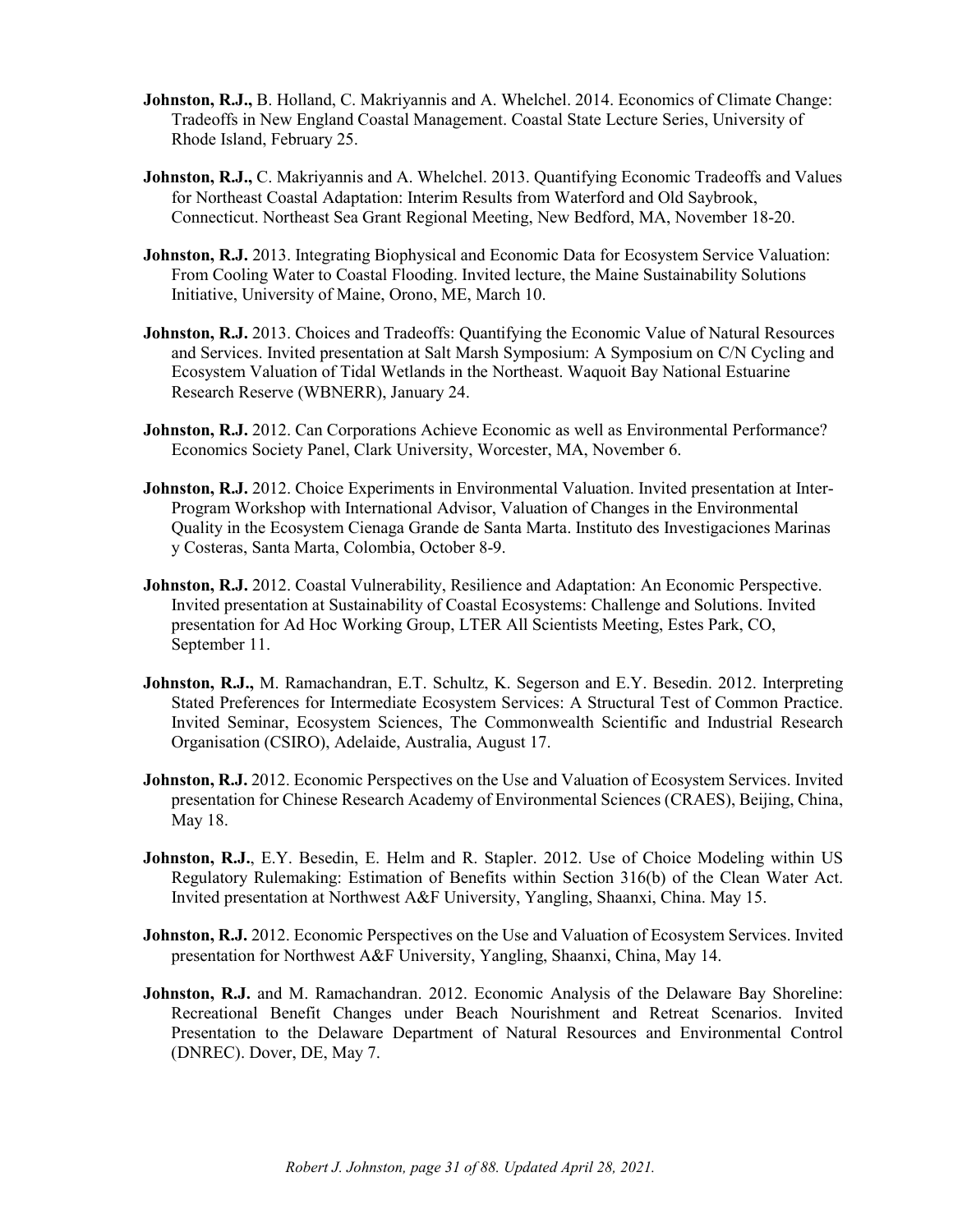- **Johnston, R.J.** 2012. The Value of Environmental Flows. Invited Panel Discussion at The Glass Half Full: Valuing Water in the 21<sup>st</sup> Century. 3<sup>rd</sup> Annual Water Systems, Science and Society Symposium, Tufts University, April 27.
- **Johnston, R.J.**, E.T. Schultz, K. Segerson, E.Y. Besedin and M. Ramachandran. 2011. Disentangling Intermediate and Final Outcomes of Aquatic Ecosystem Restoration: Implications for Stated Preference Welfare Estimation. Invited Seminar, Ecosystem Sciences, The Commonwealth Scientific and Industrial Research Organisation (CSIRO), Adelaide, Australia, February 6.
- **Johnston, R.J.**, E.T. Schultz, K. Segerson, E.Y. Besedin and M. Ramachandran. 2011. Disentangling Intermediate and Final Outcomes of Migratory Fish Restoration: Implications for Stated Preference Welfare Estimation. Presented at the US EPA National Center for Environmental Economics (NCEE), Washington, DC, October 13.
- **Johnston, R.J.** 2011. Characterizing Economic Benefits when Primary Research is Unavailable: The Use of Benefit Transfer to Inform Aquatic Ecosystem Management. Invited Undergraduate Seminar at Bates College, Lewiston, ME, November 9.
- Duke, J.M., S.J. Dundas, **R.J. Johnston** and K.M. Messer. 2011. Landscape-based Public Goods: Benefit-Cost prioritization with and without Spatial Interdependencies. NCSU Center for Environmental and Resource Economic Policy Bi-Monthly Luncheon Colloquium, Raleigh, NC, October 14.
- Rosenberger, R.S. and **R.J. Johnston**. 2011. Meta-Analysis for Environmental Policy: Establishing Minimum Standards. MAER – Network (Meta-Analysis for Economic Research) Colloquium, University of Cambridge (Wolfson College), UK, September 16-18.
- **Johnston, R.J.** 2011. Economic Perspectives on the Use and Valuation of Ecosystem Services. Invited presentation at Charles Sturt University (CSU) / Commonwealth Scientific and Industrial Research Organisation (CSIRO), Valuing Ecosystem Services Workshop, Canberra, Australia, August 24-25.
- **Johnston, R.J.** 2011. US Experiences with the Use of Ecosystem Services. Invited presentation at Charles Sturt University (CSU) / Commonwealth Scientific and Industrial Research Organisation (CSIRO), Valuing Ecosystem Services Workshop, Canberra, Australia, August 24-25.
- **Johnston, R.J.** 2011. Benefit Transfer and Meta-Analysis for Water Quality Valuation. Invited presentation at the Water Quality Valuation Workshop, Institute on the Environment, University of Minnesota, St. Paul, MN, May 9.
- **Johnston, R.J.,** E.T. Schultz, K. Segerson, E.Y. Besedin and M. Ramachandran. 2011. Enhancing the Content Validity of Stated Preference Valuation for Ecosystem Services: The Structure and Function of Indicators. Invited presentation, Institute of the Environment, University of Ottawa, Ottawa, Canada, April 13.
- **Johnston, R.J.** 2011. Ecosystem Service Valuation: Introduction and Potential Aquatic Applications. Piscataqua Region Estuaries Partnership Technical Advisory Committee, Portsmouth, NH, March 4.
- Johnston, R.J. 2010. Ecosystem Service Valuation: Introduction and Potential Application to Riparian Ecosystems in the Webhannet/MBLR Watersheds. Wells National Estuarine Research Reserve Regional Provider's Summit, Wells, ME, December 8.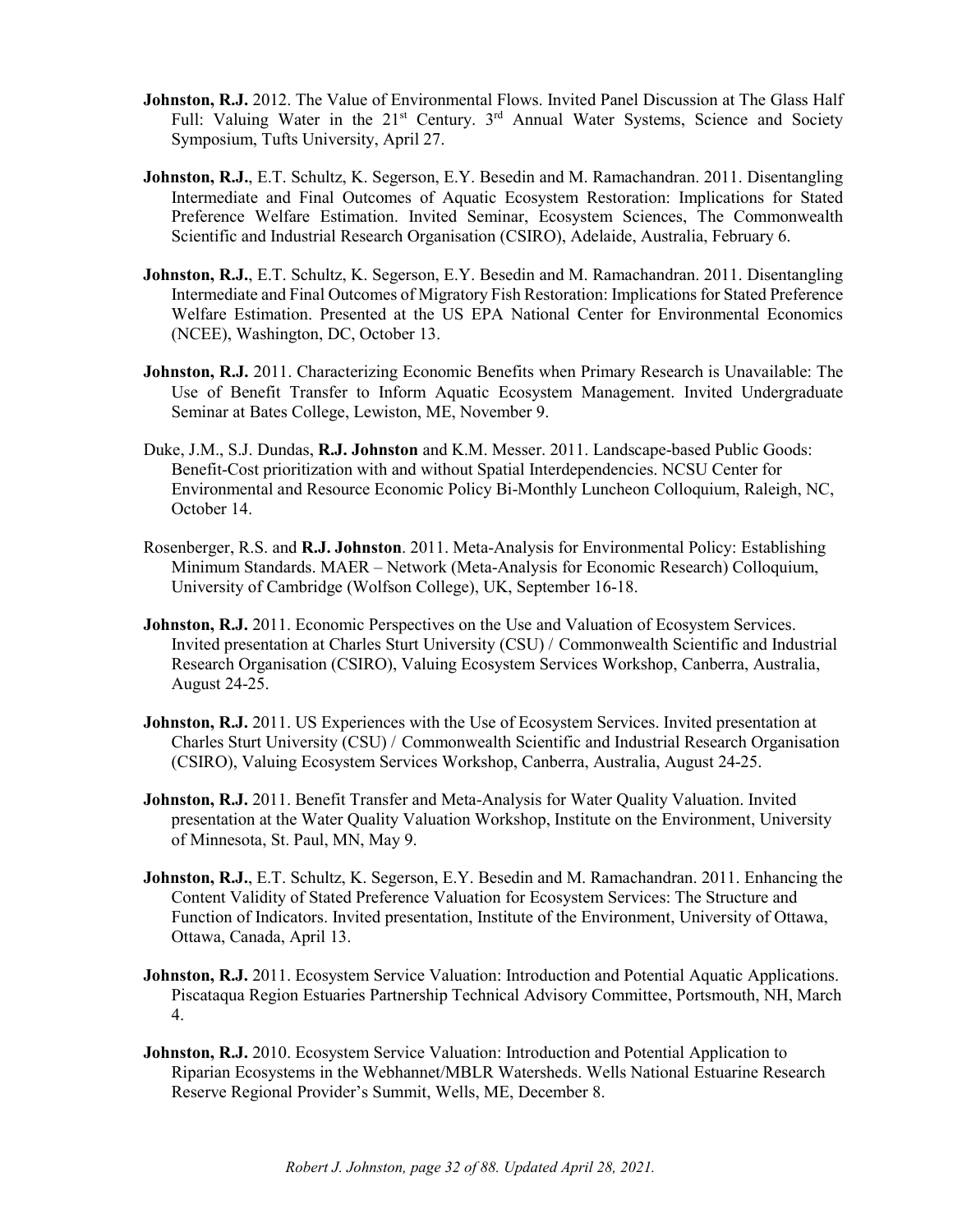- **Johnston, R.J.** 2010. Characterizing Economic Benefits when Primary Research is Unavailable: The Use of Benefit Transfer and Meta-Analysis to Inform Coastal Management. Department of Environmental, Earth and Ocean Sciences Seminar Series, University of Massachusetts, Boston, November 10.
- **Johnston, R.J.**, E.T. Schultz, K. Segerson, E.Y. Besedin and M. Ramachandran. 2010. Ecosystem Service Valuation for Aquatic Species Restoration: An Application to Diadromous Fish Passage. Invited Research Seminar at Bates College, Lewiston, ME, October 13.
- **Johnston, R.J.** 2010. Characterizing Economic Benefits when Primary Research is Unavailable: The Use of Benefit Transfer and Meta-Analysis to Inform Aquatic Ecosystem Management. Invited Undergraduate Seminar at Bates College, Lewiston, ME, October 13.
- **Johnston, R.J.** and M. Ramachandran. 2010. Spatial Considerations in Benefit Cost Analysis: Willingness to Pay Hotspots and the Distribution of Ecosystem Service Values. Keynote address at the St. Lawrence Valley Geographical Society (NESTVAL) Annual Meeting, Storrs, CT, October 29-30.
- Londoño, L. and **R.J. Johnston**. 2010. Evaluating Possibilities for Benefit Transfer with Heterogeneous Resources and Research Methods: Bayesian and Classical Meta-Analysis of International Coral Reef Values. Plenary session at MAER-Net Hendrix Colloquium: Meta-Analysis of Economics Research, Conway, AR, October 1-2.
- Johnston, R.J. and T.J. Tyrrell. 2010. Tourism Sustainability Workshop: An IPA Assessment of Sustainable Industry Practices. Community – Based Tourism in Cyprus: Realizing the Competitive Edge. Sponsored by the Cyprus International Institute of Management (CIIM) and KPMG Academy, Nicosia, Cyprus, June 4.
- **Johnston, R.J., E.T. Schultz, K. Segerson, E.Y. Besedin and M. Ramachandran. 2010. Improving the** Validity of Stated Preference Valuation for Aquatic Ecosystem Change: The Structure and Function of Ecological Indicators. Invited Seminar, Department of Agricultural and Resource Economics, University of Connecticut, March 5.
- **Johnston, R.J.** 2010. Emerging Topics in Applied Economics. Invited Seminar, Department of Agricultural and Resource Economics, University of Connecticut, March 5.
- **Johnston, R.J.** and D. Lipton. 2010. Measuring the Benefits of Ocean and Coastal Management: Market and Non-Market Values. Invited seminar at the Workshop in the Economics of Ecosystem-Based Management, sponsored by The Massachusetts Ocean Partnership (MOP) and Communication Partnership for Science and the Sea (COMPASS), Boston, February 8-9.
- Johnston, R.J. 2010. Accuracy, Cost and Different Sources of Economic Data: Primary Research vs. Benefit Transfer. Invited seminar at the Workshop in the Economics of Ecosystem-Based Management, sponsored by The Massachusetts Ocean Partnership (MOP) and Communication Partnership for Science and the Sea (COMPASS), Boston, February 8-9.
- **Johnston, R.J.** 2010. How Not to Use Economics: Common Mistakes and Misperceptions. Invited seminar at the Workshop in the Economics of Ecosystem-Based Management, sponsored by The Massachusetts Ocean Partnership (MOP) and Communication Partnership for Science and the Sea (COMPASS), Boston, February 8-9.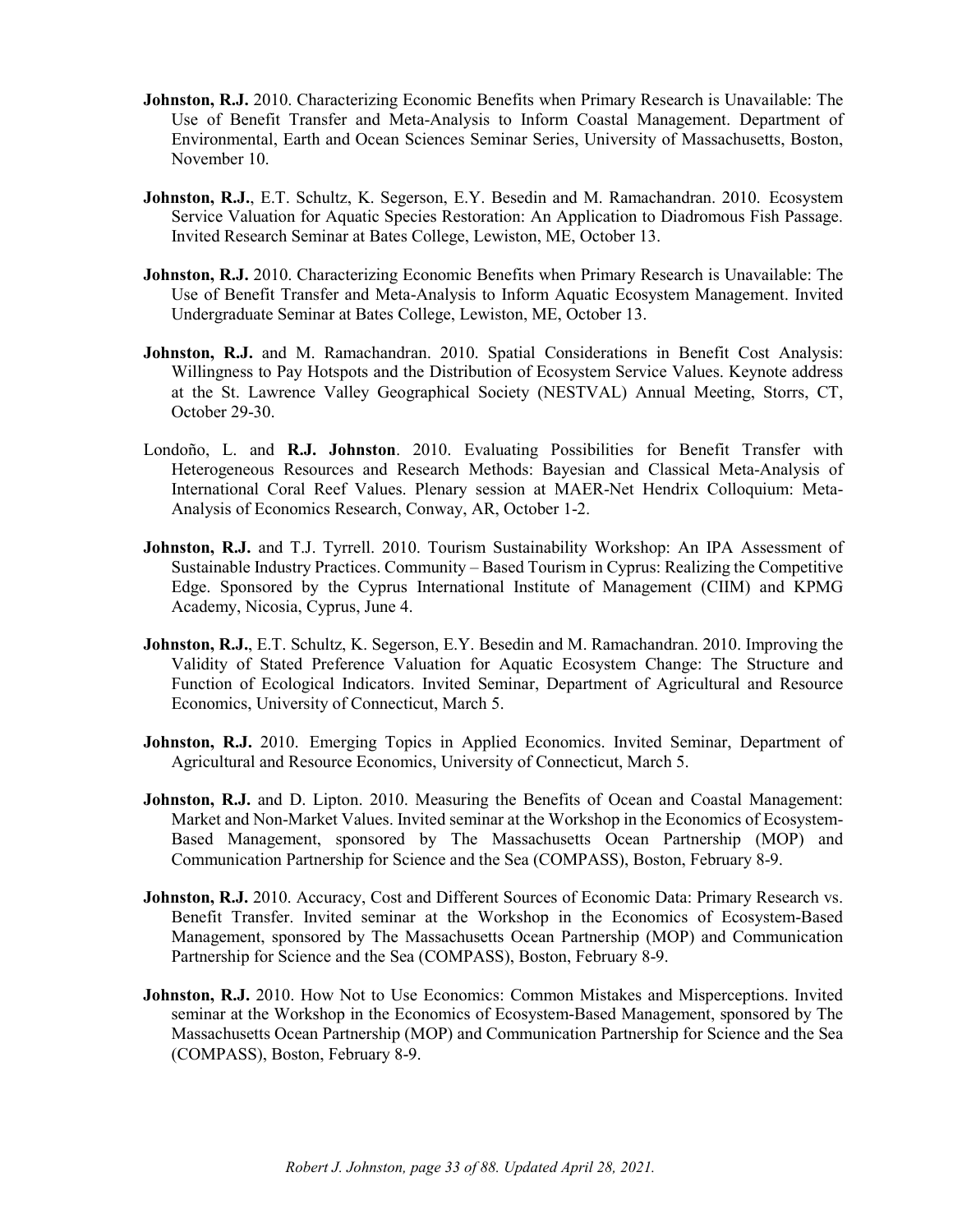- **Johnston, R.J.**, E.T. Schultz, K. Segerson and E.Y. Besedin. 2010. Improving the Ecological Validity of Non-Market Valuation: Bioindicator-Based Choice Experiments for Aquatic Ecosystem Services. Invited Seminar, Department of Economics, University of New Hampshire, January 29.
- **Johnston, R.J.** and J.M. Duke. 2009. Characterizing Welfare Patterns Associated with Study-Invariant Factors: Spatial Data Supplemented Meta-Regression. Plenary session at MAER International Colloquium: Meta-Analysis of Economics Research, Corvallis, OR, October 2-3.
- **Johnston, R.J.**, K. Moeltner and R.S. Rosenberger. 2009. Combining Raw Data from Choice Experiments to Inform Resource Policy Outcomes: Guidance via Bayesian Model Search. Invited Paper, American Agricultural Economics Association (AAEA) Annual Meeting, Milwaukee, WI, July 26-28.
- **Johnston, R.J.** and J.M. Duke. 2009. Informing Preservation of Multifunctional Agriculture when Primary Research is Unavailable: An Application of Meta-Analysis. Invited Paper, American Agricultural Economics Association (AAEA) Annual Meeting, Milwaukee, WI, July 26-28.
- **Johnston, R.J.**, E.T. Schultz, K. Segerson and E.Y. Besedin. 2009. Quantifying Biotic Integrity and Ecological Condition for Economic Analysis: Applications to Ecosystem Restoration at the Rural/Urban Divide. 20th Annual Environment Virginia Symposium – Sustainability: The Nexus of Economic Prosperity & Environmental Stewardship. Virginia Military Institute, Lexington, Virginia, March 31-April 2.
- Thomassin, P.J., **R.J. Johnston**, I. Turpin and M. Lebbos. 2009. EVRI Review: Literature Review, Surveys and Website Analysis. Presented to the Environmental Valuation Resource Inventory and Environment Canada, Ottawa, ON, Canada, March 23.
- **Johnston, R.J.** 2009. Oceans of Abundance: An Action Agenda for America's Fishing Future. Invited Seminar for the Humanities Scholars Collaborative: Americans' Respond to Crises-Then and Now, Clark University, Worcester, MA, February 4.
- Johnston, R.J., E.T. Schultz, K. Segerson and E.Y. Besedin. 2009. Bioindicator-Based Stated Preference Valuation for Aquatic Species Restoration: An Application to Diadromous Fish Passage. Presented in an organized session at the North American Association of Fisheries Economists (NAAFE) Annual Meeting, Newport, RI, May 17-20.
- **Johnston, R.J.** and E.Y. Besedin. 2009. Recreational Values for Threatened and At-Risk Fish Species: An Illustration of Meta-analysis and Benefit Transfer. The Measurement and Use of Stated Preference Values of Endangered Marine Species Protection for Policy and Management in the U.S. and Canada, special session at the North American Association of Fisheries Economists (NAAFE) Annual Meeting, Newport, RI, May 17-20.
- **Johnston, R.J**., J.B. Kukielka and J.M. Duke. 2008. Systematic Variation in Willingness to Pay for Land Preservation and Implications for Benefit Transfer: Evidence from Meta-Analysis. Department of Economics Seminar Series, Clark University, Worcester, MA, November 10.
- **Johnston, R.J.** and R.W. Stapler. 2008. Meta-Analysis, Willingness to Pay, and Methodological Covariates: Implications for Benefit Transfer. Invited seminar at Industrial Economics, Incorporated, Cambridge, MA, October 29.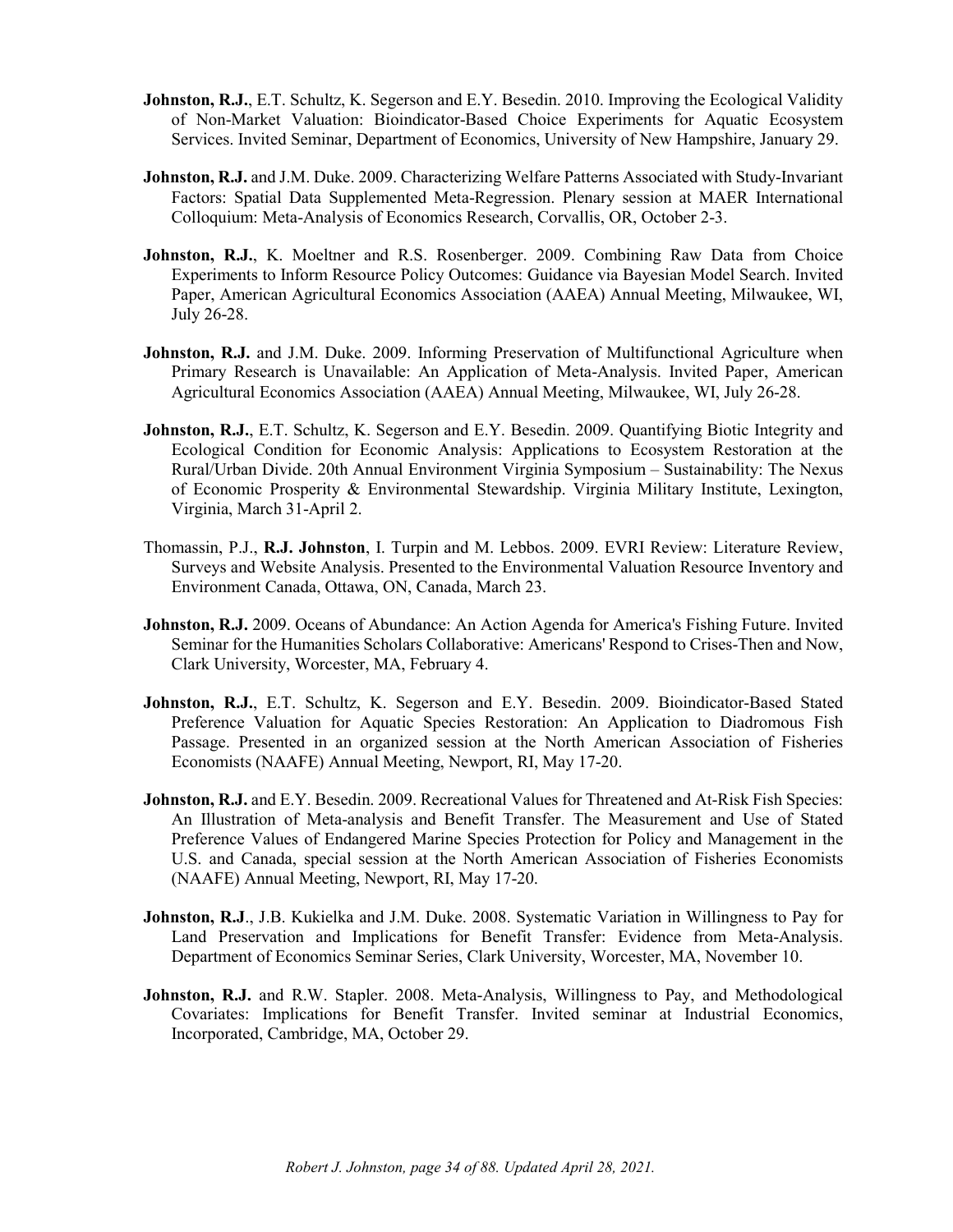- **Johnston, R.J.** and J.M. Duke. 2008. Quantifying the Value of Land Preservation: Evidence from Connecticut. Invited address at the 2008 New England RC&D Association Regional Fall Conference, Building Viable Communities from the Sound Up, Mystic, CT, October 23-25.
- **Johnston, R.J.** 2008. Comparing Non-market Values for Undeveloped Land: Can Meta-Analysis Inform Conservation? Invited presentation at the Environmental Studies Seminar Series, Brown University, Providence, RI, September 18.
- **Johnston, R.J.** and R.W. Stapler. 2008. Meta-Analysis, Benefit Transfer, and Methodological Covariates – Implications for Transfer Error. Invited presentation at the Department of Resource Economics, University of Nevada-Reno, Reno, NV, August 11.
- Johnston, R.J. and J.B. Kukielka. 2008. Systematic Variation in Willingness to Pay for Land Preservation and the Validity of Benefit Transfer: What Can We Learn from Meta-Analysis? Invited presentation at the Department of Economics Seminar Series, Yale University, New Haven, CT, March 26.
- **Johnston, R.J.** 2008. Changing Landscapes in Human-Environment Interactions and the George Perkins Marsh Institute: From Opportunities to Implementation. Invited presentation at Clark University, Worcester, MA, March 24.
- **Johnston, R.J.** 2008. The Role of Economics in Ecosystem Based Management: The Case of Spatial Management and Ocean Zoning in Massachusetts. Invited presentation for the Consultative Group on Biological Diversity, Ecosystem-based Approaches to Marine Management: Deconstructing the Pieces, Annual Marine Working Group Meeting, Baltimore, MD, March 5-7.
- **Johnston, R.J.** 2008. The Megapolitan Tourism Research Center: An Economist's Perspective From Vision to Implementation. Invited presentation for the School of Community Resources and Development, Arizona State University, Phoenix, AZ, January 31.
- **Johnston, R.J.** 2008. Integrating Recreational Fisheries into Sector Allocation and Limited Access Privilege Programs. Invited presentation at Sector Allocation as a Management Tool, Narragansett, RI, Sponsored by the Rhode Island Sea Grant College Program, January 15-16.
- Duke, J.M. and **R.J. Johnston**. 2007. Stated Preference Welfare Estimates and Quasi-Public Goods: Informing Optimal Provision when Benefits May be Capitalized. Food and Resource Economics Seminar Series, University of Delaware, November 16.
- Holland, D. **R.J. Johnston** and J. Sanchirico. 2007. Economic Tools for Ecosystem-Based Management in Coastal Waters. Invited presentation for the Massachusetts Ocean Partnership Fund, Boston, MA, May 16-17.
- **Johnston, R.J.** 2007. Conservation, Development and the Value of Land Preservation at the Rural-Urban Fringe: Evidence from Connecticut. Invited Seminar for the Graduate Transportation Seminar Series, Department of Civil and Environmental Engineering, University of Connecticut, October 22.
- Rosenberger, R.S. and **R.J. Johnston**. 2007. Selection Effects in Meta-Valuation Function Transfers. Invited paper prepared for presentation at the Aarhus Colloquium of Meta-Analysis in Economics, Sonderborg, Denmark, September 27-30.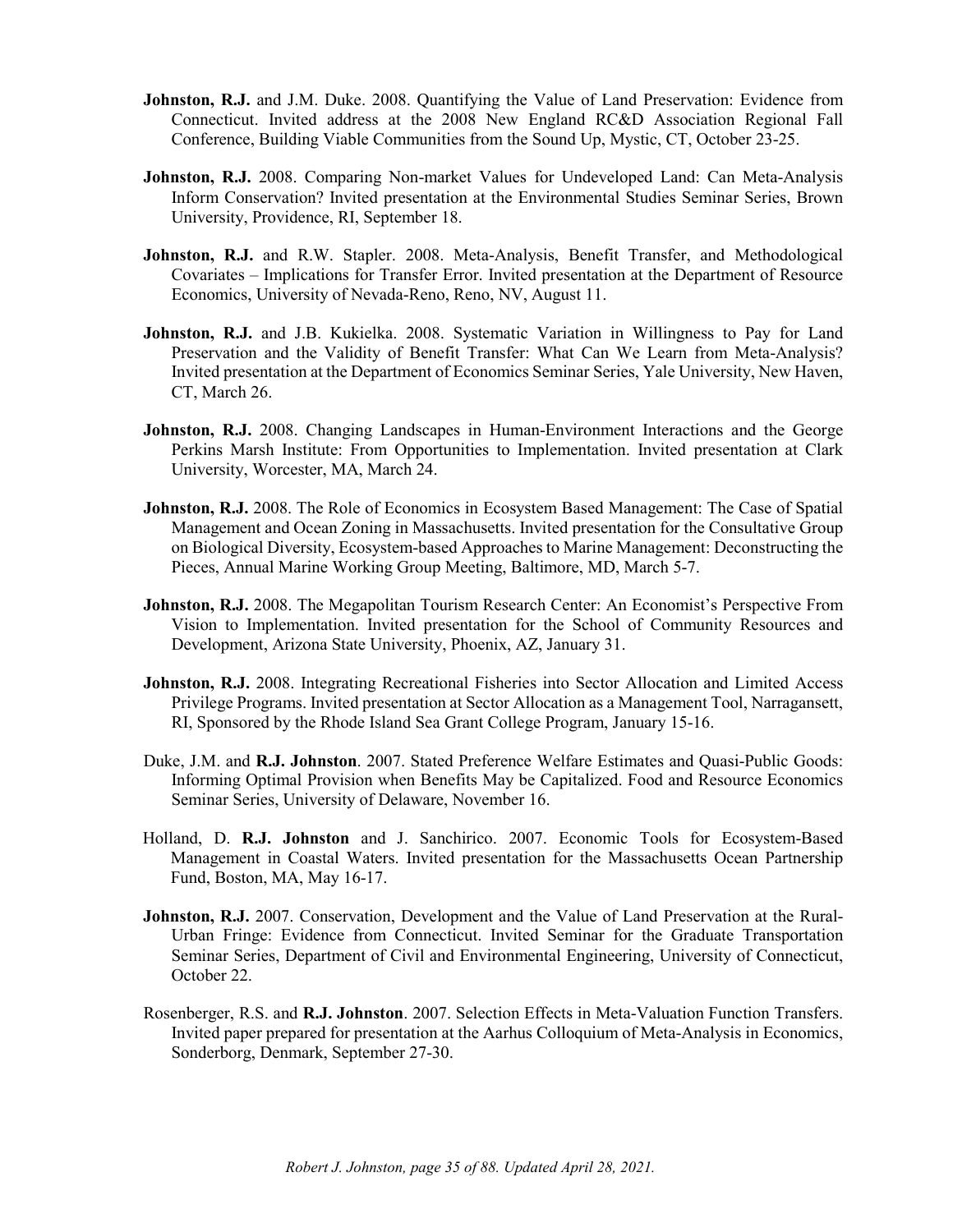- **Johnston, R.J.** and J.M. Duke. 2007. Willingness to Pay for Land Preservation Across States and Jurisdictional Scale: Implications for Benefit Transfer. Invited Seminar, Department of Resource Economics Seminar Series, University of Massachusetts, Amherst, October 12.
- **Johnston, R.J.**, J. Kukielka and J.M. Duke. 2007. What is Our Willingness to Pay for Open Space Protection? Results and Implications from a Study of Four Connecticut Communities. Presented at Advanced Approaches to Land Protection – A Workshop Sponsored by the Green Valley Institute and the Eastern Connecticut Resource Conservation and Development Area, Hampton, CT, September 19.
- Duke, J.M., **R.J. Johnston** and T.W. Campson. 2007. Preserving Farms and Forests in Sussex County, Delaware: Public Value. Invited presentation at Sussex Communities: Growing Better. A Workshop Sponsored by the University of Delaware Coastal Community Enhancement Initiative, Georgetown, DE, June 28.
- **Johnston, R.J.** and J.M. Duke. 2007. Willingness to Pay for Farmland Preservation in Connecticut What do Results Really Mean? Invited address to the Connecticut Working Lands Alliance, July 10.
- **Johnston, R.J.** 2007. Managing Ecological Resources in a Changing Climate: The Role of Economic Values and Uncertainty. Invited presentation at Preparing for Climate Change Impacts on the Northwest Atlantic Marine Ecosystem. A multi-disciplinary symposium hosted by: Center for Law & Innovation of the University of Maine School of Law, and Gulf of Maine Research Institute, April 26-27.
- **Johnston, R.J.** 2007. Estimating the Value of Working Lands to Connecticut Residents. Invited Address to The Connecticut Land Trust Convocation, Berlin, CT, March 31.
- **Johnston, R.J.** and J.M. Duke. 2007. Are WTP Distance Decay Functions Transferable? Evidence from Land Preservation Values. Invited paper for the Department of Environmental and Natural Resource Economics Seminar Series, University of Rhode Island, Kingston, RI, February 14.
- **Johnston, R.J.** 2006. Economic Valuation of Aquatic Ecosystems: Concepts and Applications. Invited paper at Ecosystem Goods and Services on Department of Defense Installations, Partners in Environmental Technology Technical Symposium & Workshop. Sponsored by the Strategic Environmental Research and Development Program and Environmental Security Technology Certification Program, US Department of Defense, Washington, DC, November 28-30.
- **Johnston, R.J.** 2006. Economics and Contemporary Land Use Policy: Development and Conservation at the Rural-Urban Fringe. Keynote Address for Sustaining Agriculture in Connecticut's Urban Environments, a workshop sponsored by the Risk Management Team, College of Agriculture and Natural Resources, University of Connecticut, Cromwell, CT, November 16.
- Duke, J.M. and **R.J. Johnston**. 2006. Welfare Implications of the Policy Process: Estimating Context-Sensitive Willingness to Pay for Land Preservation. Department of Economics Seminar Series, University of Delaware, October 10.
- **Johnston, R.J.** 2006. Rights-Based Management in Commercial and Recreational Fisheries. Invited graduate seminar at the School of Forestry and Environmental Studies, Yale University, November 6.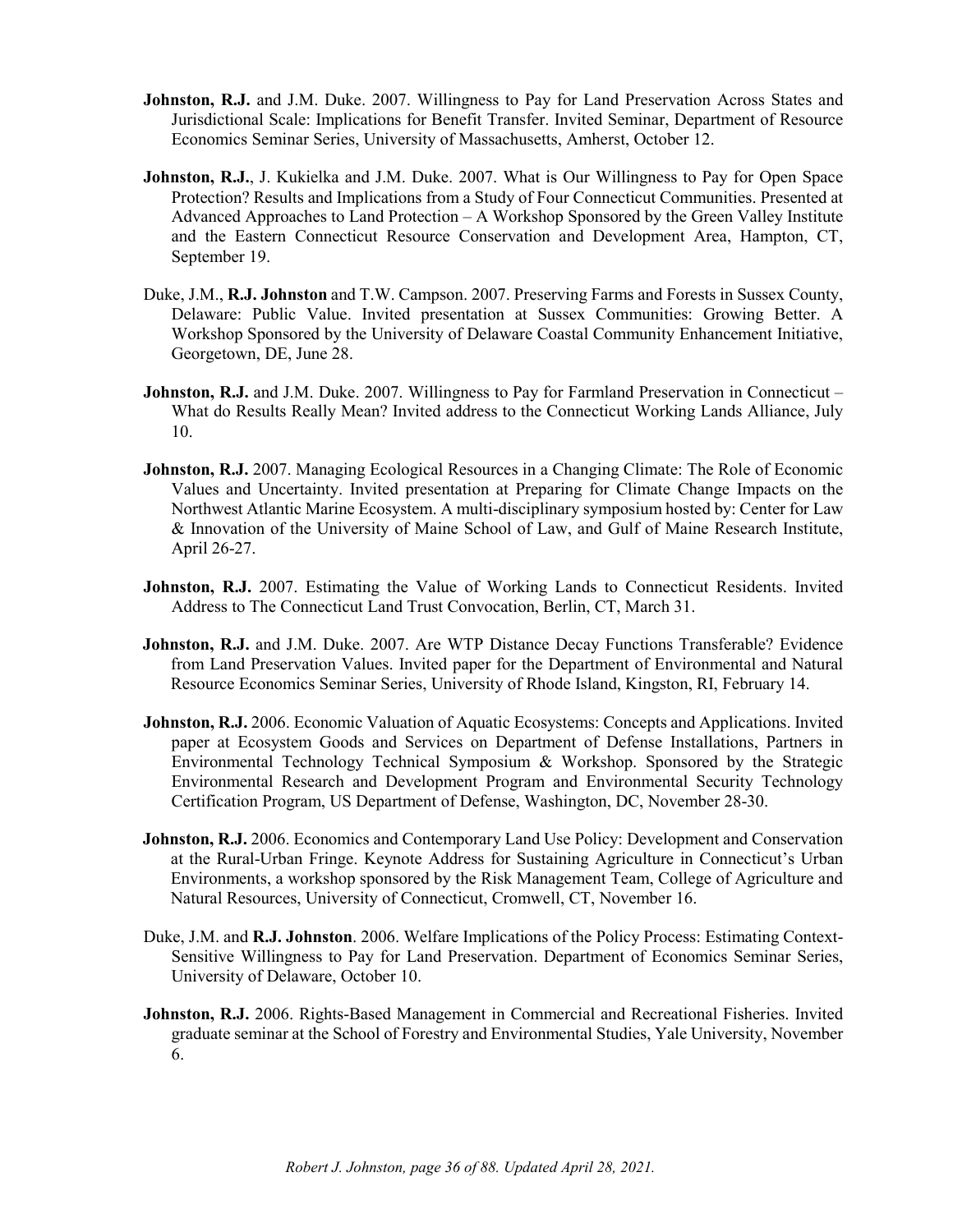- **Johnston, R.J.** and J.M. Duke. 2006. A Willingness to Pay Survey for Farmland Preservation in Connecticut Communities. Invited seminar for the Eastern Connecticut Resource Conservation and Development Council, September 20.
- **Johnston, R.J.**, D. Holland, V. Maharaj and T.W. Campson. 2006. Fish Harvest Tags: An Attenuated Rights-Based Management Approach for Recreational Fisheries in the US Gulf of Mexico. Invited paper in Evolving Approaches for Managing Marine Recreational Fisheries, Property and Environment Research Center 16<sup>th</sup> Annual Political Economy Forum, Bozeman, MT, October 5-8.
- Sutinen, J. and **R.J. Johnston.** 2006. Angling Management Organizations: Integrating the Recreational Sector into Fishery Management. Invited paper in Evolving Approaches for Managing Marine Recreational Fisheries, Property and Environment Research Center 16<sup>th</sup> Annual Political Economy Forum, Bozeman, MT, October 5-8.
- **Johnston, R.J.,** E.T. Schultz, K. Segerson, E.Y. Besedin and R. Stapler. 2006. Valuation of Ecological Benefits Associated with the Restoration of Fish Passage: Extending the State of the Art. Invited paper for the annual meetings of the Waterkeepers Alliance, San Francisco, CA, June 23-24.
- **Johnston, R.J.** and J.M. Duke. 2006. Farmland Preservation, the Policy Process, and Public Willingness to Pay: Estimating the Value of Working Lands to Connecticut Residents. Invited seminar for the Connecticut Working Lands Alliance Steering Committee, April 11.
- **Johnston, R.J.** 2006. Hypothetical Questions and Actual Economic Commitments: Assessing the Criterion Validity of Stated Preference Responses Using a Binding Public Referendum. Invited Seminar at the Department of Agricultural and Resource Economics, University of Connecticut, Storrs, CT, February 3.
- **Johnston, R.J.** 2005. Can Hypothetical Questions Reveal Actual Economic Values? Assessing the Criterion Validity of Stated Preference Responses Using Binding Public Referenda. Invited Brownbag Seminar at the Department of Economics, University of Connecticut, Storrs, CT, October 26.
- **Johnston, R.J.** 2005. Can Hypothetical Questions Reveal Actual Economic Values? Validating Stated Preference Responses Using a Binding Public Referendum. Invited Seminar at the Department of Economics, Clark University, Worcester MA, September 26.
- **Johnston, R.J.** 2005. The Economics and Distributional Implications of Rights-Based Fishery Management. Invited graduate seminar at the School of Forestry and Environmental Studies, Yale University, October 24.
- **Johnston, R.J.** 2005. Is Hypothetical Bias Universal? A Criterion Validity Test for Stated Choice Valuation. Invited Seminar at the Department of Food and Resource Economics, University of Delaware, May 13.
- **Johnston, R.J.** 2005. Angling Management Organizations: An Option for Cooperative, Rights-Based Management of Recreational Fisheries. Paper Presented at the Economics & Social Research Series. Office of Science and Technology, National Marine Fisheries Service, Silver Spring, MD, April 21.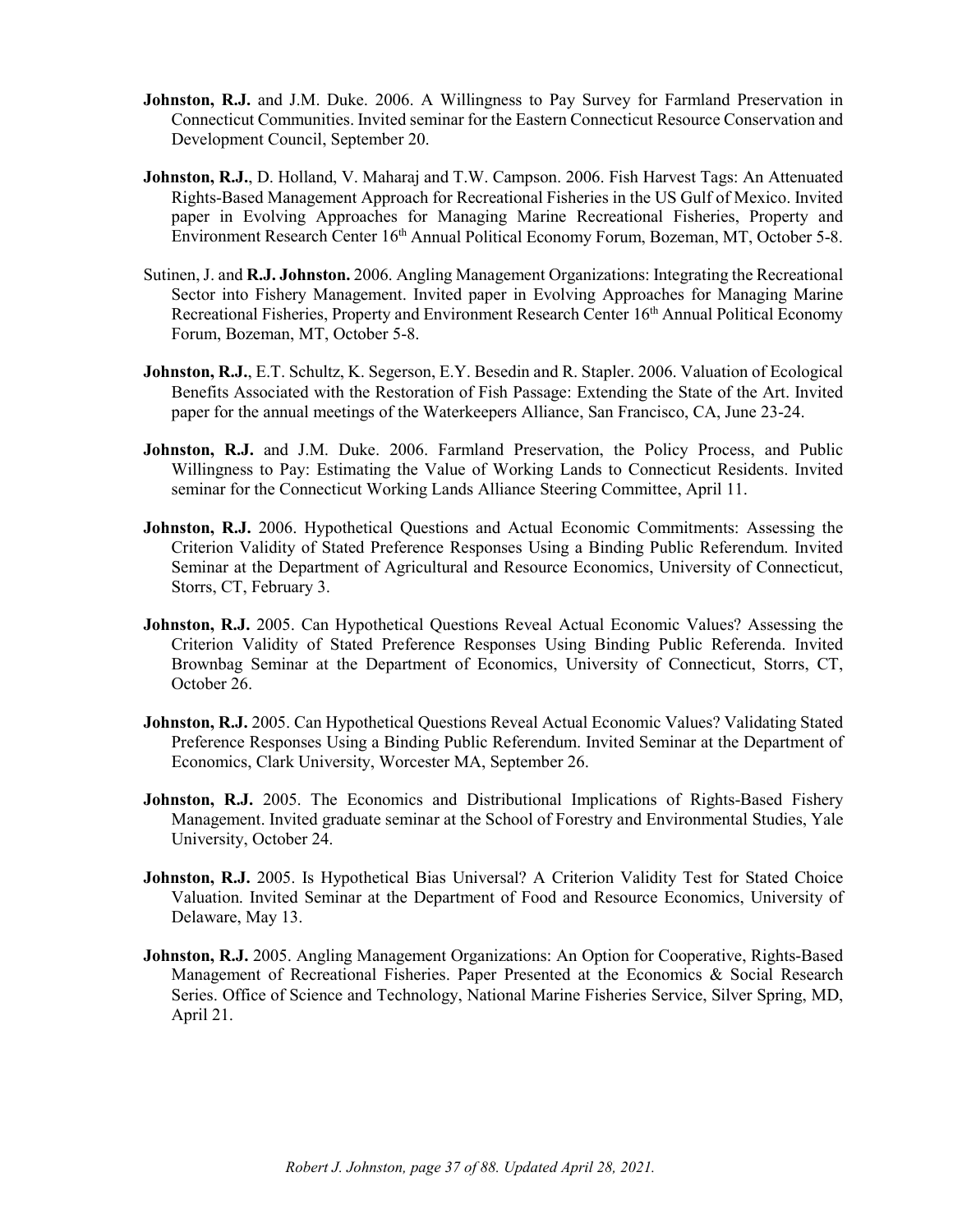- **Johnston, R.J.,** E.Y. Besedin, R. Iovanna, E. Helm, R.F. Wardwell, and M.H. Ranson. 2005. Aquatic Resource Improvements and Benefits Transfer: What Can We Learn From Meta-Analysis? Paper presented at Benefits Transfer and Valuation Databases: Are We Heading in the Right Direction? An International Workshop. Sponsored by the US Environmental Protection Agency and Environment Canada, Washington, DC, March 21-22.
- **Johnston, R.J.** 2005. Long Island Sound and Connecticut Sea Grant: The 2006-2008 Research Competition. Invited presentation for the Long Island Sound Grant Coordinators Collaborative Meeting, Hartford, CT, January 20.
- **Johnston, R.J.** 2004. Climate Change, Uncertain Biomass Shifts and Fishery Management. In Climate Change in New England and Eastern Canada: Natural Resource Impacts and Adaptation Responses, a conference held under the auspices of the Conference of New England Governors and Eastern Canadian Premiers, Boston, MA, March 15-16.
- Johnston, R.J. 2004. Climate Change, Biomass Flips and Fishery Management: Insights from Economic Theory. Coastal Perspectives Lecture Series, University of Connecticut at Avery Point, February 17.
- **Johnston R.J.** and J.G. Sutinen. 2004. Angling Management Organizations: Local Management to Benefit Sportsmen in the Gulf of Mexico Red Snapper Fishery. Invited Seminar, National Marine Fisheries Service Southeast Regional Office, St. Petersburg, FL, January 7.
- **Johnston, R.J.** 2004. The Role of Sea Grant in Connecticut and Rhode Island: Observations of a Social Scientist. Invited presentation at the Rhode Island Sea Grant Annual Retreat, University of Connecticut at Avery Point, January 8-9.
- **Johnston, R.J.** 2002. Using Economic and Ecological Indicators to Prioritize Salt Marsh Restoration Activities, Invited seminar for the Johns Hopkins University Workshop for Talented Youth— Explorations in Marine and Ocean Sciences (in coordination with CT Sea Grant), November 2.
- **Johnston, R.J.** 2002. Migration, Length of Residency, and Environmental Amenity Values In Rural Communities: A Conceptual Model and Stated Preference Analysis Department of Agricultural and Resource Economics Seminar Series, University of Connecticut, November 20.
- Johnston, R.J., J. Opaluch, M. Mazzotta, and G. Magnusson. 2001. Using Economic and Ecological Indicators to Prioritize Wetlands Restoration Projects: Preliminary Results. Invited seminar at the University of Connecticut, Avery Point Campus, Groton, CT.
- **Johnston, R.J.**, D.M. Bauer, and S.K. Swallow. 2001. Spatial Features and Stated Preference Values for Land Use Attributes: Implications for Policy and Survey Design. Invited seminar at the University of Guelph, Ontario, Canada.
- **Johnston, R.J.** Opaluch, J.J., M. Mazzotta, and G. Magnusson. 2001. Using Economic and Ecological Indicators to Prioritize Wetlands Restoration Projects. Invited seminar at Michigan State University, East Lansing, MI.
- **Johnston, R.J.** 2001. Public Preferences for a North Scituate Water District: Results of a Contingent Choice Survey. Invited paper for the Town of Scituate Water Study Committee, Scituate, RI.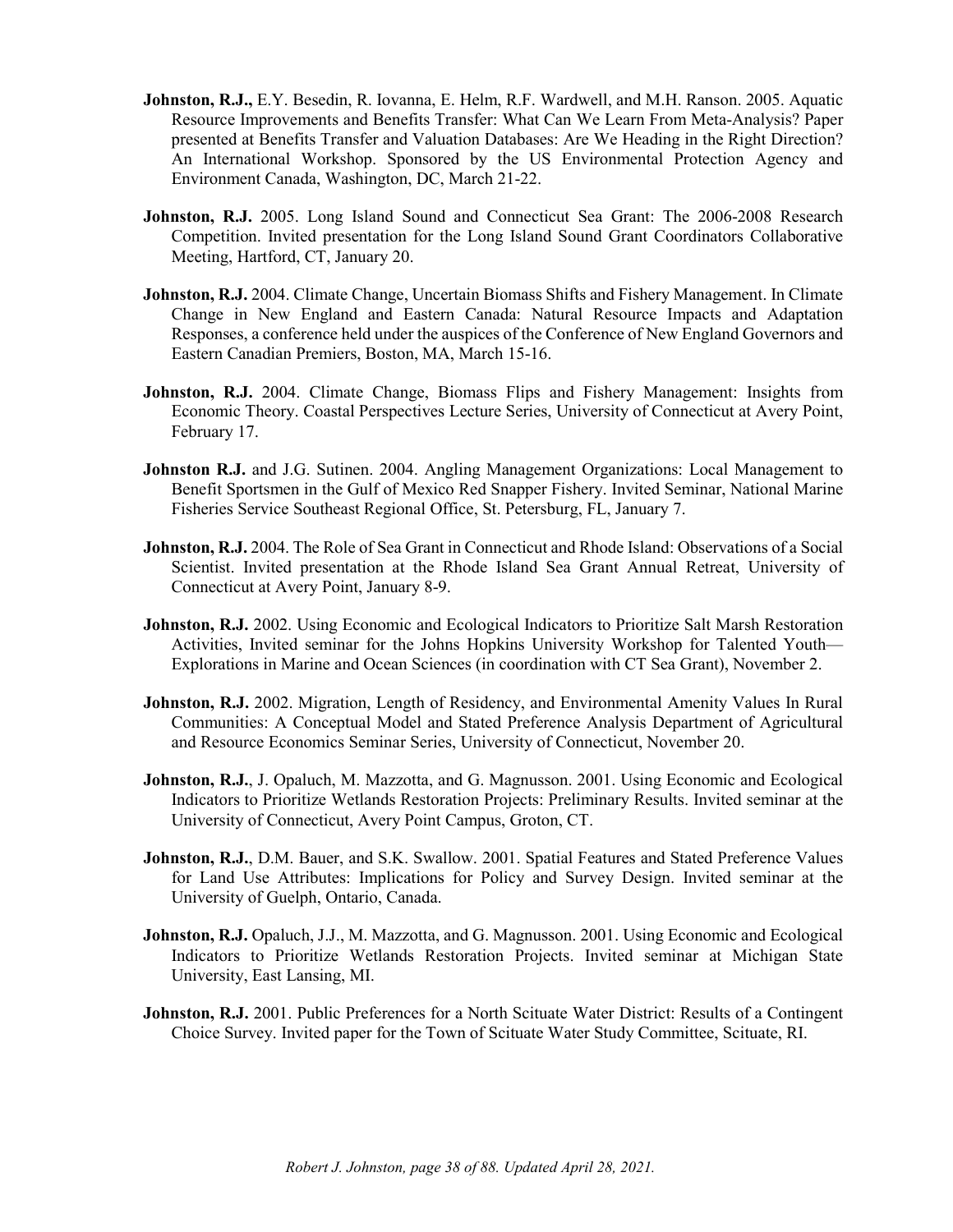- **Johnston, R.J.** 1997. Residential Development and Open Space on Aquidneck Island: An Economic Analysis and Perspective. Invited paper for the Aquidneck Island Conference on Comprehensive Plan Implementation and Open Space Preservation, Middletown, RI, July.
- **Johnston, R.J.** 1997. The Cost of Community Services in Portsmouth, Rhode Island Assessing the Impact of Residential Sprawl. Invited paper for the Town of Portsmouth Workshop on Infrastructure, Portsmouth, RI, July.
- **Johnston, R.J.** 1996. Using Economic Data to Promote Open Space. Invited paper for the Rhode Island Greenways Congress, Narragansett, RI, June 11-12.

## **WEBINARS AND DISTANCESEMINARS(9 total)**

- **Johnston, R.J.** 2019. Quantifying the Non-Market Benefits of Coastal Adaptation and Natural Infrastructure: Implications for Benefit-Cost Analysis. Invited webinar for the New Brunswick Environmental Network, November 6. Online at: [https://www.youtube.com/watch?v=Qg8RlKaKUTM.](https://www.youtube.com/watch?v=Qg8RlKaKUTM)
- **Johnston, R.J.** 2018. Indicators for Nonuse Values. Presented for the Final Ecosystem Goods and Services Non-Use Beneficiaries Working Group, US EPA, January 10.
- **Johnston, R.J.** 2017. How to Secure External Funding: Tips for Successful Grant-Writing. Webinar for the Career Advancement and Mentorship Program, Northeastern Agricultural and Resource Economics Association, October 18.
- **Johnston, R.J., A.** Whelchel and C. Makriyannis. 2015. Adapting to Coastal Storms and Flooding: Case Studies in Two Coastal Connecticut Communities. Webinar for the Nature Conservancy, October 15.
- **Johnston, R.J.** 2015. Valuing Ecosystem Services: An Economist's Perspective. Webinar for the Wells National Estuarine Research Reserve, July 30.
- Olander, L., **R.J. Johnston** and J. Kagan. 2015. Best Practices for Integrating Ecosystem Services into Federal Decision Making. Webinar for the National Ecosystem Services Partnership, Duke University's Nicholas Institute for Environmental Policy Solutions, July 14.
- **Johnston, R.J.** 2014. Developing Geospatial Data and Meta-Analysis for Ecosystem Service Benefit Transfer. Webinar for the National Ecosystem Services Partnership, Duke University's Nicholas Institute for Environmental Policy Solutions, November 5. Online at [https://dukeuniversity.webex.com/dukeuniversity/ldr.php?RCID=f2cf1c5d80cb676e7fd2b335faa](https://dukeuniversity.webex.com/dukeuniversity/ldr.php?RCID=f2cf1c5d80cb676e7fd2b335faa55425) [55425.](https://dukeuniversity.webex.com/dukeuniversity/ldr.php?RCID=f2cf1c5d80cb676e7fd2b335faa55425)
- **Johnston, R.J.** 2012. Benefit Transfer: Characterizing Economic Benefits when Primary Research is Unavailable. Invited distributed graduate seminar for the University of Maine, Orono, ME, April 18.
- **Johnston, R.J.,** C. Feurt and D. Leonard. 2012. Choices and Tradeoffs: Quantifying the Economic Value of Natural Resources and Services for the National Estuarine Research Reserve System. Webinar for the National Estuarine Research Reserve System (NERRS), February 28, Online at [http://www.nerrs.noaa.gov/NSCDefault.aspx?id=696.](http://www.nerrs.noaa.gov/NSCDefault.aspx?id=696)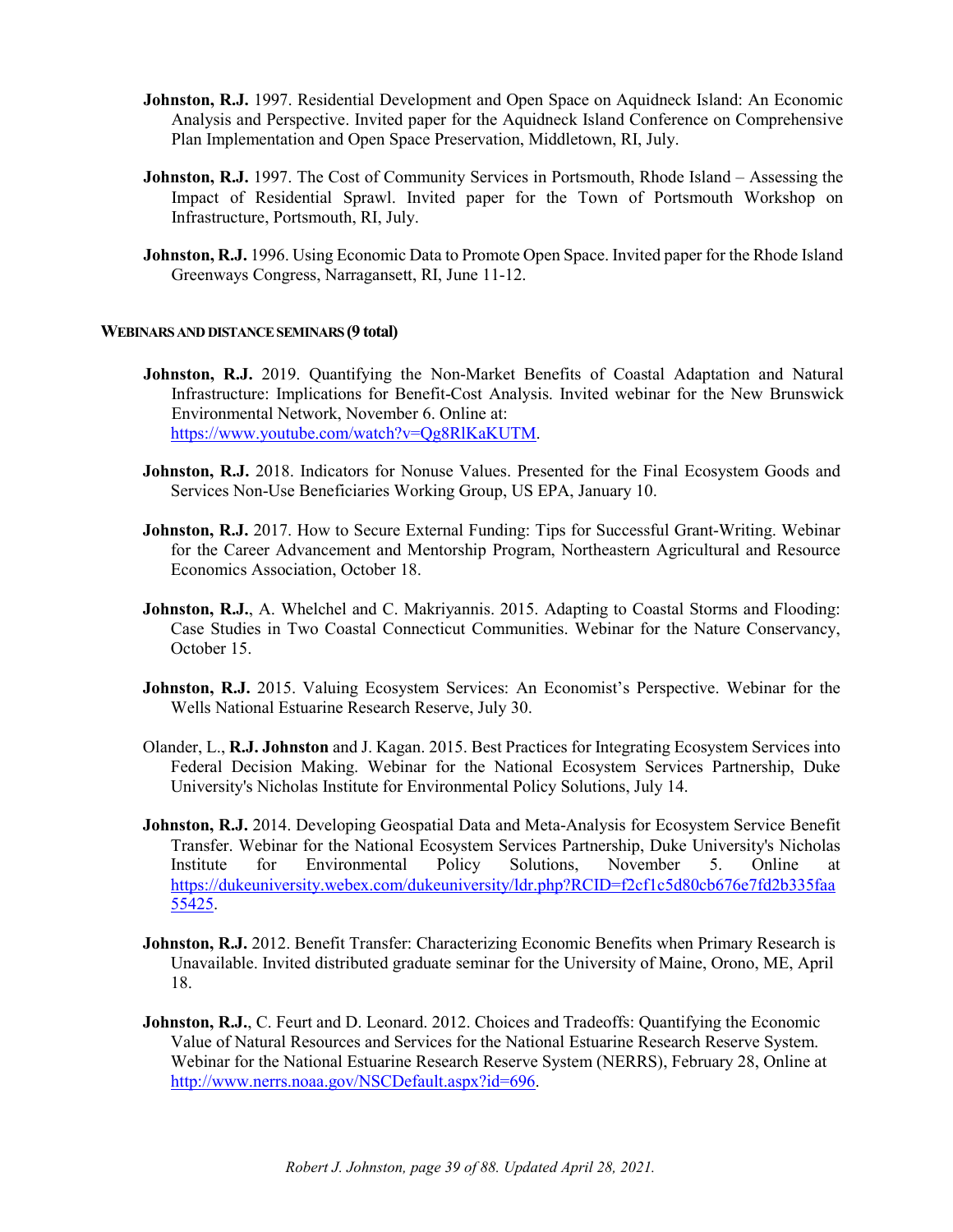#### **FULL LENGTHPAPERS ANDPRESENTATIONSAT PROFESSIONALMEETINGS(225 total)**

- **Johnston, R.J.**, K. Moeltner, Z. Yao, T. Ndebele, E. Besedin, S. Crema, S. Peery, W.M. Wollheim and R. Stewart. 2021. Modeling Spatial Dimensions of Water Quality Value in New England River Networks. Land, Water and Environmental Economics (ENV) Track Session, AAEA & WAEA Joint Annual Meeting, Austin, TX, August 1-3.
- Duke, J.M., Z. Liu, **R.J. Johnston** and A.L. Shober. 2021. Can Cover Crop Experience Substitute for Cost-Share? AAEA & WAEA Joint Annual Meeting, Austin, TX, August 1-3.
- Gardner, G. and **R.J. Johnston**. 2021. Modeling the Impact of Coastal Wetlands on Shoreline Armoring Decisions. Selected poster, AAEA & WAEA Joint Annual Meeting, Austin, TX, August 1-3.
- **Johnston, R.J.**, F. Lupi, K. Moeltner, E. Besedin, Z. Yao, T. Ndebele, S. Crema, S. Peery, H. Kim and J.A. Herriges. 2021. Do You Know Who's Answering Your Survey? Expanding Threats to the Integrity of Online Panel Data in Environmental and Resource Economics. Association of Environmental and Resource Economists (AERE) Summer Conference, June 3-5, online.
- Ndebele, T., **R.J. Johnston** and D.A. Newburn. 2021. Modeling Transaction Costs within Household Adoption Behaviors: A Case Study of Landscape Best Management Practices. Association of Environmental and Resource Economists (AERE) Summer Conference, June 3-5, online.
- **Johnston, R.J., T. Ndebele and D.A. Newburn. 2021. Modeling Transaction Costs within Household** Adoption Behaviors: A Case Study of Landscape Best Management Practices. 26th Annual Conference of the European Association of Environmental and Resource Economists, June 23-25, online.
- Gardner, G. and **R.J. Johnston**. 2021. Is Shoreline Armoring a Response to Marsh Migration? Modeling the Influence of Coastal Marshes on Private Adaptation Decisions. 26th Annual Conference of the European Association of Environmental and Resource Economists, June 23-25, online.
- **Johnston, R.J.**, T. Ndebele and D.A. Newburn. 2021. Transaction Costs and Household Adoption of Stormwater Best Management Practices. Social Cost of Water Pollution Workshop, Integrated Assessment Models and the Social Costs of Water Pollution, April 21-23 (virtual).
- **Johnston, R.J.** 2021. The Integrity of Online Panel Data for Stated Preference Studies. In Contemporary Guidance for Stated Preference Studies: An Update. Roundtable discussion at the Society for Benefit-Cost Analysis 2021 Annual Conference, March 17-19 & 22-24.
- **Johnston, R.J.**, K. Moeltner, Z. Yao, T. Ndebele, E. Besedin, S. Crema, S. Peery, W.M. Wollheim and R. Stewart. 2021. Modeling Spatial Dimensions of Water Quality Value in New England River Networks. Presented at the W4133 Annual Meetings, March 4-5 (virtual).
- Duke, J.M., Z. Liu, **R.J. Johnston** and A. Shober. 2021. Will Farmers Plant Cover Crops without Cost-Share? Results from a Survey of Farmer Intentions. Southern Agricultural Economics Association Annual Meetings, February 6-9 (virtual).
- Ndebele, T., **R.J. Johnston** and D.A. Newburn. 2020. Transaction Costs and Household Adoption of Stormwater Best Management Practices. Selected Paper, Agricultural & Applied Economics Association Annual Meeting, July 26-28.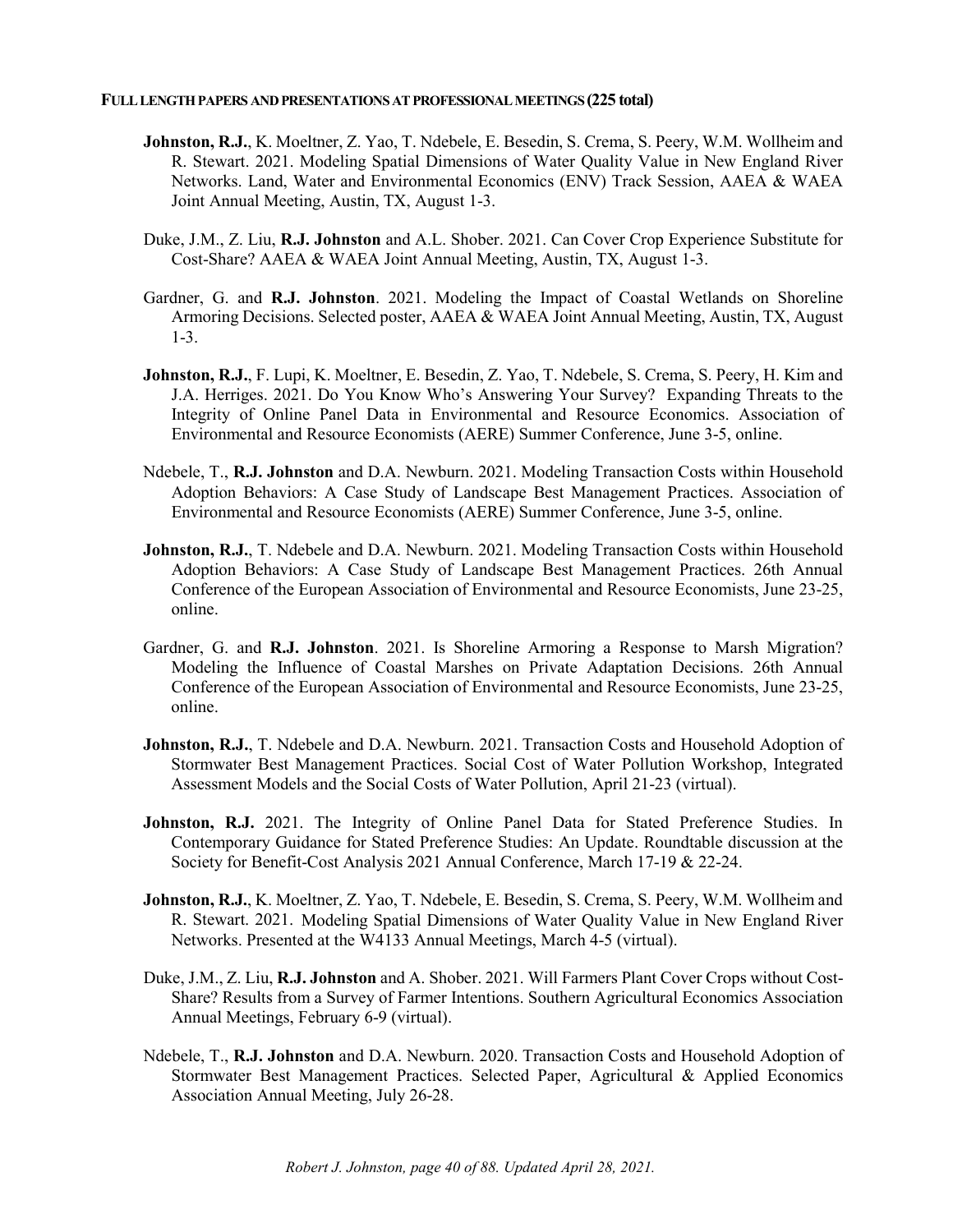- Makriyannis, C. and **R.J. Johnston** and E. Zawojska. 2020. Do Numerical Probabilities Promote Informed Stated Preference Responses Under Inherent Uncertainty? Insight from a Coastal Adaptation Choice Experiment. 25th Annual Conference of the European Association of Environmental and Resource Economists, June 25-27 (virtual).
- Grammatikopoulou I., T. Badura, M. Schaafsma, S. Ferrini, **R. Johnston**, D.N. Barton, and A. Caparrós. 2020. Could benefit transfer be a promising method for ecosystem accounting applications? Thematic session, Benefit transfer for Natural Capital Accounting, 25th Annual Conference of the European Association of Environmental and Resource Economists, June 25-27 (virtual).
- **Johnston, R.J.**, K.J. Boyle, M. Loureiro, S. Navrud and J. Rolfe. 2020. Targeted Guidelines to Enhance the Validity and Credibility of Environmental Benefit Transfers. 25th Annual Conference of the European Association of Environmental and Resource Economists, June 25-27 (to be presented remotely).
- Vedogbeton, H. and **R.J. Johnston**. 2020. Commodity Consistent Meta-Analysis of Wetland Values: An Illustration for Coastal Marsh Habitat. 25th Annual Conference of the European Association of Environmental and Resource Economists, June 25-27 (virtual).
- **Johnston, R.J.** and H. Vedogbeton. 2020. When Should Meta-Analysis be Used for Benefit Transfer? Predicting Reliability Across Heterogeneous Policy Sites. Association of Environmental and Resource Economics (AERE) Annual Meeting, June 3-5 (virtual).
- Vedogbeton, H. and **R.J. Johnston**. 2020. When Should Meta-Analysis be Used for Benefit Transfer? Predicting Reliability Across Heterogeneous Policy Sites. Northeastern Agricultural and Resource Economics Association (NAREA) Virtual Annual Meeting, June 15-16.
- Makriyannis, C. and **R.J. Johnston** and E. Zawojska. 2020. Risk Communication in Stated Preference Choice Experiments. Presented at the 11th Southern Europe Experimental Team's Meeting (SEET Workshop 2020), Naples, Italy, February 6-8.
- **Johnston, R.J.**, K. Moeltner and Z. Yao. 2020. Variable Uncertainty in Free-Form Environmental Valuation Models, W4133 meetings, Athens, GA, February 13.
- **Johnston, R.J.** 2019. The Consistency of Proposed Benefit-Cost Analysis Changes with Economic Best Practices: Consequences and Uncertainties. Agricultural and Applied Economics Association (AAEA) Annual Meeting, Atlanta, GA, July 21-23.
- **Johnston, R.J.** and D.M. Bauer. 2019. Using Meta-Analysis for Large-Scale Ecosystem Service Valuation: Progress, Prospects and Challenges. Applications and Potential of Ecosystem Services Valuation within USDA – Advancing the Science, Washington, DC, April 23-24.
- Leroux A., O. Duran, **R.J. Johnston**, M.L. Kirwan, and V.L. Martin. 2019. Coastal Dynamics and Adaptation to Uncertain Sea Level Rise: Optimal Portfolios for Salt Marsh Migration. World Conference on Natural Resource Modelling, Montréal, Canada, May 22-24.
- Duran, O, **R.J. Johnston**, M.L. Kirwan, A.D. Leroux and V.L. Martin. 2019. Coastal Dynamics and Adaptation to Uncertain Sea Level Rise: Optimal Portfolios for Salt Marsh Migration. Center for Natural Resources and Economics National Forum, New Orleans, LA, May 19-21.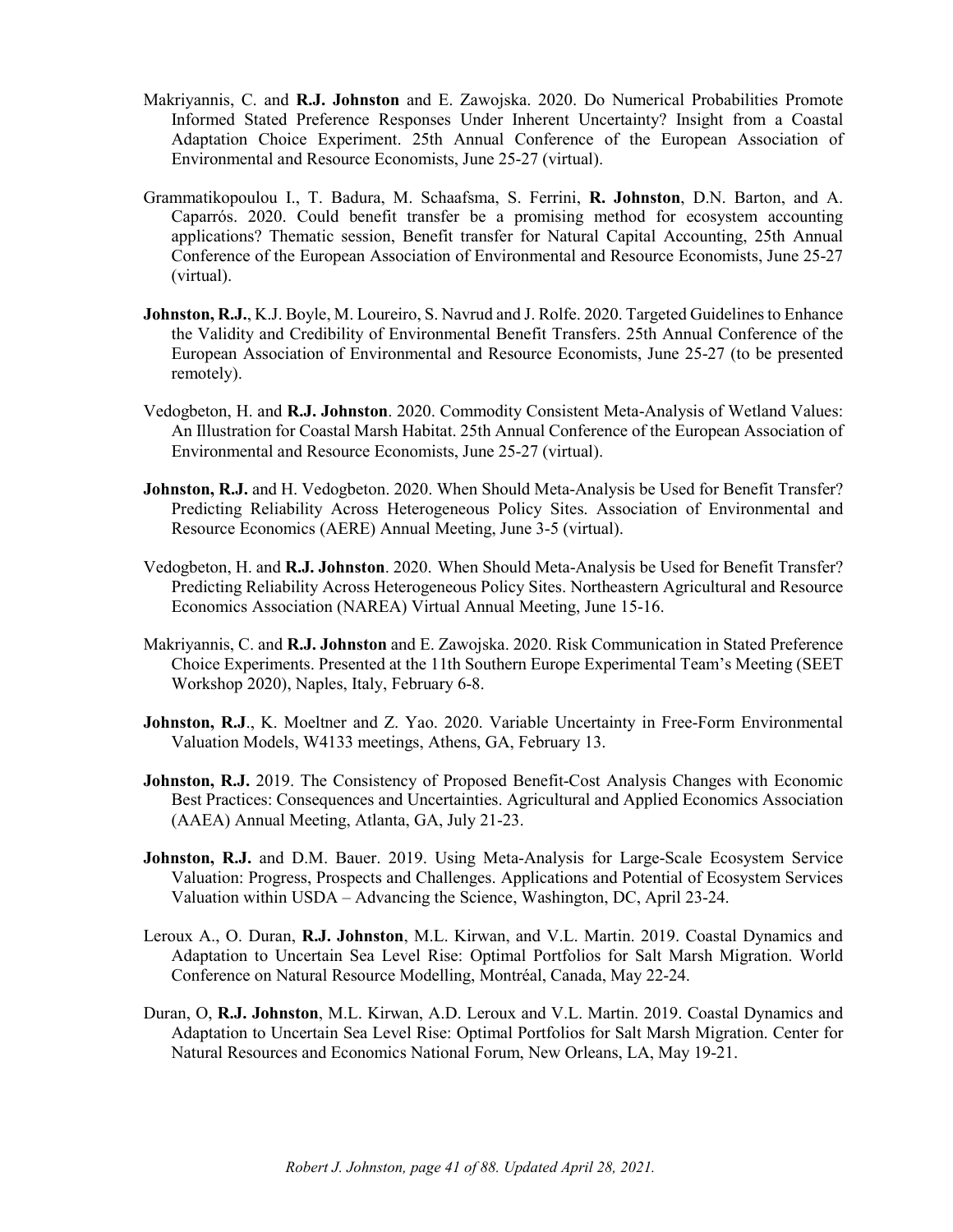- **Johnston, R.J.** and Ewa Zawojska. 2019. Benefit Transfer and Commodity Measurement Scales: Consequences for Validity and Reliability, 24<sup>th</sup> Annual Conference of the European Association of Environmental and Resource Economists, Manchester, UK, June 26-29.
- Vedogbeton, H. and **R.J. Johnston**. 2019. Commodity Consistent Meta-Analysis of Wetland Values: An Illustration for Salt Marsh Habitat. Northeastern Agricultural and Resource Economics Association (NAREA) Annual Meeting, Portsmouth, NH, June 9-12.
- Gardner, G. and **R.J. Johnston**. 2019. Predicting the Cost of Land Conservation for Salt Marsh Migration: Insights from Property Value Models. Northeastern Agricultural and Resource Economics Association (NAREA) Annual Meeting, Portsmouth, NH, June 9-12.
- **Johnston, R.J.,** K. Moeltner and Z. Yao. 2019. Variable Uncertainty in Spatially Informed Discrete Choice Models. Association of Environmental and Resource Economists Annual Conference, Lake Tahoe, NV, May 30-31.
- Newbold, S. and **R.J. Johnston**. 2019. What is a Non-Market Valuation Study Worth? A Demonstration Using a Meta-Analysis of Water Quality Values. Association of Environmental and Resource Economists Annual Conference, Lake Tahoe, NV, May 30-31.
- **Johnston, R.J.** and Vedogbeton, H. 2019. Willingness to Pay for Salt Marsh Habitat Services: Commodity Consistent Meta-Analysis and Benefit Function Transfer. Australasian Agricultural and Resource Economics Society Annual Meeting, Melbourne, VIC, February 12-15.
- Duran, O, **R.J. Johnston**, M.L. Kirwan, A.D. Leroux and V.L. Martin. 2019. Coastal Dynamics and Adaptation to Uncertain Sea Level Rise: Optimal Portfolios for Salt Marsh Migration. Australasian Agricultural and Resource Economics Society Annual Meeting, Melbourne, VIC, February 12-15.
- Sagebiel, J. K Glenk, **R. Johnston** and J. Meyerhoff. 2019. Spatial Interpolation of Willingness to Pay: A Comparison of Geostatistical and Econometric Methods. EAAE Seminar 168: Behavioural Perspectives in Agricultural Economics and Management, Swedish University of Agricultural Sciences, Uppsala, February 6-7.
- Vedogbeton, H. and **R.J. Johnston**. 2018. Commodity Consistent Meta-Analysis of Wetland Ecosystem Service Values. A Community on Ecosystem Services (ACES) Biennial Meeting, Washington, DC, December 3-7.
- Gardner, G. and **R. J. Johnston**. 2018. The Cost of Ensuring Salt Marsh Migration under Sea Level Rise: Using a Property Value Model to Inform Ecosystem Service Conservation. A Community on Ecosystem Services (ACES) Biennial Meeting, Washington, DC, December 3-7.
- **Johnston, R.J.** 2018. Selecting Biophysical Indicators for Economic Valuation of Nonuse Ecosystem Services. A Community on Ecosystem Services (ACES) Biennial Meeting, Washington, DC, December 3-7.
- Johnston, R.J. 2018. Extending the Use of Meta-Analysis for Ecosystem Services Valuation. A Community on Ecosystem Services (ACES) Biennial Meeting, Washington, DC, December 3-7.
- **Johnston, R.J.** and S.C. Newbold. 2018. What is the Value of a Valuation Study? Using Meta-Analysis to Prioritize Non-Market Valuation Research. MAER-Net Colloquium, Melbourne, Australia,June 25-29.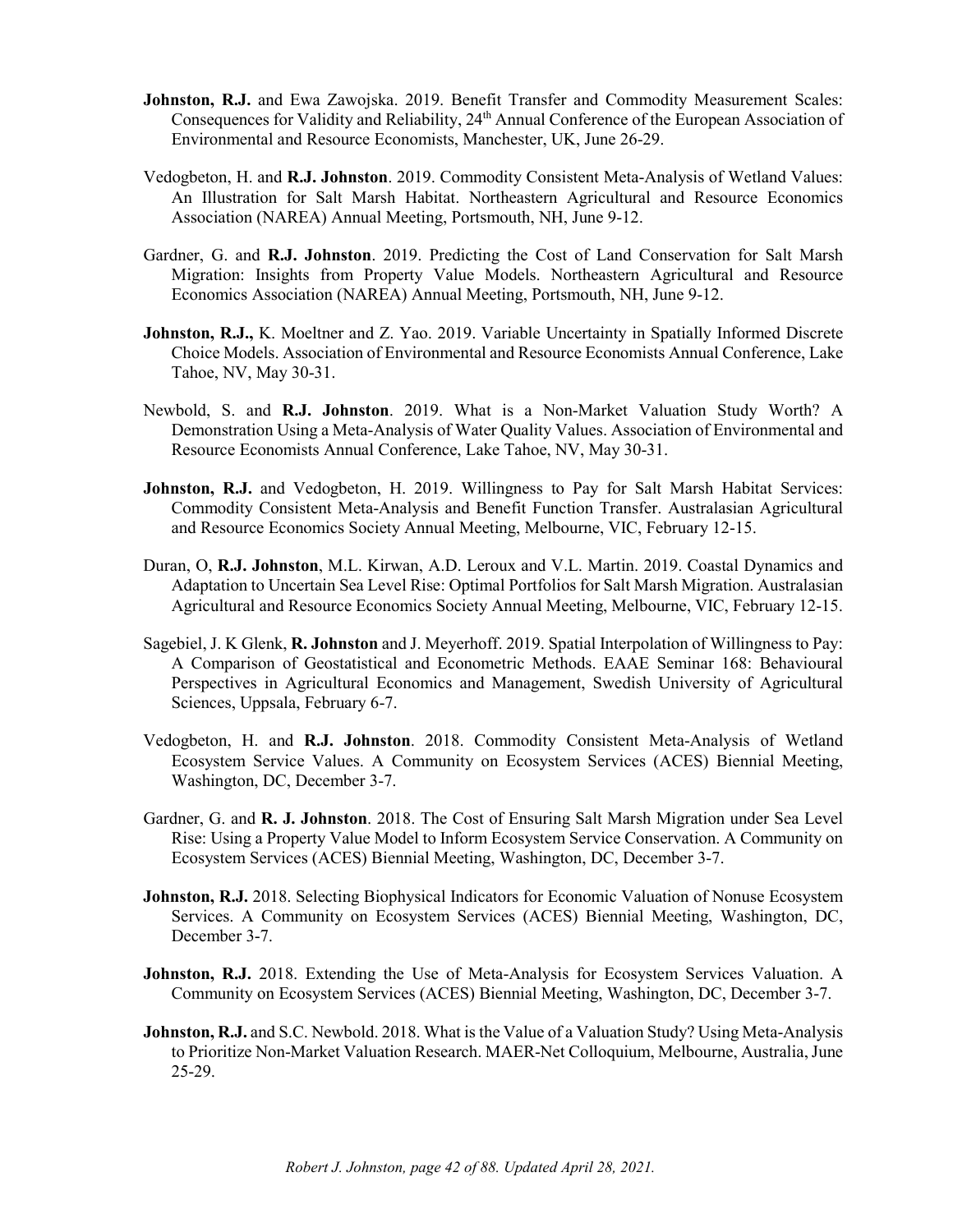- Newbold, S.C. and **R.J. Johnston**. 2018. What is a Non-Market Valuation Study Worth? A Demonstration using a Meta-Analysis of Water Quality Values. World Congress of Environmental and Resource Economists, Gothenburg, Sweden, June 25-29.
- **Johnston, R.J.** 2018. Reconciling Benefit Transfer Theory, Empirics and Practicalities. Agricultural and Applied Economics Association (AAEA) Annual Meeting, Washington, DC, August 5-7.
- Johnston, R.J., and H. Vedogbeton. 2018. Commodity Consistent Meta-Analysis of Wetland Ecosystem Service Values. Agricultural and Applied Economics Association (AAEA) Annual Meeting, Washington, DC, August 5-7.
- **Johnston, R.J.** 2018. Contemporary Guidance for Stated Preference Valuation of Marine and Coastal Ecosystem Services. Special Session, Marine Ecosystem Service Valuation: Methods, Values, Policy Frameworks, and Outlook. International Institute of Fisheries Economics & Trade (IIFET) Biennial Meeting, Seattle, WA, July 16-20.
- Newbold, S.C. and **R.J. Johnston**. 2018. What is the Value of a Valuation Study? Using Meta-Analysis to Prioritize Future Non-market Valuation Research. W4133: Costs and Benefits of Natural Resources on Public and Private Lands, Austin, Texas, February 21-23.
- Johnston, R.J., M. Kirwan, A. Leroux and O. Vinent. 2017. Salt Marsh Conservation under Uncertain Sea Level Rise. Third Monash Environmental Economics Workshop. Monash University, Melbourne, Australia, December 11-12.
- **Johnston, R.J.**, E.Y. Besedin and B.M. Holland. 2017. Modeling Distance Decay within Valuation Meta-Analysis: An Application to Water Quality Benefit Transfer. 23<sup>rd</sup> Annual Conference of the European Association of Environmental and Resource Economists (EAERE), Athens, Greece, June 28-July 1.
- **Johnston, R.J.**, E.Y. Besedin and B.M. Holland. 2017. An Explicit Model of Distance Decay within Valuation Meta-Analysis: Implications for Water Quality Benefit Transfer. 6<sup>th</sup> Annual Conference of the Association of Environmental and Resource Economists (AERE), Pittsburgh, PA, May 31- June 2.
- Johnston, R.J. 2017. Accommodating Spatial Heterogeneity within Ecosystem Service Benefit Transfer: Advancing the Frontier. Agricultural & Applied Economics Association (AAEA) Annual Meeting, Chicago, IL, July 30-August 1.
- Duke, J.M., T. Gao, E. Paradee, **R. Johnston**, and A.L. Shober. 2017. Increasing Conservation Cost-Effectiveness with Incentive Program Flexibility: A Lab Experiment. Northeastern Agricultural and Resource Economics Association (NAREA) Annual Meeting, Arlington, VA, June 11-14.
- **Johnston, R.J.** 2017. How do Economists Think About Coastal Adaptation? Presented at The Economics of Natural and Nature Based Coastal Adaptation – Separating Fact from Fiction for Resilience Decision-making, organized workshop at the Hugh Gregg Center, Great Bay National Estuarine Research Reserve, Greenland, NH, March 29.
- **Johnston, R.J.** 2017. Coastal Flood Risk, Adaptation and Property Values. Presented at The Economics of Natural and Nature Based Coastal Adaptation – Separating Fact from Fiction for Resilience Decision-making, organized workshop at the Hugh Gregg Center, Great Bay National Estuarine Research Reserve, Greenland, NH, March 29.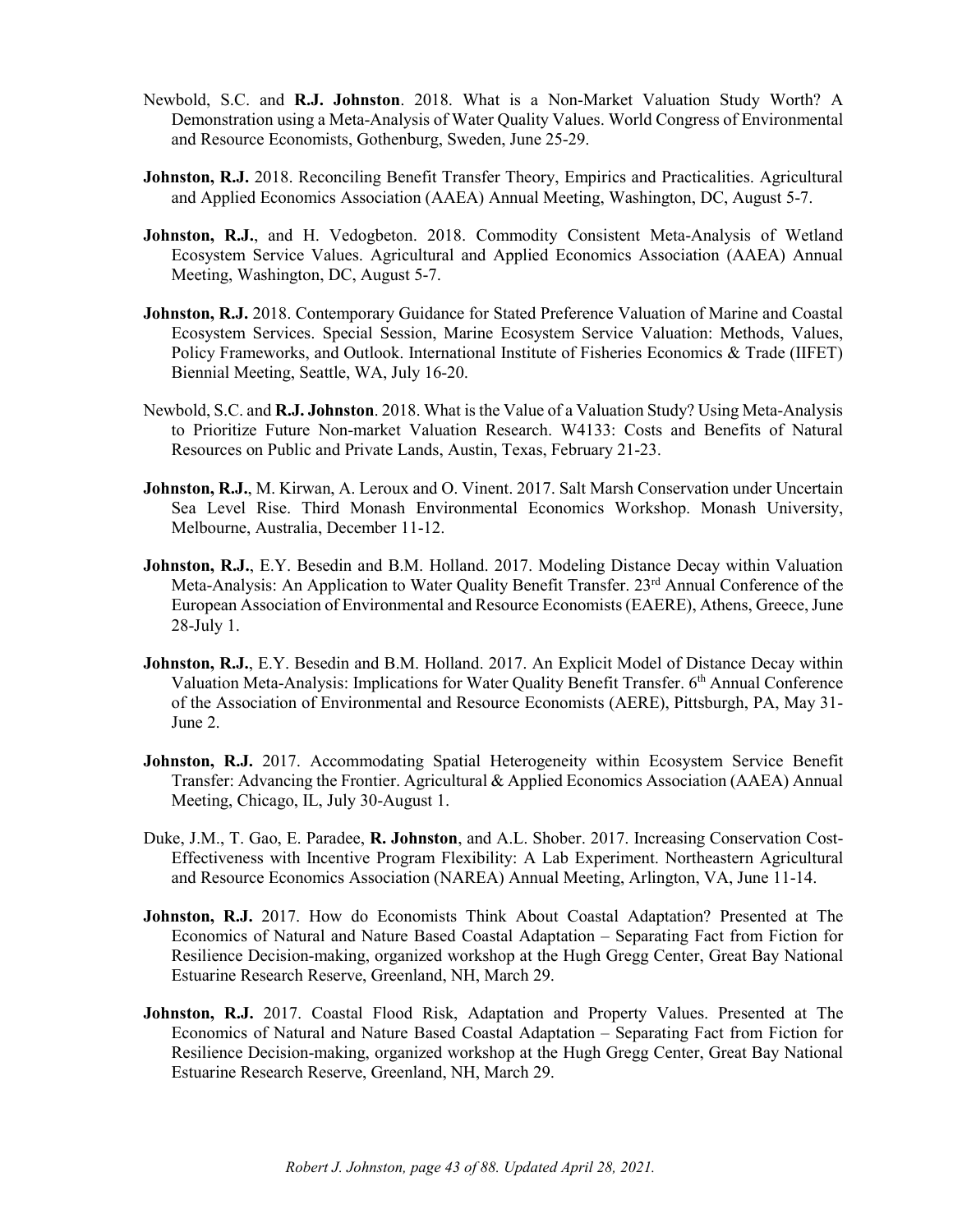- **Johnston, R.J.** 2017. Coordinating Economic and Ecological Models to Manage Water Quality and Ecosystem Services. Presentation at The Economics of Improving Water Quality into the Great Barrier Reef, Pre-Conference Workshop, Australian Agricultural and Resource Economics Society (AARES), 61<sup>st</sup> Annual Conference, Brisbane, Australia, February 7-10.
- Wainger, L. J. Loomis, **R.J. Johnston**, L. Hansen, D. Carlisle, D. Lawrence, N. Gollehon, L. Duriancik, G. Schwartz, M. Ribaudo, and C. Gala. 2017. Towards a replicable process for valuing benefits of working land conservation programs. W3133: Benefits and Costs of Natural Resources Policies Affecting Ecosystem Services on Public and Private Lands, 2017 Annual Meeting, Carlsbad, CA, February 22-24.
- Blinn, C., **R.J. Johnston**, and K. Moeltner. 2017. Coastal Hazard Zones and Home Values: The Quest for Unbiased Treatment Effects. W3133: Benefits and Costs of Natural Resources Policies Affecting Ecosystem Services on Public and Private Lands, 2017 Annual Meeting, Carlsbad, CA, February 22-24.
- Jensen, A.K., **R.J. Johnston** and S.B Olsen. 2016. Group Specific Final Ecosystem Services and Tailored Stated Preference Design. Det Miljøøkonomiske Råds Konference, Copenhagen, Denmark.
- **Johnston, R.J.** 2016. Multidimensional Spatial Heterogeneity in Ecosystem Service Values: Advancing the Frontier. Spatial Dimensions of Ecosystem Service Values, Organized Session at A Community on Ecosystem Services (ACES) Biennial Meeting, Jacksonville, FL, December 5-9.
- Cushing, J.A., J. Boyd, M. Eaton, **R.J. Johnston**, S. Komlos and R. Palmer. 2016. Framing Climate Change Science and Adaptation in the Context of Ecosystem Services – Moving the Ball Forward. Panel Discussion at A Community on Ecosystem Services (ACES) Biennial Meeting, Jacksonville, FL, December 5-9.
- Olander, L., H. Tallis, L. Wainger and **R.J. Johnston**. Methods for Incorporating Ecosystem Services into Decision-Making: From Benefit Relevant Indicators to Monetary Values. Pre-Conference Workshop at A Community on Ecosystem Services (ACES) Biennial Meeting, Jacksonville, FL, December 5-9.
- Abdulrahman, A. and **R.J. Johnston**. 2016. Correcting Systematic Response Bias in Discrete Choice Experiments: Implications for the Valuation of Climate Risk Reductions. Agricultural & Applied Economics Association (AAEA) Annual Meeting, Boston, MA, July 31-August 2.
- Makriyannis, C. and **R.J. Johnston**. 2016. Welfare Analysis for Climate Risk Reductions: Are Current Treatments of Outcome Uncertainty Sufficient? Agricultural & Applied Economics Association (AAEA) Annual Meeting, Boston, MA, July 31-August 2.
- **Johnston, R.J.** and B.M. Holland. 2016. Questioning the Distance-Only Paradigm: Optimized Quantity-within-Distance versus Distance Decay Measures of Spatial Welfare Heterogeneity. Willingness to Pay in Space: New Insights into the Spatial Dimension of Stated Preferences, Thematic Session, 22nd Annual Conference of the European Association of Environmental and Resource Economists (EAERE), Zurich, Switzerland, June 22-25.
- **Johnston, R.J.** and B.M. Holland. 2016. Questioning the Distance-Only Paradigm: Optimized Quantity-within-Distance Measures of Spatial Welfare Heterogeneity. 5th Annual Association of Environmental and Resource Economists (AERE) Summer Conference, Breckenridge, CO, June 9-11.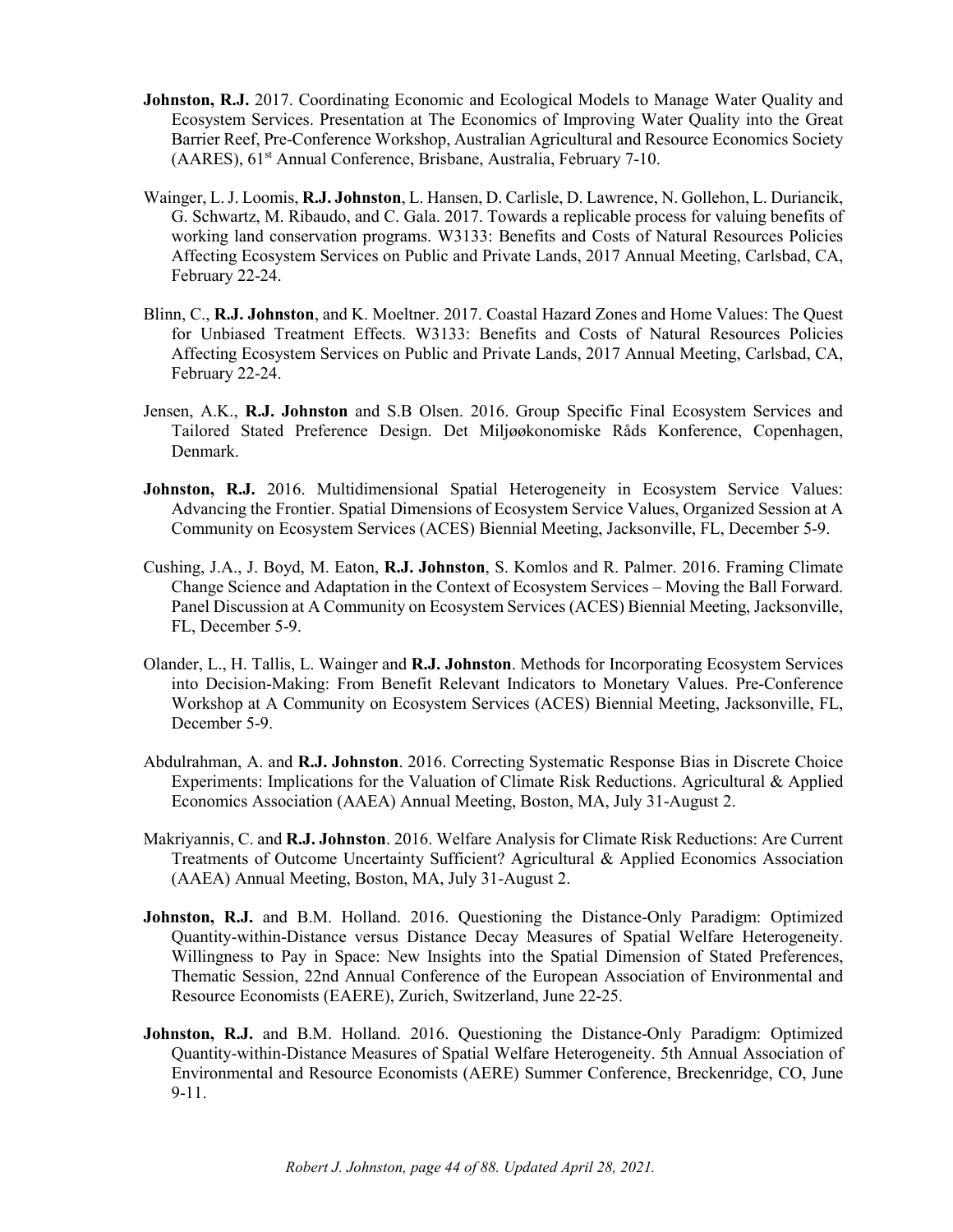- Johnston, R.J. and B.M. Holland. 2016. Individualized Geocoding in Stated Preference Questionnaires: Implications for Survey Design and Welfare Estimation. Australian Agricultural and Resource Economics Society (AARES) 60<sup>th</sup> Annual Conference, Canberra, Australia, February  $2 - 5$ .
- Moeltner, K., C. Blinn and **R.J. Johnston**. 2015. Nonparametric Matching to Pre-Process Housing Data: Estimating Coastal Hazard Effects in New England Communities. Agricultural and Applied Economics Association (AAEA) Annual Meeting, San Francisco, CA, July 26-28.
- Holland, B. and **R.J. Johnston**. 2015. Capturing More Relevant Measures of Spatial Heterogeneity in Stated Preference Willingness-to-Pay: Using an Iterative Grid Search Algorithm to Quantify Proximate Environmental Impacts. Agricultural and Applied Economics Association (AAEA) Annual Meeting, San Francisco, CA, July 26-28.
- **Johnston, R.J.**, C. Makriyannis and A. Whelchel. 2015. Disentangling Values for the Methods and Outcomes of Hazard Adaptation: Tradeoffs Between Natural and Engineered Coastal Defenses. Agricultural and Applied Economics Association (AAEA) Annual Meeting, San Francisco, CA, July 26-28.
- Chen, T., S.K. Swallow and **R.J. Johnston**. 2015. Farm versus Forest: Physical Scarcity and the Role of Non-Convex Preferences in the Valuation of Open Space. Agricultural and Applied Economics Association (AAEA) Annual Meeting, San Francisco, CA, July 26-28.
- Besedin, E.Y., **R.J. Johnston** and R. Stapler. 2015. Enhancing Meta-Regression Models for Valuing Ecosystem Services Provided by Water Resources. Joint Northeastern Agricultural and Resource Economics Association and Canadian Agricultural Economics Society Annual Meeting, Newport, RI, June 27-30.
- **Johnston, R.J.,** E. Besedin and R. Stapler. 2015. Enhanced Geospatial Data for Meta-Analysis and Environmental Benefit Transfer: An Application to Water Quality Improvements. 21st Annual Conference of the European Association of Environmental and Resource Economists, Helsinki, Finland, June 24-27.
- Hanley, N., **R.J. Johnston,** K.J. Boyle and J. Bennett. 2015. Emerging Guidelines for Stated Preference Methods in Policy Analysis. Policy Session at the European Association of Environmental and Resource Economists, Helsinki, Finland, June 24-27.
- **Johnston, R.J.**, K.J. Boyle, W. Adamowicz, T. Cameron and W.M. Hanemann. 2015. Panel Discussion: Developing Contemporary Guidelines for Stated-Preference Valuation. Association of Environmental and Resource Economists (AERE) 4th Annual Summer Conference, San Diego, CA, June 3-5.
- **Johnston, R.J.**, C. Makriyannis and A. Whelchel. 2015. Seemingly Irrelevant Attributes within Choice Experiments: Implications for Scenario Design and Welfare Analysis. Association of Environmental and Resource Economists (AERE) 4th Annual Summer Conference, San Diego, CA, June 3-5.
- Adamowicz, W., **R.J. Johnston**, R. Scarpa and C. Vossler. 2015. Contemporary Guidelines for Stated Preference Studies. Workshop at the International Choice Modelling Conference, Austin, TX, May 10-13.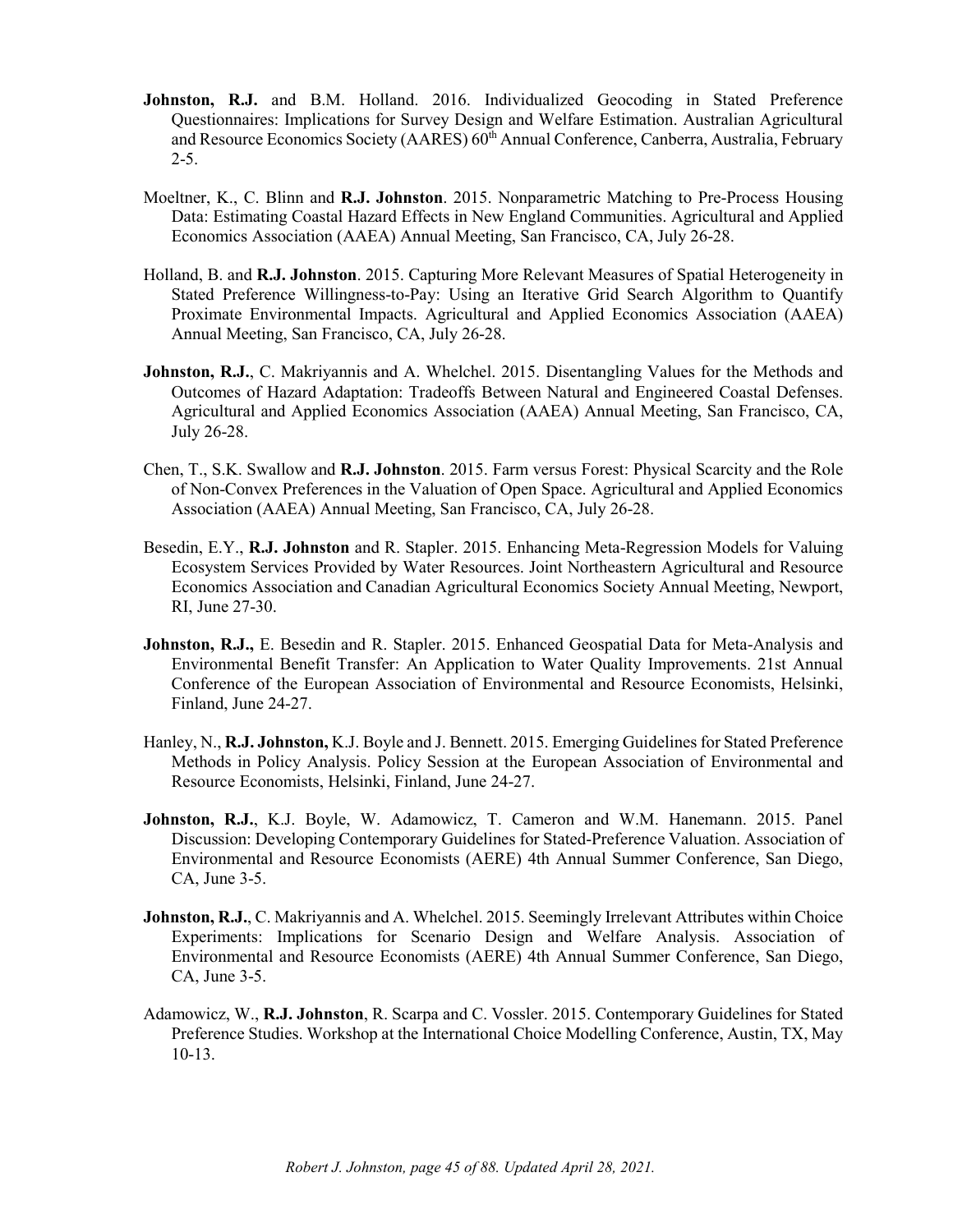- Makriyannis, C. and **R.J. Johnston**. 2015. Subjective versus Objective Outcome Uncertainty in Discrete Choice Experiments: Implications for Modeling and Questionnaire Design. 4th International Choice Modeling Conference (ICMC), May 10-13.
- **Johnston, R.J.,** E. Besedin and R. Stapler. 2015. Enhanced Geospatial Meta-Analysis and Environmental Benefit Transfer: An Application to Water Quality Improvements. W-3133: Benefits and Costs of Natural Resources Policies Affecting Ecosystem Services on Public and Private Lands, Pensacola, FL, February 25-27.
- Blinn, C., **R.J. Johnston,** and K. Moeltner. 2015. Making Hedonic Data Look More Like Experimental Data: The Benefits of Pre-processing the Sample via Matching. W-3133: Benefits and Costs of Natural Resources Policies Affecting Ecosystem Services on Public and Private Lands, Pensacola, FL, February 25-27.
- **Johnston, R.J.** 2014. Integrating Social Value through Economic Valuation. Pre-Conference Workshop, Methods for Incorporating Ecosystem Services into Planning and Decision-Making. A Community on Ecosystem Services: Linking Science, Practice and Decision-Making, Washington, DC, December 8-12.
- **Johnston, R.J.,** E. Besedin and R. Stapler. 2014. Enhancing the Geospatial Validity of Meta-Analysis to Support Ecosystem Service Benefit Transfer. A Community on Ecosystem Services: Linking Science, Practice and Decision-Making, Washington, DC, December 8-12.
- **Johnston, R.J.,** B. Holland, C. Feurt, P. Wiley, K. Wilson, T. Smith, J. Miller, J. Aman, M. Dionne, C. Peter. 2014. Ensuring the Joint Ecological and Economic Salience of Ecosystem Service Values: An Application to Riparian Restoration. A Community on Ecosystem Services: Linking Science, Practice and Decision-Making, Washington, DC, December 8-12.
- Makriyannis, C. and **R.J. Johnston**. 2014. Accounting for Outcome Uncertainty in Ecosystem Service Valuation: The Case of Coastal Adaptation. A Community on Ecosystem Services: Linking Science, Practice and Decision-Making, Washington, DC, December 8-12.
- Besedin, E.Y., **R.J. Johnston** and R. Stapler. 2014. Improving Meta-Analysis as a Practical Tool for Valuing Ecosystem Services. A Community on Ecosystem Services: Linking Science, Practice and Decision-Making, Washington, DC, December 8-12.
- Ringold, P., J. Boyd, A. Krupnick, **R.J. Johnston**, M. Weber, K. Hall, M. Papenfus and M. Barber. 2014. Ecological Indicators Linking Ecosystems and Human Wellbeing: Research Questions. A Community on Ecosystem Services: Linking Science, Practice and Decision-Making, Washington, DC, December 8-12.
- Feurt, C., K. Wilson, T. Smith, S.K. Eder, J. Miller, S. Bickford, **R.J. Johnston**, V. DeLauer, and P. Wiley. 2014. Using Mental Modeling and Communication Audits to Link Ecosystem Service Valuation to Restoration Goals. Conference on Ecological and Ecosystem Restoration, New Orleans, LA, July 28-August 2.
- Feurt, C., **R.J. Johnston**, V. DeLauer and K. Wilson. 2014. Challenges and Rewards of Transdisciplinary Collaboration to Sustain Ecosystem Services. Conference on Ecological and Ecosystem Restoration, New Orleans, LA, July 28-August 2.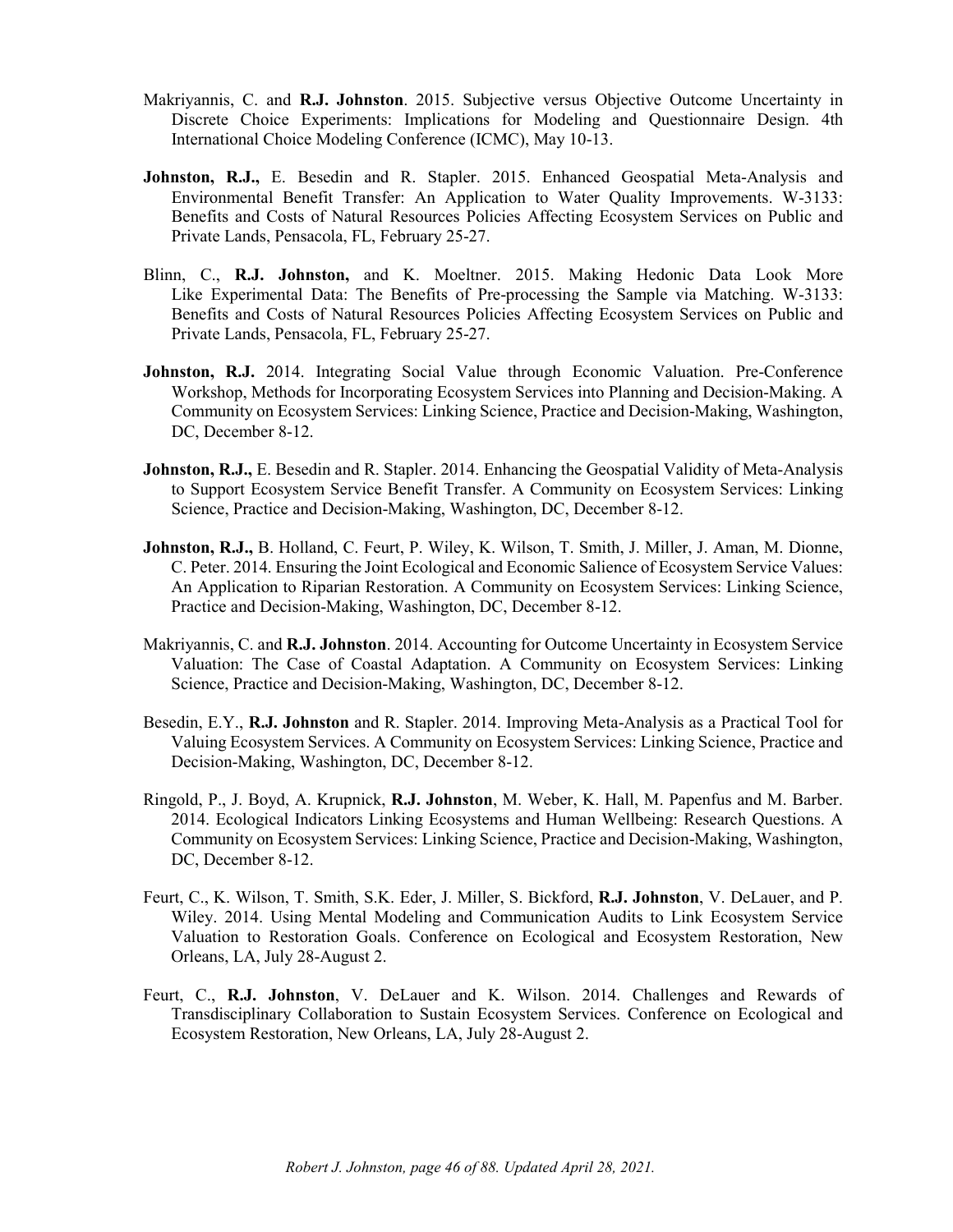- **Johnston**, **R.J.,** E.T. Schultz, K. Segerson, E.Y. Besedin and M. Ramachandran. 2014. Guidelines for Stated Preference Commodities: Implications of Biophysical Production and Utility Theory. World Congress of Environmental and Resource Economists, Istanbul, Turkey, June 28-July 2.
- Holland, B. and **R.J. Johnston**. 2014. Spatially-Referenced Choice Experiments: Tests of Individualized Geocoding in Stated Preference Questionnaires. Agricultural and Applied Economics Association (AAEA) Annual Meeting, Minneapolis, MN, July 27-29.
- Holland, B. and **R.J. Johnston**. 2014. Do Choice Experiments Provide Sufficient Information to Estimate Spatial Welfare Heterogeneity? Effects of Individualized Geocoding on Estimated Distance Decay. Northeastern Agricultural and Resource Economics Association (NAREA) Annual Meeting, Morgantown, WV, June 1-3.
- **Johnston R.J.,** K.J. Boyle, W. Adamowicz, R. Brouwer, M. Hanemann, R. Scarpa and C. Vossler. 2014. Developing Contemporary Standards for Stated-Preference Valuation. Policy Session at the World Congress of Environmental and Resource Economists, Istanbul, Turkey, June 28-July 4.
- Roheim, C., H. Uchida, **R.J. Johnston** and S. Tuler. 2014. Long-Run Health Risks and Perceptions: Implications for Willingness to Pay for Seafood. Aquaculture America 2014, Seattle, WA, February 10-12.
- Uchida, H., C. Roheim and **R.J. Johnston**. 2014. Health Risks and Benefits of Seafood: Effect of Information on Consumer Demand. Presentation for the National Trout Aquaculture Association/ Idaho Aquaculture Association, Idaho Falls, ID, September.
- Uchida, H., C. Roheim and **R.J. Johnston**. 2014. Health Information Impacts on Seafood Demand: Experimental Auction Approach. XVII Biennial Conference of the International Institute of Fisheries Economics and Trade, Brisbane, Australia, July.
- Uchida, H. C. Roheim, **R.J. Johnston** and S. Tuler. 2014. Long run Health Risks and Perceptions: Implications for Willingness to Pay for Seafood. Aquaculture America, Seattle, WA, February.
- **Johnston R.J.,** and K. Moeltner. 2013. Meta-Modeling and Benefit Transfer: The Empirical Relevance of Source-Consistency in Welfare Measures. MAER-Net (Meta-Analysis for Economic Research Network) Colloquium, Greenwich, UK, September 5-7.
- Michelsen, A., J. Eisenhardt, **R.J. Johnston** and G. Parsons. 2013. Economic Assessment of Delaware Bay Beach Management Strategies. Universities Council on Water Resources/NIWR Annual Conference, Lake Tahoe, CA, June 11-13.
- Makriyannis, C. and **R.J. Johnston**. 2013. Public Access to What? Informing the Structure of Choice Experiment Preference Functions. Presented at the Northeastern Agricultural and Resource Economics Association Annual Meeting, Ithaca, NY, June 22-25.
- **Johnston**, **R.J.,** E.Y. Besedin, E. Helm and R. Stapler. 2013. Overlaps and Causality in Aquatic Ecosystem Impacts of Energy Facilities: Evaluating Benefits of Cooling Water Intake Regulations under Section 316b of the Clean Water Act. Presented at 3rd Annual Association of Environmental and Resource Economists (AERE) Summer Conference, Banff, Alberta, Canada, June 6-8.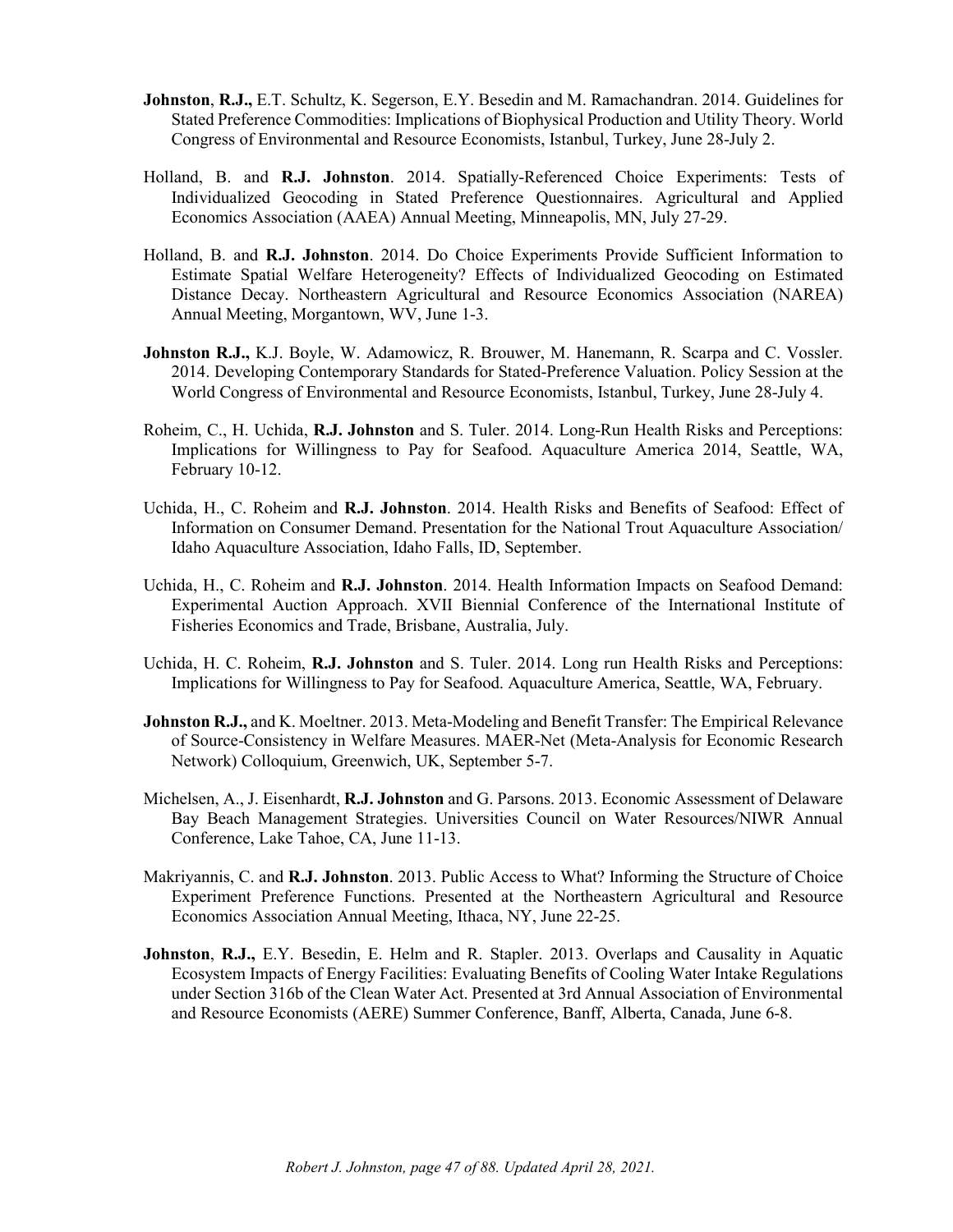- Swinton, S.M., **R.J. Johnston**, B. Gramig, L.M. Harris and C. Garnache. 2013. Frontiers in Economic Research on Services from Working and Managed Ecosystems. Organized Symposium at the Agricultural and Applied Economics Association (AAEA) Annual Meeting & Canadian Agricultural Economics Society (CAES) Joint Annual Meeting, Washington, DC, August 4-6.
- **Johnston, R.J.,** D. Jarvis, K. Wallmo and D. Lew. 2013. Spatial Heterogeneity in Willingness to Pay for Improvements to Threatened and Endangered Marine Species: Regional Hot Spots and Relationships to Species Distribution. Presented at Non-Market Valuation in Fisheries and Aquatic Ecosystem Research special session, Forum of the North American Association of Fisheries Economists (NAAFE), St. Petersburg, FL, May 21-24.
- Uchida, H., C. Roheim, **R.J. Johnston** and S. Tuler. 2013. Long-term Health Effects, Risk Perceptions, and Consumption Patterns for Aquacultured Seafood. Forum of the North American Association of Fisheries Economists (NAAFE), St. Petersburg, FL, May 21-24.
- **Johnston R.J.,** and K. Moeltner. 2013. Meta-regression Modeling and Benefit Transfer: The Empirical Relevance of Source-consistency in Welfare Measures. Presented at the Annual Meeting of the W-3133 USDA Multi-State Project, Coeur d'Alene, ID, February 27-March 1.
- **Johnston**, **R.J.,** E.Y. Besedin, E. Helm and R. Stapler. 2012. Use of Choice Modeling within United States Regulatory Rulemaking: Estimation of Benefits within Section 316(b) of the Clean Water Act. Presented at ACES and Ecosystem Markets 2012, Fort Lauderdale, FL, December 10-13.
- **Johnston R.J.,** L. Londoño and K. Moeltner. 2012. The Empirical Relevance of Welfare Consistency in Meta-Regression Modeling. MAER-Net (Meta-Analysis for Economic Research Network) Colloquium, Perth, Australia, September 17-19.
- **Johnston**, **R.J.,** E.T. Schultz, K. Segerson, E.Y. Besedin and M. Ramachandran. 2012. Stated Preferences for Intermediate versus Final Ecosystem Services: Disentangling Willingness to Pay for Omitted Outcomes. Selected paper at the Northeastern Agricultural and Resource Economics Association (NAREA) Workshop, Economics of Agricultural and Rural Ecosystem Services, Lowell, MA**,** June 12-13.
- **Johnston**, **R.J.,** M. Ramachandran, E.T. Schultz, K. Segerson and E.Y. Besedin. 2012. Disentangling Intermediate and Final Outcomes of Aquatic Ecosystem Restoration: Implications for Stated Preference Welfare Estimation. Selected Paper at the Association of Environmental and Resource Economists (AERE) Summer Conference, Asheville, NC, June 3-5.
- Besedin, E.Y., **R.J. Johnston**, E. Helm and R. Stapler. 2012. Development and Use of Stated Preference Surveys within Regulatory Rulemaking: Estimation of Benefits within Section 316(b) of the Clean Water Act. Selected Paper at the Association of Environmental and Resource Economists (AERE) Summer Conference, Asheville, NC, June 3-5.
- **Johnston, R.J.**, M. Zhao and E.T. Schultz. 2012. What to Value and How? Ecological Indicator Choices within Stated Preference Valuation of Aquatic Ecosystem Services. Mini-Symposium at the Australian Agricultural & Resource Economics Society (AARES) 56th Annual Conference, Fremantle, WA, Australia. February 7-10.
- Johnston, R.J., M. Zhao and E.T. Schultz. 2012. What to Value and How? Ecological Indicator Choices within Stated Preference Valuation of Aquatic Ecosystem Restoration. Presented at the Annual Meeting of the W-2133 USDA Multi-State Project, Park City, UT, February 22-24.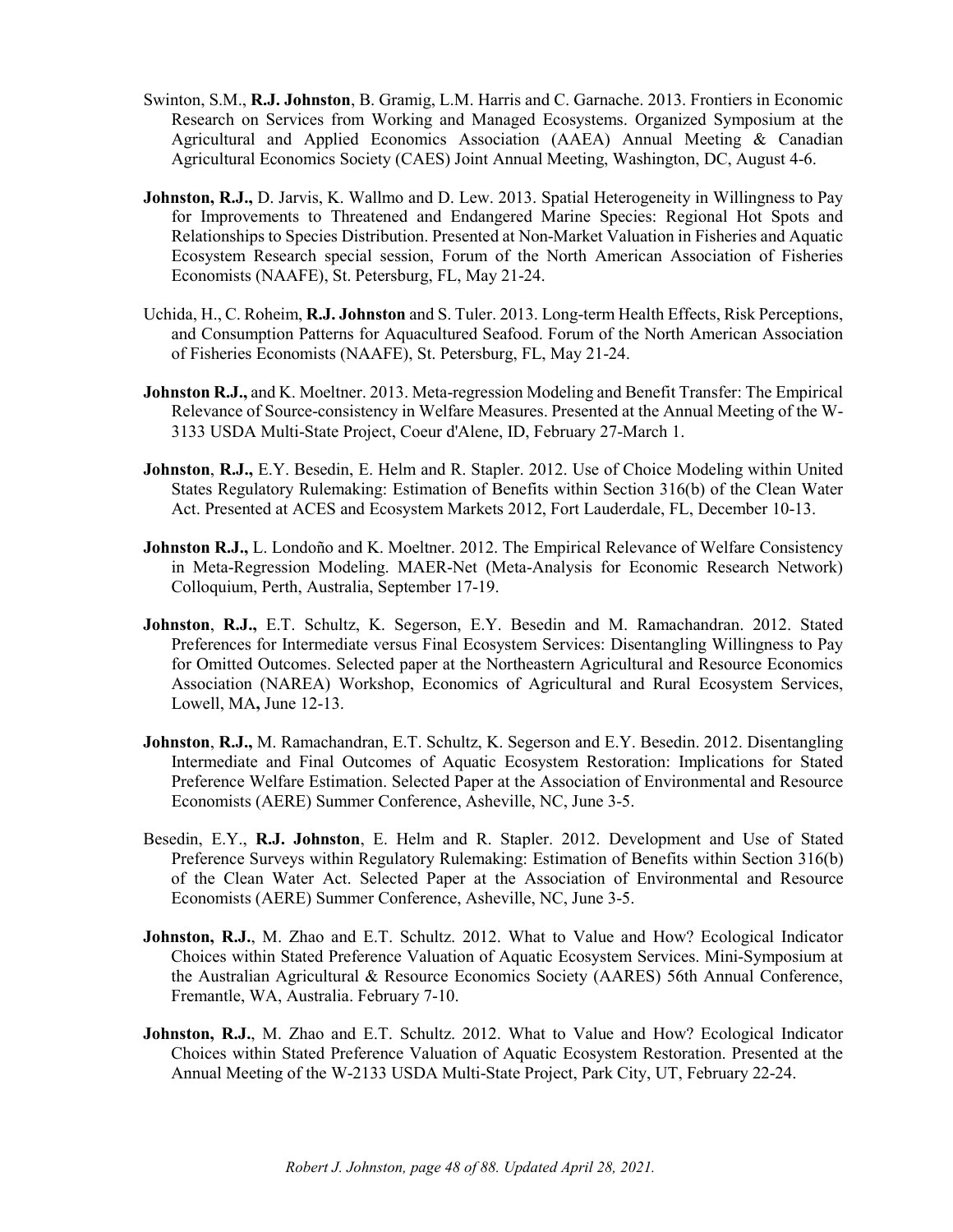- Duke, J.M., S.J. Dundas, **R.J. Johnston**, and K.D. Messer. 2011. Optimal Supply of Landscape-based Public Goods: Benefit-Cost Prioritization with and without Spatial Interdependencies. Presented at Expanding the Scope of Benefit-Cost Analysis: Practical Applications and Analytical Frontiers, the 2011 Conference and Meeting of the Society for Benefit-Cost Analysis, Washington, DC, October 21-22.
- **Johnston**, **R.J.,** M. Ramachandran, E.T. Schultz, K. Segerson and E.Y. Besedin. 2011. Characterizing Spatial Pattern In Ecosystem Service Values When Distance Decay Doesn't Apply: Choice Experiments and Local Indicators of Spatial Association. Presented at the Agricultural and Applied Economics Association (AAEA) & Northeastern Agricultural and Resource Economics Association (NAREA) Joint Annual Meeting, Pittsburgh, July 24-26.
- Johnston R.J., and L. Londoño. 2011. Evaluating Benefit Transfers with Heterogeneous Resources and Primary Study Methods: A Meta-Analysis of International Coral Reef Values. Presented at the Agricultural and Applied Economics Association (AAEA) & Northeastern Agricultural and Resource Economics Association (NAREA) Joint Annual Meeting, Pittsburgh, July 24-26.
- Ramachandran, M. and **R.J. Johnston**. 2011. Spatially Augmented Meta-Regression Analysis: Implications for Benefit Transfer. Presented at the Agricultural and Applied Economics Association (AAEA) & Northeastern Agricultural and Resource Economics Association (NAREA) Joint Annual Meeting, Pittsburgh, July 24-26.
- Duke, J.M., S.J. Dundas, **R.J. Johnston** and K.D. Messer. 2011. Stated Preference and Space: Optimal Parcel Prioritization with Spatial Interdependencies. Presented at the Agricultural and Applied Economics Association (AAEA) & Northeastern Agricultural and Resource Economics Association (NAREA) Joint Annual Meeting, Pittsburgh, July 24-26.
- **Johnston, R.J., M. Ramachandran, E.T. Schultz, K. Segerson and E.Y. Besedin. 2011. Willingness to** Pay Hot Spots and the Distribution of Ecosystem Service Values: Implications for Benefit Transfer. Presented at Association of Environmental and Resource Economists (AERE) Summer Conference, Seattle, June 8-10.
- **Johnston, R.J., M. Ramachandran, E.T. Schultz, K. Segerson and E.Y. Besedin. 2011. Willingness to** Pay for Migratory Fish Restoration and Related Ecosystem Services: Spatial Patterns and Implications for Ecosystem Based Management. Presented at the Forum of the North American Association of Fisheries Economists, University of Hawaii, Manoa, May 11-13.
- **Johnston, R.J.** and L. Londoño. 2011. Benefit Transfer with Heterogeneous Resources and Research Methods: A Meta-Analysis of International Coral Reef Values. Presented at Evaluating Tradeoffs in Marine Ecosystem-Based Management, a special session at the Forum of the North American Association of Fisheries Economists, University of Hawaii, Manoa, May 11-13.
- **Johnston, R.J.** 2011. Using Benefit Transfer in Environmental Policy Making: The United States Perspective. Using Benefit Transfer in Environmental Policy Making. Mini-Symposium at the Australian Agricultural & Resource Economics Society (AARES) 55th Annual Conference, Melbourne, VIC, February 8-11.
- Borchers, A.M., J.M Duke, S. Chatterson and **R.J. Johnston**. 2011. Contracts for Sustainable Management of Agriculture Land: Benefit Estimates on Preservation and Conservation from a Choice Experiment. Soil and Water Conservation Society Annual Conference, Washington, DC, July 17-20.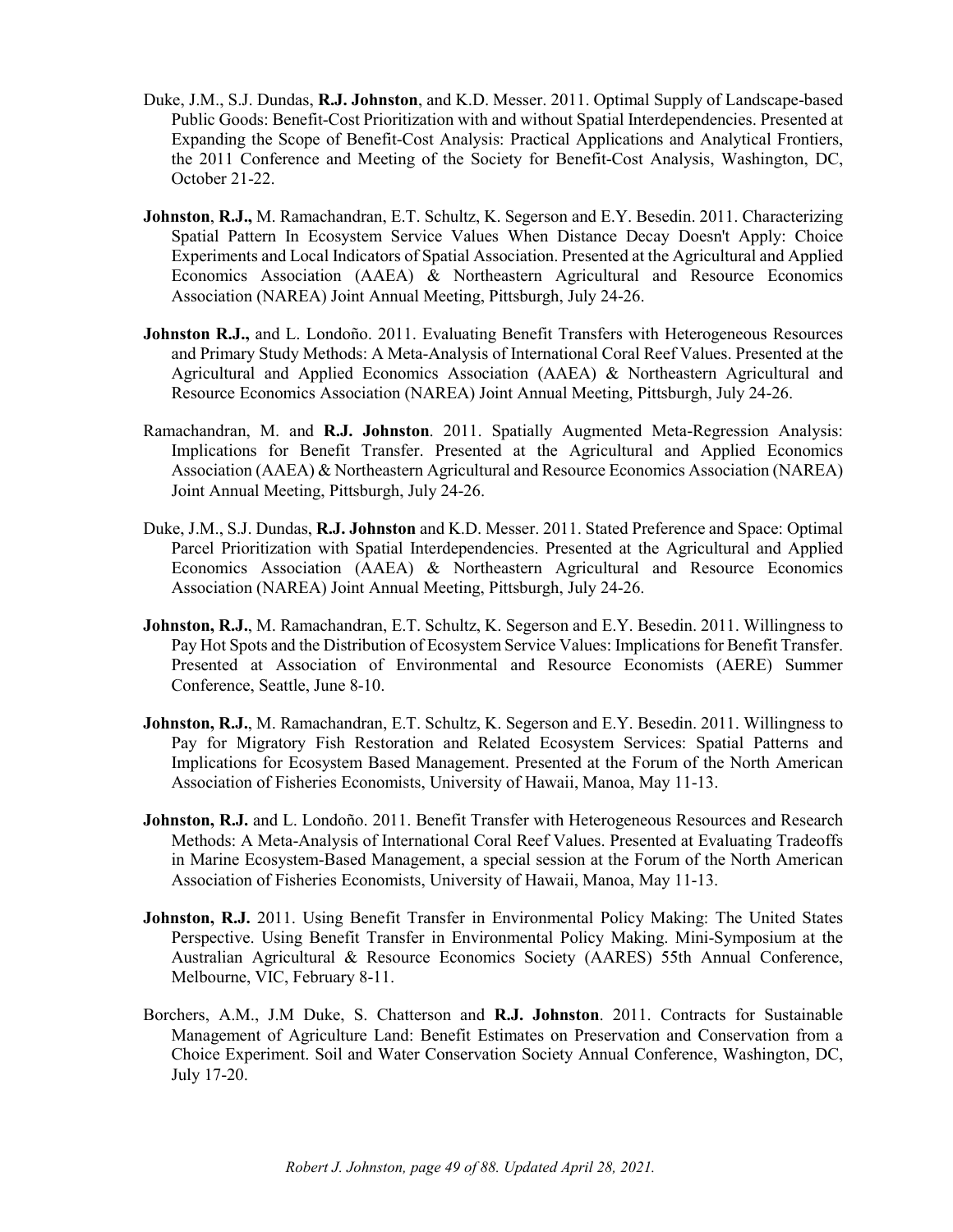- Johnston, R.J. and L. Londoño. 2011. Evaluating Possibilities for Benefit Transfer with Heterogeneous Resources and Research Methods: A Meta-Analysis of International Coral Reef Values. Presented at the Annual Meeting of the W-2133 USDA Multi-State Project, Albuquerque, NM, February 23-25.
- Osei-Asamoah, A., G. Bolella, N.E. Lownes, N.W. Garrick, E. Jackson and **R.J. Johnston.** 2011. Contingent Valuation of Built Environment Elements Using Personalized Scenarios. Transportation Research Board 2011 Annual Meeting, Washington, DC, January 23-27.
- **Johnston, R.J.** and M. Russell. 2010. An Operational Structure for Clarity in Ecosystem Service Values. Presented at ACES – A Community on Ecosystem Services, Phoenix, AZ, December 6-9.
- **Johnston, R.J.** and P.J. Thomassin. 2010. Evaluating Possibilities for International Meta-Analysis and Benefit Transfer using Valuation Databases: A Case Study of US and Canadian Water Quality Improvements. Presented at the 4<sup>th</sup> Fourth World Congress of Environmental and Resource Economists, Montreal, Canada, June 28-July 2.
- Thomassin, P.J. and **R.J. Johnston**. 2010. The Role of Information in Benefit Transfer: Challenges and Opportunities for Electronic Databases (EVRI). Presented at the 4<sup>th</sup> Fourth World Congress of Environmental and Resource Economists, Montreal, Canada, June 28-July 2.
- **Johnston, R.J.,** E.T. Schultz, K. Segerson and E.Y. Besedin. 2010. Indices of Biotic Integrity in Stated Preference Valuation of Aquatic Ecosystem Services. Presented at the AERE Sessions at the American Agricultural Economics Association (AAEA) Annual Meeting, Denver, CO, July 25-27.
- Wheeler, W. **R.J. Johnston** and P. Walsh. 2010. Symposium The Use of Ecological Indexes and Indicators in Water Quality Valuation. Northeastern Agricultural and Resource Economics Association (NAREA) Annual Meeting, Atlantic City, NJ, June 13-15.
- **Johnston, R.J.**, and J.C. Bergstrom. 2010. Valuing Farmland Protection with Choice Experiments that Incorporate Preference Heterogeneity: Does Policy Guidance Depend on the Econometric Fine Print? Presented at the American Agricultural Economics Association (AAEA) Annual Meeting, Denver, CO, July 25-27.
- **Johnston, R.J.** 2010. Securing External Funding: Tips for Successful Grant-writing. Engaging Young Scholars Pre-Conference Session, Northeastern Agricultural and Resource Economics Association (NAREA) Annual Meeting, Atlantic City, NJ, June 13-15.
- Johnston, R.J., E.T. Schultz, K. Segerson and E.Y. Besedin. 2010. Integrating Ecology and Economics: Using Bioindicators in the Valuation of Ecosystem Services. Symposium presentation (The Use of Ecological Indexes and Indicators in Water Quality Valuation), Northeastern Agricultural and Resource Economics Association (NAREA) Annual Meeting, Atlantic City, NJ, June 13-15.
- Ramachandran, M. and **R.J. Johnston**. 2010. Quantitative Restrictions and Residential Water Demand: Spatial Analysis of Neighborhood Effects. Northeastern Agricultural and Resource Economics Association (NAREA) Annual Meeting, Atlantic City, NJ, June 13-15.
- Yannes, C.D., N.E. Lownes, N.W. Garrick and **R.J. Johnston**. 2010. Operationalizing Placemaking in a Choice Experiment Context. Presented at the 89th Annual Meeting of the Transportation Research Board, Washington, DC, January 10-14.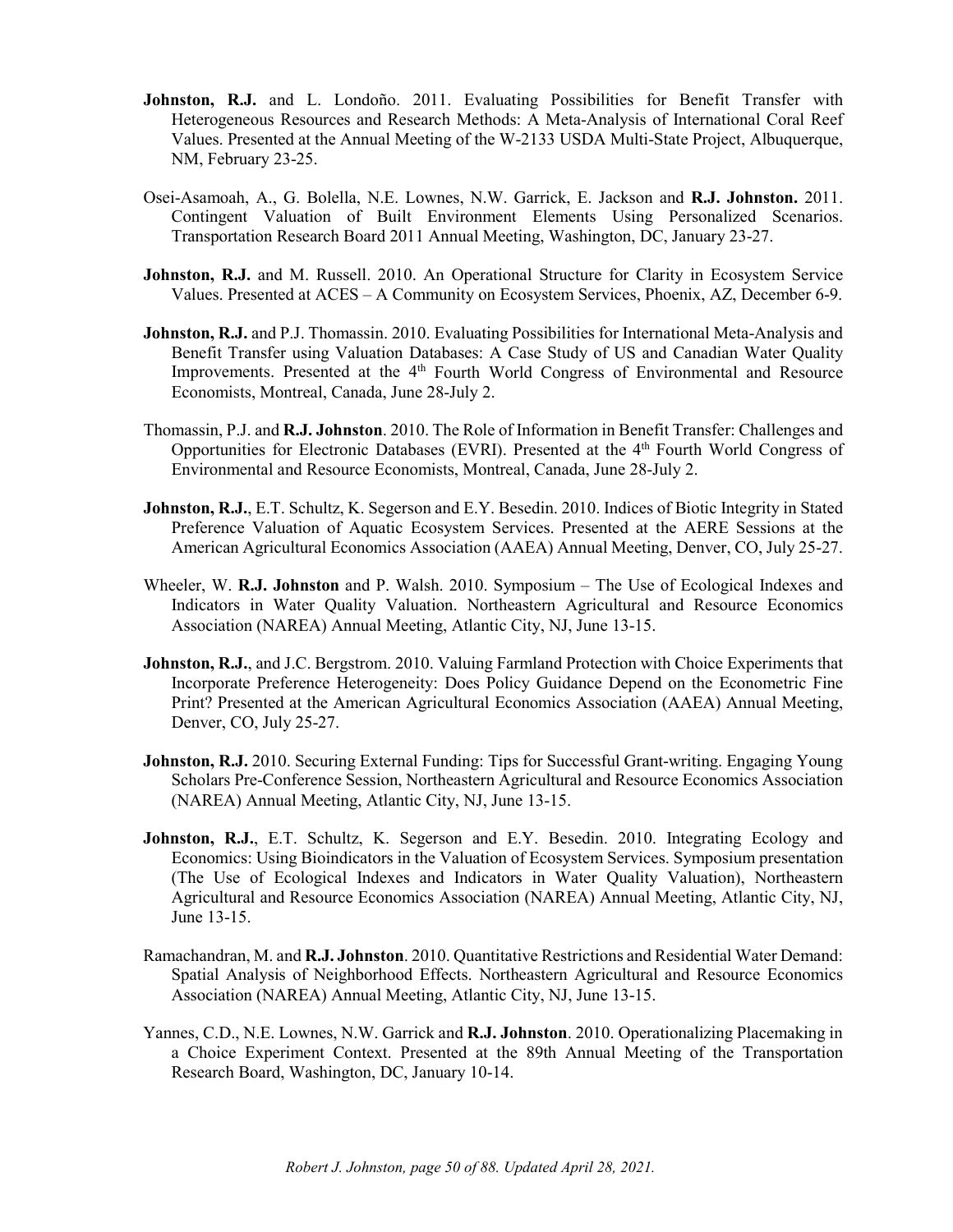- **Johnston, R.J.**, E.T. Schultz, K. Segerson and E.Y. Besedin. 2009. Improving the Ecological Validity of Non-Market Valuation: Development and Application of Bioindicator-Based Stated Preference Valuation for Aquatic Restoration. Presented at the AERE Sessions at the American Agricultural Economics Association (AAEA) Annual Meeting, Milwaukee, WI, July 26-28.
- **Johnston, R.J.** and J.M. Duke. 2009. Characterizing Land Preservation Welfare Patterns Associated with Study-Invariant Spatial Factors: Spatial Data Supplemented Meta-Regression. Presented at The Economics of Land-Use Change: Advancing the Frontiers, Washington DC, June 25-26.
- **Johnston, R.J.** and J.M. Duke. 2009. Informing Farmland Preservation when Primary Research is Unavailable: Does Common Practice Reduce the Validity and Relevance of Benefit Transfer? Northeastern Agricultural and Resource Economics Association (NAREA) Annual Meeting, Burlington, VT, June 7-8.
- Londoño, L. and **R.J. Johnston**. 2009. The Recreational Value of Coral Reefs: A Classical and a Bayesian Approach to Meta-analytic Benefit Transfer. AERE Session at the Western Economic Association International Annual Meetings, Vancouver, BC, June 29-July 3.
- **Johnston, R.J.**, E.T. Schultz, K. Segerson and E.Y. Besedin. 2009. More on the Development and Testing of Bioindicator-Based Stated Preference Valuation of Aquatic Resources. Connecticut Conference on Natural Resources, Storrs, CT, March 9.
- **Johnston, R.J.**, E.T. Schultz, K. Segerson and E.Y. Besedin. 2009. More on the Development and Testing of Bioindicator-Based Stated Preference Valuation of Aquatic Resources. Connecticut River Atlantic Salmon Commission Migratory Fish Restoration Research Forum, Hadley, MA, February 11.
- Moeltner, K., **R.J. Johnston** and R.S. Rosenberger. 2009. Combining Information from Different Choice Experiments for Benefit Transfer: The case of Farmland Preservation. Presented at the Annual Meeting of the W-2133 USDA Multi-State Project, Austin, TX, February 18-20.
- Johnston, R.J., E.T. Schultz, K. Segerson and E.Y. Besedin. 2009. Bioindicator-Based Stated Preference Valuation for Aquatic Species Restoration. Presented at the Annual Meeting of the W-2133 USDA Multi-State Project, Austin, TX, February 18-20.
- **Johnston, R.J.**, J.B. Kukielka and J.M. Duke. 2008. Systematic Variation in Willingness to Pay for Agricultural Land Preservation: A Meta-Analysis. Presented at the International Workshop on Meta-Analysis in Economics and Business, Nancy, France, October 17-18.
- Rosenberger, R.S. and **R.J. Johnston**. 2008. Selection Effects in Meta-Analysis and Benefit Transfer. Joint Canadian Agricultural Economics Society (CAES) / Northeastern Agricultural and Resource Economics Association (NAREA) Annual Meeting, Quebec City, QC, June 30-July 1.
- **Johnston, R.J.** and R.W. Stapler. 2008. Meta-Analysis, Benefit Transfer, and Methodological Covariates – Implications for Transfer Error. Joint Canadian Agricultural Economics Society (CAES) / Northeastern Agricultural and Resource Economics Association (NAREA) Annual Meeting, Quebec City, QC, June 30-July 1.
- **Johnston, R.J.**, J.M. Duke and J.B. Kukielka. 2008. Optimizing Farmland Preservation Choices Across Communities and Jurisdictional Scales: To What Extent are Amenity Values and Selection Criteria Transferable? American Agricultural Economics Association (AAEA) Annual Meeting, Orlando, FL, July 27-29.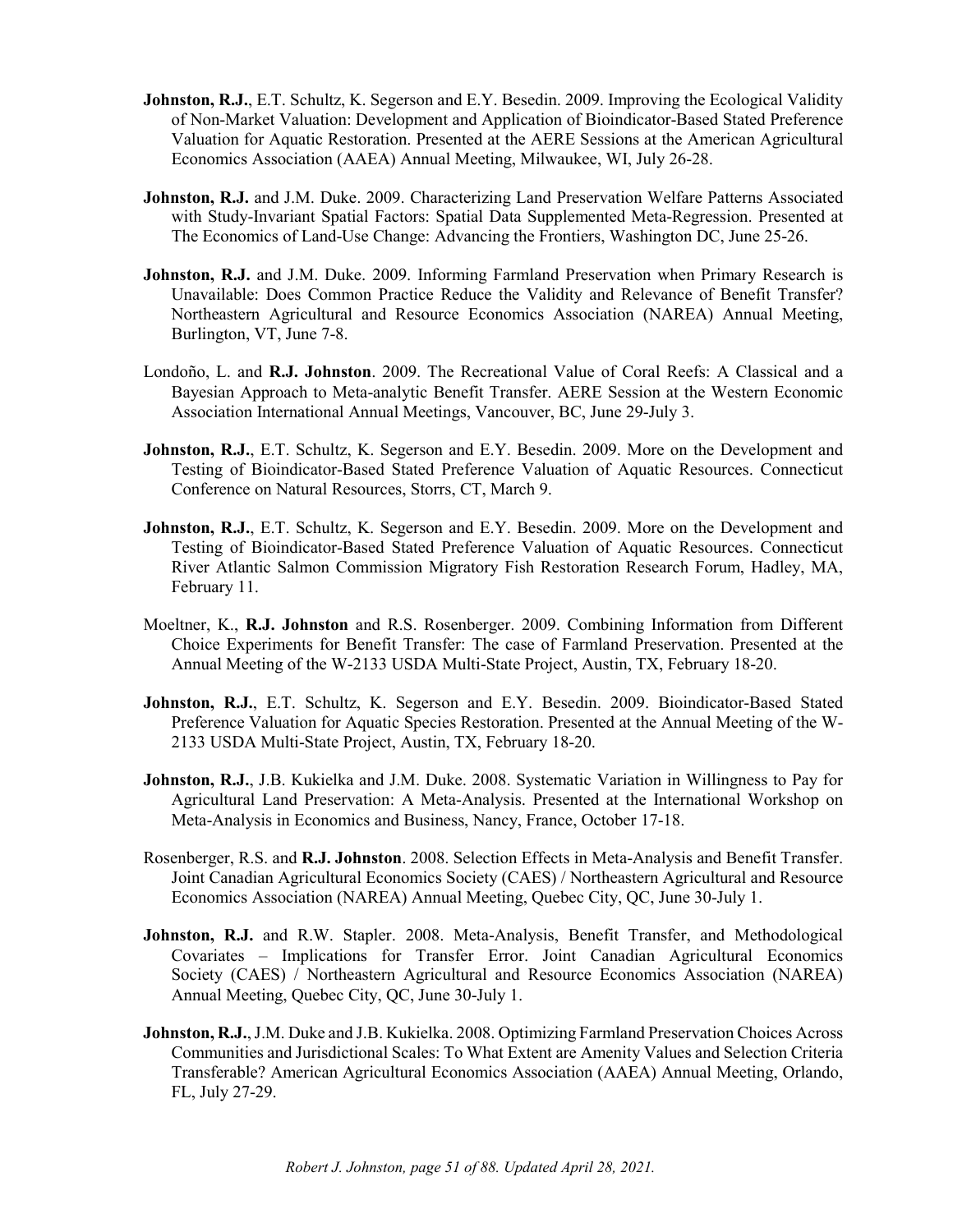- Kukielka, J.B., **R.J. Johnston** and J.M. Duke. 2008. Systematic Variation in Willingness to Pay for Agricultural Land Preservation and Implications for Benefit Transfer: A Meta-Analysis. American Agricultural Economics Association (AAEA) Annual Meeting, Orlando, FL, July 27-29.
- Thomassin, P.J. and **R.J. Johnston**. 2008. Systematic patterns in willingness to pay for water quality improvements in the United States and Canada: A Meta-Analysis. AERE Session at the American Agricultural Economics Association (AAEA) Annual Meeting, Orlando, FL, July 27-29.
- Kukielka, J.B., **R.J. Johnston** and J.M. Duke. 2008. Prioritizing Land Preservation in Connecticut Communities: Decision Support Based on Public Preferences and Economic Value. Presented at the second annual Connecticut Conference for Natural Resources, Storrs, CT, March 10.
- Moeltner, K., R.S. Rosenberger and **R.J. Johnston**. 2008. Meta-Analysis and Benefit Transfer: What do we Gain from Using Individual-Level Data? Presented at the Joint Annual Meetings of the W-2133 USDA Multi-State Project and the Western Regional Science Association. The Big Island, HI, February 17-20.
- Rosenberger, R.S. and **R.J. Johnston**. 2008. Selection Effects in Meta-Valuation Function Transfers. Presented at the Joint Annual Meetings of the W-2133 USDA Multi-State Project and the Western Regional Science Association, The Big Island, HI, February 17-20.
- **Johnston, R.J.,** E.T. Schultz, K. Segerson, J. Kukielka and E.Y. Besedin. 2007. Valuation of Estuarine and Aquatic Restoration: Opportunities, Issues and Challenges. Biennial Estuarine Research Federation Conference, Providence, RI, November 4-8.
- **Johnston, R.J.,** E.T. Schultz, K. Segerson, J. Kukielka and E.Y. Besedin. 2007. Valuation of Estuarine and Aquatic Restoration: Opportunities, Issues and Challenges. Biennial Estuarine Research Federation Conference, Providence, RI, November 4-8.
- Tyrrell, T.J. and **R.J. Johnston**. 2007. An Econometric Analysis of the Effects of Tourism Growth on Municipal Revenues and Expenditures. First Annual Meeting of the International Association of Tourism Economics, Palma de Mallorca, Spain, October 25-27.
- Duke, J.M. and **R.J. Johnston.** 2007. Tradeoffs and Substitution in Agricultural Land Preservation: The Role of Geographic Proximity. Northeastern Agricultural and Resource Economics Association (NAREA) Annual Meeting, Rehoboth Beach, DE, June 10-13.
- Tyrrell, T.J. and **R.J. Johnston.** 2007. Practical Interpretations of a Dynamic Model of Sustainable Tourism. BEST Education Network, Think Tank VII, Innovations for Sustainable Tourism, Flagstaff, AZ, June 21-24.
- **Johnston, R.J.**, E.T. Schultz, K. Segerson, E.Y. Besedin, J. Kukielka and D. Joglekar. 2007. Development of Bioindicator-Based Stated Preference Valuation for Aquatic Resources. EPA Workshop, Valuation for Environmental Policy: Ecological Benefits, Washington, DC, April 23- 24.
- Duke, J.M. and **R.J. Johnston.** 2007. Multifunctionality and Land Use Policy: An Application of Nonmarket Valuation to Urban Fringe Farm and Forest Preservation. Conference on the Science and Education of Land Use: A Transatlantic, Multidisciplinary and Comparative Approach, Washington, DC, September 24-26.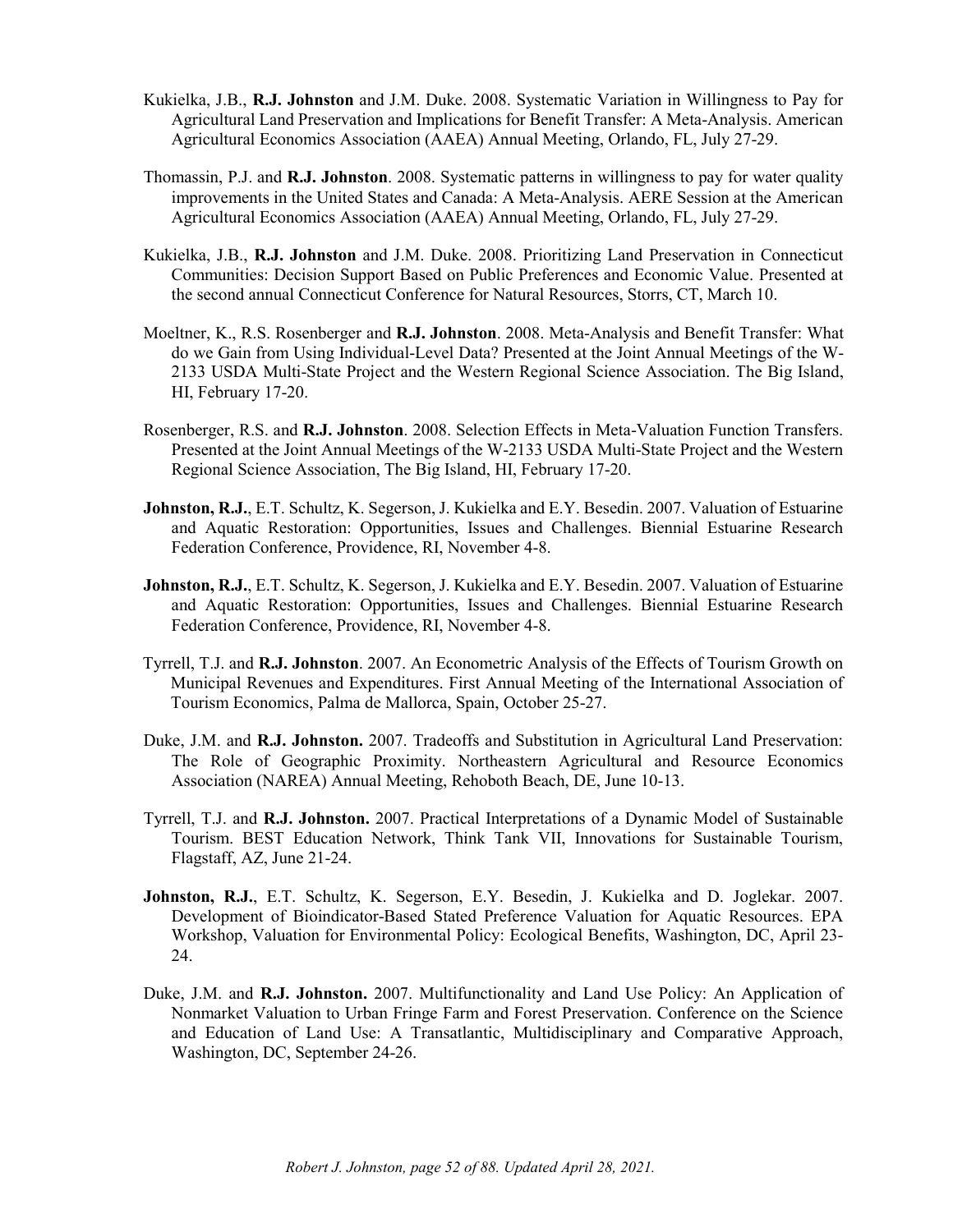- **Johnston, R.J.** and J.M. Duke. 2007. Is Willingness to Pay for Farmland Preservation Transferable Across States? Evidence from a Choice Experiment. American Agricultural Economics Association (AAEA) Annual Meeting, Portland, OR, July 29-August 1.
- **Johnston, R.J.**, D. Holland, V. Maharaj and T.W. Campson. 2007. Fish Tags as an Attenuated Rights-Based Management Approach for Recreational Fisheries in the US Gulf of Mexico. Annual Meeting of the North American Association of Fisheries Economists, Merida, Mexico, March 27- 30.
- **Johnston, R.J.** and J.M. Duke. 2007. Tradeoffs and Substitution in Attributes of Agricultural Land Preservation: The Role of Geographic Proximity. Annual USDA W-1133 Meetings, Richmond, VA, March 28-30.
- **Johnston, R.J.**, E.T. Schultz, K. Segerson, E.Y. Besedin. J. Kukielka and D. Joglekar. 2007. Estimating Non-Market Values for Fish Passage: A Workshop. Full-length workshop at the first annual Connecticut Conference for Natural Resources, Storrs, CT, March 9.
- Johnston, R.J., E.T. Schultz, K. Segerson and E.Y. Besedin. 2007. Bioindicator-Based Stated Preference Valuation of Estuarine Restoration: An Application to Rhode Island Fish Passage. Biennial Estuarine Research Federation Conference, Providence, RI, November 4-8.
- Johnston, R.J., E.T. Schultz, K. Segerson and E. Besedin. 2007. Development and Testing of Bioindicator-Based Stated Preference Valuation of Diadromous Fish Passage Projects. Connecticut River Migratory Fish Restoration Forum, Hadley, MA, February 14.
- Duke, J.M. and **R.J. Johnston**. 2006. What is the Value of Preserved Farmland and how is it Influenced by the Means of Preservation? Farming on the Edge – The Next Generation, National Conference of the American Farmland Trust, Newark, DE, November 13-15.
- **Johnston, R.J.**, E.Y. Besedin, and M.H. Ranson. 2006. Characterizing the Effects of Valuation Methodology in Function-Based Benefits Transfer. AERE Session at the American Agricultural Economics Association (AAEA) Annual Meeting, Long Beach, CA, July 23-26.
- **Johnston, R.J.** and J.M. Duke. 2006. Welfare Implications of the Policy Process: Estimating Context-Sensitive Values for Agricultural and Open Space Conservation. Annual Meeting of the Northeastern Agricultural and Resource Economics Association, Mystic, CT, June 11-14.
- **Johnston, R.J.**, E.Y. Besedin, and M.H. Ranson. 2006. Characterizing the Effects of Valuation Methodology in Function-Based Benefits Transfer. Annual Meeting of the Northeastern Agricultural and Resource Economics Association, Mystic, CT, June 11-14.
- **Johnston, R.J.** 2006. Context Similarity and the Validity of Benefits Transfer: Is the Common Wisdom Correct? American Agricultural Economics Association (AAEA) Annual Meeting, Long Beach, CA, July 23-26.
- J.M. Duke and **R.J. Johnston**. 2006. Systematic Influences of Policy Implementation and Conservation Agents on Willingness to Pay for Land Preservation. American Agricultural Economics Association (AAEA) Annual Meeting, Long Beach, CA, July 23-26.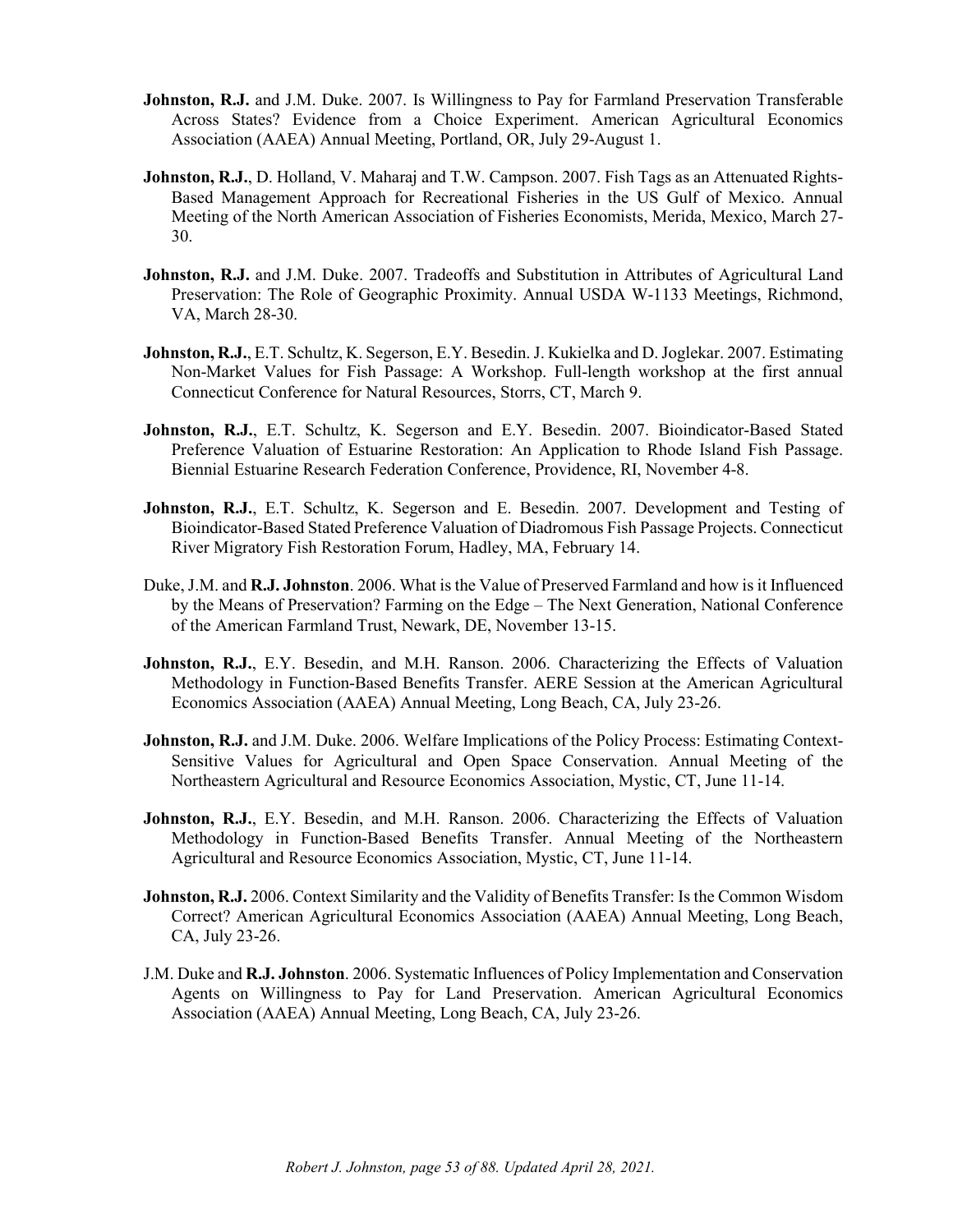- Johnston, R.J., E.T. Schultz, K. Segerson and E.Y. Besedin. 2006. Development and Testing of Bioindicator-Based Stated Preference Valuation of Estuarine Resources. Death by a Thousand Cuts: Developing and Evaluating Indicators and Policies to Assess and Contain Cumulative Impacts of Human Activities in Estuarine Environments, A Symposium at the Annual Meetings of the American Fisheries Society, Lake Placid, NY, September 10-14.
- **Johnston, R.J.** and J.M. Duke. 2006. Welfare Implications of the Policy Process: Estimating Context-Sensitive Willingness to Pay for Agricultural and Open Space Conservation. Annual USDA W-1133 Meetings, February 22-25, San Antonio, TX.
- **Johnston, R.J.**, E.Y. Besedin, M.H. Ranson, and E.C. Helm. 2005. What Determines Willingness to Pay per Fish? A Meta-Analysis of Recreational Fishing Values. Annual Meeting of the Northeastern Agricultural and Resource Economics Association, Annapolis, MD, June 12-15.
- **Johnston, R.J.** and C.A. Roheim. 2005. A Battle of Taste and Environmental Convictions for Ecolabeled Seafood: A Choice Experiment. American Agricultural Economics Association (AAEA) Annual Meeting, Providence, July 24-27.
- **Johnston, R.J.** and D.P. Joglekar. 2005. Validating Hypothetical Surveys Using Binding Public Referenda: Implications for Stated Preference Valuation. American Agricultural Economics Association (AAEA) Annual Meeting, Providence, July 24-27.
- Johnston, R.J., E.Y. Besedin, and M.J. Mazzotta. 2005. Combining Economic and Ecological Modeling to Guide Coastal Ecosystem Restoration: Assessing Tradeoffs in Restoration Options and Economic Values, Coastal Zone 05, New Orleans, LA, July 18-21.
- **Johnston, R.J.** and D.P. Joglekar. 2005. Validating Choice Experiments Using Binding Public Referenda: Implications for Stated Preference Valuation. Annual USDA W-1133 Meetings, Salt Lake City, UT, February 13-16.
- Sutinen, J.G., **R.J. Johnston** and K.C. Viatalla. 2005. Angling Management Organizations: Integrating the Recreational Sector into Fishery Management. Presented at Managing Our Nations Fisheries II: Focus on the Future. Sponsored by NOAA, Washington, DC, March 24-26.
- Johnston, R.J., J.J. Opaluch, M. Mazzotta and G. Magnusson. 2004. An Integrated Ecological-Economic Model of Coastal Wetland Values: A Decision Support Tool to Prioritize Salt Marsh Habitat Restoration in Rhode Island. 19th Biennial Conference of The Coastal Society, Newport, RI, May 23-26.
- **Johnston, R.J.**, M.J. Mazzotta, and E.Y. Besidin. 2004. Combining Economic and Ecological Modeling to Guide 316b Restoration: Assessing Tradeoffs in Restoration Options. Ecological Restoration under Section 316(b)of the Clean Water Act: Issues in Implementation. A Symposium at the Annual Meetings of the American Fisheries Society, Madison, WI, August 21-26.
- Pomeroy, R. and **R.J. Johnston**. 2004. The Economics of Biotechnology in Aquaculture: A State-ofthe-Art Review. Irish-American Marine Aquaculture Biotechnology Workshop, Martin Ryan Institute of the National University of Ireland, Galway, May 16-19.
- **Johnston, R.J.,** J.J.Opaluch, M. Mazzotta and G. Magnusson. 2004. Who Are Resource Nonusers and What Can They Tell Us About Nonuse Values? An Application to Coastal Wetland Restoration. Annual Meeting of the American Agricultural Economics Association, Denver, CO, August 1-4.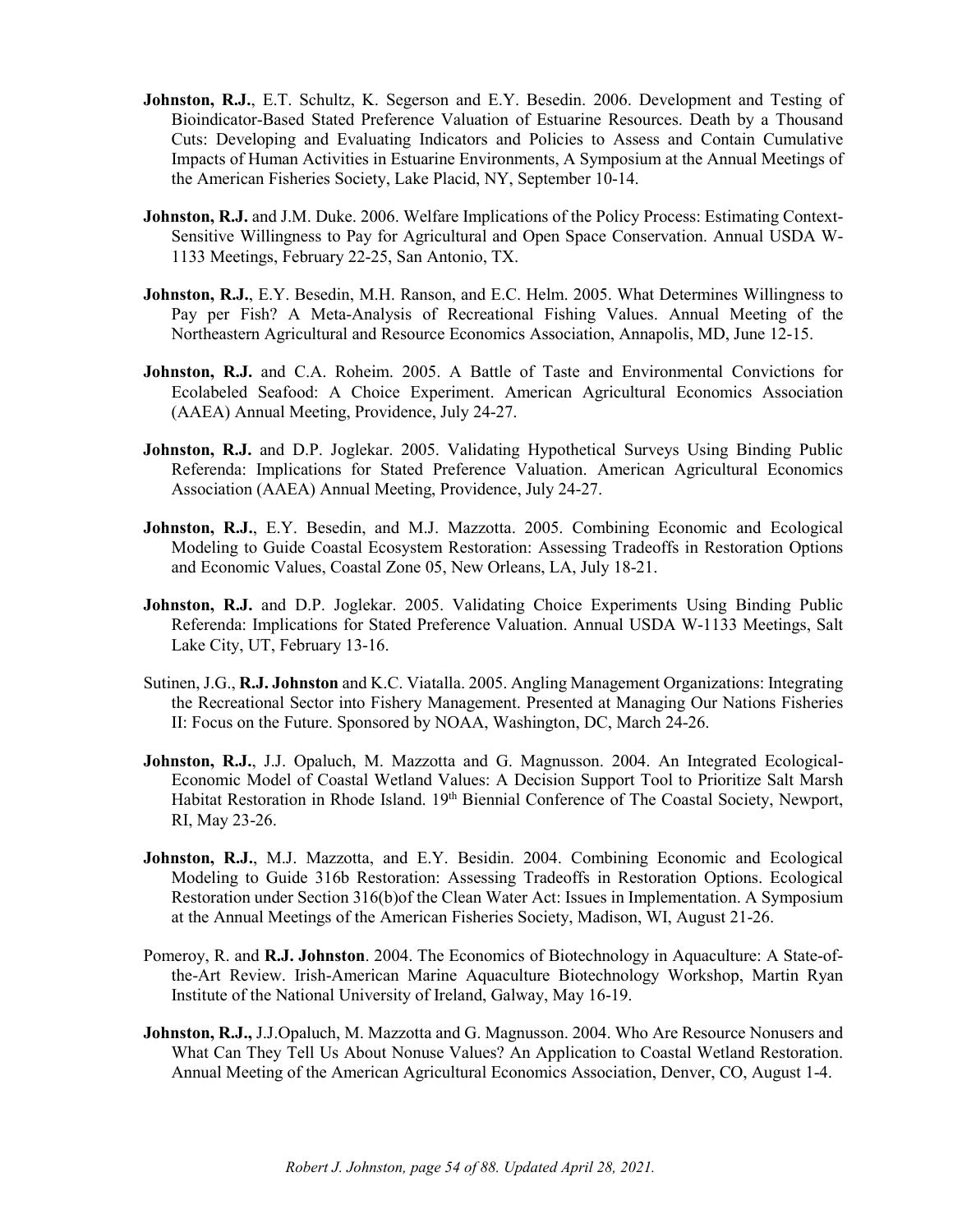- **Johnston, R.J.,** E.Y. Besedin, R. Iovanna, C. Miller, R. Wardwell and M. Ranson. 2004. Estimating Nonuse Values for Aquatic Resource Improvements: An Application of Meta-Analysis. Annual Meeting of the Northeastern Agricultural and Resource Economics Association, Halifax, NS, June 20-23.
- **Johnston, R.J.** and K.L. Giraud. 2004. Modeling Preference Asymmetries in Stated Preference Data: An Application to Rural Land Preservation. Annual W-1133 Meetings, Maui, HI, February 25-28.
- **Johnston, R.J. 2004**. The Connecticut Sea Grant Research Program: Past and Future. A Presentation to the CTSG Research Advisory Committee and Senior Advisory Board. Presented at the Biennial Meeting of the Connecticut Sea Grant Research Advisory Panel and Senior Advisory Board, Groton, CT, November 19.
- **Johnston, R.J.** and J.G. Sutinen. 2004. Angling Management Organizations: Exploring New Options in Recreational Fisheries Management. A series of workshops for Gulf of Mexico stakeholders and regulators in the red snapper fishery, in FL, AL, and TX, January 5-13.
- **Johnston, R.J.,** R. Pomeroy and D.P. Joglekar. 2003. Estimating Preferences for Non-Market Attributes of Aquaculture and Sustainable Seafood Production: Methods and Empirical Applications. Aquaculture, Ecology and Economics: Towards a Sustainable Paradigm. An International Workshop, Puerto Varas, Chile, December 9-11.
- Pomeroy, R., B. Bravo-Ureta, **R.J. Johnston** and D. Solís, UConn. 2003. Bio-Economic Modeling and Aquaculture: A Review of the Literature. Aquaculture, Ecology and Economics: Towards a Sustainable Paradigm. An International Workshop, Puerto Varas, Chile, December 9-11.
- Tyrrell, T.J., P. Williams and **R.J. Johnston.** 2003. How Many Visitors Were There? 53rd International Association of Scientific Experts in Tourism Congress, Athens, Greece, September 10.
- **Johnston, R.J.** 2003. Forecasting Support for Rural Land Use Policies: The Role of Preference Asymmetries. Annual Meeting of the American Agricultural Economics Association, Montreal, Canada, July 27-30.
- **Johnston, R.J.** and C.M. Anderson. 2003. The Evolution of Rural Amenity Values in Growing Communities: Modeling the Impact of In-Migration and Residence Duration. Annual Meeting of the Northeastern Agricultural and Resource Economics Association, Portsmouth, NH, June 8-10.
- Sutinen, J.G. and **R.J. Johnston.** 2003. Angling Management Organizations: An Option for Fully Integrating the Recreational Sector into the Management Program for the Gulf of Mexico Red Snapper Fishery. North American Association of Fisheries Economists (NAAFE) bi-annual meeting, Williamsburg, VA, May 4-7.
- Johnston, R.J. 2003. Forecasting Support for Rural Land Use Policies: The Role of Preference Asymmetries. Annual Meeting of the American Agricultural Economics Association, Montreal, Canada, July 27-30.
- Tyrrell, T.J. and **R.J. Johnston.** 2003. Statistical Options for Estimating Regional Visitor Numbers. Annual Meeting of the Travel and Tourism Research Association, St. Louis, MO, June 15-18.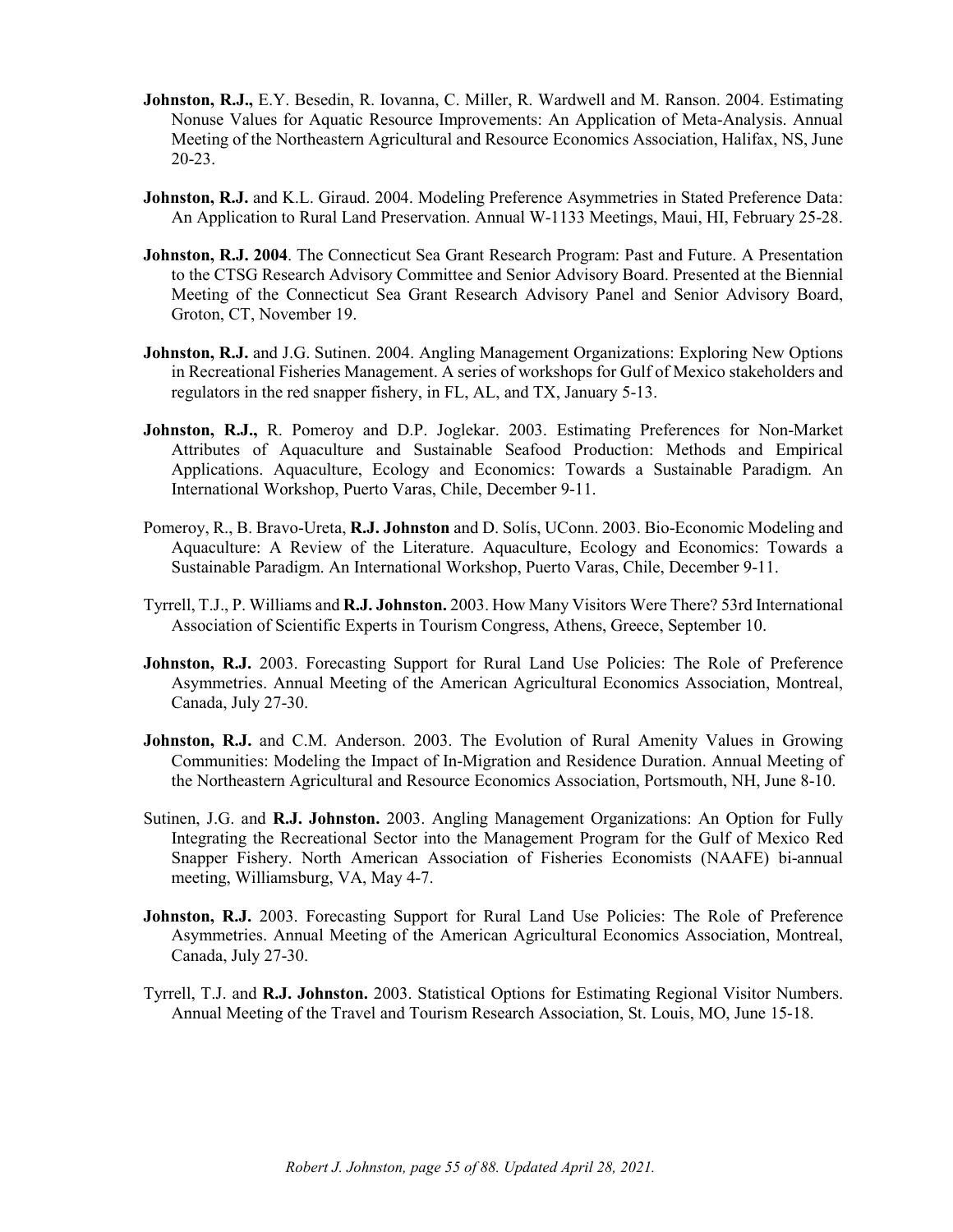- **Johnston, R.J.** 2003. Changing Preferences for Environmental Amenities in the Coastal Zone: The Implications of Population Growth for Natural Resource Values and Policy. Our Changing Coast: Private Rights and Public Trust. Hosted by the Goodwin-Niering Center for Conservation Biology and Environmental Studies, New England Sea Grant Programs and The Nature Conservancy, Connecticut College, March 28-29.
- **Johnston, R.J., S.K.** Swallow and D.M. Bauer. 2002. Correspondence Among Preferences for Land Use Attributes and Preferences for the Policy Process: Implications for Management and Conservation of Rural Landscapes. NAREA Land Use Workshop; post-conference of the Annual Meeting of the Northeastern Agricultural and Resource Economics Association, Camp Hill, PA, June 9-11.
- **Johnston, R.J.,** G. Magnusson, M. Mazzotta and J.J.Opaluch. 2002. Combining Economic and Ecological Indicators to Prioritize Salt Marsh Restoration Actions. Principal Paper at the Annual Meeting of the American Agricultural Economics Association, Long Beach, CA, July 28-31.
- **Johnston, R.J.** and T.J. Tyrrell. 2002. Estimating Recreational User Counts in a Multiple-Site Environment. Annual Meeting of the Northeastern Agricultural and Resource Economics Association, Camp Hill, PA, June 9-11.
- **Johnston, R.J.,** S.K. Swallow and D.M. Bauer. 2002. Stated Preferences and Length of Residency in Rural Communities: Are Development and Conservation Values Heterogeneous? Annual Meeting of the American Agricultural Economics Association, Long Beach, CA, July 28-31.
- Opaluch, J.J., M. Mazzotta, **R.J. Johnston** and G. Magnusson. 2001. Using Economic and Ecological Indicators to Prioritize Wetlands Restoration Projects: Preliminary Results Annual Meeting of the Southern Economic Association, Tampa, FL, November 17-19.
- **Johnston, R.J.,** S.K. Swallow, L.A. Smith and C.W. Allen. 2001. Designing Multidimensional Environmental Programs: Assessing Tradeoffs and Substitution in Watershed Management Plans. Annual Meeting of the Northeastern Agricultural and Resource Economics Association, Bar Harbor, ME, June 10-12.
- Opaluch, J.J., M. Mazzotta, **R.J. Johnston** and G. Magnusson. 2001. Using Economic and Ecological Indicators to Prioritize Wetlands Restoration Actions. Annual Meeting of the Western Economic Association International, San Francisco, CA, July 4-8.
- Opaluch, J.J., M. Mazzotta, **R.J. Johnston**, F.C. Golet, P.V. August and G. Magnusson. 2001. Combining Economic and Ecological Indicators to Prioritize Wetlands Restoration Projects within a Spatial GIS Framework, Coastal Zone 01, Cleveland, OH, July 15-19.
- Opaluch, J.J., M. Mazzotta, **R.J. Johnston**, F.C. Golet, P.V. August and G. Magnusson. 2001. Combining Economic and Ecological Indicators to Prioritize Wetlands Restoration Projects within a Spatial GIS Framework. EPA/NSF/USDA Partnership for Environmental Research Progress Review, San Francisco, CA, April 17-19.
- **Johnston, R.J.** 2001. Characterizing Visitors and Visitation Patterns at the Newport Mansions. Quarterly meeting of the Newport Preservation Society Executive Board (Spring).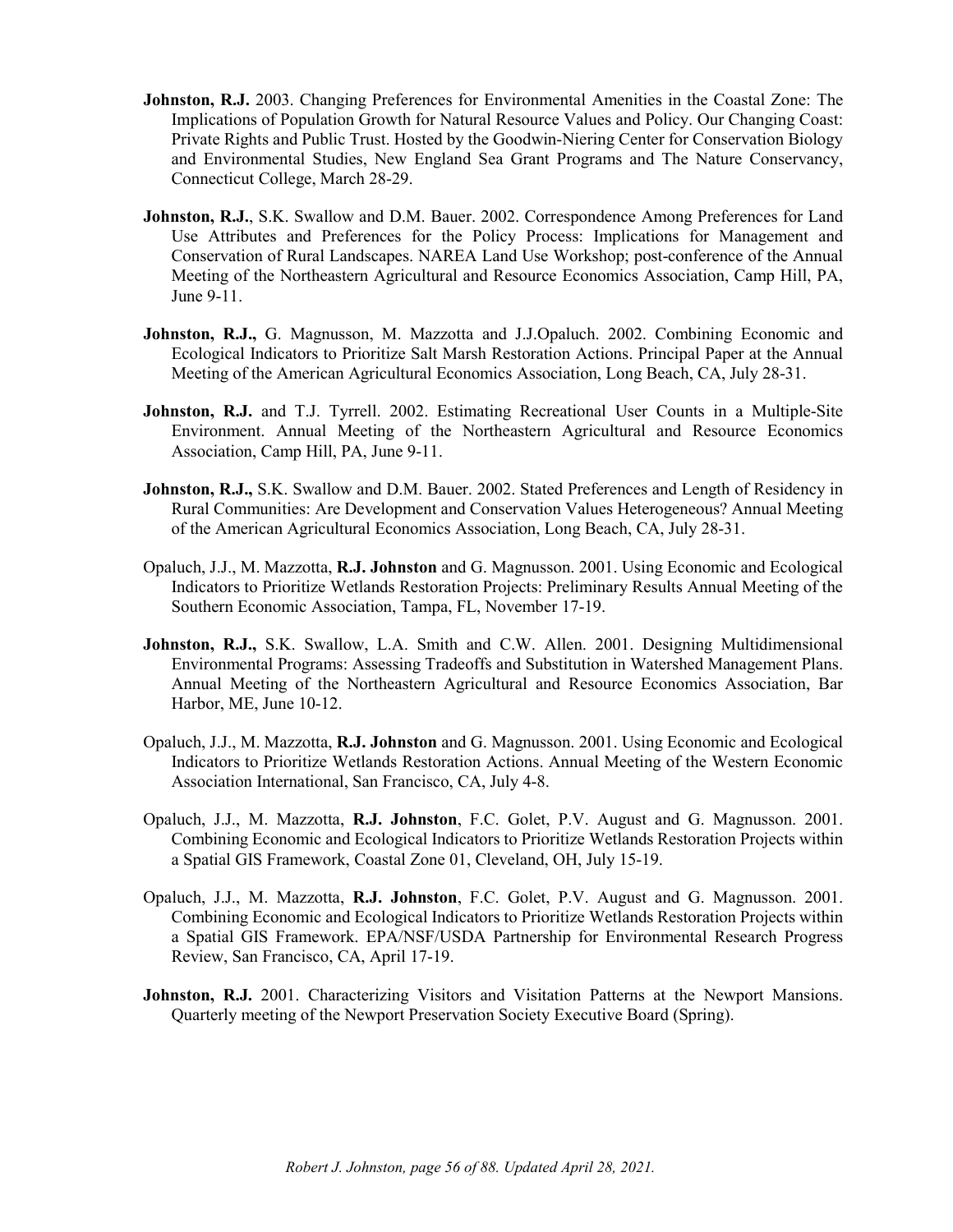- **Johnston, R.J.**, D.M. Bauer and S.K. Swallow. 2000. The Influence of Spatial Land Use Patterns on Rural Amenity Values and Willingness to Pay for Growth Management: Evidence from a Contingent Choice Survey. Annual Meeting of the American Agricultural Economics Association, Tampa, FL, July 30-August 2.
- Schuttenberg, H., D. French and **R.J. Johnston.** 2000. Matching Value to Management: Lessons from US Natural Resources Damage Assessment 9th International Coral Reef Symposium, Bali, Indonesia, October 23-27.
- Wessells. C.R., H. Donath, **R.J. Johnston** and F. Asche. 2000. Consumer Preferences for Ecolabeled Seafood: A Comparison of U.S. and Norwegian Consumers. Annual Meeting of the Northeastern Agricultural and Resource Economics Association, West Greenwich, RI, June 11-13.
- Wessells, C.R., H. Donath, F. Asche and **R.J. Johnston**. 2000. Consumer Preferences for Ecolabeled Seafood in the US and Norway: A Comparison. International Institute of Fisheries and Trade Conference, Corvallis, OR, July 10-14.
- **Johnston, R.J.** and J.G. Sutinen. 1999. Comments on NPFMC Staff EA/RIR/IRFA Report: Section 6.2.2.2.1 (Bag Limits in the Halibut Sport Fishery) Presented at the meeting of the North Pacific Fishery Management Council, Anchorage, AK, December 6-10.
- **Johnston, R.J.** and J.G. Sutinen. 1999. Appropriate and Inappropriate Economic Analysis for Allocation Decisions: The Case of Alaska Halibut. Presented at the meeting of the North Pacific Fishery Management Council's Science Steering Committee, Seattle, WA, October 13.
- **Johnston, R.J.** and T.A. Grigalunas. 1999. Assessing Tradeoffs in Coastal Management: An Application of the Property Value Technique. Second Annual Korea-America Joint Marine Policy Research Center Forum. Coastal Institute, Narragansett Bay Campus, University of Rhode Island, June 14-15.
- **Johnston, R.J.** 1999. Farmland Preservation and Differential Property Tax Assessment: Evaluating Optimal Policy Under Conditions of Uncertainty, Annual Meeting of the Northeastern Agricultural and Resource Economics Association, Morgantown, WV, June 27-30.
- Wessells, C.R., **R.J. Johnston** and H. Donath. 1999. Determinants of Consumers' Preferences for EcoLabeled Food Products: Evidence from the Seafood Market. Annual Meeting of the American Agricultural Economics Association, Nashville, TN, August 8-11.
- **Johnston, R.J.** 1999. The Fiscal Impact of Proposed Changes to Rhode Island's Farm, Forest, and Open Space Program: Analysis of the Connecticut and Massachusetts Assessment Methodologies. Presented for The Rhode Island Rural Lands Coalition Steering Committee, Warwick, RI, February.
- **Johnston, R.J.** 1998. The Fiscal Impact of Proposed Changes to Rhode Island's Farm, Forest, and Open Space Program: Baseline Projections. Paper presented for The Rhode Island Rural Lands Coalition Steering Committee, Warwick, RI, November.
- **Johnston, R.J.** 1998. Fiscal Implications of Open Space Preservation versus Development Exeter / North Kingstown Zoning Alternatives Project, Exeter, RI, May 12.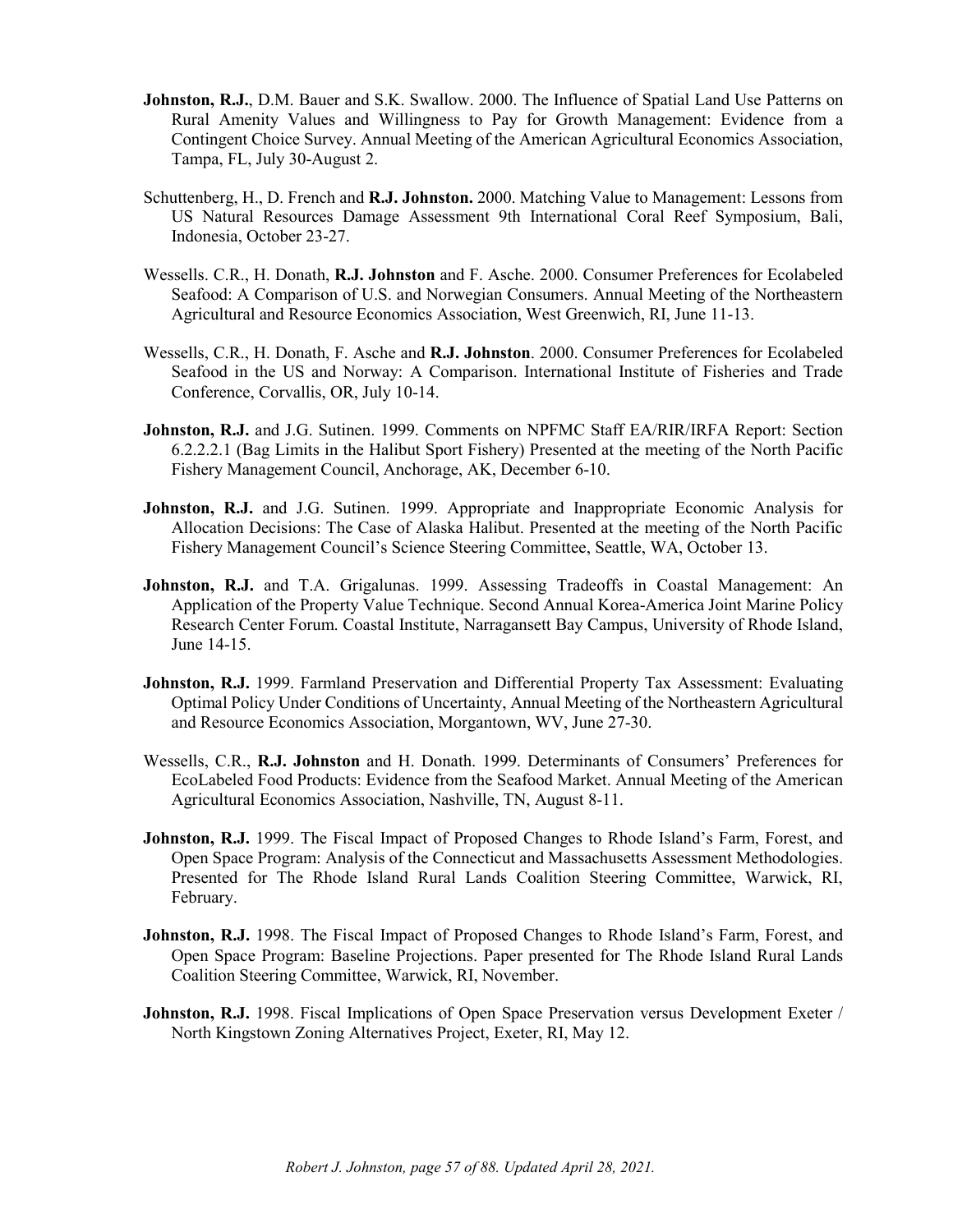- **Johnston, R.J.** 1998. Forecasting the Fiscal Impacts of Residential Subdivisions: Hypothetical Developments on the Perry and Kempenaar Farms. Strategic Planning Meeting of the Aquidneck Island Partnership / Rhode Island Coastal Resources Center.
- **Johnston, R.J.** 1998. Economics of Real Estate Transfer Taxes and Open Space Preservation Public Workshop on Real Estate Transfer Taxes and Open Space Preservation, Town of Jamestown Conservation Commission and Town Council, Jamestown, RI, February 2.
- **Johnston, R.J.** 1998. Assessing the Public Cost and Fiscal Impact of Residential Subdivisions. Annual Meeting of the Aquidneck Island Land Trust, Newport, RI, October 15.
- Grigalunas, T.A. and **R.J. Johnston**. 1998. Natural Resources Damage Assessment in Tropical Ecosystems: An Overview. Training Programme in Risk Assessment and Natural Resources Damage Assessment in Tropical Ecosystems: GEF/UNDP/IMO Regional Programme for the Prevention and Management of Marine Pollution in the East Asian Seas, Singapore, October 21- 30.
- **Johnston, R.J.** and T.A. Grigalunas. 1998. The Application of Hedonic Property Value Methods to Natural Resources Damage Assessment. Training Programme in Risk Assessment and Natural Resources Damage Assessment in Tropical Ecosystems: GEF/UNDP/IMO Regional Programme for the Prevention and Management of Marine Pollution in the East Asian Seas, Singapore, October 21-30.
- **R.J. Johnston** and T.A. Grigalunas. 1998. The Development and Implementation of Contingent Valuation Methods to Natural Resources Damage Assessment. Training Programme in Risk Assessment and Natural Resources Damage Assessment in Tropical Ecosystems: GEF/UNDP/IMO Regional Programme for the Prevention and Management of Marine Pollution in the East Asian Seas, Singapore, October 21-30.
- Johnston, R.J. 1998. Applying Economic Tools to Coastal and Ecosystem Management: An Application to the Wood-Pawcatuck Watershed. 1998 Summer Institute in Coastal Management. Coastal Resources Center, The University of Rhode Island, June 1-26.
- Olsen, S.B. and **R.J. Johnston**. 1998. A Comparative Analysis of Long-Term Coastal Ecosystem Change: Implications for Learning from Integrated Coastal Management Experience. Common Methods and Tools for Learning from Coastal Management Experience. Annual Consultative Meeting of Integrated Coastal Management Donors and Practitioners, University of Rhode Island Graduate School of Oceanography, March 23-25.
- **Johnston, R.J. 1997.** The Cost of New Development on Aquidneck Island. Presented at the monthly meeting of the Portsmouth Town Council (September).
- **Johnston, R.J.** and J.G. Sutinen. 1995. Optimal Extraction of a Renewable Resource Under Uncertainty: The Case of Biomass Shift in the Fishery. Annual Meeting of the American Agricultural Economics Association, Indianapolis, IN.
- Swallow, S.K., T.F. Weaver, **R.J. Johnston** and L.A. Smith. 1995. Designing Environmental Programs: Policy Relevant Payment Vehicles, In-kind Tradeoffs, Substitute Values, and Watershed Management Planning. Annual Meeting of the American Agricultural Economics Association, Indianapolis, IN.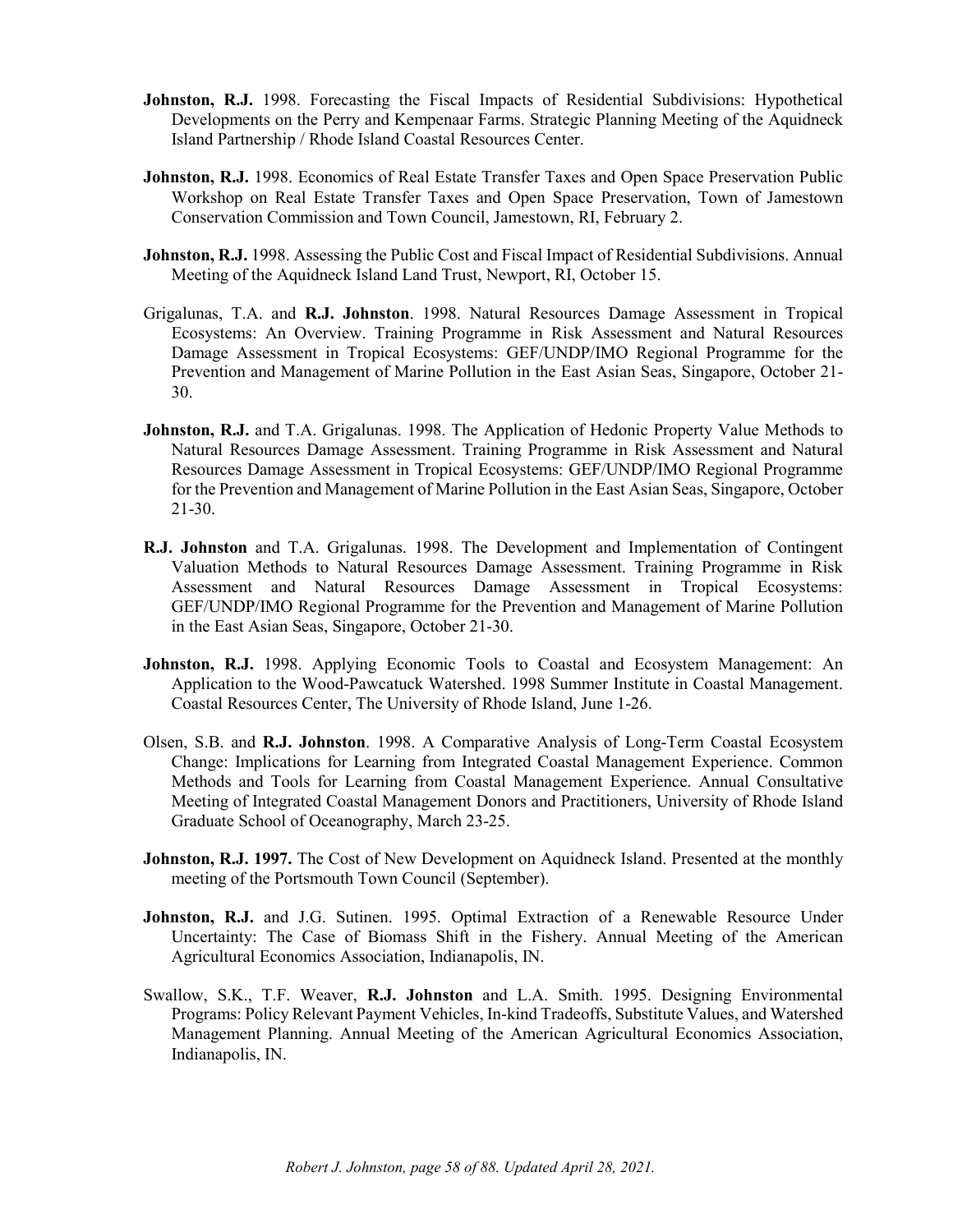- **Johnston, R.J.** 1995. Modeling the Demand for On-Site Time: New Theoretical Avenues for Addressing Recreational Behavior and Welfare. Annual Meeting of the Northeastern Agricultural and Resource Economics Association, Burlington, VT.
- Swallow, S.K., T.F. Weaver, L.A. Smith and **R.J. Johnston**. 1994. Using Public Preferences to Identify Options for Watershed Management: Economic Assessment Using a Contingent Valuation Survey. Southern New England Association of Soil Scientists Conference on Riparian Buffer Zones, Sturbridge, MA, November 21-22.
- **Johnston, R.J.,** T.F. Weaver, L.A. Smith and S.K. Swallow. 1993. Using Ethnographic Methodology in Focus Groups to Improve Contingent Valuation: An Introduction to Theory and Application. Annual Meeting of the Northeastern Agricultural and Resource Economics Association, Mystic, CT.

### **ORGANIZED SESSIONS AT REGIONAL, NATIONAL OR INTERNATIONAL MEETINGS (12 total)**

- Grammatikopoulou, I., T. Badura, M. Schaafsma, S. Ferrini, **R. Johnston** and D.N. Barton. 2020. Benefit transfer for Natural Capital Accounting. Thematic session, 25th Annual Conference of the European Association of Environmental and Resource Economists, June 25-27 (to be conducted remotely).
- **Johnston, R.J.** 2018. Meta-Analysis in Environmental Economics: Advancing the Frontier. Organized Land, Water and Environmental Economics Track Session. Agricultural and Applied Economics Association (AAEA) Annual Meeting, Washington, DC, August 5-7. Organizer and moderator.
- Johnston, R.J., K.J. Boyle and W. Adamowicz. 2017. Contemporary Standards for Stated Preference Valuation: Next Steps for Research and Practice. Organized Panel at the Association of Environmental and Resource Economists (AERE) 6th Annual Summer Conference, Pittsburgh, PA, May 31-June 2.
- **Johnston, R.J.,** K. Glenk, J. Meyerhoff and J. Sagebiel. 2017. Spatial Dimensions of Stated Preferences. Pre-Conference Workshop, 23rd Annual Conference of the European Association of Environmental and Resource Economists (EAERE), Athens, Greece, June 28.
- **Johnston, R.J.** 2017. The Economics of Natural and Nature Based Coastal Adaptation Separating Fact from Fiction for Resilience Decision-making. Organized Workshop at the Hugh Gregg Center, Great Bay National Estuarine Research Reserve, Greenland, NH, March 29.
- **Johnston, R.J.** 2016. Spatial Dimensions of Ecosystem Service Values, Organized Session at A Community on Ecosystem Services (ACES) Biennial Meeting, Jacksonville, FL, December 5-9.
- **Johnston, R.J.** 2015. Natural Hazard Adaptation, Resilience and Green Infrastructure. Organized Land, Water and Environmental Economics Track Session. Agricultural and Applied Economics Association (AAEA) Annual Meeting, San Francisco, CA, July 26-28.
- **Johnston, R.J.**, K.J. Boyle, and W. Adamowicz. 2015. Developing Contemporary Guidelines for Stated-Preference Valuation. Organized Panel at the Association of Environmental and Resource Economists (AERE) 4th Annual Summer Conference, San Diego, California, June 3-5.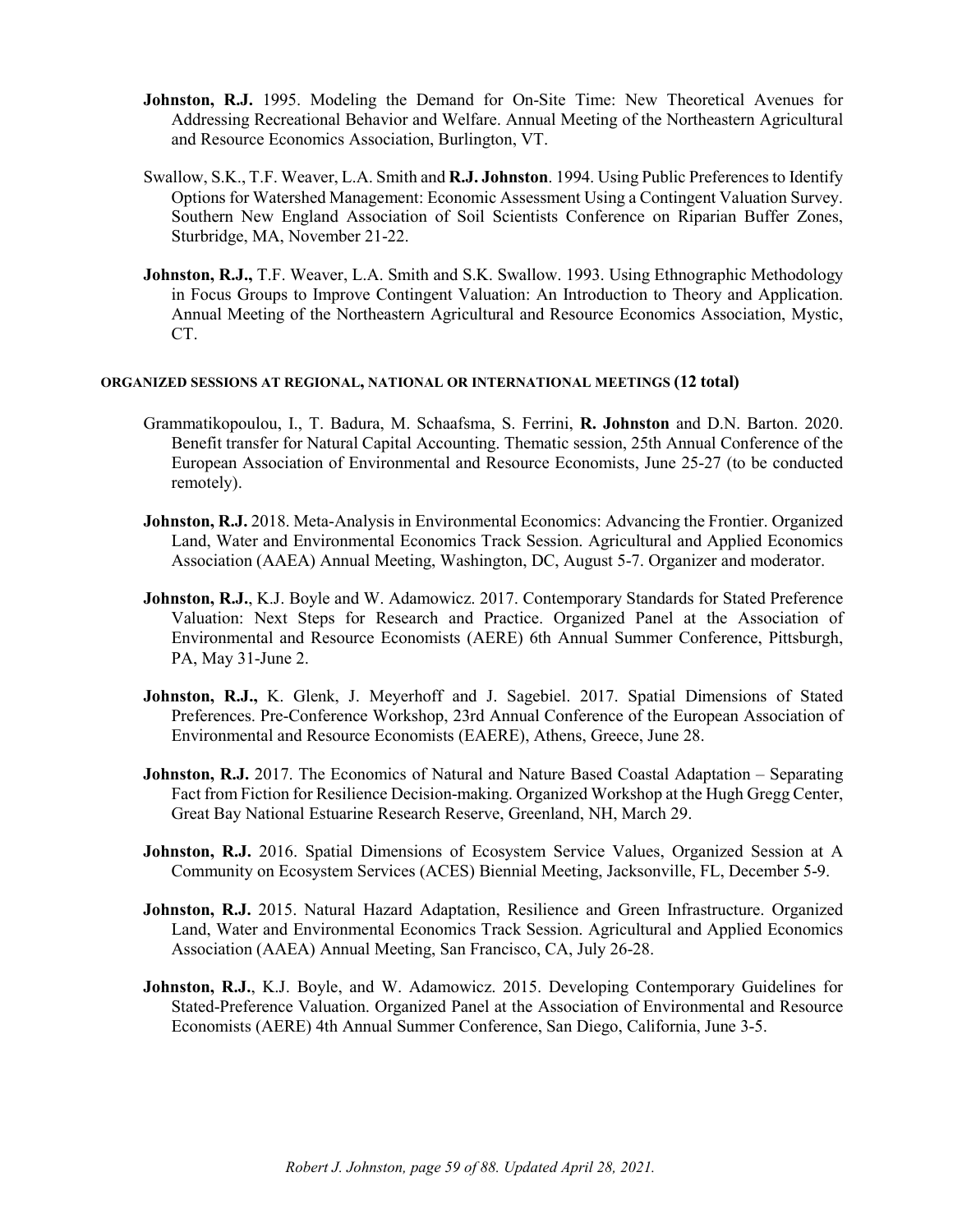- **Johnston, R.J.** 2014. Markets and Payments for Ecosystem Services: Promise versus Practice. Organized Land, Water and Environmental Economics Track Session. Agricultural and Applied Economics Association (AAEA) Annual Meeting. Minneapolis, MN, July 27-29. Organizer and moderator.
- Johnston R.J. and K.J. Boyle 2014. Developing Contemporary Standards for Stated-Preference Valuation. Policy Session at the World Congress of Environmental and Resource Economists, Istanbul, Turkey, June 28-July 4. Organizer, moderator and panelist.
- **Johnston, R.J.** 2013. The Economics of Executive Order 13508: The Chesapeake Bay and Implications for Large-Scale Watershed Management. Organized Land, Water and Environmental Economics Track Session. Agricultural and Applied Economics Association (AAEA) & Canadian Agricultural Economics Society (CAES) Joint Annual Meeting, Washington, DC, August 4-6. Organizer and moderator.
- **Johnston, R.J.** 2009. Preserving Multifunctional Agriculture. Invited Paper Session at the American Agricultural Economics Association (AAEA) Annual Meeting, Milwaukee, WI, July 26-28. Organizer.

## **SHORT PAPERS, POSTERS AND OTHER FORMAL PRESENTATIONS (35 total)**

- Gardner, G. and **R.J. Johnston**. 2021. Modeling the Impact of Coastal Wetlands on Shoreline Armoring Decisions. Selected Poster, Agricultural & Applied Economics Association Annual Meeting, Austin, TX, August 1-3.
- **Johnston, R.J.** 2021. Grant Proposal Workshop 2021: Unpacking the Review Process and Building Perseverance, Clark University, Worcester, MA, April 28.
- Vedogbeton, H. and **R.J. Johnston**. 2020. When Should Meta-Analysis be Used for Benefit Transfer? Predicting Reliability Across Heterogeneous Policy Sites. A Community on Ecosystem Services (ACES) Virtual Meeting, December 16-17 (prerecorded short presentation).
- Duke, J.M., Z. Liu, **R.J. Johnston** and Amy Shober. 2020. Agri-Environmental Policy Spillovers: Predicting Joint and Conditional Participation in BMP, Conservation, and Agricultural Programs. Selected Poster, Agricultural & Applied Economics Association Annual Meeting, July 26-28.
- **Johnston, R.J.** 2020. Secrets of Research Proposal Success: What Top Grant-Writers Know, Clark University, Worcester, MA, March 12.
- **Johnston, R.J.** 2019. How to Develop Successful Collaborative Grant Projects and Proposals. Faculty Research Mentorship Initiative Workshop, Clark University, Worcester, MA, January 24.
- **Johnston, R.J.** 2018. How to Secure External Funding: Tips for Successful Grant-Writing in Natural and Social Sciences. Faculty Research Mentorship Initiative Workshop, Clark University, Worcester, MA, March 30.
- **Johnston, R.J.** and A.W. Whelchel. 2015. Adapting to Coastal Storms and Flooding: Report on a Survey of Old Saybrook Residents. Presentation to the Town Planner and Natural Hazards Mitigation Plan Committee, Old Saybrook, CT, August 27.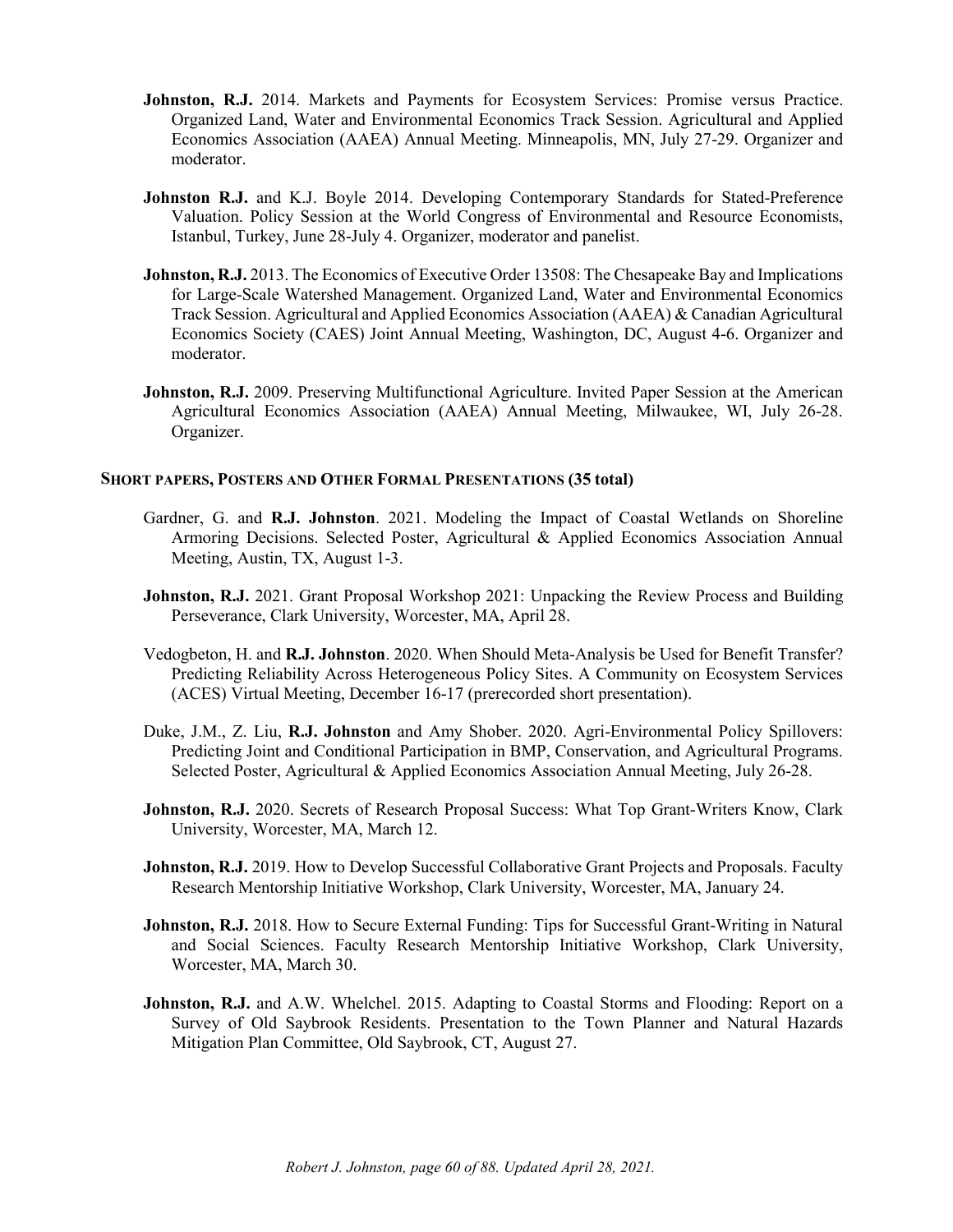- **Johnston, R.J.** and A.W. Whelchel. 2015. Adapting to Coastal Storms and Flooding: Report on a Survey of Waterford Residents. Presentation at the Waterford Town Hall, Waterford, CT, August 27.
- **Johnston, R.J.** 2015. Discussant Comments on Barbier, E. M. Czajkowski and N. Hanley. Is the Income Elasticity of Willingness to Pay for Pollution Control Constant? Presented at the European Association of Environmental and Resource Economists 21st Annual Conference, Helsinki, Finland, June 24-27.
- Johnston, R.J. 2015. Discussant Comments on Dockins, C., D. Guignet, K. Maguire, C. Moore, and N. Simon. A Stated Preference Study of the Chesapeake Bay and Watershed Lakes. Presented at the Allied Social Science Association Annual Meeting, Boston, MA, January 3-5.
- **Johnston, R.J.** 2014. The George Perkins Marsh Institute: Research in Human Dimensions of Environmental Change – Research Relevant to Narragansett Bay. Management Committee Meeting, Narragansett Bay Estuary Program, Providence, RI, June 18.
- **Johnston, R.J.** 2013. Grant Writing Best Practices. Career Advancement and Mentorship Program, Northeastern Agricultural and Resource Economics Association Annual Meeting, Ithaca, NY, June 22-25.
- **Johnston, R.J.** 2012. Securing External Funding: Tips for Successful Grant-writing. Early Career Development Workshop, Northeastern Agricultural and Resource Economics Association Annual Meeting, Lowell, MA, June 12-13.
- **Johnston, R.J.** 2011. Securing External Funding: Tips for Successful Grant-writing. Early Career Development Workshop, Agricultural and Applied Economics Association (AAEA) & Northeastern Agricultural and Resource Economics Association (NAREA) Joint Annual Meeting, Pittsburgh, July 24-26.
- Roheim, C.A., **R.J. Johnston** and S. Tuler. 2010. Long-Term Health Effects, Risk Perceptions, and Implications for Agricultural Markets: Modeling Consumption Patterns for Aquacultured Seafood. Poster presentation at the Food Distribution Research Society Annual Meeting, Destin, FL, October 16-20.
- Roheim, C.A., **R.J. Johnston** and S. Tuler. 2010. Long-Term Health Effects, Risk Perceptions, and Implications for Agricultural Markets: Modeling Consumption Patterns for Aquacultured Seafood. Poster presentation at the USDA Agribusiness Markets and Trade Program Project Director Meeting, Denver, CO, July 24.
- **Johnston, R.J.** 2010. Discussant Comments, Capturing Preference Uncertainty using Elicited Choice Probabilities, by Subhra Bhattacharjee, Joseph A. Herriges and Catherine L. Kling. AERE Sessions, American Agricultural Economics Association (AAEA) Annual Meeting, Denver, CO, July 25-27.
- **Johnston, R.J.** 2010. Clark University's Research in Human Dimensions of Environmental Change. Presented at the Clark University Seattle Presidential Alumni Event, The Bertschi School, Seattle, WA, May 6.
- **Johnston, R.J.** 2010. Clark University's Research in Human Dimensions of Environmental Change. Presented at the Clark University San Francisco Presidential Alumni Event, Berkeley, CA, April 8.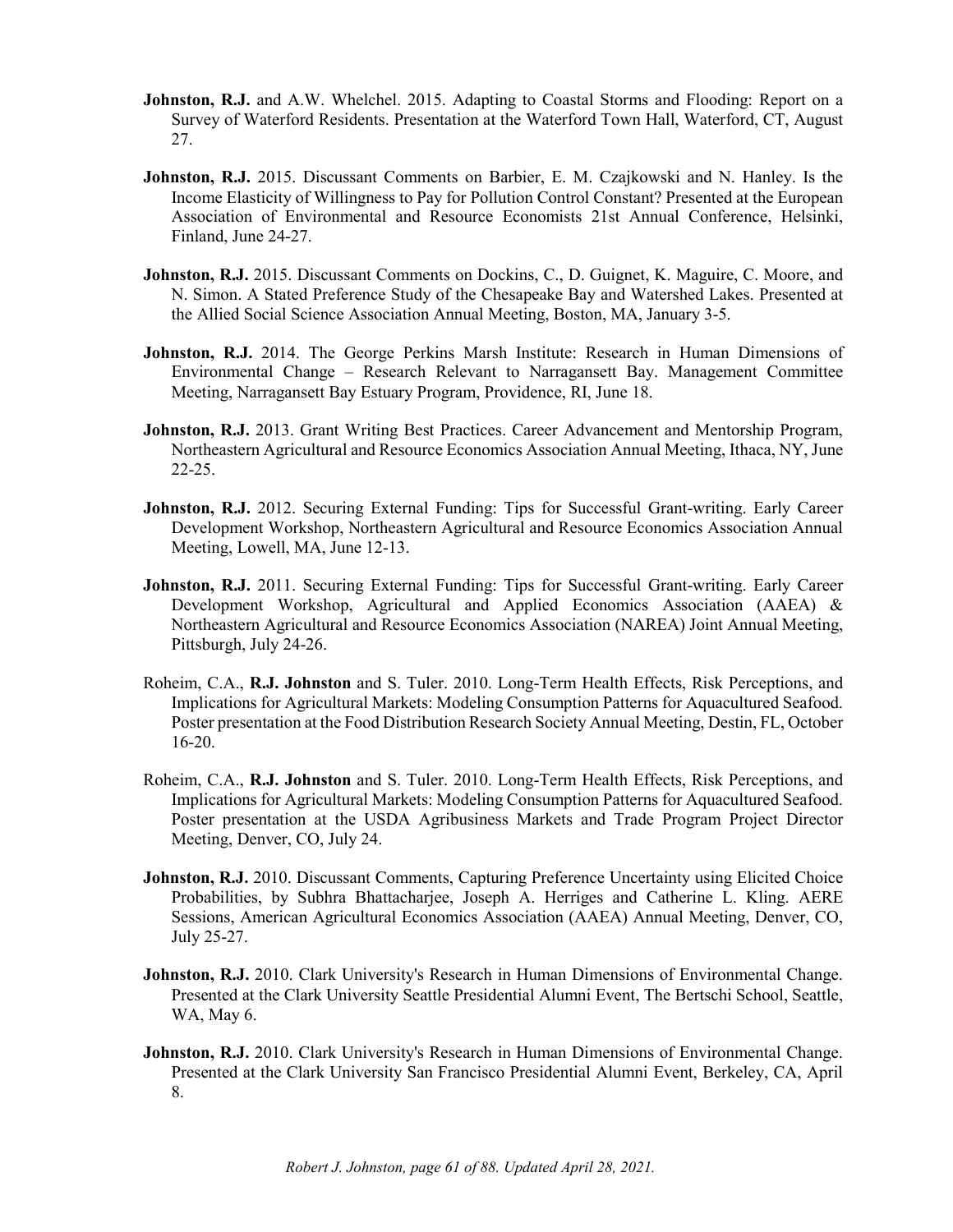- **Johnston, R.J.** 2010. Research Grants Workshop: Finding and Securing External Funding. Presented at the Higgins University Center, Clark University, March 3.
- **Johnston, R.J.** 2009. Discussant Comments, Disentangling Expectations and Preferences in Welfare Analysis Using Contingent Valuation, by Bill Provencher, Dave Lewis, and Kathryn Anderson. AERE Sessions, American Agricultural Economics Association (AAEA) Annual Meeting, Milwaukee, WI, July 26-28.
- **Johnston, R.J.** 2009. The George Perkins Marsh Institute: An Annual Performance Review. Presented at the Annual Meeting of the George Perkins Marsh Institute Steering Committee, October 6.
- **Johnston, R.J.**, J. Kukielka and J.M. Duke. 2007. What is Our Willingness to Pay for Open Space Preservation? Results from a Study of Four Connecticut Communities. Presentation for the Connecticut Sea Grant College Program, Groton, CT, October 19.
- Anthony, A., S.K. Swallow and **R.J. Johnston**. 2007. Willingness to Pay for Farm and Forest Amenities at the Rural-Urban Fringe: Are Preferences Convex and Does it Matter? Poster presentation at the American Agricultural Economics Association (AAEA) Annual Meeting, Portland, OR, July 29-August 1.
- **Johnston, R.J.** 2007. Discussant Comments, Toward Benefit Estimates for Conservation Programs in Agriculture: Meta Analyses for Improvements in Wetlands, Terrestrial Habitat, and Surface Water Quality, by Alan Randall and Ding-Rong Chen. Annual USDA W-1133 Meetings, Richmond, VA, March 28-30.
- **Johnston, R.J.** 2006. Discussant Comments, Valuing and Endangered Species Using Choice Experiment-Based Stated Preference Valuation Method: Preliminary Results for a Stellar Sea Lion Valuation Study, by Daniel K. Lew, David F. Layon and Robert D. Rowe. AERE Sessions, 2006 Annual Meetings of the American Agricultural Economics Association, Long Beach, CA, July 23- 26.
- **Johnston, R.J.** 2006. The Connecticut Sea Grant Research Program: Contributions to Science and Technology with Impacts on Society, the Economy, and the Environment. Connecticut Sea Grant Program Assessment (PAT), Groton, CT, October 18.
- **Johnston, R.J.** 2005. Discussant Comments, Measurement, Generalization, and Publication: Sources of Error in Benefit Transfers and Their Management, by Randall S. Rosenberger and Tom D. Stanley. Annual USDA W-1133 Meetings, San Antonio, TX, February 22-25.
- **Johnston, R.J.** 2005. Breakout Session Report: Spatial Representation of Biodiversity, Conservation Values and Ecological Services. US EPA Science Advisory Board Workshop: Science for Valuation of EPA's Ecological Protection Decisions and Programs, December 13-14.
- **Johnston, R.J.** 2005. The Connecticut Sea Grant Research Program 2002-2006. Connecticut Sea Grant Researcher Workshop, Groton, CT, November 11.
- **Johnston, R.J.** 2001. Methodologies to Estimate Recreational Visitation in Plymouth, MA. Monthly meeting of the Plymouth County Visitor Services Bureau, March 22.
- Johnston, R.J. and T. Tyrrell. 2001. Characterizing Visitors to the Newport Mansions: Final Report of the Pre-tour and Post-tour Surveys. Newport County Preservation Society, Newport, RI, February 12.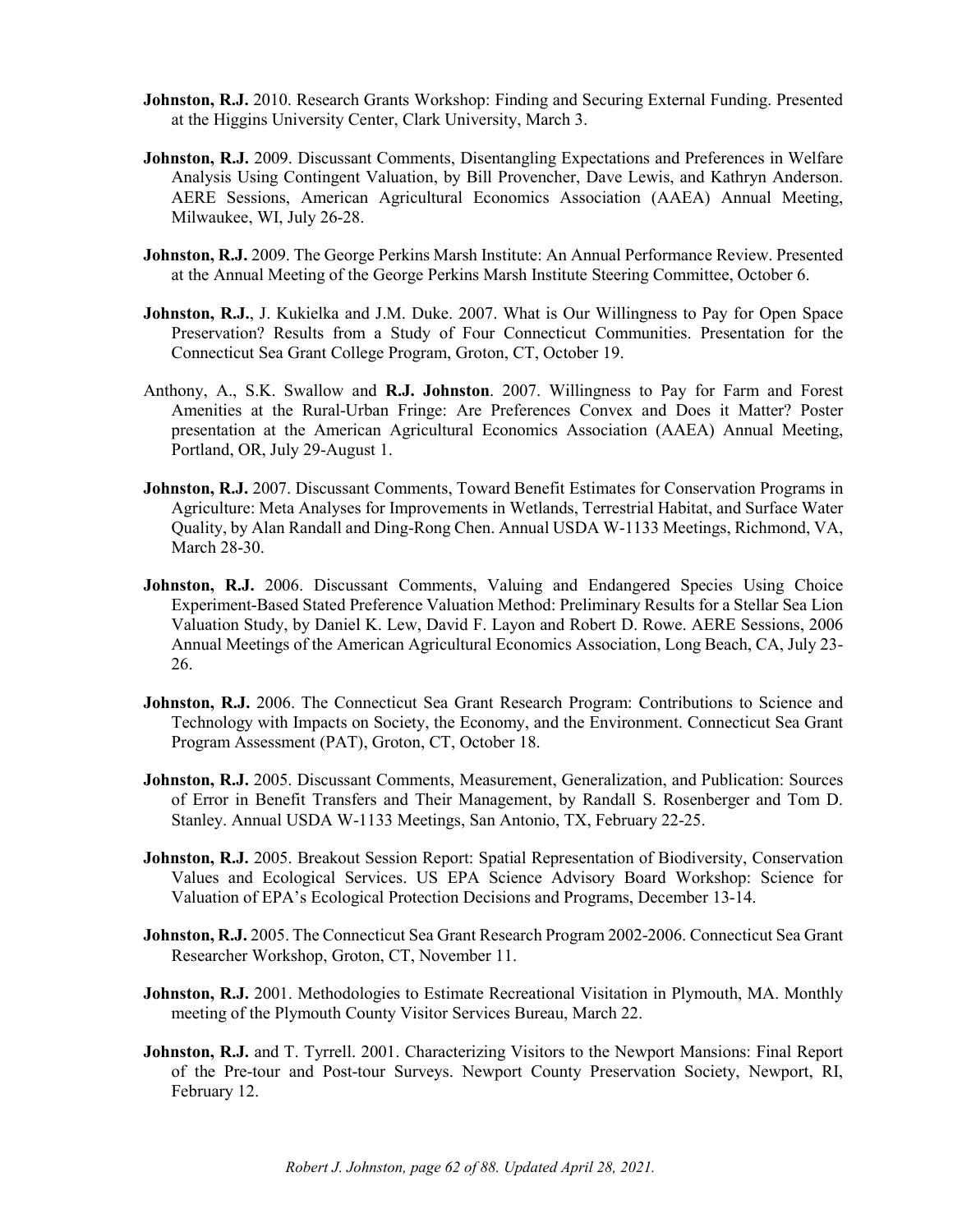**Johnston, R.J.** 1998. A Comparative Analysis of Long-Term Coastal Ecosystem Change: Indicators of Condition and Long-Term Change in Coastal Regions. Paper presented to the Coastal Resources Center, University of Rhode Island Graduate School of Oceanography, April 10.

## **FEDERAL SCIENCE ADVISORY BOARD REPORTS (with lead panel or authorship role; 6 total)**

- Ecosystem Science and Management Working Group (ESMWG), NOAA Science Advisory Board. 2021. Decision Making under Deep Uncertainty: What is it and how might NOAA use it? January.
- Ecosystem Science and Management Working Group (ESMWG), NOAA Science Advisory Board. 2019. Improving Fish Stock Assessments: A Report on Emerging Stock Assessment Technologies. December.
- Ecosystem Science and Management Working Group (ESMWG), NOAA Science Advisory Board. 2016. An Assessment of the Use and Potential Use of Ecosystem Service Valuation (ESV) within NOAA. April.
- U.S. Environmental Protection Agency Science Advisory Board 2015 Scientific and Technological Achievement Awards Committee (STAA). 2015. SAB Recommendations for EPA's FY 2015 Scientific and Technological Achievement Awards. U.S. Environmental Protection Agency. Washington, DC.
- US EPA Science Advisory Board Advisory Panel on EPA's Report on the Environment 2014. Review of the Report on the Environment 2014. U.S. Environmental Protection Agency. Washington, DC.
- US EPA Science Advisory Board. 2014. Strategic Research Planning for 2016-2019: A Joint Report of the Science Advisory Board and ORD Board of Scientific Counselors. U.S. Environmental Protection Agency. Washington, DC.

# **GOVERNMENT PUBLICATIONS, WHITE PAPERS AND TECHNICAL MANUSCRIPTS (116 total)**

- Balukas, J., E. Besedin and R.J. Johnston. 2020. Distance Decay Meta-Regression Update Results. Technical memorandum to US EPA, Office of Water, Washington, DC. Cambridge, MA: ICF. August 7.
- Biedenweg, K., J. Sanchirico, H. Doremus, **R. Johnston**, J. Medellín-Azuara, & C.M. Weible. 2020. A Social Science Strategy for the Sacramento-San Joaquin Delta. Report delivered to the Delta Stewardship Council.
- Olander, L., S. Polasky, J. Kagan, **R.J. Johnston**, L. Wainger, D. Saah, L. Maguire, J. Boyd, and D. Yoskowitz. 2017. So you want your research to be relevant? Building the bridge between ecosystem services research and practice. Working paper, National Ecosystem Services Partnership.
- Olander, L., G.W. Characklis, P. Comer, M. Effron, J. Gunn, T. Holmes, **R. Johnston**, J. Kagan, W. Lehman, J. Loomis, T. McPhearson, A. Neale, L. Patterson, L. Richardson, M. Ross, D. Saah, S. Sifleet, K. Stockmann, D. Urban, L. Wainger, R. Winthrop, and D. Yoskowitz. 2016. Data and Modeling Infrastructure for National Integration of Ecosystem Services into Decision Making: Expert Summaries. Working Paper 16-02. National Ecosystem Services Partnership. Available at: [https://nicholasinstitute.duke.edu/sites/default/files/publications/nesp\\_wp\\_16-02\\_0.pdf.](https://nicholasinstitute.duke.edu/sites/default/files/publications/nesp_wp_16-02_0.pdf)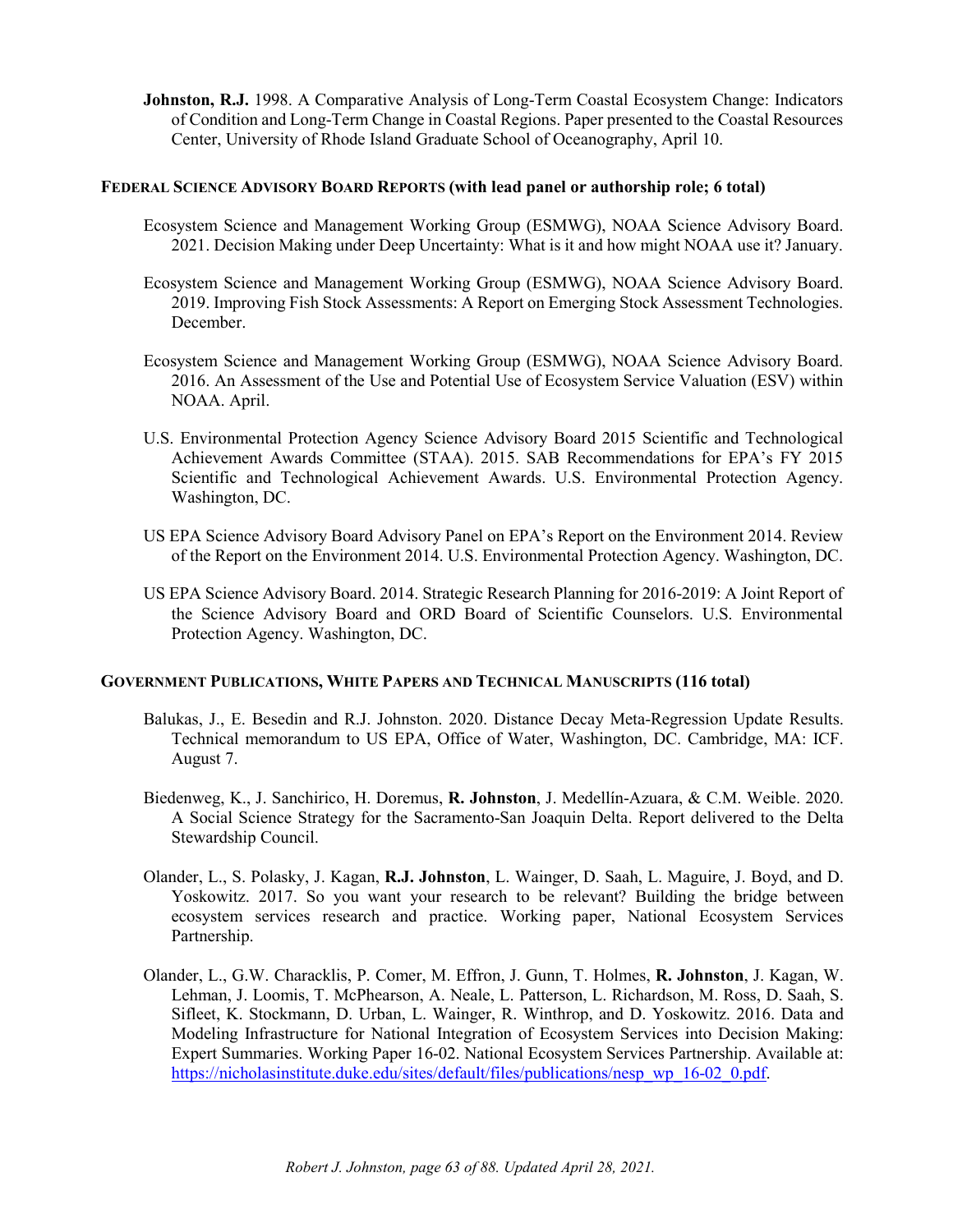- D. Urban, **R.J. Johnston**, G. Van Houtven and J. Kagan. 2016. Proposal for Increasing Consistency When Incorporating Ecosystem Services into Decision Making. Policy Brief 16-01. National Ecosystem Services Partnership. Available at: [https://nicholasinstitute.duke.edu/sites/default/files/publications/nesp\\_pb\\_16-01.pdf.](https://nicholasinstitute.duke.edu/sites/default/files/publications/nesp_pb_16-01.pdf)
- Balukas, J., E. Besedin and **R.J. Johnston**. 2015. Analysis of Geospatial Effects on Willingness to Pay for Changes in Fish Mortality at Colling Water Intakes. Technical Memorandum to US EPA, Office of Water, Washington, DC. Cambridge, MA: Abt Associates. October 27.
- Boyd, J., P. Ringold, A. Krupnick, **R.J. Johnston**, M.A. Weber and K. Hall. 2015. Ecosystem Services Indicators: Improving the Linkage between Biophysical and Economic Analyses. RFF Discussion Paper RFF DP 15-40. Washington, DC: Resources for the Future.
- Olander, L. **R.J. Johnston**, H. Tallis, J. Kagan, L. Maguire, S. Polasky, D. Urban, J. Boyd, L. Wainger and M. Palmer. 2015. Best Practices for Integrating Ecosystem Services into Federal Decision Making. Durham, NC: National Ecosystem Services Partnership, Duke University. doi:10.13016/M2CH07. Available at: [https://nicholasinstitute.duke.edu/ecosystem/publications/best-practices-integrating-ecosystem](https://nicholasinstitute.duke.edu/ecosystem/publications/best-practices-integrating-ecosystem-services-federal-decision-making#.Va-aXNLbKHv)[services-federal-decision-making#.Va-aXNLbKHv](https://nicholasinstitute.duke.edu/ecosystem/publications/best-practices-integrating-ecosystem-services-federal-decision-making#.Va-aXNLbKHv)
- **Johnston, R.J.**, A.W. Whelchel, C. Makriyannis and L. Yao. 2015. *Adapting to Coastal Storms and Flooding: Report on a 2014 Survey of Old Saybrook Residents.* George Perkins Marsh Institute, Clark University and The Nature Conservancy, Connecticut Chapter. Worcester, MA.
- **Johnston, R.J.**, A.W. Whelchel, C. Makriyannis and L. Yao. 2015. *Adapting to Coastal Storms and Flooding: Report on a 2014 Survey of Waterford Residents.* George Perkins Marsh Institute, Clark University and The Nature Conservancy, Connecticut Chapter. Worcester, MA.
- Belova, A., R. Stapler, E.Y. Besedin and **R.J. Johnston**. 2014. Memorandum describing Bayesian meta-analysis of the existing studies of household willingness-to-pay (WTP) for water quality improvements (WA 1-09, Contract EP-C-13-039). Technical Memorandum to US EPA, Office of Water, Washington, DC. Cambridge, MA: Abt Associates. December.
- Speers, A., A. Belova, R. Stapler, E.Y. Besedin and **R.J. Johnston**. 2014. Summary of revised metaregression horizontal and vertical robustness tests using Leamer's and Sala-i-Martin's extreme bounds analyses (WA 1-09, Contract EP-C-13-039). Technical Memorandum to US EPA, Office of Water, Washington, DC. Cambridge, MA: Abt Associates. November.
- Stapler, R., E.Y. Besedin and **R.J. Johnston**. 2014. Memorandum describing steps for using the revised water quality benefits meta-analysis for benefit transfer (WA 1-09, Contract EP-C-13-039). Technical Memorandum to US EPA, Office of Water, Washington, DC. Cambridge, MA: Abt Associates. October.
- Besedin, E.Y., R. Stapler and **R.J. Johnston**. 2014. Memorandum addressing new variables and draft model results for studies in the existing meta-data (WA 0-09, Contract EP-C-13-039). Technical Memorandum to US EPA, Office of Water, Washington, DC. Cambridge, MA: Abt Associates. March.
- **Johnston, R.J.** 2014. Updated Technical Analysis: Economic Analysis of the Delaware Bay Shoreline. Technical memorandum to Johnston, Mirmiran and Thompson, Inc., and the Delaware Department of Natural Resources and Environmental Control (DNREC). George Perkins Marsh Institute, Clark University, Worcester, MA.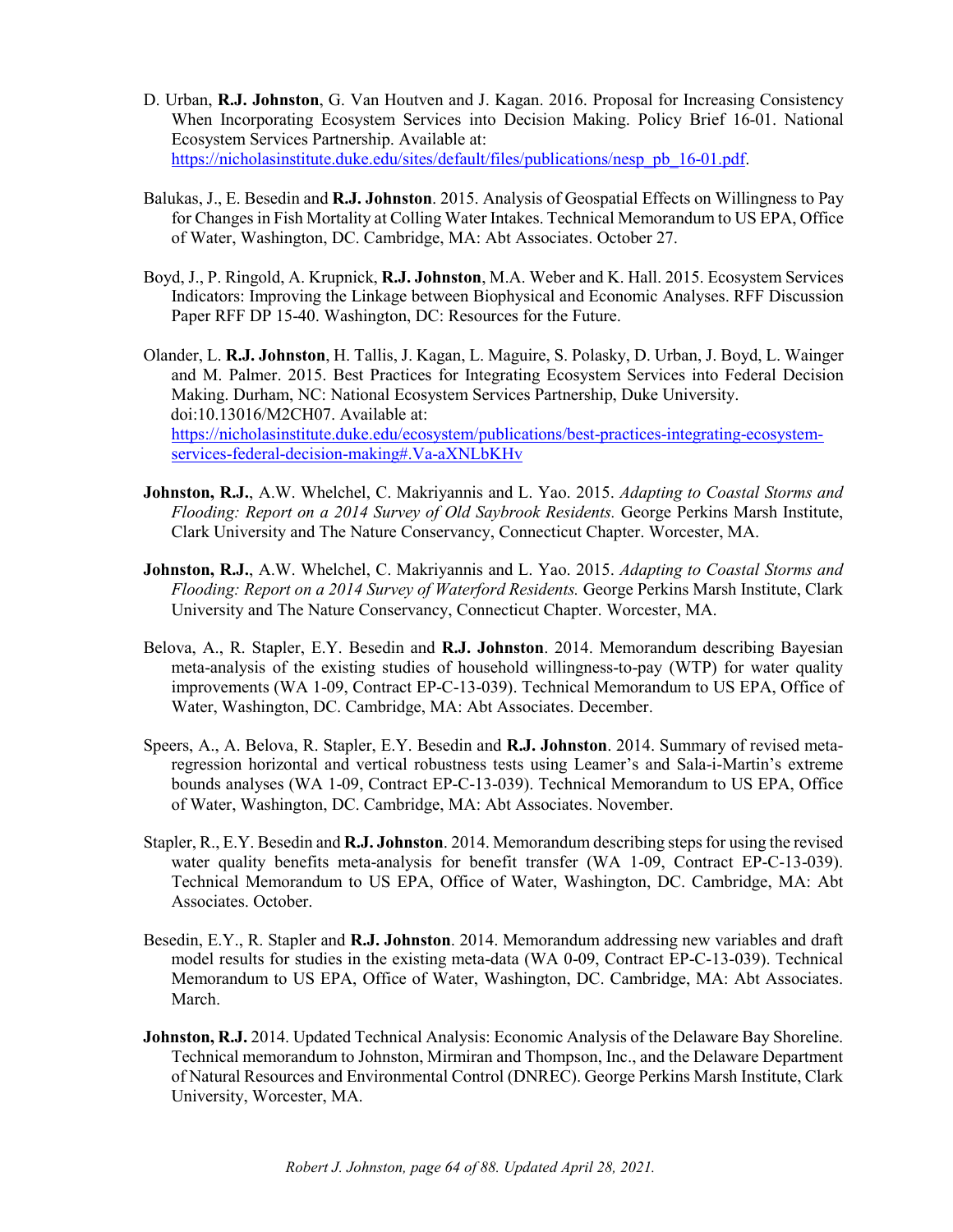- **Johnston, R.J.** and M. Ramachandran. 2012. Economic Analysis of the Delaware Bay Shoreline: Recreational Benefit Changes under Beach Nourishment and Retreat Scenarios. Report to the Delaware Department of Natural Resources and Environmental Control (DNREC). George Perkins Marsh Institute, Clark University, Worcester, MA.
- **Johnston, R.J.** and M. Ramachandran. 2012. A Conceptual Framework and Approach for Estimating Ecosystem Service Values within MIMES. Technical report for SeaPlan, Boston, MA.
- **Johnston, R.J.** 2012. External Validity Test for Northeast 316(b) Data. Technical Memorandum to Abt Associates, Cambridge, MA. January 18.
- **Johnston, R.J.** 2012. Comment on Adding-up and External Scope Tests for 316(b) Valuation. Technical Memorandum to Abt Associates, Cambridge, MA. January 16.
- **Johnston, R.J.** 2012. Weighting to Reduce Potential Non-Response Bias Introduction and Summary. Technical Memorandum to Abt Associates, Cambridge, MA. January 10.
- **Johnston, R.J.** 2011. Model Results and Implicit Prices for Stated Preference Survey of 316(b) Policy Options: Northeast Pilot Survey. Technical Memorandum to Abt Associates, Cambridge, MA. November 8.
- Besedin, E.Y and **R.J. Johnston.** 2011. Responses to Comments on the 316(b) Survey and Focus Group ICR. Docket ID No. EPA-HQ-OW-2010-0595 EPA ICR No. 2402.01 OMB Control No. 2040- NEW 76 Fed. Reg. 3883 (January 21, 2011). Technical Memorandum to US EPA, Office of Water, Washington, DC. Cambridge, MA: Abt Associates. March.
- Besedin, E.Y and **R.J. Johnston.** 2010. Responses to OMB Comments on the 316(b) Survey and Focus Group ICR. WA2-15\_T4\_316b Technical Memorandum to US EPA, Office of Water, Washington, DC. Cambridge, MA: Abt Associates. May 13.
- **Johnston, R.J.**, E.T. Schultz, K. Segerson, E.Y. Besedin and M. Ramachandran. 2010. Indices of Biotic Integrity in Stated Preference Valuation of Aquatic Ecosystem Services. GPMI Working Paper No. 2010-12, September. George Perkins Marsh Institute, Clark University.
- Londoño, L. and **R.J. Johnston**. 2010. Evaluating Possibilities for Benefit Transfer with Heterogeneous Resources and Research Methods: Bayesian and Classical Meta-Analysis of International Coral Reef Values. GPMI Working Paper No. 2010-13, September. George Perkins Marsh Institute, Clark University.
- Ramachandran, M. and **R.J. Johnston.** 2010. Economic Impact of Recreational Boating: Guidelines on Survey Design Based on Review of the Literature. Report to the Massachusetts Ocean Partnership, Boston, MA.
- Ramachandran, M. and **R.J. Johnston.** 2010. Final Report, Economics of Ecosystem-Based Management Workshop, February 8-9. Report to the Massachusetts Ocean Partnership, Boston, MA.
- Ramachandran, M. and **R.J. Johnston.** 2010. Analysis of Participant Evaluations: Economics of Ecosystem-Based Management Workshop, February 8-9, 2010. Report to the Massachusetts Ocean Partnership, Boston, MA.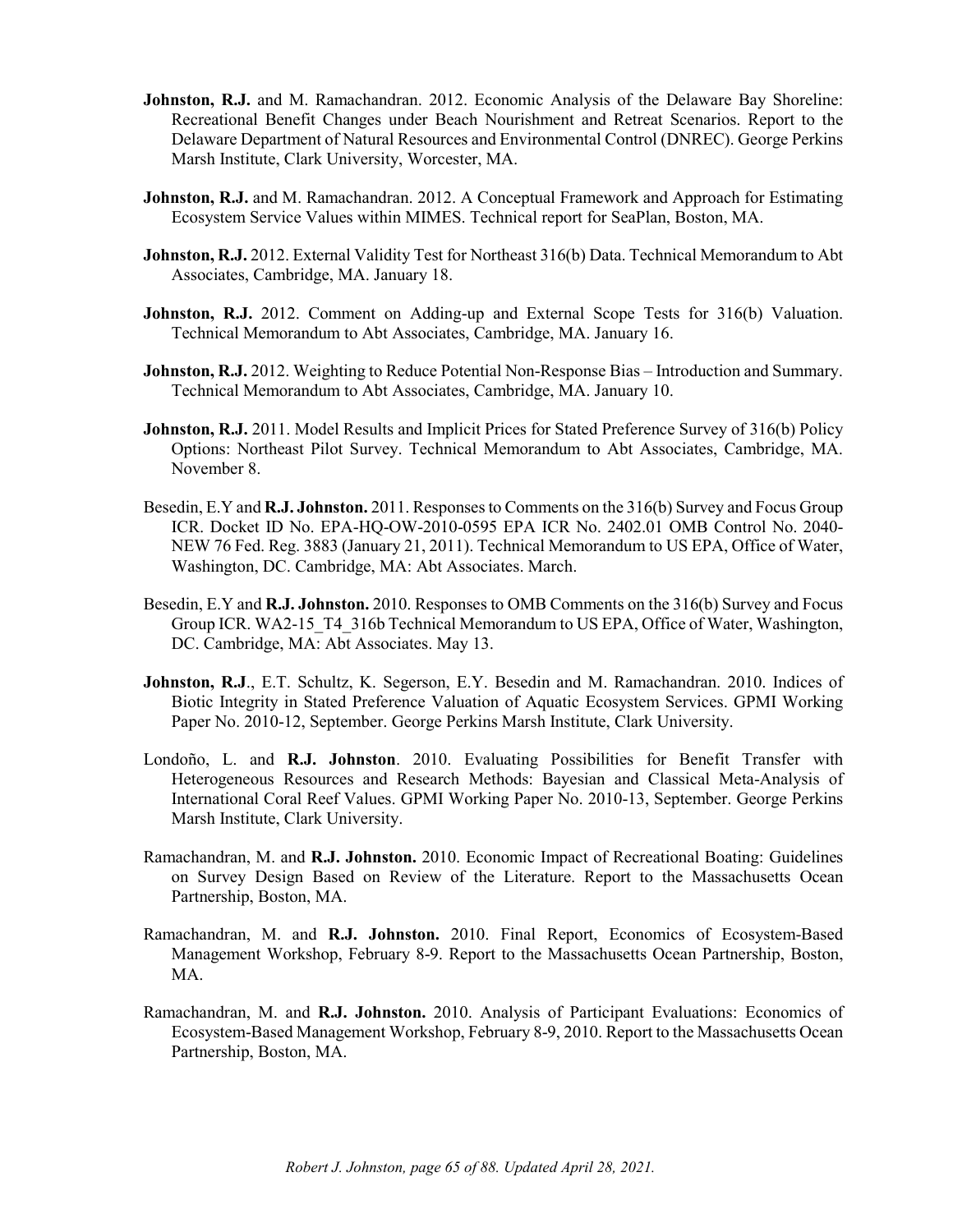- **Johnston, R.J.** 2010. Economic Benefits Associated with Reductions of Entrainment and Impingement Losses in Cooling Water Intake Structures and Implications for Oyster Creek Generating Station. Memorandum in support of Comments on Draft New Jersey Discharge Elimination System Permit No. NJ0005550 – Oyster Creek Nuclear Generating Station, Lacey Township, Ocean County. American Littoral Society, Beyond Nuclear, Clean Ocean Action, GRAMMES, New Jersey Environmental Federation, Environment New Jersey, Save Barnegat Bay, and Sierra Club-New Jersey. March 15.
- Besedin, E., R. Stapler and **R.J. Johnston**. 2009. Benefits Transfer Using the EPA/STAR Bioindicator Based Stated Preference Valuation Study. WA2-15-T5 Technical Memorandum to US EPA, Office of Water, Washington, DC. Cambridge, MA: Abt Associates. October 13.
- **Johnston, R.J.** 2009. Calculating WTP per Fish from EPA/STAR Choice Experiments. Technical Memorandum. Cambridge, MA: Abt Associates. August 17.
- **Johnston, R.J.**, E.T. Schultz, K. Segerson and E.Y. Besedin. 2009. Improving the Ecological Validity of Non-Market Valuation: Development and Application of Bioindicator-Based Stated Preference Valuation for Aquatic Restoration. GPMI Working Paper No. 2009-06, July. George Perkins Marsh Institute, Clark University.
- **Johnston, R.J.** and E. Besedin. 2009. Benefit Transfer and Stated Preference Survey Options 316(b) Benefit Estimation Including Thermal Discharge Effects. WA1-09\_T6 Technical Memorandum to US EPA, Office of Water, Washington, DC. Cambridge, MA: Abt Associates. May 30.
- Thomassin, P.J., **R.J. Johnston**, I. Turpin and M. Lebbos. 2009. EVRI Review: Literature Review, Surveys and Website Analysis. Final report submitted to the Environmental Valuation Resource Inventory and Environment Canada, Ottowa, ON, Canada. 193 pp.
- **Johnston, R.J.**, E.T. Schultz, K. Segerson and E. Besedin. 2009. Improved Valuation of Ecological Benefits Associated With Aquatic Living Resources: Development and Testing of Indicator-Based Stated Preference Valuation and Transfer. Annual Report to the EPA/STAR Grant Program, Washington, DC.
- Tyrrell, T.J. and **R.J. Johnston.** 2007. The Megapolitan Tourism Research Center and Tourism Futures Initiative. Strategic Plan and Report to Arizona State University. The Megapolitan Tourism Research Center, Arizona State University, Phoenix, AZ.
- **Johnston, R.J.** 2008. Methods, Trends and Controversies in Contemporary Benefit Transfer: Review of the Literature and Implications for EVRI. Technical report submitted to the Environmental Valuation Resource Inventory and Environment Canada, Ottowa, ON, Canada. 79 pp.
- Besedin, E.Y. and **R.J. Johnston**. 2008. Environmental and Benefits Analysis of the Construction and Development Industry Effluent Limitations Guideline. Technical Report to US EPA, Office of Water, Washington, DC. Cambridge, MA: Abt Associates.
- **Johnston, R.J.**, E.T. Schultz, K. Segerson and E. Besedin. 2008. Improved Valuation of Ecological Benefits Associated With Aquatic Living Resources: Development and Testing of Indicator-Based Stated Preference Valuation and Transfer. Annual Report to the EPA/STAR Grant Program, Washington, DC.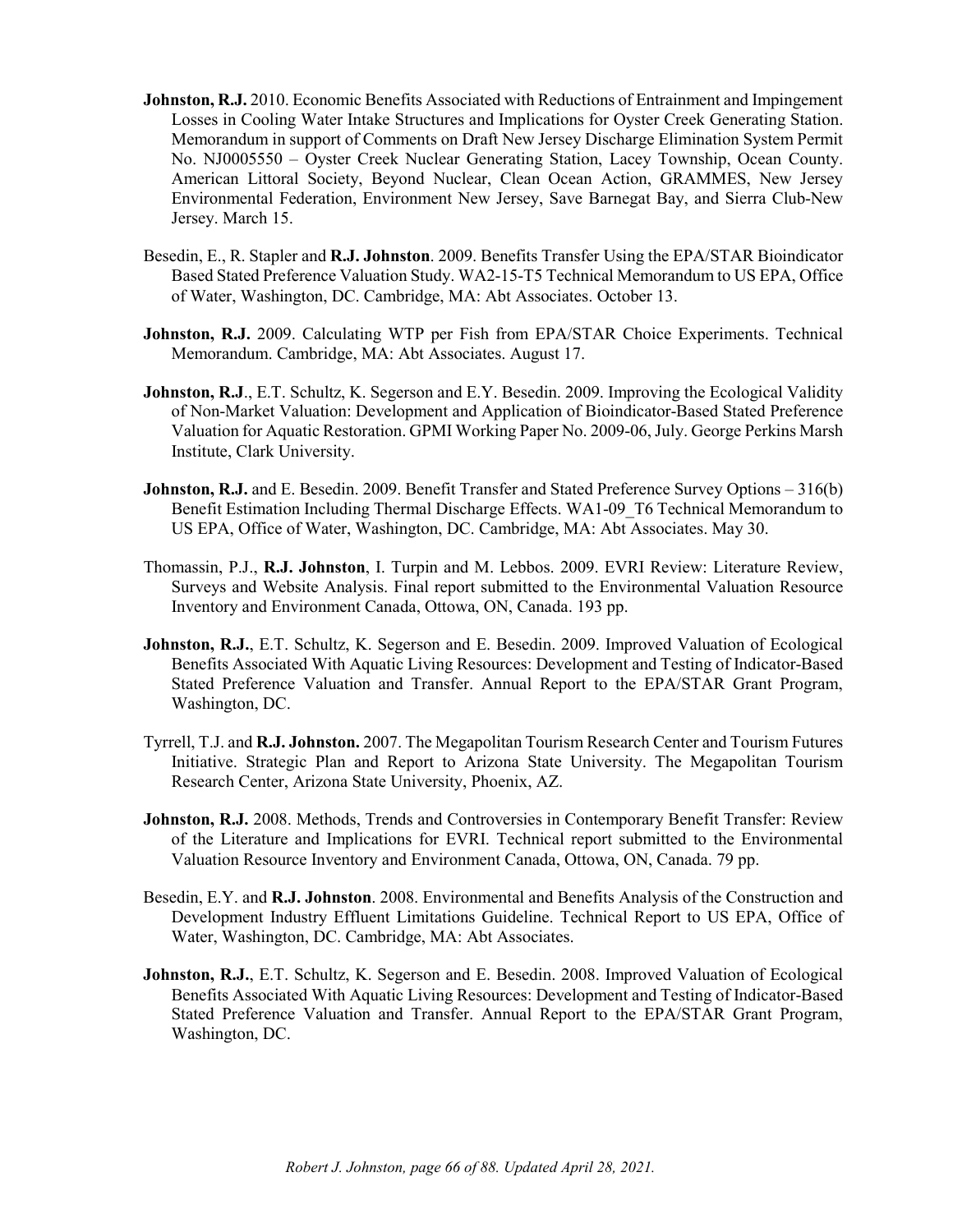**Johnston, R.J.**, D. Holland, V. Maharaj and T.W. Campson. 2008. Evaluation of Fish Tags as an Attenuated Rights-Based Management Approach for Gulf of Mexico Recreational Fisheries. Connecticut Sea Grant College Program, Groton CT. CTSG-08-07. 76 pp.

Report also included in the briefing book for the Mid-Atlantic Fisheries Management Council Catch Shares Workshop. Williamsburg, VA. March 16-18, 2010.

- **Johnston, R.J.** 2008. Connecticut Progress Report, W-2133 Multi-State and Regional Project, Benefits and Costs of Natural Resources Policies Affecting Public and Private Lands. Technical Report to USDA/CSREES/NRI, Washington, DC.
- Thomassin, P.J. and **R.J. Johnston**. 2007. Benefit Transfer of Water Quality Improvements from Agricultural Landscapes: A Meta Analysis. Final report submitted to Agriculture and Agri-Food Canada, Ottawa, ON.
- Holland, D.S., J. Sanchirico, **R.J. Johnston** and D. Joglekar. 2007. An Introduction to the Use of Economic Analysis in Ecosystem Based Management for Coastal Waters: An Application to Massachusetts. Final Report to the Massachusetts Ocean Partnership Fund and the Moore Foundation. Gulf of Maine Research Institute, Portland, ME.
- **Johnston, R.J.**, J. Kukielka and J.M. Duke. 2007. Public Preferences and Willingness to Pay for Farmland Preservation in Connecticut Rural Communities: Case Studies of Brooklyn, Pomfret, Thompson and Woodstock. Final Report to the Eastern Connecticut Resource Conservation and Development Area, Tolland, CT.
- Duke, J.M., **R.J. Johnston** and T.W. Campson. 2007. Preserving Farms and Forests in Sussex County, Delaware: Public Value. Technical Report to the Coastal Community Enhancement Initiative, Delaware Sea Grant, University of Delaware. Newark, DE.
- **Johnston, R.J.**, E.T. Schultz, K. Segerson and E. Besedin. 2007. Improved Valuation of Ecological Benefits Associated With Aquatic Living Resources: Development and Testing of Indicator-Based Stated Preference Valuation and Transfer. Annual Report to the EPA/STAR Grant Program, Washington, DC.
- **Johnston, R.J.**, E.T. Schultz, K. Segerson and E. Besedin. 2007. Improved Valuation of Ecological Benefits Associated With Aquatic Living Resources: Development and Testing of Indicator-Based Stated Preference Valuation and Transfer. Annual Report Web Summary (short form) provided to the EPA/STAR Grant Program, Washington, DC.
- **Johnston, R.J.**, D. Holland, V. Maharaj and T.W. Campson. 2007. Evaluation of Fish Tags as an Attenuated Rights-Based Management Approach for Gulf of Mexico Recreational Fisheries Technical Report to *Environmental Defense*, New York, NY and the *Property and Environment Research Center* (PERC), Bozeman, MT. 84 pp.
- **Johnston, R.J.,** J.M. Duke and T.W. Campson. 2007. The Value of Farm and Forest Preservation in Connecticut. Technical Report, Department of Agricultural and Resource Economics, University of Connecticut, Storrs, CT.
- **Johnston, R.J.**, J.M. Duke and T.W. Campson. 2007. The Value of Farm and Forest Preservation to Residents of Mansfield, Connecticut. Technical Report, Department of Agricultural and Resource Economics, University of Connecticut, Storrs, CT.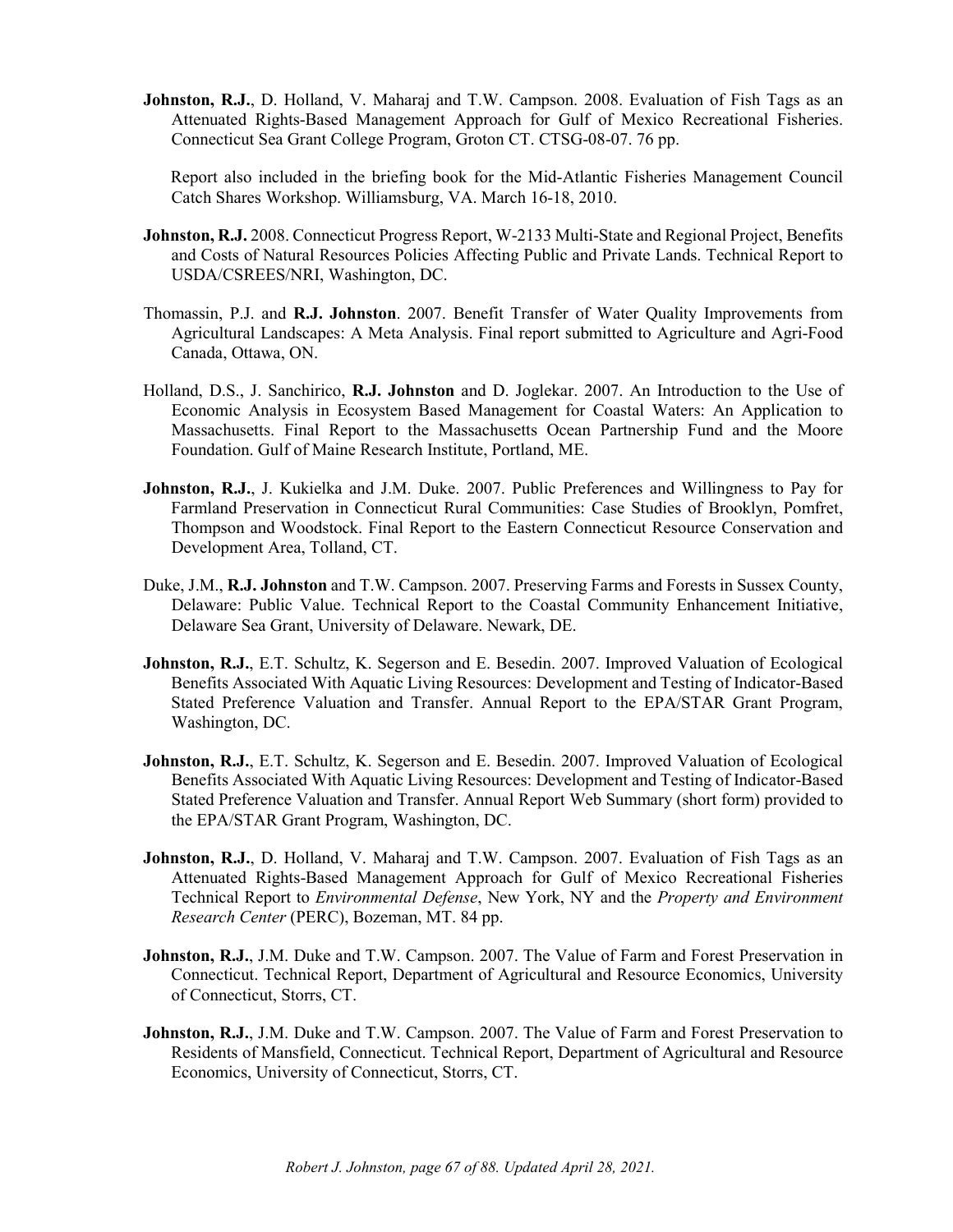- **Johnston, R.J.,** J.M. Duke and T.W. Campson. 2007. The Value of Farm and Forest Preservation to Residents of Preston, Connecticut. Technical Report, Department of Agricultural and Resource Economics, University of Connecticut, Storrs, CT.
- **Johnston, R.J.** 2007. Connecticut Progress Report, W-1133 Multi-State and Regional Project, Benefits and Costs of Natural Resources Policies Affecting Public and Private Lands. Technical Report to USDA/CSREES/NRI, Washington, DC.
- Duke, J.M and **R.J. Johnston**. 2006. Land Conservation Techniques and Service Implementation: Assessing Context-Sensitive Priorities for the Policy Process. Final Project Report to USDA/CSREES/NRI, Washington, DC.
- **Johnston, R.J.** 2006. Connecticut Progress Report, W-1133 Multi-State and Regional Project, Benefits and Costs of Natural Resources Policies Affecting Public and Private Lands. Technical Report to USDA/CSREES/NRI, Washington, DC.
- Johnston, R.J. 2006. Survey Implementation and Design Details for 316(b) Survey Pilot Study. Technical memorandum submitted to Abt Associates, Cambridge, MA and US EPA, Office of Water, Washington, DC.
- **Johnston, R.J.** 2006. Validating 316(b) Survey Responses Using Real Money Payments. Technical memorandum submitted to Abt Associates, Cambridge, MA and US EPA, Office of Water, Washington, DC.
- **Johnston, R.J.** 2006. Validating 316(b) Validating and Contrasting Regional 316(b) Survey Results with a Geographically-Targeted, Local-Scale Choice Experiment. Technical memorandum submitted to Abt Associates, Cambridge, MA and US EPA, Office of Water, Washington, DC.
- **Johnston, R.J.** and E.Y. Besedin. 2006. List of Hypothesis Tests and Quantitative Assessments for EPA 316(b) Analysis, February 13. Technical Memorandum to the Office of Water, US EPA, Washington, DC. Cambridge, MA: Abt Associates, Inc.
- **Johnston, R.J.** and E.Y. Besedin. 2006. Sample Design and Nonresponse Bias Assessment for a Willingness to Pay Survey for Cooling Water Intake Structures, February 13. Technical Memorandum to the Office of Water, US EPA, Washington, DC. Cambridge, MA: Abt Associates, Inc.
- Besedin, E.Y. and **R.J. Johnston**. 2006. Responses to OMB Comments on the 316(b) Survey, February 15. Technical Memorandum to the Office of Water, US EPA, Washington, DC. Cambridge, MA: Abt Associates, Inc.
- **Johnston, R.J.** and E.Y. Besedin. 2006. Responses to Peer Review for WTP Survey Instrument for 316(b) Phase III Cooling Water Intake Structure by Alan Krupnick. Technical Memorandum to the Office of Water, US EPA, Washington, DC. Cambridge, MA: Abt Associates, Inc.
- Besedin, E.Y. and **R.J. Johnston**. 2006. Responses to Peer Review for WTP Survey Instrument for 316(b) Phase III Cooling Water Intake Structure by Richard Bishop. Technical Memorandum to the Office of Water, US EPA, Washington, DC. Cambridge, MA: Abt Associates, Inc.
- Besedin, E.Y. and **R.J. Johnston**. 2006. Responses to Peer Review for WTP Survey Instrument for 316(b) Phase III Cooling Water Intake Structure by James Kahn. Technical Memorandum to the Office of Water, US EPA, Washington, DC. Cambridge, MA: Abt Associates, Inc.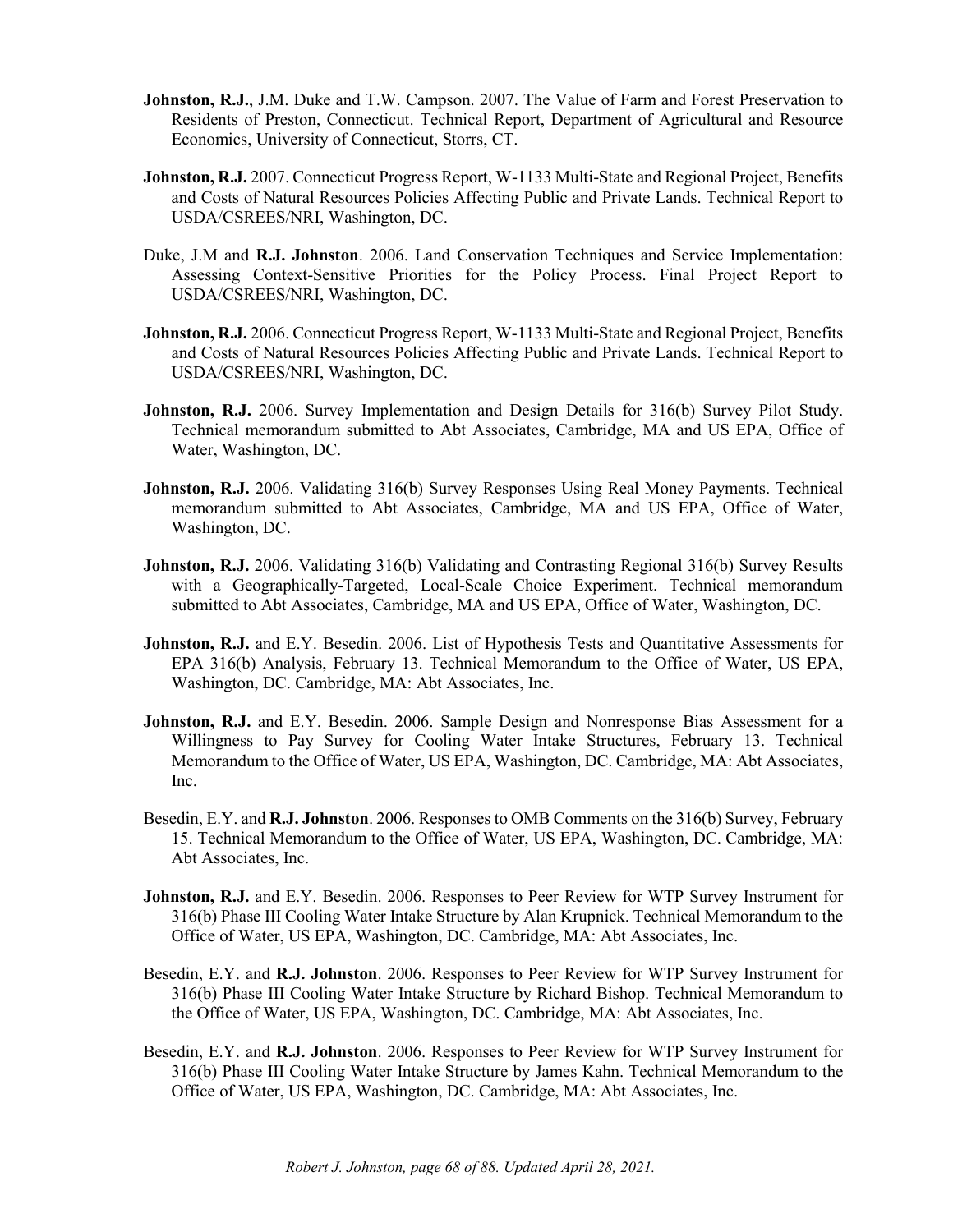- **Johnston, R.J.** and E.Y. Besedin. 2006. Responses to Peer Review for WTP Survey Instrument for 316(b) Phase III Cooling Water Intake Structure by Kevin Boyle. Technical Memorandum to the Office of Water, US EPA, Washington, DC. Cambridge, MA: Abt Associates, Inc.
- Besedin, E.Y. and **R.J. Johnston**. 2006. Response to Comments Received on December 22, 2005 in Response to EPA ICR Number 2155.52. Technical Memorandum to the Office of Water, US EPA, Washington, DC. Cambridge, MA: Abt Associates, Inc.
- **Johnston, R.J.** 2005. Connecticut Progress Report, W-1133 Multi-State and Regional Project, Benefits and Costs of Natural Resources Policies Affecting Public and Private Lands. Technical Report to USDA/CSREES/NRI, Washington, DC.
- Johnston, R.J. 2005. Note on Scope Sensitivity and Large Numbers in Stated Preference Valuation. Technical memo for the Section 316(b), Phase III Record. Cambridge, MA: Abt Associates, Inc.
- Besedin, E., **R.J. Johnston**, M. Ranson and J. Ahlen. 2005. Findings from 2005 Focus Groups Conducted Under EPA ICR #2155.02. Technical memorandum to the US EPA Office of Water.
- **Johnston, R.J.** and D. Anderson. 2005. Details of Statistical Design for 316(b) Stated Preference Survey. Technical memo for the Section 316(b), Phase III Record. Cambridge, MA: Abt Associates, Inc.
- Besedin, E., **R.J. Johnston** (as contractors for US EPA) and E.C. Helm. 2005. Agency Information Collection Activities: Proposed Collection; Comment Request; Willingness To Pay Survey for Section 316(b) Phase III Cooling Water Intake Structures: Instrument, Pre-Test, and Implementation, EPA ICR Number 2155.52 *Federal Register*, November 28.
- Besedin, E.Y, **R.J. Johnston** and M.H. Ranson. 2005. Responses to National Center for Environmental Economics (NCEE) Comments Received 9/23/05 (Willingness To Pay Survey for Section 316(b) Phase III Cooling Water Intake Structures). Technical Memorandum to the Office of Water, US EPA, Washington, DC. Cambridge, MA: Abt Associates, Inc.
- Besedin, E.Y, **R.J. Johnston** and M.H. Ranson. 2005. Responses to National Center for Environmental Economics (NCEE) Comments Received 9/12/05 (Willingness To Pay Survey for Section 316(b) Phase III Cooling Water Intake Structures). Technical Memorandum to the Office of Water, US EPA, Washington, DC. Cambridge, MA: Abt Associates, Inc.
- Besedin, E.Y, **R.J. Johnston** and M.H. Ranson. 2005. Responses to National Center for Environmental Economics (NCEE) Comments Received 8/30/05 (Willingness To Pay Survey for Section 316(b) Phase III Cooling Water Intake Structures). Technical Memorandum to the Office of Water, US EPA, Washington, DC. Cambridge, MA: Abt Associates, Inc.
- Besedin, E., **R.J. Johnston** (as contractors for US EPA) and E.C. Helm. 2005. Agency Information Collection Activities: Proposed Collection; Comment Request; Willingness To Pay Survey for Section 316(b) Phase III Cooling Water Intake Structures: Instrument, Pre-Test, and Implementation, EPA ICR Number 2155.02 *Federal Register* 70(110), June 9.
- Besedin, E. and **R.J. Johnston** (as contractors for US EPA). 2005. EPA Response to Second-Round Public Comments for the ICR Notice Published on November 23, 2004 (69 FR 68140).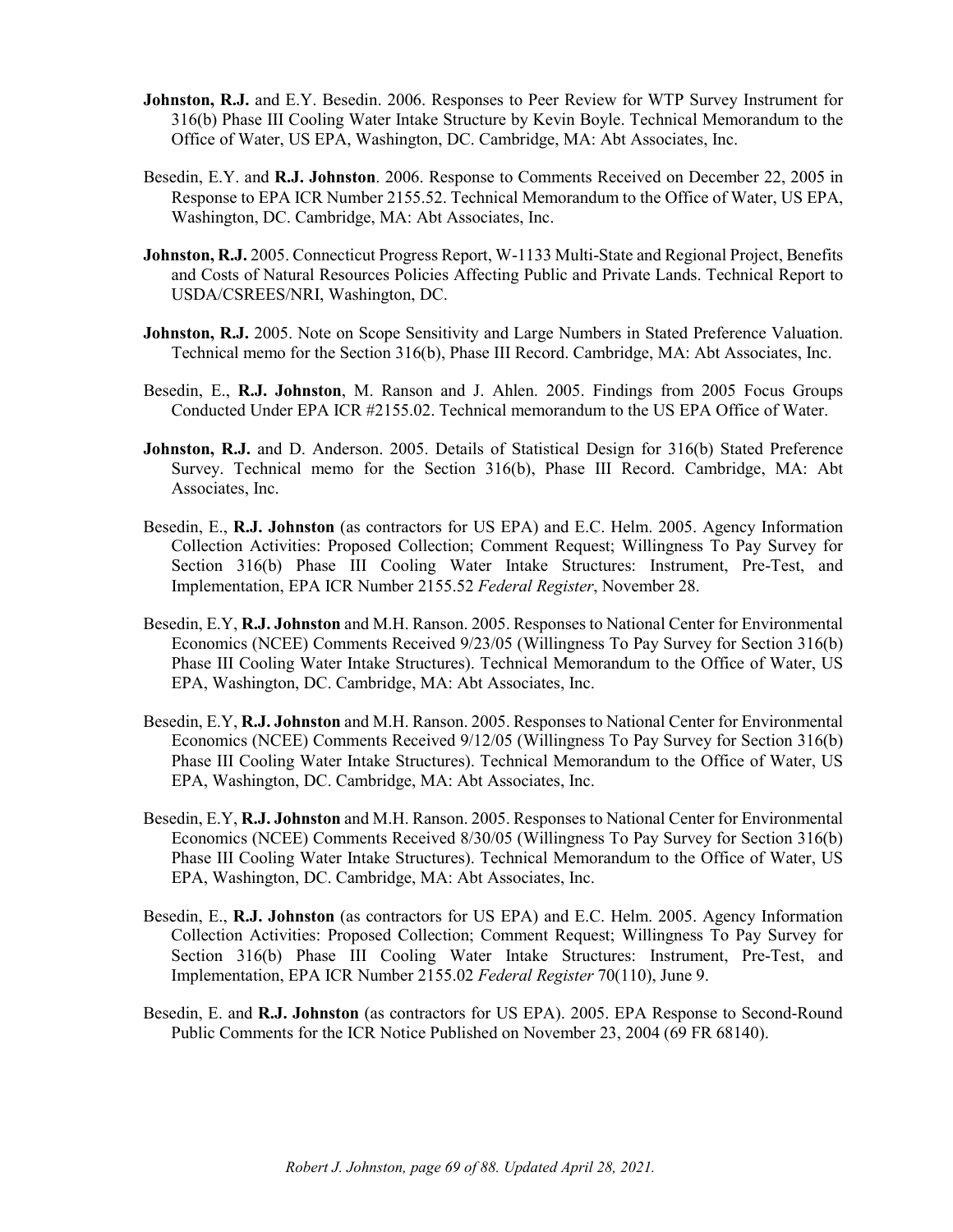- Besedin, E. and **R.J. Johnston** (as contractors for US EPA). 2005. Supporting Statement for Information Collection Request for Phase III §316(b) Requirements for Cooling Water Intake Structures under the National Pollutant Discharge Elimination System Permit Program. US EPA Office of Water, Washington DC.
- Besedin, E. and **R.J. Johnston** (as contractors for US EPA). 2005. EPA Response to First-Round Public Comments for the ICR Notice Published on November 23, 2004 (69 FR 68140).
- Roheim, C., J. Greer, **R.J. Johnston** and H. Donath. 2004. Consumer Preferences for Ecolabeled Seafood: Results of a Connecticut Survey. Final report prepared for the Food Marketing Policy Center, University of Connecticut, Storrs, CT.
- Sutinen, J.G. and **R.J. Johnston**. 2004. Angling Management Organizations: Local Management to Benefit Sportsmen in the Gulf of Mexico Red Snapper Fishery. Fact Sheet/Pamphlet. Environmental Defense, Austin, TX.
- Besedin, E., **R.J. Johnston** and R. Wardwell (as contractors for US EPA). 2004. Cooling Water Intake Structures - Section 316(b) Final Section 316(b) Phase II Existing Facilities Regional Studies, Part A: Methodology, Chapter 5, Non-use Benefits. Draft Report. US EPA Office of Water, Washington, DC.
- Besedin, E., **R.J. Johnston** and R. Wardwell (as contractors for US EPA). 2004. Cooling Water Intake Structures - Section 316(b) Final Section 316(b) Phase II Existing Facilities Regional Studies, Part A: Methodology, Chapter 15, Non-use Meta-Analysis Methodology. Draft Report. US EPA Office of Water, Washington, DC.
- Besedin, E. and **R.J. Johnston** (as contractors for US EPA). 2004. Information Collection Request, EPA ICR No. 2155.01. Willingness to Pay Survey: Phase III Cooling Water Intake Structures. US EPA Office of Water, Washington, DC. 69 *Federal Register* 68140, November 23.
- Helm, E., E. Besedin, J. Ahlen and **R.J. Johnston**. 2004. Non-use Benefits Methodology: An Exploratory Approach. Memorandum to the 316(b) Record. US EPA Office of Water, Washington, DC.
- Besedin, E, E. Helm and **R.J. Johnston**. 2004. Incorporating Revealed Preference Techniques into I&E Valuation. Memorandum to the 316(b) Record. US EPA.
- Besedin, E., M. Mazzotta and **R.J. Johnston** (as contractors for US EPA). 2003. National Pollution Discharge Elimination System—Proposed Regulations to Establish Requirements for Cooling Water Intake Structures at Phase II Existing Facilities; Notice of Data Availability; Proposed Rule; Section E. Nonuse Benefits. *Federal Register* (Vol. 68, No. 53, Wednesday, March 19, 2003) pp. 13567-13575.
- Tyrrell, T.J., S. Bush and **R.J. Johnston**. 2003. *The Impacts of New London County Tourism On Its Municipalities*. Prepared for: The Long Range Planning Committee Mystic and More. Wakefield, RI: Impact Research Associates.
- Besedin, E., R. Wardwell, M. Fisher and **R.J. Johnston**. 2003. *Meta-Analysis of Non-Use Benefits.* Memorandum to US EPA Region I. Cambridge MA: Abt Associates.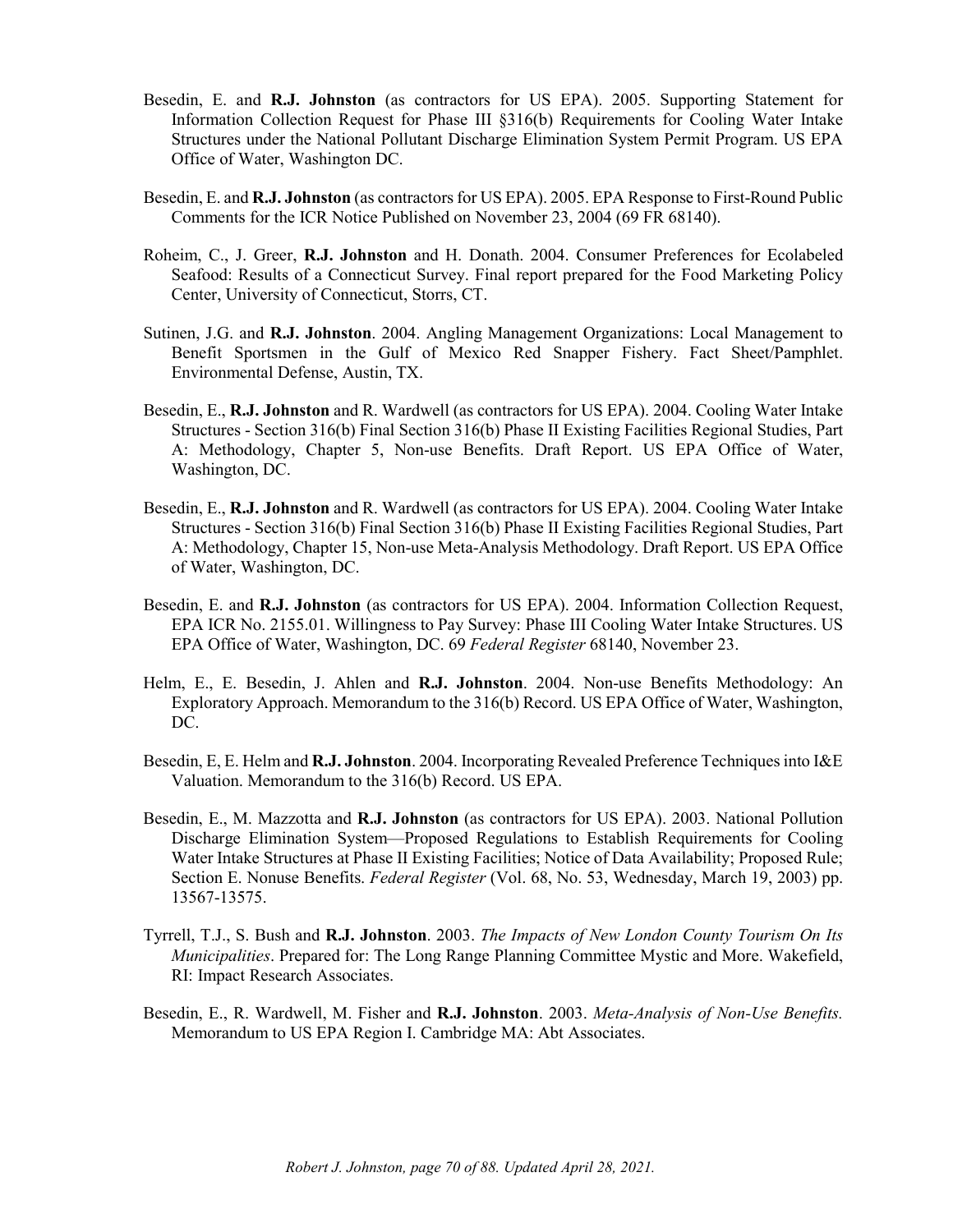- Besedin, E., **R.J. Johnston**, M. Mazzotta and R. Wardwell. 2003. *Non-use Benefits Meta-Analysis Methodology and Results.* Memorandum to US EPA in Support of 316b Rule. Cambridge MA: Abt Associates.
- Tudor, L.G., E. Besedin, **R.J. Johnston** and R. Wardwell. 2003. *Comparison of Nonuse and Use Values from Surface Water Valuation Studies*. Memorandum to the section 316(b) Record. Washington, DC, March 12.
- Tudor, L., E. Besedin, M. Mazzotta and **R.J. Johnston**. 2003. *Estimating Non-Use Values for Fish, Based on Habitat Values for Coastal Wetlands and Eelgrass (SAV).* Memorandum to US EPA in Support of 316b Rule. Cambridge MA: Abt Associates.
- **Johnston, R.J.** and J.G. Sutinen. 2003. *Angling Management Organizations: An Option for Fully Integrating the Recreational Sector into the Management Program for the Gulf of Mexico Red Snapper Fishery*, research paper prepared for Environmental Defense, Austin, TX.
- **Johnston, R.J.** 2002. *Conserving Farm and Forest in a Changing Rural Landscape: Current and Potential Contributions of Economics.* Regional Rural Development Paper No. 11. The Pennsylvania State University: Northeast Regional Center for Rural Development.
- **Johnston, R.J.**, J.G. Sutinen and H. Upton. 2003. *A Note on Economics and Fish Habitat Conservation: The Appropriate Use of Economic Tools for Policy Analysis.* Department of Environmental and Natural Resource Economics, University of Rhode Island.
- **Johnston, R.J.**, J.G. Sutinen and R. Shaw. 2002. *A Review of Rights-Based Recreational Fisheries.* Prepared for the Environmental Defense, Austin, TX.
- **Johnston, R.J.** 2001. *The Proposed North Scituate Water District: Analysis of Public Preferences and Economic Value.* Prepared for the Town of Scituate Water Study Committee, Scituate, Rhode Island.
- Asche, F., H. Donath, **R.J. Johnston** and C.R. Wessells. 2001. Miljǿmerking Av Fisk (Ecolabeling of Fish) *Centre for Fisheries Economics Report No. 69*, Foundation for Research in Economic and Business Administration, Bergen, Norway. (Printed in Norwegian).
- Sutinen, J.G. and **R.J. Johnston**. 2001. *A Note on Economic Benefits and Economic Impacts: The Use and Abuse of Economic Analysis for Fisheries Management.* Department of Environmental and Natural Resource Economics, University of Rhode Island.
- **Johnston, R.J.** and T. Tyrrell. 2001. 2000 Visitor Survey: Final Report of the Pre-tour and Post-tour Surveys. Final Report to the *Preservation Society of Newport County*. 64 pp. + attachments.
- **Johnston, R.J.,** C.R. Wessells, H. Donath and F. Asche. 2000. Measuring Consumer Preferences for Ecolabeled Seafood: An International Comparison. *Centre for Fisheries Economics Report No. 66*, Foundation for Research in Economic and Business Administration, Bergen, Norway.
- **Johnston, R.J.** 2000. Farmland Preservation and Differential Taxation: Evaluating Optimal Policy Under Conditions of Uncertainty. Staff Paper, Department of Environmental and Natural Resource Economics, University of Rhode Island.
- Opaluch, J.J., T.A. Grigalunas, M. Mazzotta, **R.J. Johnston** and J. Diamantedes. 1999. *Recreational and Resource Economic Values for the Peconic Estuary*, prepared for the Peconic Estuary Program. Peace Dale, RI: Economic Analysis Inc. 124 pp.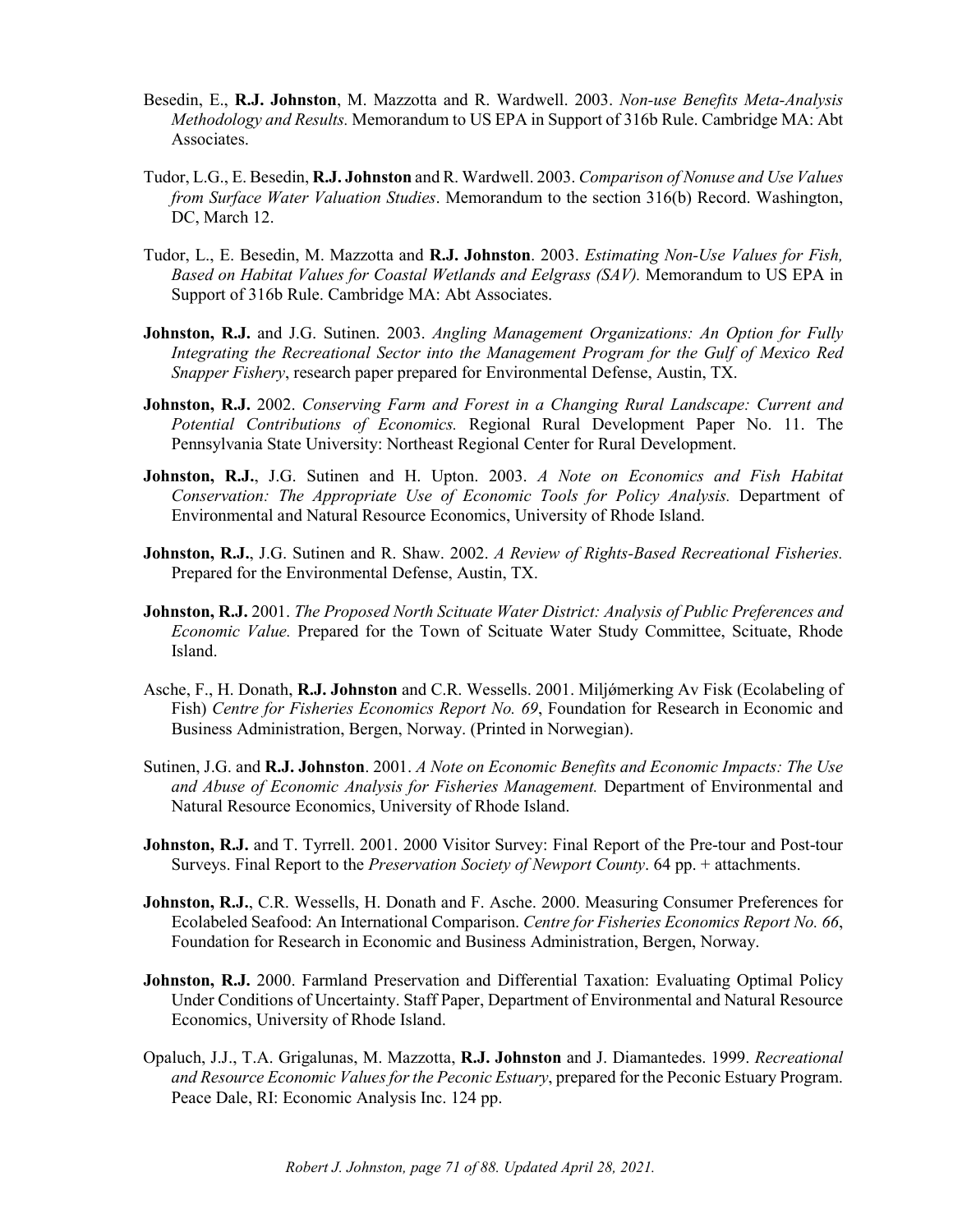- **Johnston, R.J.** and J.G. Sutinen. 1999. Comments/Critiques of Economic Components of the Halibut GHL Report research paper prepared for *The Halibut Coalition*, Juneau, AK.
- Wessells, C.R., H. Donath and **R.J. Johnston**. 1999. US Consumer Preferences for Ecolabeled Seafood: Results of a Consumer Survey, Rhode Island Sea Grant Program and the Rhode Island Agricultural Experiment Station (RIAES #3764).
- **Johnston, R.J.** and J.G. Sutinen. 1999. Appropriate and Inappropriate Economic Analysis for Allocation Decisions: The Case of Alaska Halibut research paper prepared for *The Halibut Coalition*, Juneau, AK.
- Johnston, R.J. and T.A. Grigalunas. 1999. Assessing Tradeoffs in Coastal Management: An Application of the Property Value Technique. in proceedings of *Marine Policy: Issues and Solutions* – *Building Bridges Between Policy Makers, Agencies, Industry and Researchers*. Korea-America Joint Marine Policy Research Center.
- **Johnston, R.J.** 1999. *The Fiscal Impact of Proposed Changes to Rhode Island's Farm, Forest, and Open Space Program: Analysis of the Connecticut and Massachusetts Assessment Methodologies*. Warwick, RI: The Rhode Island Rural Lands Coalition. 31 pp.
- **Johnston, R.J.** 1998. *Fiscal and Tax Implications of Residential Development in the Proposed Middletown Town Center Overlay District*. Prepared for the Town of Middletown. Department of Environmental and Natural Resource Economics, University of Rhode Island.
- **Johnston, R.J.** 1998. *Fiscal Impact of a Subdivision on the Kempenaar Valley: The Tax Benefits of Greenway Preservation vs. Residential Development.* Report prepared for The Office of the Town Administrator, Town of Middletown, RI.
- **Johnston, R.J.** and F. Asche. 1998. Contingent Choice Methodology and Practice: A Review of the Literature and Theory. *Foundation for Research in Economics and Business Administration Working Paper #51*/1998. Bergen, Norway. 43 pp.
- **Johnston, R.J.** 1998. *The Estimated Fiscal Impact of Proposed Amendments to Rhode Island's Farm, Forest, and Open Space Act: An Economic Forecast.* Warwick, RI: Rhode Island Rural Lands Coalition and the Department of Environmental and Natural Resource Economics, University of Rhode Island. 45 pp.
- **Johnston, R.J.** and S.B. Olsen. 1998. Towards a Typology of Coastal Management Contexts: A Comparative Analysis of Long-Term Coastal Ecosystem Change. *Coastal Management Report #2203*. Coastal Resources Center, University of Rhode Island.
- **Johnston, R.J.** 1998. *The Estimated Public Cost of a Subdivision of Perry Farm: The Fiscal Implications of Residential Development vs. Open Space Preservation.* Rhode Island Sea Grant Publication. Prepared for the Aquidneck Island Partnership. Department of Environmental and Natural Resource Economics, University of Rhode Island.
- Lombardi, W.M. and **R.J. Johnston**. 1998. United States Seafood Industry Survey: Evaluation of Demand and Target Market Strategies for Marine Toxin Test Kits. Newport, RI: Sustainable Resource Analysis.  $27$  pp.  $+ 6$  Appendices.
- **Johnston, R.J.** 1997. *The Cost of Community Services in Portsmouth, Rhode Island.* Narragansett, RI: The Aquidneck Island Partnership and the University of Rhode Island Coastal Resources Center.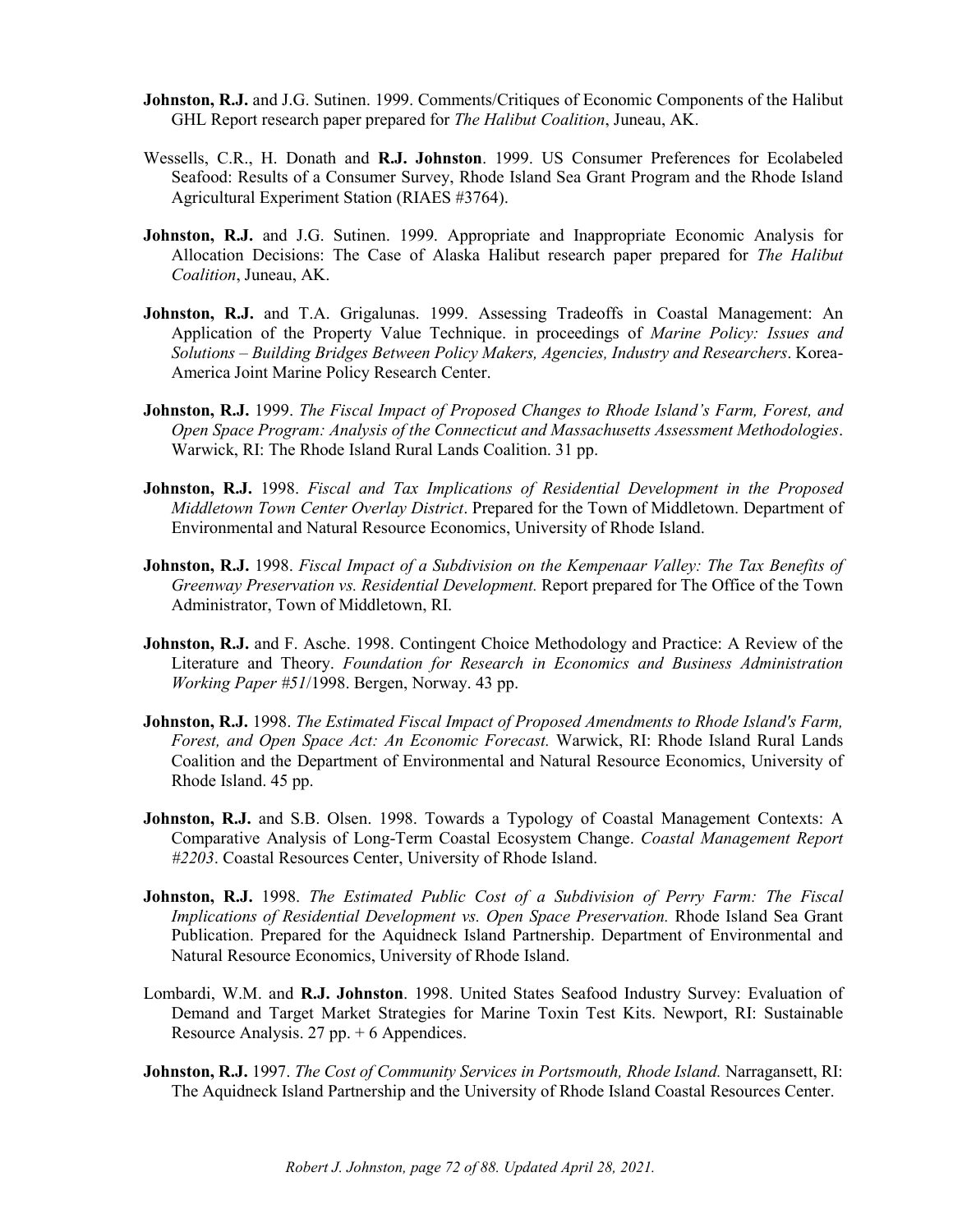Smith, L.A., S.K. Swallow, T.F. Weaver and **R.J. Johnston**. 1995. *Using public preferences to identify options for watershed management: Economic assessment using a contingent choice survey.* Submitted to U.S. Geological Survey for U.S.G.S. Award #14-08-0001-G2088.

### **PUBLISHED DATASETS (2 total)**

- Vedogbeton, H. and **R. Johnston**. 2020. Coastal SEES Collaborative Research: Non-Market Value Meta-Data on Willingness to Pay for Coastal Marsh Habitat Change ver 2. Environmental Data Initiative. https://doi.org/10.6073/pasta/0f574bf189dfc1b3a3a6d37368094e54.
- Polsky C., **R. Johnston**, V. Edwards, A. Wood, J. Buck. 2017. Coastal SEES Collaborative Research: Coastal Sustainability: A cross-site comparison of salt marsh persistence in response to sea-level rise and feedbacks from social adaptations. Environmental Data Initiative. [https://doi.org/10.6073/pasta/8812c6593eec5f0f495f08bb782e94b7.](https://doi.org/10.6073/pasta/8812c6593eec5f0f495f08bb782e94b7)

### **SIGNIFICANT ADMINISTRATIVE PUBLICATIONS AND REPORTS (30 total)**

- Bauer, D.M. and **R.J. Johnston.** 2019. Sustainable Environments for the Public Good: Highlights, Accomplishments and Impacts of the George Perkins Marsh Institute, 2018-19. George Perkins Marsh Institute, Clark University, Worcester, MA.
- Bauer, D.M. and **R.J. Johnston.** 2018. Sustainable Environments for the Public Good: Highlights, Accomplishments and Impacts of the George Perkins Marsh Institute, 2017-18. George Perkins Marsh Institute, Clark University, Worcester, MA.
- Bauer, D.M. and **R.J. Johnston.** 2016. Sustainable Environments for the Public Good: Highlights, Accomplishments and Impacts of the George Perkins Marsh Institute, 2015-16. George Perkins Marsh Institute, Clark University, Worcester, MA.
- **Johnston, R.J.** 2015. Sustainable Environments for the Public Good: Highlights, Accomplishments and Impacts of the George Perkins Marsh Institute, 2014-15. George Perkins Marsh Institute, Clark University, Worcester, MA.
- **Johnston, R.J.** 2014. Sustainable Environments for the Public Good: Highlights, Accomplishments and Impacts of the George Perkins Marsh Institute, 2013-14. George Perkins Marsh Institute, Clark University, Worcester, MA.
- **Johnston, R.J.** 2013. Sustainable Environments for the Public Good: Highlights, Accomplishments and Impacts of the George Perkins Marsh Institute, 2012. George Perkins Marsh Institute, Clark University, Worcester, MA.
- **Johnston, R.J.** 2013. Strategic Plan 2013-2018. George Perkins Marsh Institute, Clark University, Worcester, MA.
- **Johnston, R.J.** 2012. Sustainable Environments for the Public Good: Highlights, Accomplishments and Impacts of the George Perkins Marsh Institute, 2011. George Perkins Marsh Institute, Clark University, Worcester, MA.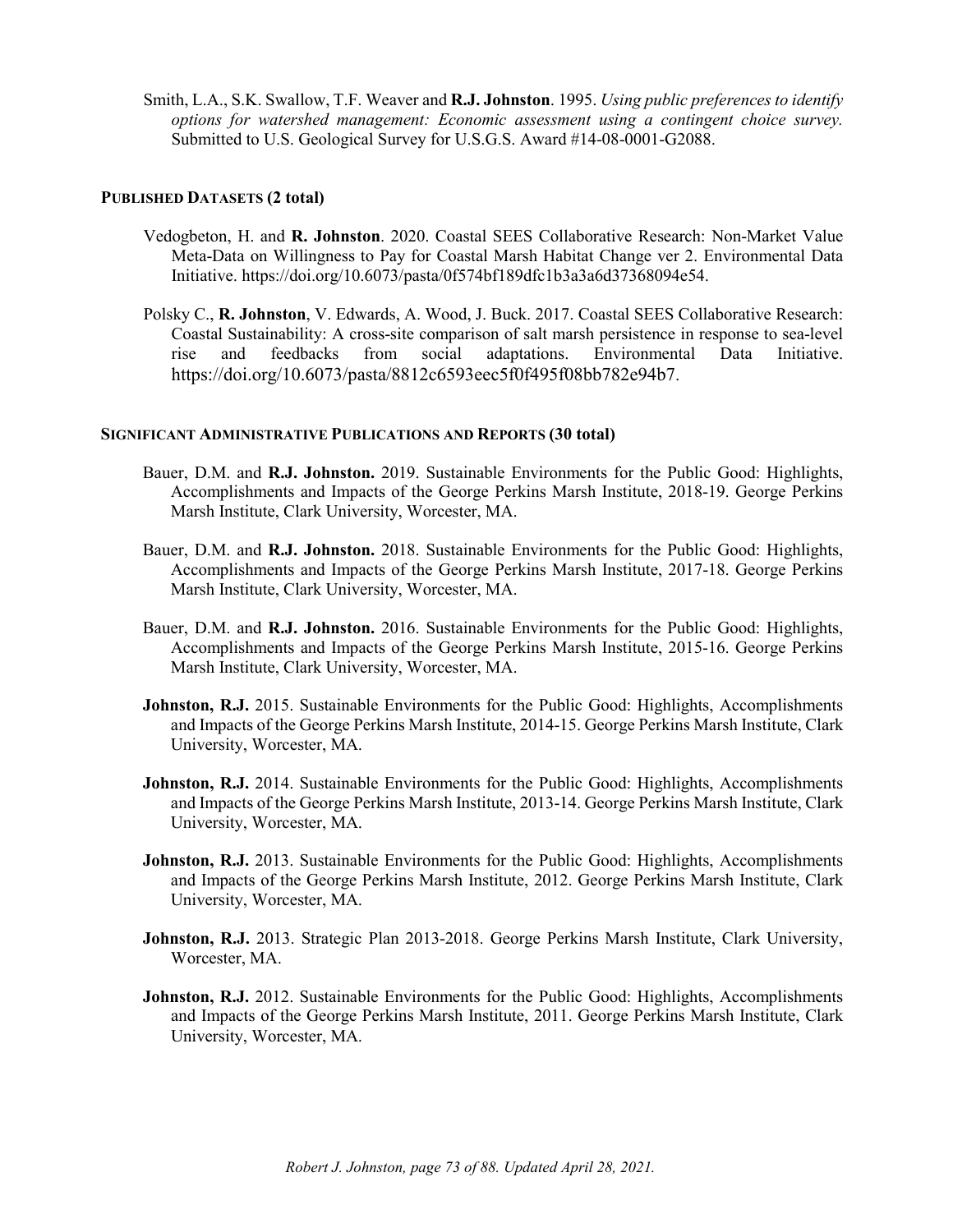- Geist, D., S. Luna, **R.J. Johnston** and R. Bensted-Smith. 2011. The Status of Science at the Charles Darwin Foundation (CDF). Report to the CDF Board of Directors. Program Committee for the Board of Directors, Charles Darwin Foundation, Galápagos, Ecuador.
- **Johnston, R.J.** 2011. Sustainable Environments for the Public Good: Highlights, Accomplishments and Impacts of the George Perkins Marsh Institute, 2010. George Perkins Marsh Institute, Clark University, Worcester, MA.
- **Johnston, R.J.** 2010. Fall 2010 Newsletter. Northeastern Agricultural and Resource Economics Association (NAREA).
- **Johnston, R.J.** 2010. Sustainable Environments for the Public Good: Highlights, Accomplishments and Impacts of the George Perkins Marsh Institute, 2008-09. George Perkins Marsh Institute, Clark University, Worcester, MA.
- **Johnston, R.J.** 2009. Guidelines for George Perkins Marsh Institute Working Paper Submissions. George Perkins Marsh Institute, Clark University, Worcester, MA.
- **Johnston, R.J.** 2009 (with annual updates). Welcome to the Marsh Institute A Note from the Director. George Perkins Marsh Institute, Clark University, Worcester, MA.
- Johnston, R.J. 2008. A Guide to Research Appointments in the George Perkins Marsh Institute. George Perkins Marsh Institute, Clark University, Worcester, MA.
- **Johnston, R.J.** 2008. Connecticut Sea Grant Final Progress and Termination Report, Connecticut Sea Grant College Program Omnibus 2002-2006 (NA16RG2253). Report provided to the National Sea Grant Office and the National Oceanographic and Atmospheric Administration, Washington, DC.
- **Johnston, R.J.** 2008. Connecticut Sea Grant Semi-Annual Progress Report, March 1, 2007 February 28, 2008, Connecticut Sea Grant College Program Omnibus 2006-2008 (NA06OAR4170072). Report provided to the National Sea Grant Office and the National Oceanographic and Atmospheric Administration, Washington, DC.
- **Johnston, R.J.** 2007. Connecticut Sea Grant College Program, 2008-2010 Biennial Implementation Plan. Connecticut Sea Grant College Program, University of Connecticut.
- **Johnston, R.J.** 2007. Connecticut Sea Grant 2006-2007 Annual Report. For the time period from March 1, 2006-February 28, 2007. Report provided to the National Sea Grant Office and the National Oceanographic and Atmospheric Administration, Washington, DC.
- **Johnston, R.J.** 2007. Connecticut Sea Grant Semi-Annual Progress Report, March 31, 2006- November 30, 2006, Connecticut Sea Grant College Program Omnibus 2006-2008 (NA06OAR4170072). Report provided to the National Sea Grant Office and the National Oceanographic and Atmospheric Administration, Washington, DC.
- **Johnston, R.J.** and S. DeGuise. 2006. Connecticut Sea Grant College Program Request for Proposals and Preliminary Proposal Guidance: 2008-2010 Biennium. Connecticut Sea Grant College Program, University of Connecticut.
- **Johnston, R.J.** 2006. Connecticut Sea Grant Semi-Annual Progress Report, March 1, 2005-March 31, 2006, Connecticut Sea Grant College Program Omnibus 2002-2006 (NA16RG2253). Report provided to the National Sea Grant Office and the National Oceanographic and Atmospheric Administration, Washington, DC.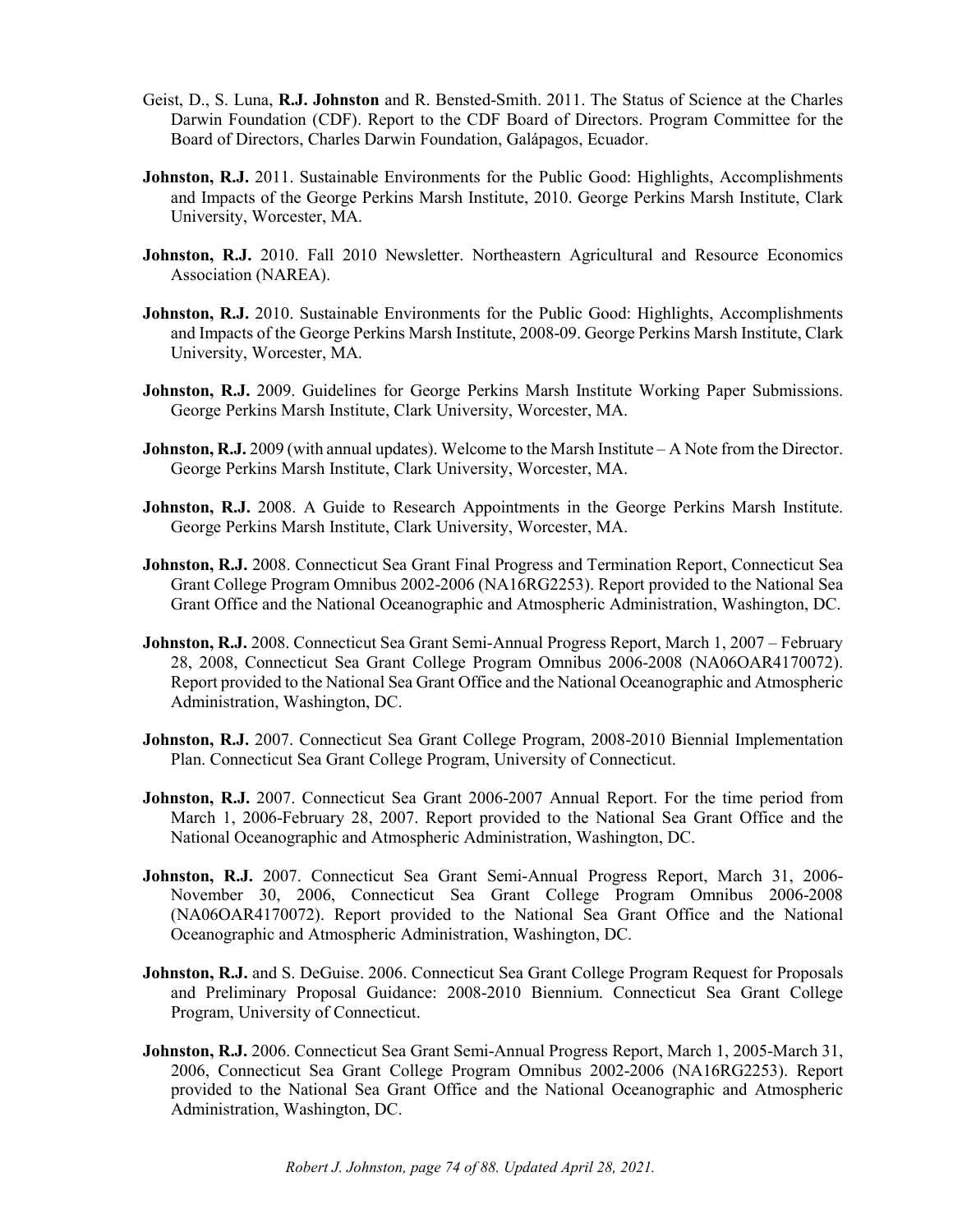- **Johnston, R.J.** 2006. Connecticut Sea Grant College Program 2006-2008 Report on Performance Measures FY 2006. Connecticut Sea Grant College Program, University of Connecticut.
- **Johnston, R.J.** 2006. Connecticut Sea Grant 2005-2006 Annual Report All Program Elements. Connecticut Sea Grant College Program, University of Connecticut. Report provided to the National Sea Grant Office
- **Johnston, R.J.** and S. De Guise. 2006. Connecticut Sea Grant College Program, 2006-2008 Biennial Implementation Plan. Connecticut Sea Grant College Program, University of Connecticut.
- De Guise, S., N. Balcom, **R.J. Johnston**, M. Van Patten, T. Getchis, R. Pomeroy and D. Payne. 2006. Connecticut Sea Grant Program Assessment Team (PAT) Briefing Book, 2006. Connecticut Sea Grant College Program, University of Connecticut.
- Pomeroy, R., **R.J. Johnston**, S. De Guise, N. Balcom, M. Van Patten, T. Getchis and D. Payne. 2006. Blueprint for a Coastal Legacy: Connecticut Sea Grant Strategic Plan 2007-2011. Connecticut Sea Grant College Program, University of Connecticut.
- **Johnston, R.J.** and E.C. Monahan. 2005. Connecticut Sea Grant College Program Technical Guidelines for Full Proposal Development: 2006-2008. Connecticut Sea Grant College Program, University of Connecticut.
- **Johnston, R.J.** and E.C. Monahan. 2004. Connecticut Sea Grant College Program Call for Proposals: 2006-2008. Connecticut Sea Grant College Program, University of Connecticut. Published on Connecticut Sea Grant Internet Site.
- **Johnston, R.J.** and E.C. Monahan. 2003. Connecticut Sea Grant College Program, 2004-2006 Biennial Implementation Plan. Connecticut Sea Grant College Program, University of Connecticut.
- **Johnston, R.J.** and E.C. Monahan. 2003. Connecticut Sea Grant College Program Technical Guidelines for Full Proposal Development: 2004-2006. Connecticut Sea Grant College Program, University of Connecticut. Published on Connecticut Sea Grant Internet Site.
- **Johnston, R.J.** and E.C. Monahan. 2002. Connecticut Sea Grant College Program Call for Proposals: 2004-2006. Connecticut Sea Grant College Program, University of Connecticut. Published on Connecticut Sea Grant Internet Site.

### **PROFESSIONAL SERVICE AND EXTENSION**

#### **SELECTED REGIONAL, NATIONAL OR INTERNATIONAL SERVICE AND EXTENSION**

- 2021 Review Panel, Coastal and Marine Economics Graduate Fellowship Program, Connecticut Sea Grant
- 2021 Review Committee, Summer Conference of the Association of Environmental and Resource Economists (AERE)
- 2021 Expert Reviewer, National Estuarine Research Reserve System (NERRS) Science Collaborative
- 2020 External Reviewer, Polish-U.S. Fulbright Commission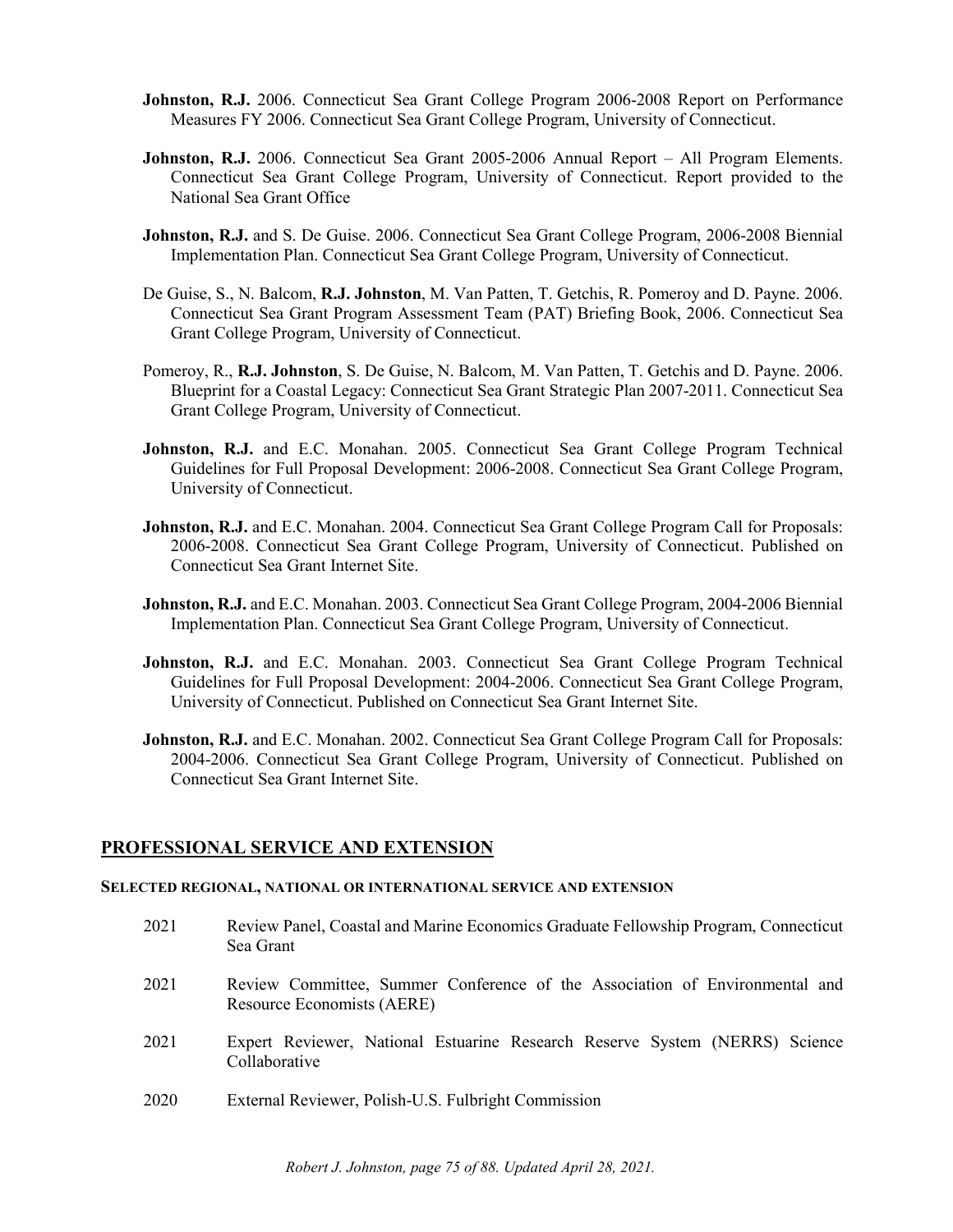- 2020 Review Committee, Association of Environmental and Resource Economists Annual Meeting 2019 Review Committee, Association of Environmental and Resource Economists Annual Meeting 2018 Editor, *Resource and Energy Economics* 2018 Technical Review Panel, Identification and Application of Acidification Thresholds in Coastal Ecosystems, NOAA 2018 Review Committee, World Congress of Environmental and Resource Economists 2017 Review Panel, Economics and Human Dimensions Science Program, Northwest Fisheries Science Center, Seattle, WA 2017 Technical Reviewer, Mapping, Environmental, and Socioeconomic Assessments to Support the Proposed Wisconsin-Lake Michigan National Marine Sanctuary, National Centers for Coastal Ocean Science, NOAA National Ocean Service 2017 Panel Member, Gulf Research Program, National Academy of Sciences 2017 Wisconsin Sea Grant College Program Omnibus Competition Proposal Review 2017 South Carolina Sea Grant Consortium Omnibus Competition Proposal Review 2017- Designated Point of Contact for Clark University, United Nations Framework Convention on Climate Change (UNFCCC) 2017-18 Scientific Committee, International Institute for Fisheries Economics and Trade (IIFET) 2012-18 US EPA Science Advisory Board (Chartered) 2015-18 US EPA Science Advisory Board, Scientific and Technological Achievement Awards (STAA) Committee 2017 Program Committee, 6th Annual Summer Conference of the Association of Environmental and Resource Economists (AERE), Pittsburgh, PA 2016 Panel Member, Gulf Research Program, National Academy of Sciences 2016 Program Committee, 5th Annual Summer Conference of the Association of Environmental and Resource Economists (AERE), Breckinridge, CO 2015 Panel Member, USDA/NIFA Agriculture and Food Research Initiative, Water for Agriculture Program 2015-16 Scientific Committee, Towards a sustainable future for agriculture in economies in transition, Ulaanbaatar, Mongolia, August 2016
- 2015 Panel Member, National Science Foundation Science, Engineering and Education for Sustainability (SEES) Program (specific panel redacted for confidentiality)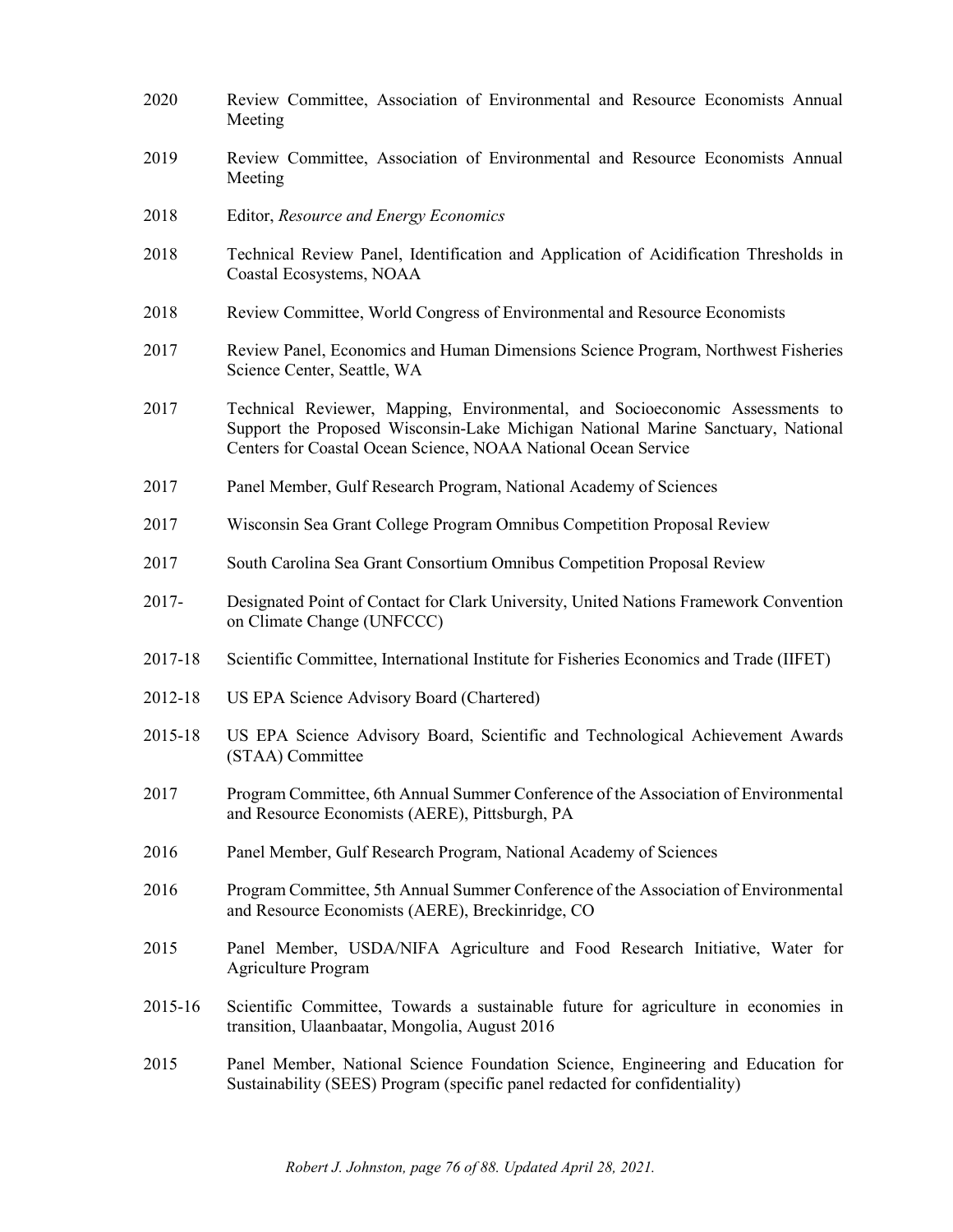- 2014 US EPA Science Advisory Board Advisory Panel on EPA's Report on the Environment (ROE), 2014
- 2013- Ecosystem Science and Management Working Group, NOAA Scientific Advisory Board
- 2014 Water Conservation Standards Task Force, Commonwealth of Massachusetts Water Resources Commission
- 2014- Science Advisory Committee, Narragansett Bay National Estuary Program (NEP)
- 2013- Management Committee, Narragansett Bay National Estuary Program (NEP)
- 2013-16 Technical Working Group, National Ecosystem Services Partnership: Federal Resource Management and Ecosystem Services Project (FRMES)
- 2013-14 Organizing committee, Current Stormwater Concerns and Solutions Workshop. Coordinated by the University of Massachusetts Water Resources Research Center (WRRC), Worcester Polytechnic Institute and Clark University. March 12, 2014
- 2014 Program Committee, World Congress of Environmental and Resource Economists (WCERE) Annual Congress. Istanbul, Turkey. June 28-July 2
- 2012-13 National Research Council (National Academy of Sciences) Committee on Evaluating the Effectiveness of Stock Rebuilding Plans of the 2006 Fishery Conservation and Management Reauthorization Act
- 2013 Proposal Review Panel, Regional Social Science and Human-Dimension Research Proposals for California, Oregon and Washington. Jointly issued by the California, University of Southern California, Oregon, and Washington Sea Grant programs
- 2013 Proposal Review Panel, New York Sea Grant 2014-16 Biennial Research Call
- 2013 Program Committee, 3rd Annual Summer Conference of the *Association of Environmental and Resource Economists (AERE)*, Banff, Alberta, Canada, June 6-8
- 2013 Program Committee, 2013 MAER International Workshop on Meta-Analysis in Economics and Business. Greenwich, UK, September 5-7
- 2013 Program Committee, Environmental and Nonmarket Valuation Track, Agricultural and Applied Economics Association (AAEA) Annual Meeting, Washington, DC, August 4-6
- 2013 Invited working group expert, Socio-Environmental Synthesis Center (SESYNC) workshop, *Incorporating Values and Assessing Social and Environmental Trade-offs in Managing for Ecosystem Services*, Annapolis, MD, March 11-15
- 2012-13 Scientific Committee, 2013 *North American Association of Fisheries Economists (NAAFE) Forum*
- 2013 Organizing Committee, *Massachusetts Water Resources Research Center* Meeting Series, 2013-14
- 2012-14 Sustainable Campus Initiative (SCI) Tri-Campus Leadership Council. Representative for Clark University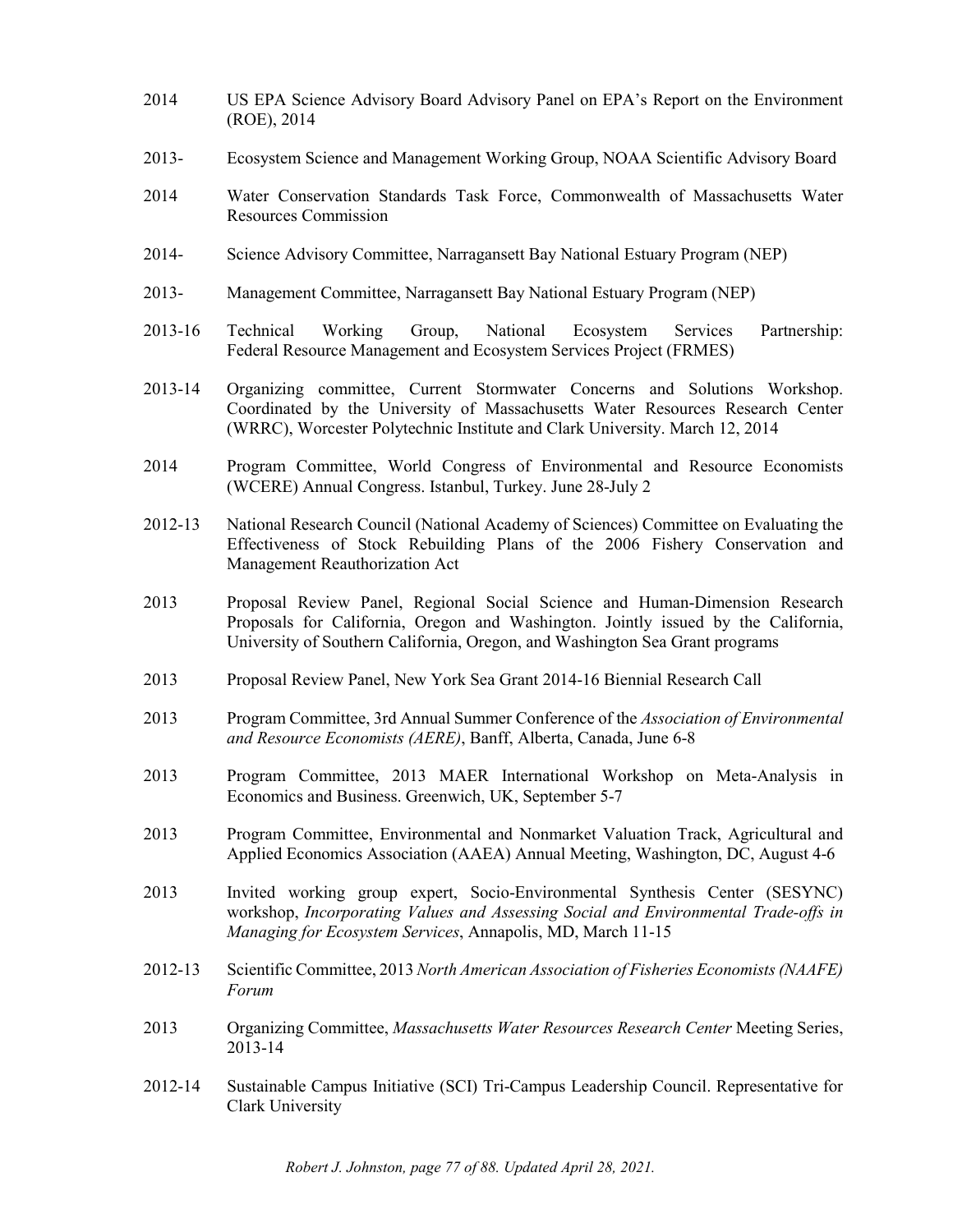- 2012 Program Committee, Environmental and Nonmarket Valuation Track, *AAEA Annual Meeting,* Seattle, WA, August 12-14
- 2011 Invited expert and panelist, National Oceanic and Atmospheric Administration (NOAA), Ecosystem Research Science Challenge Workshop. November 29-December 2
- 2011 New York Sea Grant Review Panel, Full Proposals, 2012-13 Biennial Research Call
- 2011 New York Sea Grant Proposal Review Panel, 2012-13 Biennial Research Call
- 2011 Program Committee, Natural Resource Modeling and Valuation track, *AAEA & NAREA Joint Annual Meeting,* Pittsburgh, PA July 24-26
- 2011 Organizing Committee, *Northeastern Agricultural and Resource Economics Association* (NAREA) 2012 Workshop on Ecosystem Services
- 2011 External Expert Reviewer, Choice Experiment Valuation of Threatened and Endangered Species, Canada Department of Fisheries and Oceans
- 2010 Interdisciplinary Expert Panel on Improved Valuation of Ecological Services Benefits for the Steam-Electric Utility Regulations, US EPA, Washington, DC, September 9
- 2010 Invited expert and panelist, Workshop on Indicators of Final Ecosystem Services for Wetlands and Estuaries, US EPA, Denver, CO, June 7-10
- 2009-10 Expert consultant to the Environmental Valuation Resource Inventory (EVRI)
- 2009-10 Chair, Annual Meeting Program Committee, *Northeastern Agricultural and Resource Economics Association* (NAREA)
- 2009-10 Nominating Committee, *Northeastern Agricultural and Resource Economics Association* (NAREA)
- 2009-10 Chair, Selected Papers and Symposia Committee, *Northeastern Agricultural and Resource Economics Association* (NAREA)
- 2009-11 Presidents' Fund Committee, *Northeastern Agricultural and Resource Economics Association* (NAREA)
- 2009- Program Committee, Charles Darwin Foundation, Galapagos, Ecuador
- 2009-10 Invited expert and panelist, Workshop on Indicators of Final Ecosystem Services for Streams, US EPA, Denver, CO, July 13-16
- 2009 Discussant, Conservation and Ecosystem Restoration, AERE Session at the American Agricultural Economics Association (AAEA) Annual Meeting, Milwaukee, WI, July 26- 28
- 2009 Organizer and Moderator, Preserving Multifunctional Agriculture, Invited Paper Session, American Agricultural Economics Association (AAEA) Annual Meeting, Milwaukee, WI, July 26-28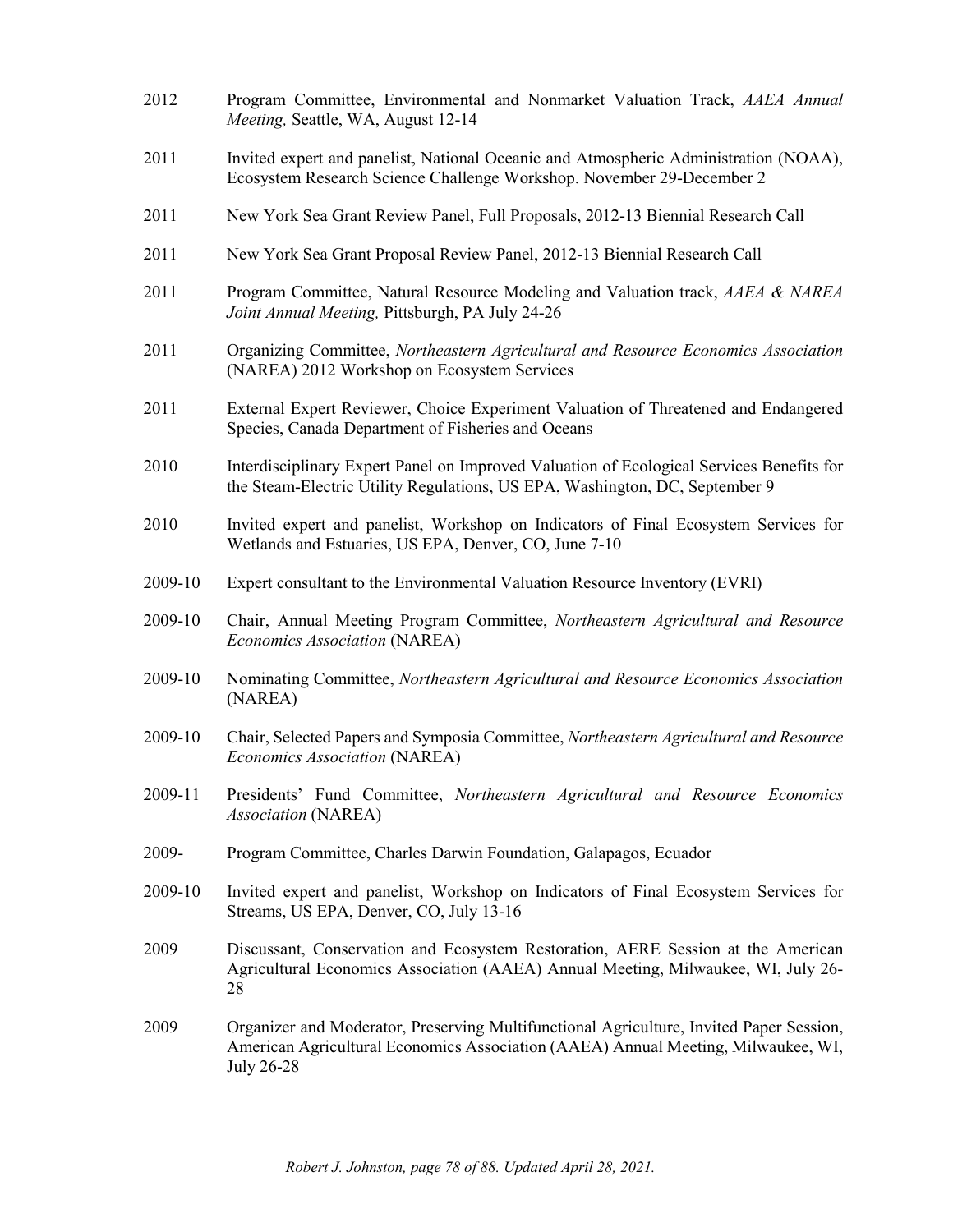2008-10 Program Coordinator, Workshop on Economic Tools for Ecosystem-Based Management. Massachusetts Ocean Partnership (MOP). February 8-9, 2010 2008-09 Scientific Committee and Session Chair, MAER International Workshop on Meta-Analysis in Economics and Business. Corvallis, OR, October 2-3 2008 Panel Organizer, Inaugural Conference of the Mosakowski Institute for Public Enterprise, Clark University, Worcester, MA. November 13-14 2008 Scientific Committee and Session Chair, International Workshop on Meta-Analysis in Economics and Business. Nancy, France, October 17-18 2008 Federal Review Panel, NASA ROSES Land Cover/Land Use Change (LCLUC) Program. Washington, DC. December 7-10 2008-09 Advisory group for the development of a conceptual framework for EBM science in the Gulf of Maine, COMPASS 2008-09 Selected Papers Committee, *Northeastern Agricultural and Resource Economics Association* 2008 Session Chair, selected papers session, Joint Annual Conference of the *Northeastern Agricultural and Resource Economics Association* and *Canadian Agricultural Economics Association*, Quebec City, QC. June 29-July 1 2008 Editor for submitted article, *Proceedings of the National Academy of Sciences* 2008 Participant, Advocacy Needs for Economic Data for Coastal and Estuarine Protection, Panel Discussion, Restore America's Estuaries 4th National Conference. Providence, RI. October 11-15 2008 Planning Committee, Gulf of Maine Ecosystem Based Management (EBM) Toolkit Workshop 2008 Topic Leader, Natural Resource Modeling and Valuation track, *American Agricultural Economics Association Annual Meeting*, Orlando, FL, July 27-29 2008-10 Editorial Board, *Agricultural and Resource Economics Review* 2007 Elected Member, *Connecticut Coordinating Committee for the Promotion of History* 2007 Full Proposal Review Panel, Rhode Island Sea Grant College Program. Panel meeting August 22-23 2007 Session Chair and Organizer, Valuation of Estuarine and Aquatic Restoration, Scientific Session, *Biennial Estuarine Research Federation Conference*, November 4-8 2007 Organizer, Moderator and Discussion Leader, Megapolitan Tourism Research Center Planning Retreat, Arizona State University, April 12-15 2007 Topic Leader, Natural Resource Modeling and Valuation track, *American Agricultural Economics Association Annual Meeting*, Portland OR, July 29-August 1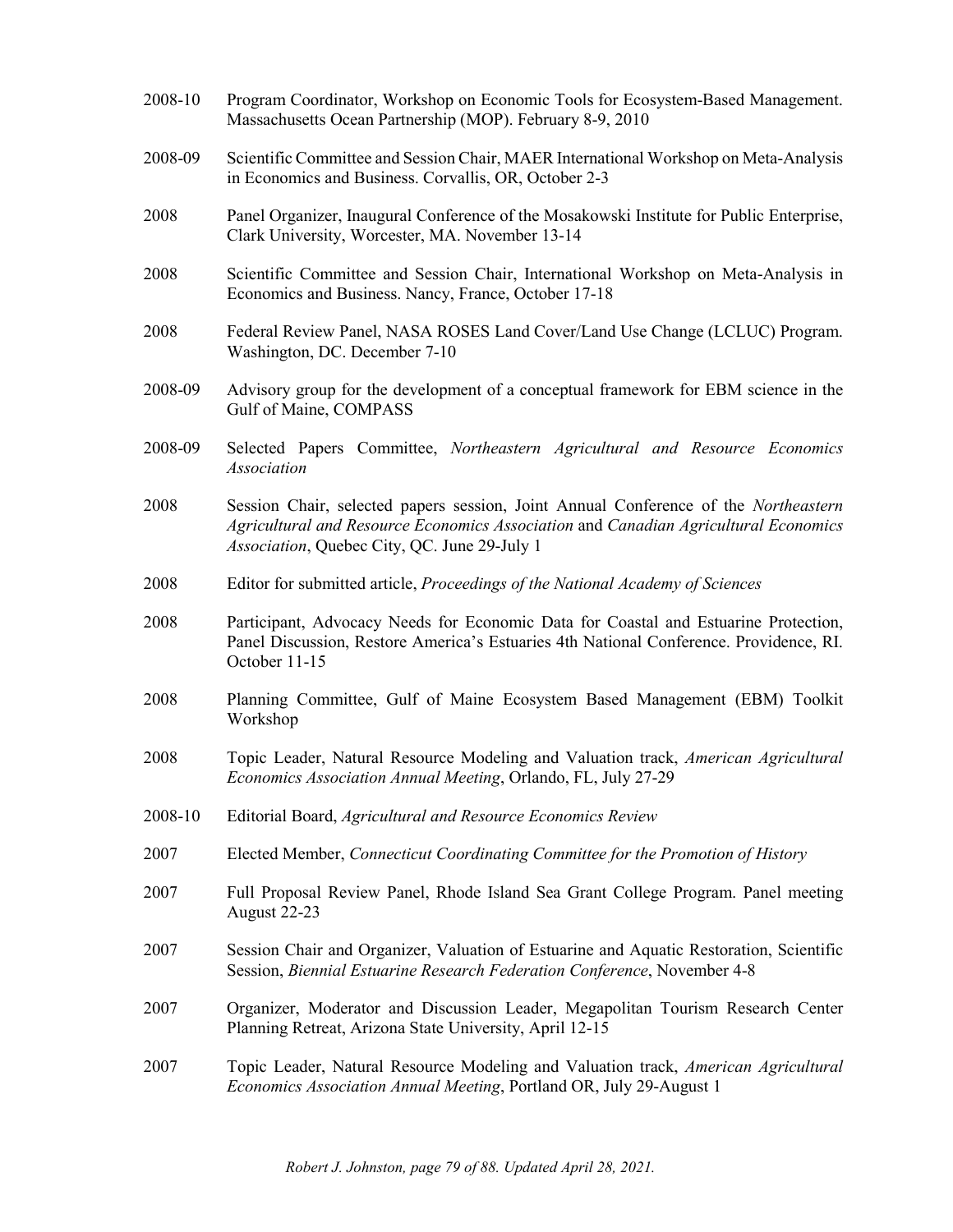- 2007 Preliminary Proposal Review Panel, Rhode Island Sea Grant 2008-2010 Biennial Omnibus, regional and multi-program proposals 2007 Full Proposal Review Panel, Texas Sea Grant 2008-2010 Biennial Omnibus 2007 Full Proposal Review Panel, Oregon Sea Grant 2008-2010 Biennial Omnibus 2007 Preliminary Proposal Review Panel, Woods Hole (MA) Sea Grant 2008-2010 Biennial Omnibus
- 2007 Program Committee, 2007 Conference of the *American Agricultural Economics Association*, Portland OR, July 29-August 1
- 2007 Consultant to Agriculture and Agri-Food Canada on the estimation of benefits from water quality improvements in agricultural landscapes
- 2007 Consultant for Arizona State University, development of a strategic plan for the proposed Megapolitan Tourism Research Center
- 2005 Invited Subject Matter Expert, *US EPA Science Advisory Board Workshop: Science for Valuation of EPA's Ecological Protection Decisions and Programs.* December 13-14
- 2004-06 Local Arrangements Coordinator and Chair, Annual Conference, *Northeastern Agricultural and Resource Economics Association* (*NAREA*), June 2006, Connecticut
- 2006 Selected papers program committee, Annual Conference, *Northeastern Agricultural and Resource Economics Association* (*NAREA*), June 2006, Connecticut
- 2006 Discussant, *Annual USDA W-1133 Meetings*, February 22-25, San Antonio, TX
- 2005 Invited Panelist, *Aquaculture, Biotechnology, Economics and Policy: 7th Meeting in the Ireland-American Aquaculture Initiative,* July 7-8, Martin Ryan Institute, National University of Ireland, Galway, Ireland
- 2005 Preliminary Proposal Review Panel, *Woods Hole Sea Grant Program*
- 2005 Preliminary Proposal Review Panel, *Rhode Island Sea Grant Program*, panel meeting March 30, University of Rhode Island Graduate School of Oceanography, Narragansett, RI
- 2005 2005 Preliminary Proposal Review Panel, *Florida Sea Grant Program*
- 2005-06 Guest Editor, *Journal of Travel Research* Special Issue on Economic Impact Analysis for Tourism
- 2005 Selected Papers Review Panel, 2005 Conference of the *American Agricultural Economics Association*, Providence, RI
- 2005 Reviewer and Review Committee (Implementation Team) Member, *Long Island Sound Study* Enhancement Proposals
- 2004 Peer Review Coordinator, Connecticut Sea Grant National Strategic Investment (NSI) Research Proposals—Aquatic Invasive Species and Oyster Disease Competitions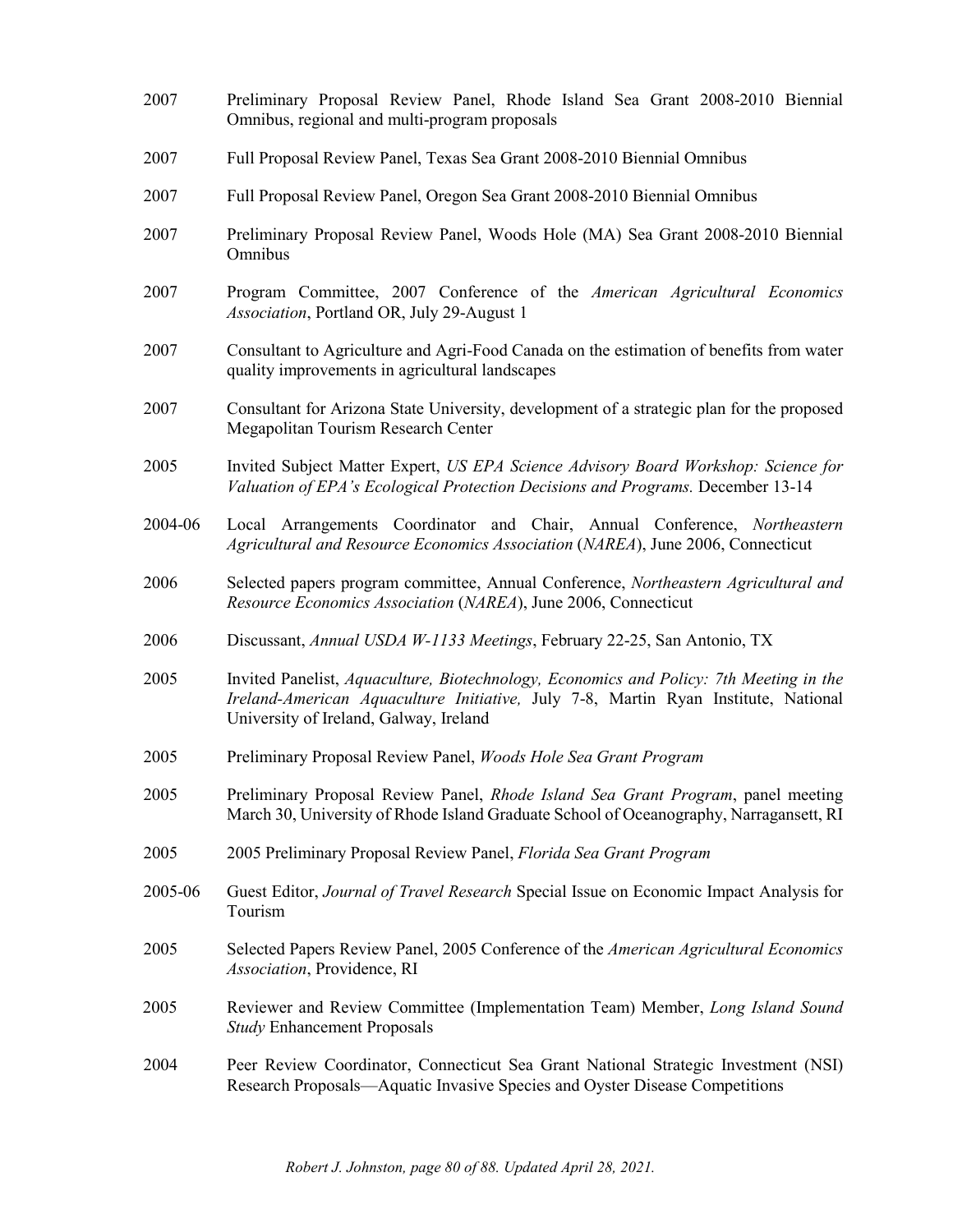| 2002-   | Connecticut Sea Grant representative to the National Sea Grant Association                                                                                                                                                           |
|---------|--------------------------------------------------------------------------------------------------------------------------------------------------------------------------------------------------------------------------------------|
| 2004    | Editor, Proceedings of the 19th Biennial Conference of the Coastal Society: Measure for<br>Measure: How do we gauge coastal stewardship?                                                                                             |
| 2004    | Organizing Committee Member, Panel Chair and Moderator, 19th Biennial Conference of<br>the Coastal Society: Measure for Measure: How do we gauge coastal stewardship?<br>Newport, RI. May 23-26                                      |
| 2004    | Invited Panelist, NOAA Workshop for Monitoring the Human Dimensions Aspects of<br>Coastal Restoration, University of Massachusetts, Amherst                                                                                          |
| 2004    | Reviewer and Review Committee (Implementation Team) Member, Long Island Sound<br><b>Study Enhancement Proposals</b>                                                                                                                  |
| 2003    | Organizing Committee and Theme III (Economics and Policy) Chair, <i>Aquaculture</i> ,<br>Ecology and Economics: Towards a Sustainable Paradigm. An International Conference.<br>Puerto Varas, Chile. December 9-11                   |
| 2003    | Selected Papers Program Committee, 2003 Conference of the American Agricultural<br>Economics Association, Montreal, Canada, July 27-30                                                                                               |
| 2003    | Selected Papers Program Committee, 2003 Conference of the American Agricultural<br>Economics Association, Montreal, Canada, July 27-30                                                                                               |
| 2003    | Technical Review Panel, New York Sea Grant Call for Proposals: Assessment of<br>Recreational Boating Expenditures in New York State and their Economic Impacts                                                                       |
| 2003    | Proposal Review Panel, Rhode Island Sea Grant Program                                                                                                                                                                                |
| 2003    | Review Panel, Woods Hole Oceanographic Institute Sea Grant Program                                                                                                                                                                   |
| 2003    | Selected Papers Program Committee, 2003 Annual Conferences of the American<br>Agricultural Economics Association and the Northeastern Agricultural and Resource<br><b>Economics Association</b>                                      |
| 2002    | Workshop Committee, Northeastern Agricultural and Resource Economics Association                                                                                                                                                     |
| 2002-08 | Long Island Sound Study Implementation Team                                                                                                                                                                                          |
| 2002    | Technical Review Panel, 2003 Maine Sea Grant research program                                                                                                                                                                        |
| 2002-04 | Planning Committee, 19th Biannual Conference of the Coastal Society                                                                                                                                                                  |
| 2002    | Reviewer, NOAA/NMFS Marine Fisheries Initiative (MARFIN) Grant Program                                                                                                                                                               |
| 2002-03 | Consultant to the Gulf of Mexico Fisheries Management Council (on integrating<br>recreational fishing into a comprehensive ITQ program for reef fish)                                                                                |
|         | 1996-2014 Reviewer for Academic Journals:<br>American Journal of Agricultural Economics(AJAE)<br>Ι.<br>Journal of Agricultural and Resource Economics (JARE)<br>2.<br>Journal of Environmental Economics and Management (JEEM)<br>3. |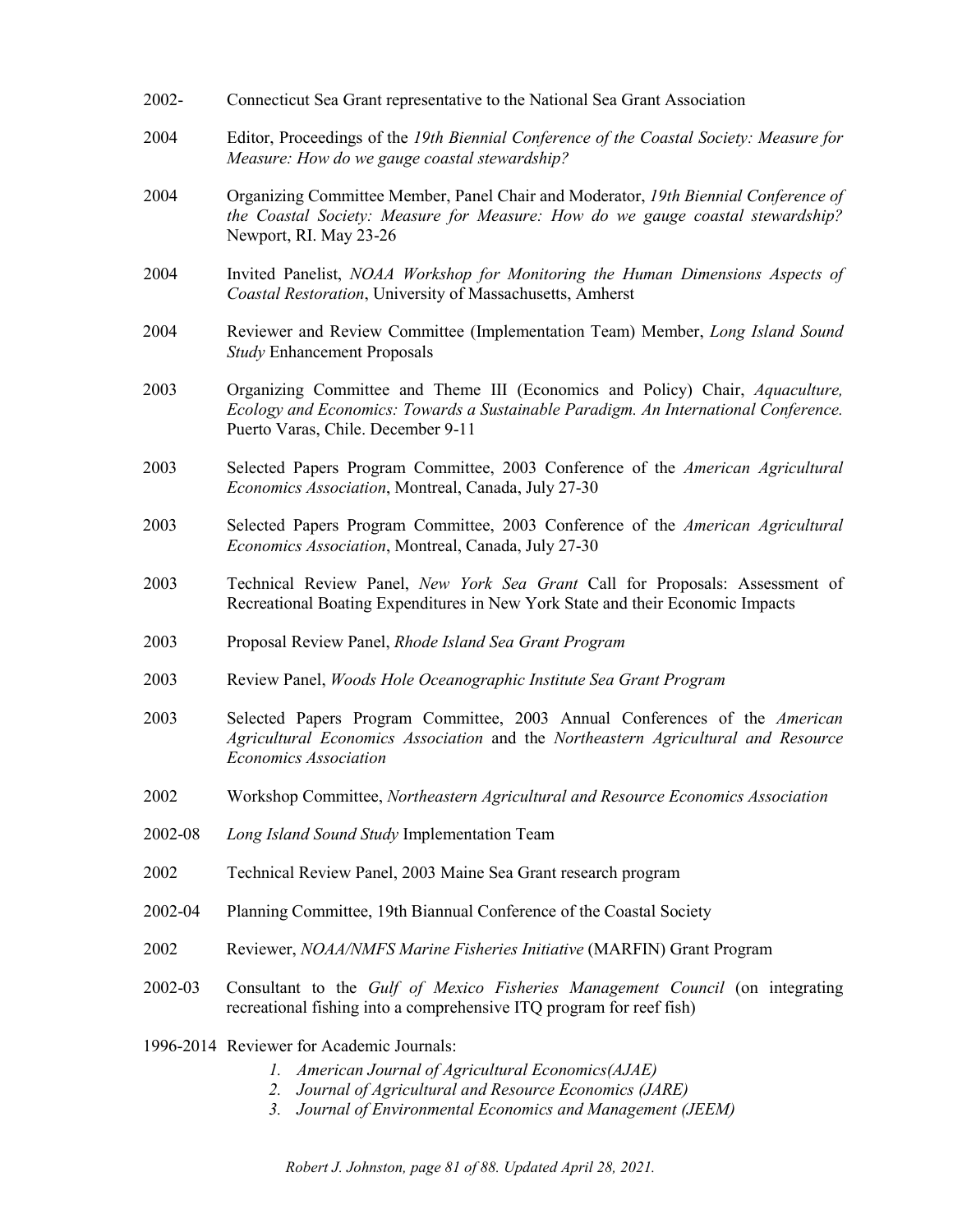- *4. Land Economics*
- *5. Journal of Environmental Management (JEM)*
- *6. Northeastern Journal of Agricultural and Resource Economics*
- *7. Natural Resources Modeling*
- *8. Agricultural and Resource Economics Review (ARER)*
- *9. Journal of the American Water Resources Association (JAWRA)*
- *10. Environmental Management*
- *11. Coastal Management*
- *12. Human Dimensions of Wildlife*
- *13. Environment and Development Economics*
- *14. Growth and Change*
- *15. Conservation Biology*
- *16. Agribusiness: An International Journal*
- *17. North American Journal of Fisheries Management (NAJFM)*
- *18. Canadian Journal of Agricultural Economics (CJAE)*
- *19. Journal of Public Policy and Marketing (JPPM)*
- *20. Water Resources Research (WRR)*
- *21. Annals of Tourism Research (ATR)*
- *22. Current Issues in Tourism*
- *23. Ecological Economics*
- *24. Appetite*
- *25. Marine Resource Economics*
- *26. Review of Agricultural Economics*
- *27. Resource and Energy Economics*
- *28. Landscape and Urban Planning*
- *29. Advances in Culture, Tourism, and Hospitality Research*
- *30. Environmental and Resource Economics*
- *31. Environment and Planning A*
- *32. Journal of Travel Research*
- *33. Proceedings of the National Academy of Science (guest editor and reviewer)*
- *34. Climatic Change*
- *35. Eastern Economics Journal*
- *36. Journal of Benefit Cost Analysis*
- *37. Journal of the Association of Environmental and Resource Economists (JAERE)*
- *38. Australian Journal of Agricultural and Resource Economics (AJARE)*
- *39. Water Resources and Economics*
- *40. Journal of Environmental Economics and Policy (JEEP)*
- 2001-02 Chair of Selected Paper Review and committee member, *Northeastern Agricultural and Resource Economics Association* 2002 Land Use Policy Workshop
- 2000-02 Reviewer, *USDA National Research Initiative Competitive Grants Program* (NRICGP), Rural Development Program
- 2001 Consultant on survey design and sampling methodology, *Rhode Island Department of Environmental Management, Office of Strategic Planning and Policy*
- 2001 Reviewer and economic advisor for the *Southern New England Forest Consortium*
- 2001 Advisor on tourism economics to the *Newport County Preservation Society*
- 2001 Advisor to the Town of Scituate Water Supply Study Committee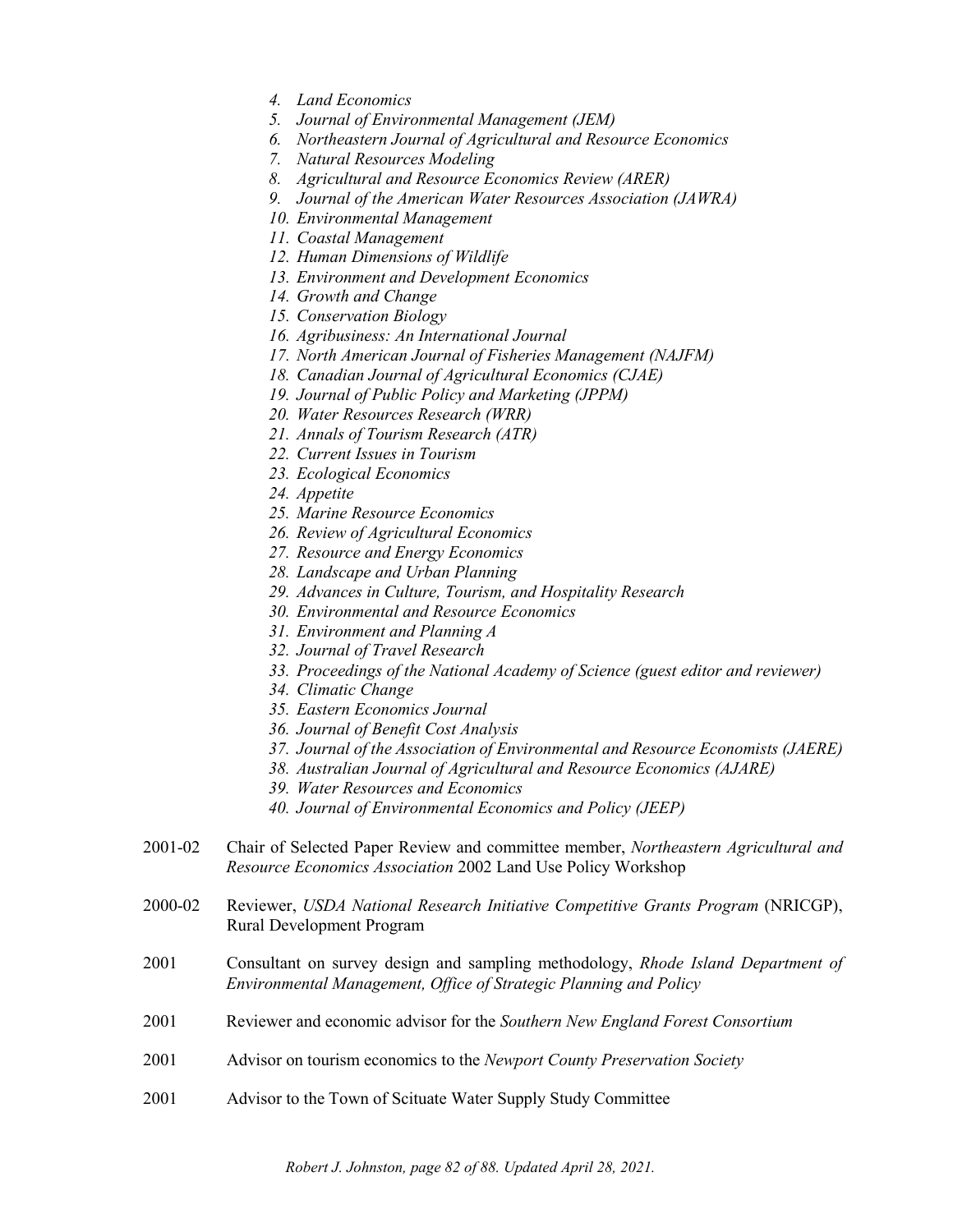| 2000-01 | Selected Papers Committee, 2001 Annual Conference of the American Agricultural<br><b>Economics Association</b>                                                        |
|---------|-----------------------------------------------------------------------------------------------------------------------------------------------------------------------|
| 2000    | Lead Trainer, 2000 Summer Institute in Coastal Management. Coastal Resources Center,<br>The University of Rhode Island                                                |
| 2000    | Consultant to the Rhode Island State Conservation Committee: Farm, Forest, and Open<br>Space Valuation Subcommittee                                                   |
| 1999    | Fisheries economics consultant to <i>The Halibut Coalition</i> , Juneau, AK                                                                                           |
| 1998    | Consultant to United Nations Development Program (UNDP) and International Maritime<br>Organization (IMO) in the application of economics to coastal management issues |
| 1998    | Steering Committee, Rhode Island Rural Lands Coalition                                                                                                                |
| 1998    | Lead Trainer, 1998 Summer Institute in Coastal Management. Coastal Resources Center,<br>The University of Rhode Island                                                |
| 1997-00 | Economics advisor to the Rhode Island communities of <i>Exeter, Middletown, Portsmouth,</i><br>through the University of Rhode Island Coastal Resources Center        |
| 1997-99 | Selected Papers Committee, Northeastern Agricultural and Resource Economics<br>Association                                                                            |

## **SELECTED UNIVERSITY SERVICE AND COMMITTEES**

| $2019 -$        | Chair, Clark University Institutional Review Board (IRB)                                                                          |
|-----------------|-----------------------------------------------------------------------------------------------------------------------------------|
| 2021            | Search Committee, Director of Clark Labs                                                                                          |
| 2015-18         | Board of Trustees Social Responsibility Committee                                                                                 |
| 2015-18         | Steering Committee, Mosakowski Institute for Public Enterprise                                                                    |
| 2015            | Committee on Strategy for Environmental Science and Studies                                                                       |
| 2014            | Clark University Committee on Faculty and Research for New England Association<br>of Schools and Colleges (NEASC) Reaccreditation |
| 2012-2019       | Coordinator, Clark University NOAA Fellowship Program                                                                             |
| 2011-2014       | Chair, Clark University Environmental Sustainability (CUES) Task Force                                                            |
| $2010$ -present | Institutional Review Board / Human Subjects Review (IRB), Clark University                                                        |
| $2010$ -present | Coordinator, Jeffrey Geller Endowment for Environmental Research Seminars                                                         |
| 2010-11         | Faculty Sponsor, Communication Partnership for Science and the Sea (COMPASS),<br>New England regional office at Clark University  |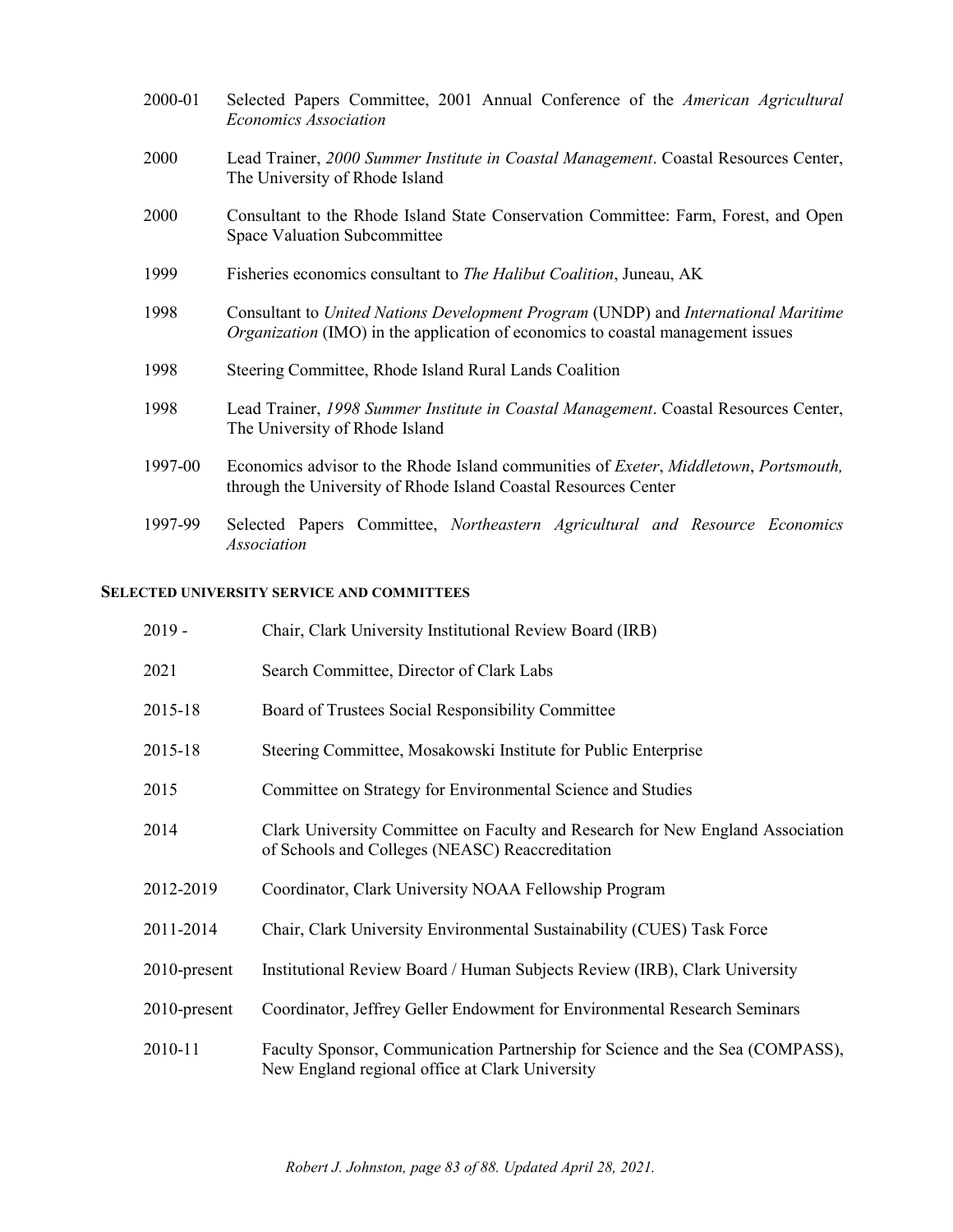| 2008-present | Liaison, Economics Department and George Perkins Marsh Institute, Clark<br>University                                                                                                                                                                                                                                |
|--------------|----------------------------------------------------------------------------------------------------------------------------------------------------------------------------------------------------------------------------------------------------------------------------------------------------------------------|
| 2008-present | Coordinator, Albert, Norma and Howard '77 Geller Endowed Research Grants and<br><b>Lecture Series</b>                                                                                                                                                                                                                |
| 2008-present | Departmental Promotion and Tenure Review Committee, Department of Economics,<br>Clark University                                                                                                                                                                                                                     |
| 2008-present | Faculty of the Environmental Sciences Program, Clark University                                                                                                                                                                                                                                                      |
| 2007-08      | Departmental Promotion and Tenure Review Committee, Agricultural and Resource<br>Economics, University of Connecticut                                                                                                                                                                                                |
| 2006-08      | Research Coordinator, Connecticut Sea Grant 2008-2010 Biennial Omnibus<br>submission: RFP Development, Proposal Review, and Technical Review Panel Chair                                                                                                                                                             |
| 2006-08      | Graduate Admissions Committee, Department of Agricultural and Resource<br>Economics, University of Connecticut                                                                                                                                                                                                       |
| 2006-08      | Chair, Graduate Exam Committee, Department of Agricultural and Resource<br>Economics, University of Connecticut                                                                                                                                                                                                      |
| 2006         | Coordinator and Chair, Connecticut Sea Grant Program Assessment Team Panel,<br>Contributions to Science and Technology. October 18                                                                                                                                                                                   |
| 2006-08      | Aquaculture Program Advisory Committee, University of Connecticut Avery Point<br>Campus                                                                                                                                                                                                                              |
| 2005         | Coordinator, Connecticut Sea Grant Researcher Workshop. November 11                                                                                                                                                                                                                                                  |
| 2005         | Research Coordinator, Connecticut Sea Grant 2006-2008 Biennial Omnibus<br>submission: Preliminary and Full Proposal Review. Coordinator and Chair of<br>Technical Experts Review Panel (April 1, 2005), Users/Stakeholders Review Panel<br>(April 4, 2005), and Independent Technical Review Panel (August 30, 2005) |
| 2005         | Participant (Discussion Leader), Leaders Forum, College of Agricultural and Natural<br>Resources, University of Connecticut                                                                                                                                                                                          |
| 2005-07      | Ramorum Leaf Blight Task Force, College of Agriculture and Natural Resources,<br>University of Connecticut                                                                                                                                                                                                           |
| 2004-07      | Coordinator and Founder, Connecticut Sea Grant Initiative for Marine and Coastal<br>Economics                                                                                                                                                                                                                        |
| 2004-05      | Coordinator and ex-officio co-chair, Connecticut Sea Grant Research Advisory Panel                                                                                                                                                                                                                                   |
| 2004-05      | Committee on the Feasibility of Merging the Ph.D. Programs in Economics and<br><b>Agricultural and Resource Economics</b>                                                                                                                                                                                            |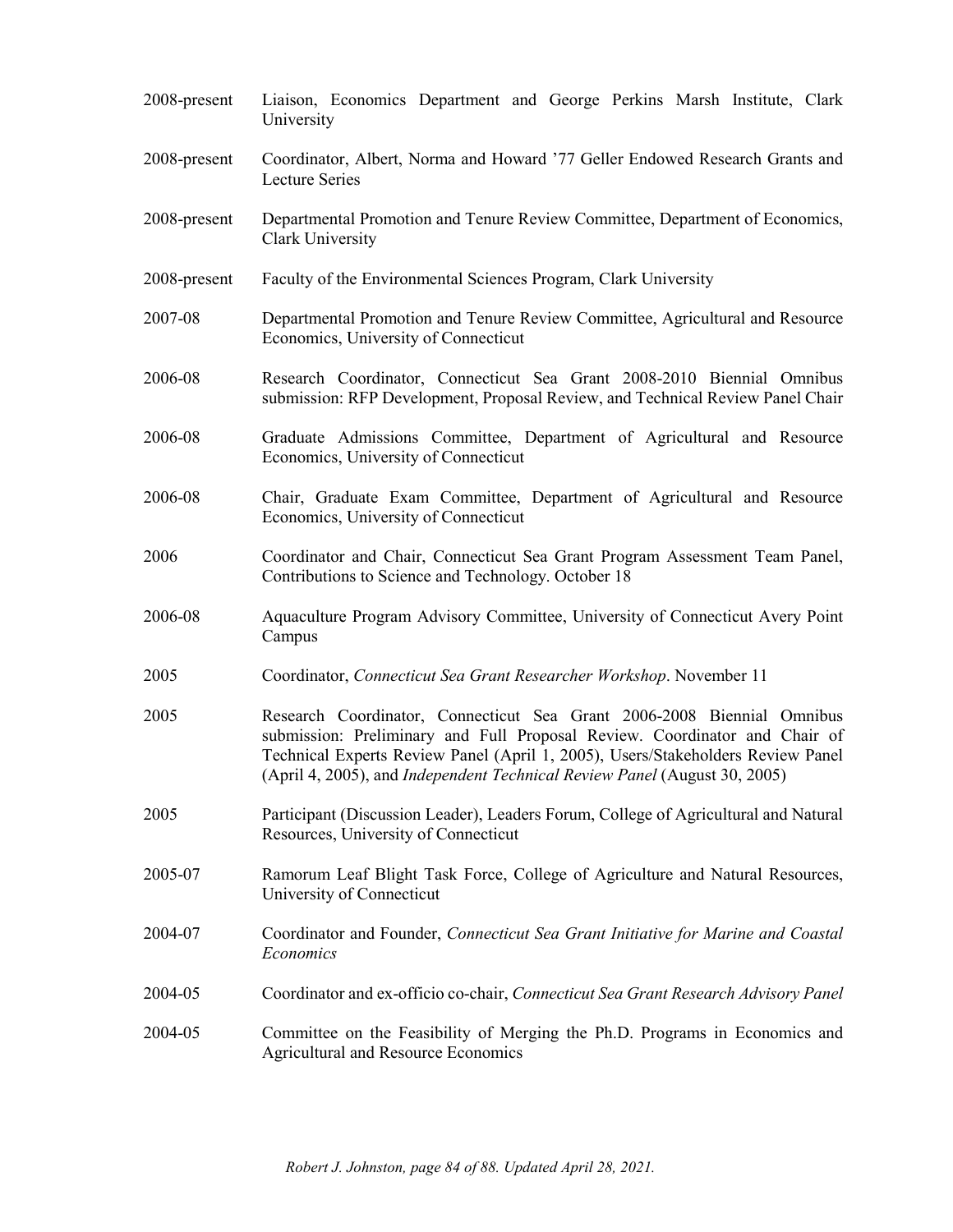| 2003-07 | Associate Director, Connecticut Sea Grant College Program (50% of University<br>Position). Responsibilities include coordination of CTSG research program and fiscal<br>management                                                                                                                                      |
|---------|-------------------------------------------------------------------------------------------------------------------------------------------------------------------------------------------------------------------------------------------------------------------------------------------------------------------------|
| 2003-05 | Chair, Preliminary Exam Committee, Department of Agricultural and Resource<br>Economics, University of Connecticut                                                                                                                                                                                                      |
| 2004-06 | Chair, Ad Hoc Organization Committee, 2006 Conference of the Northeastern<br>Agricultural and Resource Economics Association                                                                                                                                                                                            |
| 2003-07 | Undergraduate Studies Coordinating Committee, Avery Point Campus, University of<br>Connecticut                                                                                                                                                                                                                          |
| 2003    | Leaders Forum, College of Agricultural and Natural Resources, University of<br>Connecticut                                                                                                                                                                                                                              |
| 2003-04 | Information Technology Committee, College of Agriculture and Natural Resources,<br>University of Connecticut                                                                                                                                                                                                            |
| 2003-07 | Fiscal Officer, Connecticut Sea Grant College Program                                                                                                                                                                                                                                                                   |
| 2003    | Research Coordinator, Connecticut Sea Grant 2004-2006 Biennial Omnibus<br>submission: Preliminary and Full Proposal Review. Coordinator and Chair of<br>Technical Experts Review Panel (April 3, 2003), Users/Stakeholders Review Panel<br>(April 4, 2003), and Independent Technical Review Panel (September 10, 2003) |
| 2002-07 | Management team of Connecticut Sea Grant (CTSG), assisting in management of<br>Research, Extension, Communications and Education Programs                                                                                                                                                                               |
| 2002-07 | University of Connecticut Department of Agricultural and Resource Economics<br>Economic Viability Team                                                                                                                                                                                                                  |
| 2002-07 | University of Connecticut Avery Point Campus Planning Committee: Academic<br>Programs Subcommittee                                                                                                                                                                                                                      |
| 2002-07 | University of Connecticut Avery Point Campus Coastal Studies Coordinating<br>Committee: Social Sciences Ad Hoc Subcommittee                                                                                                                                                                                             |
| 2001    | College Representative, College of Environment and Life Sciences Workshop on<br>Expected Student Outcomes, May 14-16, University of Rhode Island                                                                                                                                                                        |
| 2000-02 | Senior Fellow, The University of Rhode Island Coastal Institute                                                                                                                                                                                                                                                         |

# **ADVISEES, POST-DOCS AND GRADUATE STUDENTS**

### **POST-DOCTORAL MENTEES**

Erlend Dancke Sandorf (Norwegian University of Life Sciences, 2021-22) Tom Ndebele (Clark University, 2017-22) Mahesh Ramachandran (Clark University, 2010-2012)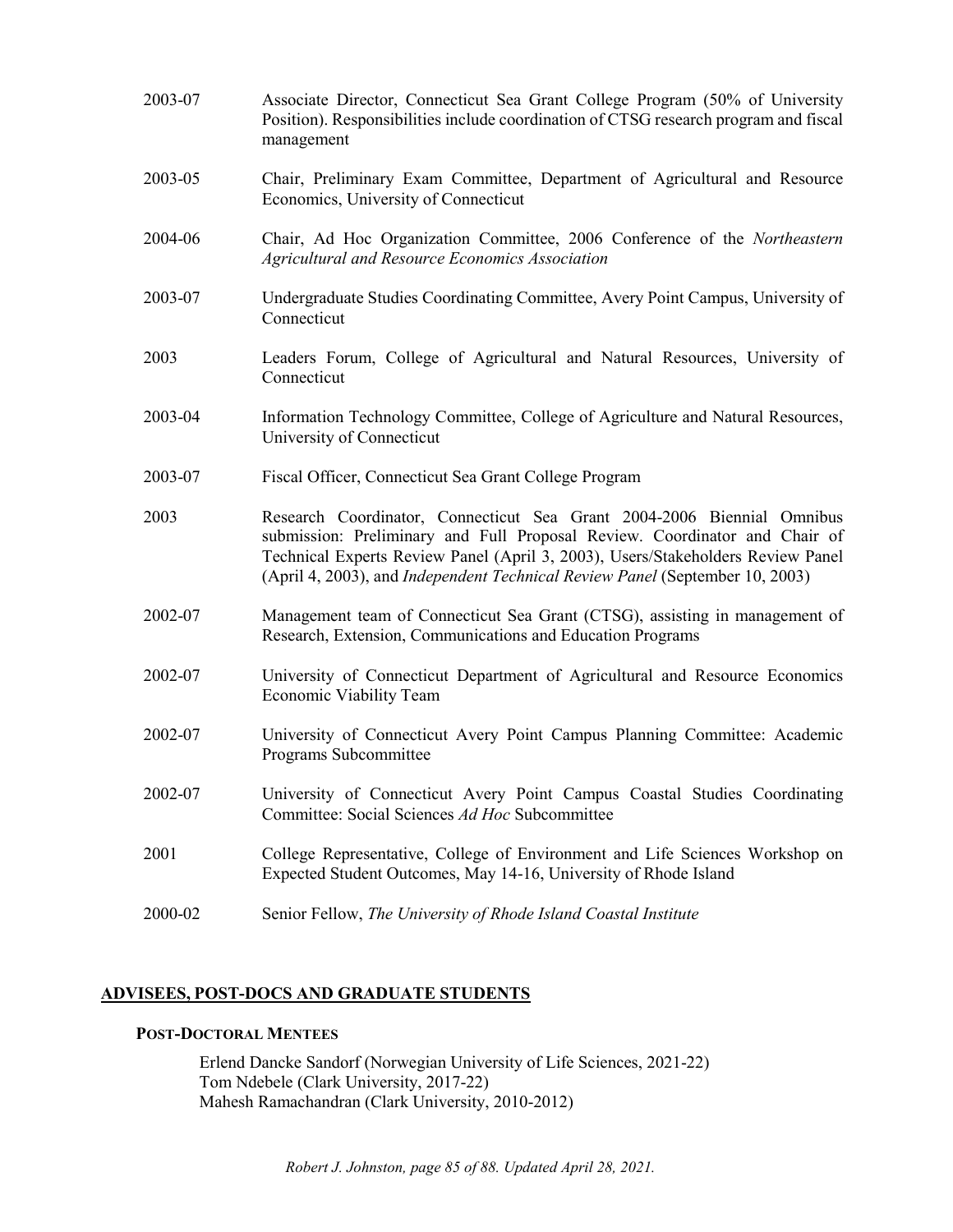Verna DeLauer (Clark University, 2010-2012)

#### **GRADUATE ADVISEES (CLARK UNIVERSITY)**

George Gardner (PhD Economics, graduate advisor) Benedict Holland (PhD, Economics, graduate advisor) Christos Makriyannis (PhD, Economics, graduate advisor) Abdulallah Abdulrahman (PhD Economics, graduate advisor) Hermine Vedogbeton (PhD candidate, graduate advisor) Vova Koval (PhD candidate, graduate advisor) Ghamz E Ali Siyal (PhD candidate, graduate advisor) Giulio Farolfi (PhD candidate, graduate advisor)

### **INTERNATIONAL GRADUATE MENTEES (VISITING FROM OUTSIDE INSTITUTIONS)**

Ewa Zawojska (2018, visiting Fulbright Scholar, University of Warsaw, Poland) Anne Kejser Jensen (2016, visiting PhD candidate, University of Copenhagen, Denmark) Liuyang Yao (2014-2016, visiting PhD candidate, Northwest A&F University, China)

### **UNDERGRADUATE HONORS ADVISEES (CLARK UNIVERSITY)**

Miga Lee (economics honors thesis advisor, class of 2015) Joshua Kent (economics honors thesis advisor, class of 2014) Deviyani Dixit (economics honors thesis advisor, class of 2013) Ngoc Bui (economics honors thesis advisor, class of 2013) Kelsey Herrington (Global Environmental Studies, 2009, Thesis Reader)

### **GRADUATE AND UNDERGRADUATE ADVISEES/COMMITTEES (OUTSIDE INSTITUTIONS)**

Stefania Mattea (PhD, University of Waikato, New Zealand, External Thesis Examiner, 2018) Emerson Paradee (MA, University of Delaware, Outside Committee Member, 2018) Barun Thakur (PhD, National Institute of Industrial Engineering, External Examiner, 2017) TianHang Gao (PhD, University of Delaware, Outside Committee Member, 2017) Thuy Truong (PhD, The University of Alberta, External Committee, 2012) Katarzyna Mazur (PhD, The Australian National University, External Committee, 2011) Steven Dundas (MS, University of Delaware, Outside Committee Member, 2011) Abbie McCartney (PhD, University of Western Australia, External Committee, 2010) Jessie Mee (MA, Environmental Policy, Bard College, 2009, External Reader)

### **GRADUATE ADVISEES (UNIVERSITY OF CONNECTICUT)**

Luz Londoño (PhD, Agricultural and Resource Economics, graduate advisor) Minjuan Zhao (PhD, Agricultural and Resource Economics, graduate advisor) Tammy Campson (PhD, Agricultural and Resource Economics, graduate committee) Deepak Joglekar (PhD, Agricultural and Resource Economics, graduate advisor) Katerina Gnedenko (PhD, Agricultural and Resource Economics, graduate committee) James J. Barry (MS, Agricultural and Resource Economics, graduate committee) Jessica Kukielka (MS, Agricultural and Resource Economics, graduate advisor) Su Su (MS, Agricultural and Resource Economics, graduate committee) Ryan Stapler (MS, Agricultural and Resource Economics, graduate advisor) Emanuele Vicentini (MS, Agricultural and Resource Economics, graduate committee) Emmanuel L. Genio Jr. (MS, Agricultural and Resource Economics, graduate committee) Christos Makriyannis (MS, Agricultural and Resource Economics, graduate advisor) Gillis Lang (MS, Agricultural and Resource Economics, graduate committee)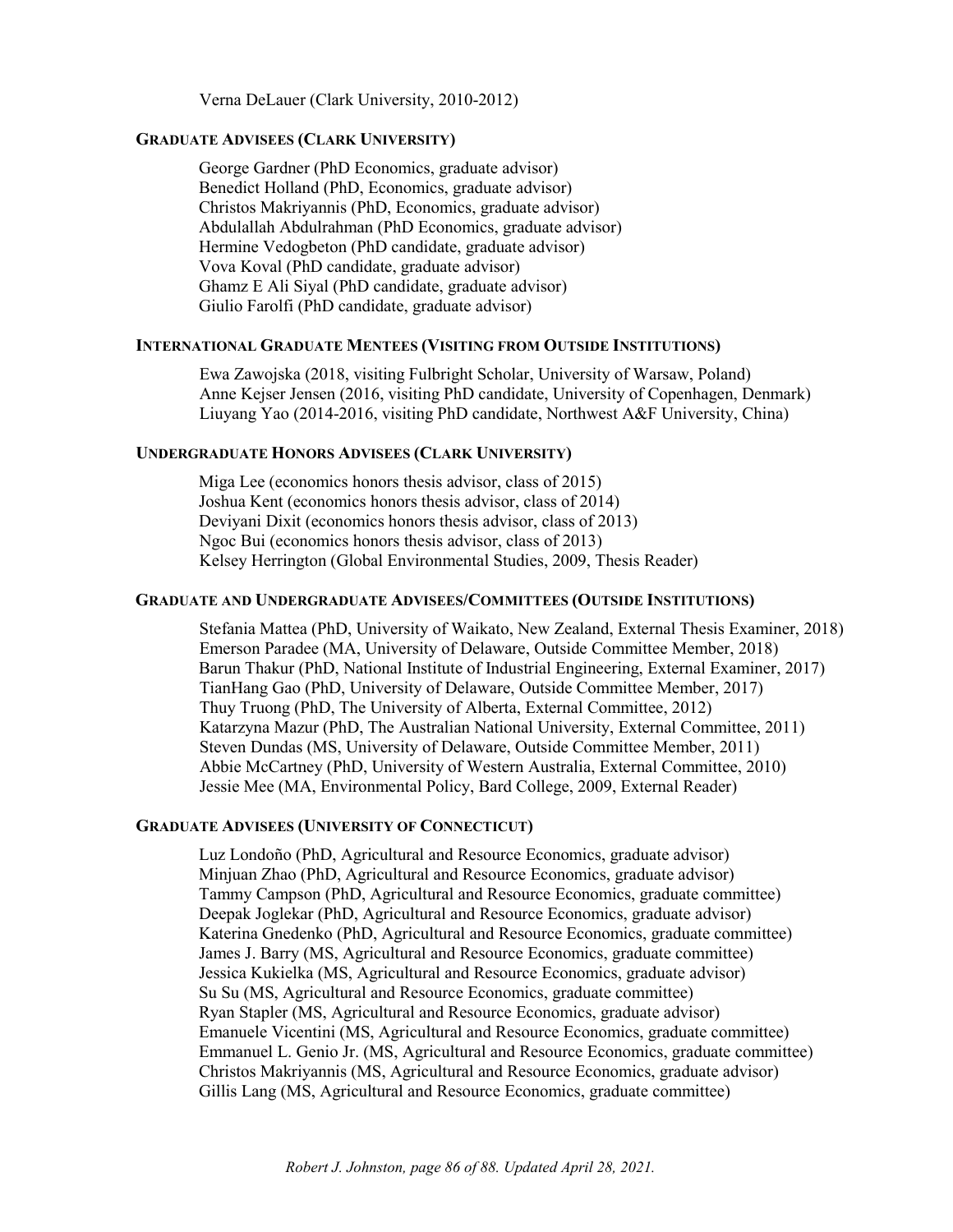### **UNDERGRADUATE ADVISEES (UNIVERSITY OF CONNECTICUT)**

Dugan Tillman-Brown (undergraduate advisee, Agricultural and Resource Economics) Heidi Wallace (undergraduate minor advisor, Agricultural and Resource Economics) Emily Keiley (undergraduate minor advisor, Agricultural and Resource Economics) Kaitlyn Shaw (undergraduate minor advisor, Agricultural and Resource Economics) Diana Wickman (undergraduate minor advisor, Agricultural and Resource Economics) Krystal Pinney (undergraduate minor advisor, Agricultural and Resource Economics) Robert Sodan (undergraduate minor advisor, Agricultural and Resource Economics) Bret Ladago (undergraduate minor advisor, Agricultural and Resource Economics) Nathaniel Nowak (undergraduate minor advisor, Agricultural and Resource Economics) Christopher Blair (undergraduate minor advisor, Agricultural and Resource Economics)

#### **GRADUATE INDEPENDENT STUDY STUDENTS (UNIVERSITY OF CONNECTICUT)**

Tammy Campson (2007) Jessica Kukielka (2007) Deep Mukherjee (2008) – CESE Fellowship for Summer Research Mentor

### **UNDERGRADUATE INDEPENDENT STUDY STUDENTS (UNIVERSITY OF CONNECTICUT)**

John Tortorella (2007) Michelle Bryan (2006) Dugan Tillman-Brown (2006) Ryan Stapler (2005) Amber Darr (2004)

### **UNDERGRADUATE HONORS STUDENTS (UNIVERSITY OF CONNECTICUT)**

John Tortorella (2007-09) Ryan Stapler (2005)

### **GRADUATE ADVISEES (UNIVERSITY OF RHODE ISLAND COMMITTEE MEMBERSHIPS)**

Nicole Hade (M.A. Marine Affairs, dissertation committee) Hhuiting Zhuang (Ph.D. Candidate, Resource Economics, dissertation committee) Elizabeth White (M.S. Candidate, Marine Affairs, thesis committee) Alison Armstrong (M.S. Marine Affairs, thesis committee) Braxton Davis (Ph.D. Candidate, Marine Affairs, dissertation committee) Braddock Spear (M.A. Marine Affairs, dissertation committee)